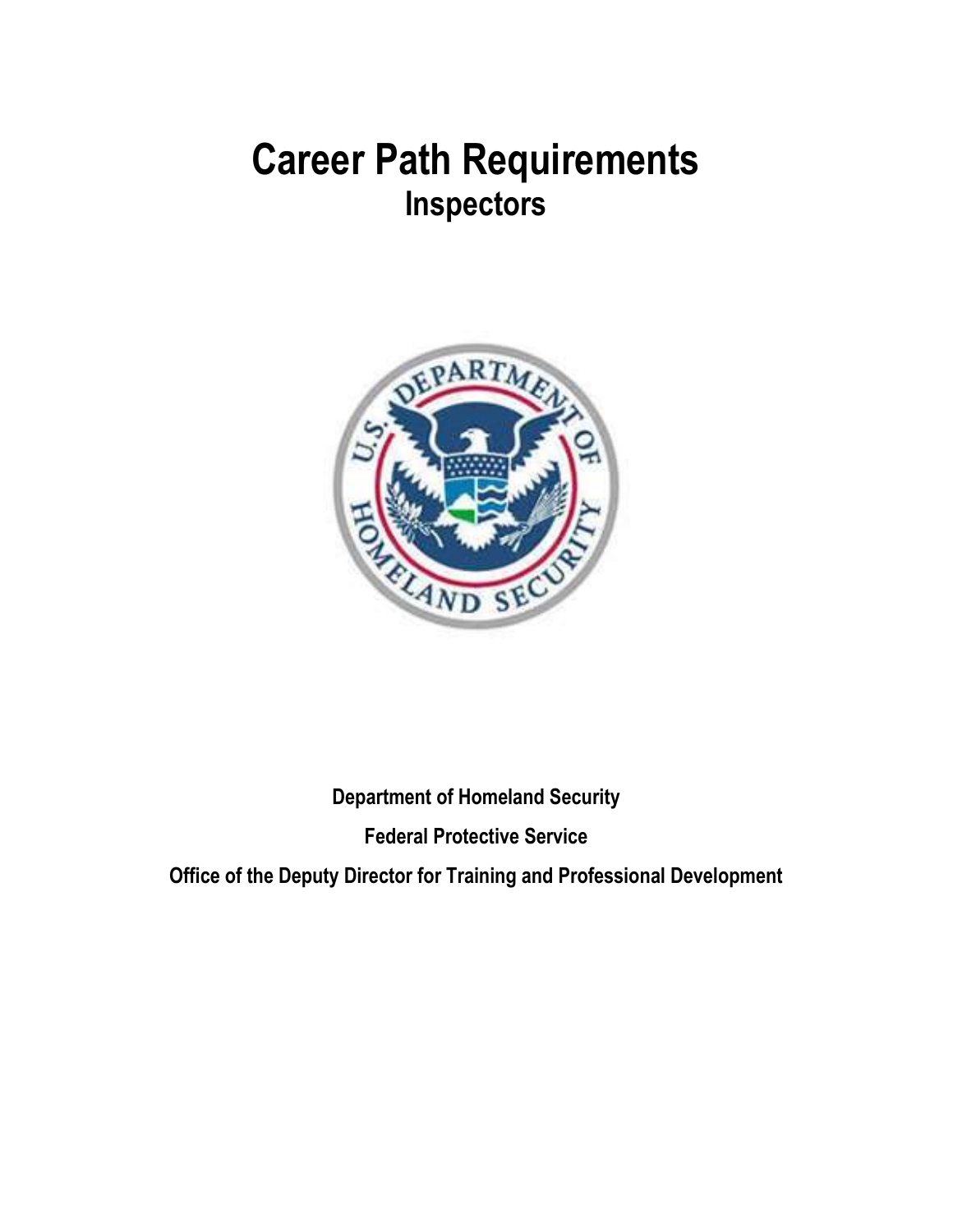### **TABLE OF CONTENTS**

|                | 1.0         |                   |     |
|----------------|-------------|-------------------|-----|
|                | 2.0         |                   |     |
|                | 3.0         |                   |     |
|                | 4.0         |                   |     |
|                | 5.0         |                   |     |
|                | 6.0         |                   |     |
|                |             |                   |     |
|                |             |                   |     |
|                | 1.0         |                   |     |
|                | 2.0         |                   |     |
|                | 3.0         |                   |     |
|                | 4.0         |                   |     |
|                | 5.0         |                   |     |
|                | 6.0         |                   |     |
|                |             |                   |     |
|                | 1.0         |                   |     |
|                | 2.0         |                   |     |
|                | 3.0         |                   |     |
|                | 4.0         |                   |     |
|                | 5.0         |                   |     |
|                | 6.0         |                   |     |
|                |             |                   |     |
|                | 1.0         |                   |     |
|                | 2.0         |                   |     |
|                | 3.0         | Performance Goals | .42 |
|                | 4.0         |                   |     |
|                | 5.0         |                   |     |
|                | 6.0         |                   |     |
|                | Attachments |                   |     |
| 1              |             |                   |     |
| $\overline{2}$ |             |                   |     |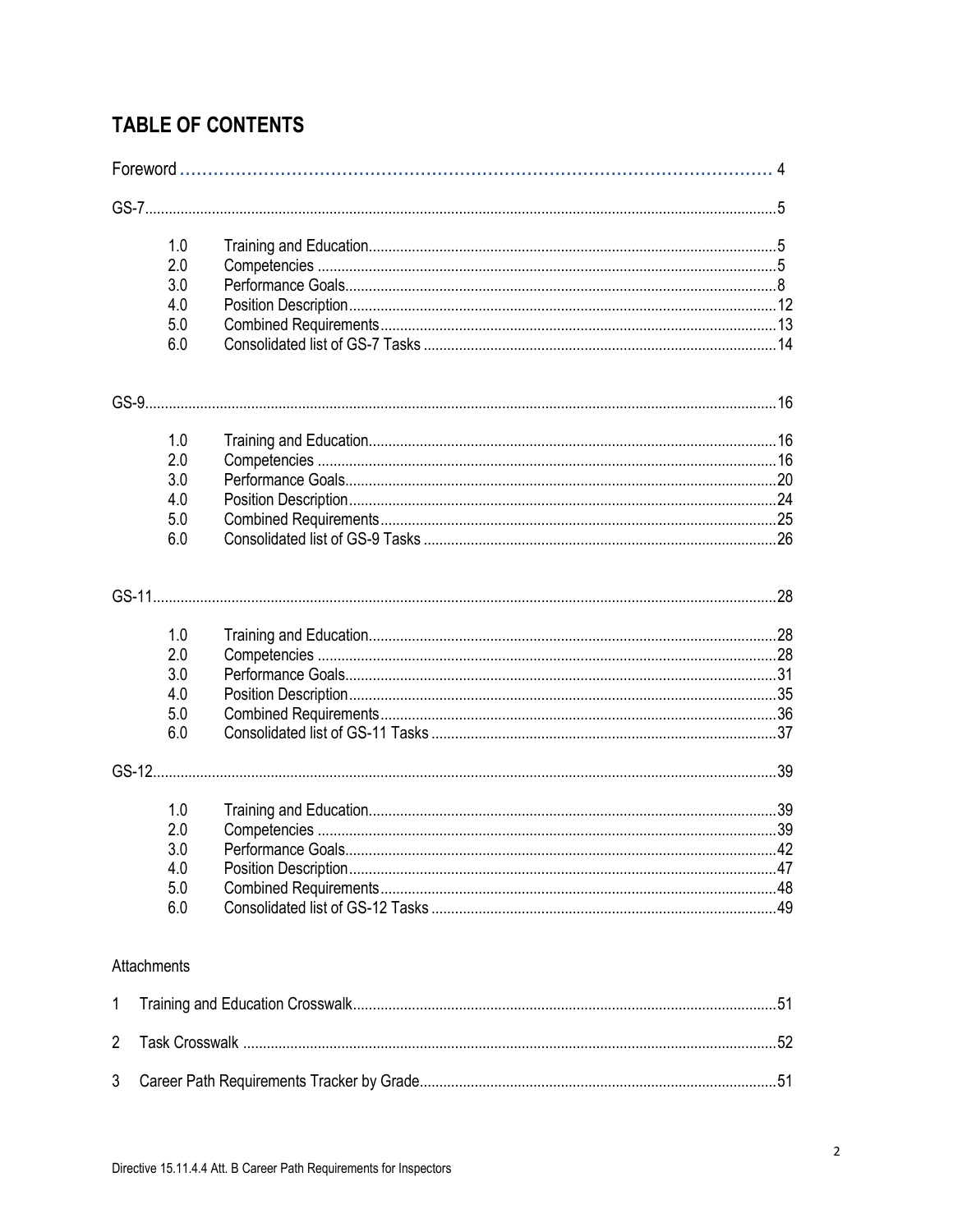$\overline{4}$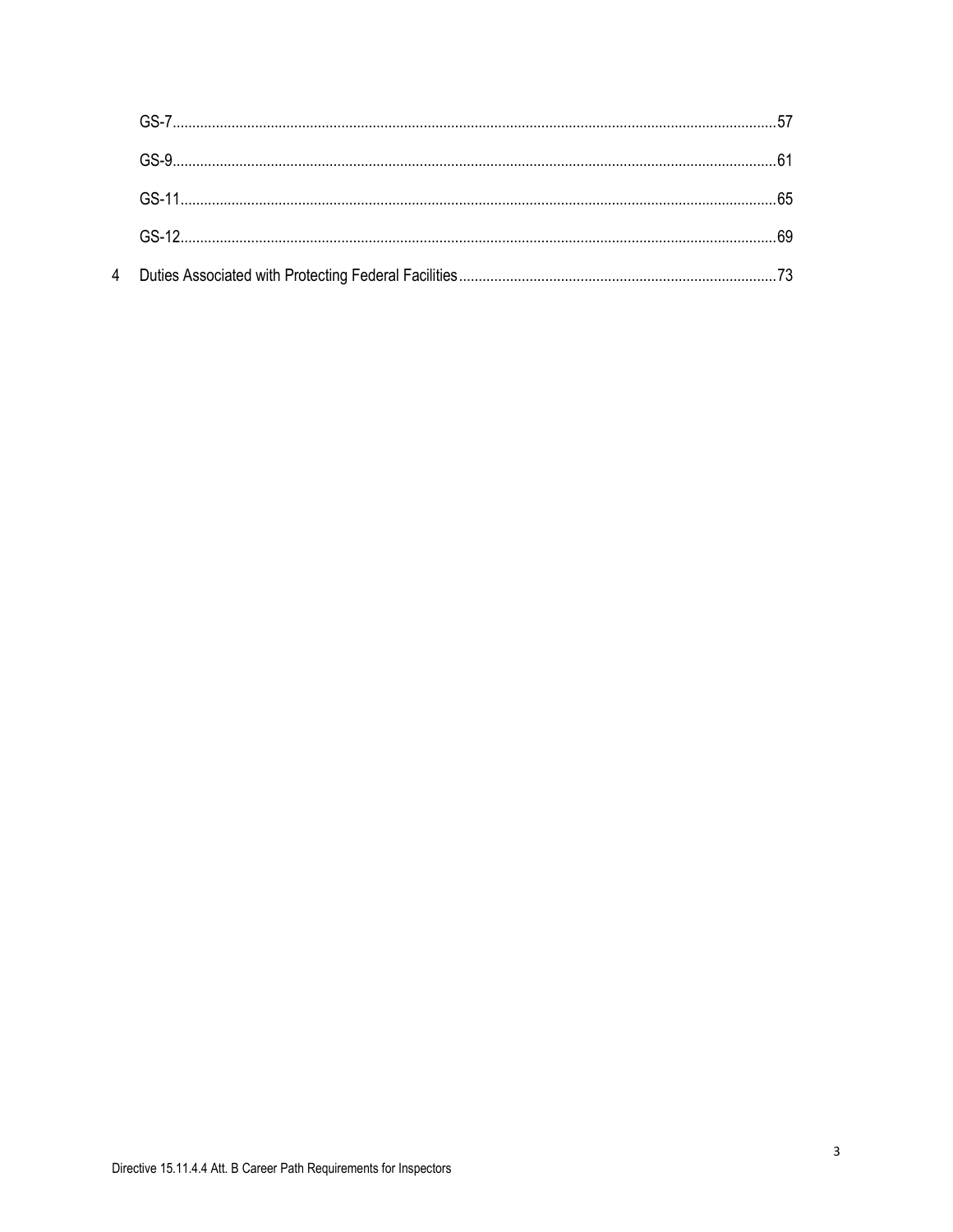### **Foreword**

The Guide contains the identified competencies, training requirements and recommendations, key development positions and recommended civilian education for each grade of the 1801 series. As defined by OPM, this series includes positions with a wide variety of duties. Refer to Attachment 1 for a list of duties associated with protecting federal facilities.

Career path requirements present the training, education, competency, and performance goal tasks to be demonstrated for continued growth as an Inspector, not as a performance appraisal or other measure of job aptitude.

With this Guide, the Inspector workforce at FPS now has

- A formalized career progression outline;
- A clearer understanding of attributes, skills, education and training required to advance and build a successful career;
- Defined expectations/desired traits and skills for career progression and leadership focused on improving morale; and
- Enterprise-level continuity to align the workforce and strategic human capital direction.

Requirements are cumulative throughout career progression. Once the mandatory items are to the satisfaction of the inspector's supervisor, consideration for promotion to the next grade may be given. Other training and tasks that are recommended but not required for promotion are presented following the mandatory items.

Note that there will be regular updates to this information to reflect changes such as additional training and development opportunities.

#### **Organization of this Document**

I. Career Path Requirements by Grade – GS7, GS9, GS11, GS12

Within each grade, components with requirements are presented – training & education, competencies, and performance goals.

Within each of these components, there are subcomponents such as competencies, with mandatory and recommended tasks.

Mandatory tasks are listed first so that it is clear what is required to progress from this grade to the next.

Recommended tasks, not required, but highly suggested for advancement.

Tasks are numbered and coded as to whether they are mandatory or recommended. For example, GS7-M2 indicates this is a task for a GS7 Inspector that is mandatory and GS9-R12 is a task for a GS9 Inspector that is recommended.

Each task is accompanied by a purpose statement – why this task is important – and a standard – what must be done to successfully complete this task.

- Attachment 1 Training and Education Crosswalk provides a graphic compilation of all training and education recommendations and requirements.
- Attachment 2 Task Crosswalk is provided showing mandatory and recommended tasks across the GS-levels.
- Attachment 3 Career Path Requirement Trackers provide a worksheet to assist Inspectors with tracking their progress, for tasks within their grade.
- Attachment 4 Duties associated with protecting Federal facilities.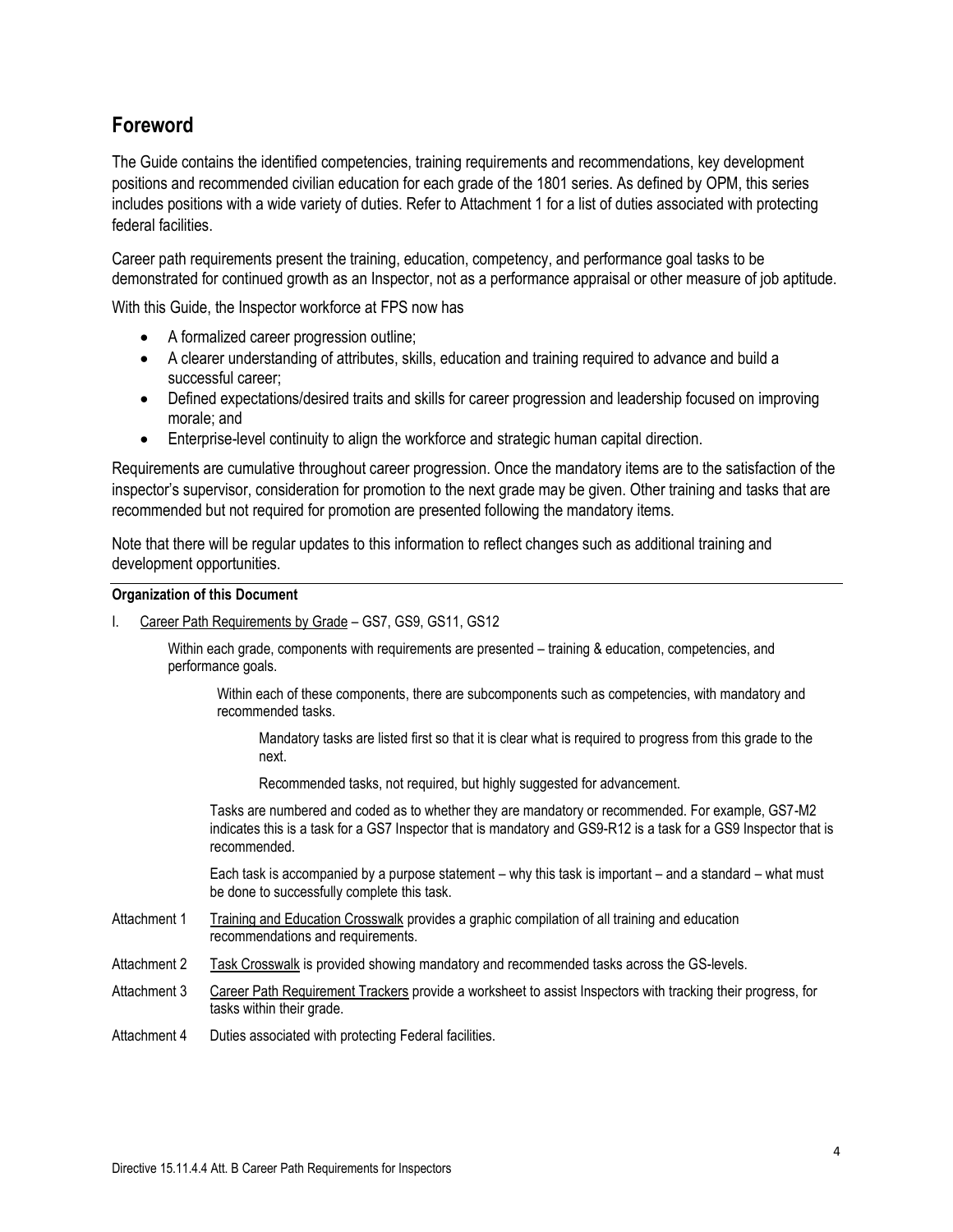This provides the mandatory and recommended items that are part of the career progression to the next grade.

### **1.0 Training & Education Requirements**

A successful career of an FPS Inspector should integrate elements of training, education, and professional and personal development. Each of these learning opportunities shape a well-rounded protection professional who is well equipped to face the complexities of today and the challenges of tomorrow. Refer to Attachment 1 for a Training and Education Crosswalk.

The following training is mandatory upon hire at all GS levels:

- Pre-Basic
- Uniformed Police Training Program (UPTP)
- Advanced Individual Training Program (AITP)
- Physical Security Training Program (PSTP)
- Field Training and Evaluation Program (FTEP)

After the completion of FTEP, all mandatory tasks must be completed within current GS level listed prior to recommendation for advancement to the next. There are no mandatory education requirements for this grade.

The following are recommended for this grade:

- Education: High School Diploma
- Professional Development Example: Industry Partnership Opportunities
- Experience Example: Inspector

#### **2.0 Competencies**

There are five competencies but not all of them have mandatory tasks that must be completed in accordance with the established standard:

- Communication
- Customer Service
- Representing the Agency
- Teaming and Cooperation
- Technical Proficiency

#### **2.1 Communication**

There are no mandatory tasks for this competency at this grade.

The recommended task for this competency at this grade is as follows:

| Task                                                                                                                                                              | <b>Purpose</b>                                                                                                                                                                            | <b>Standard</b>                                                                                     |
|-------------------------------------------------------------------------------------------------------------------------------------------------------------------|-------------------------------------------------------------------------------------------------------------------------------------------------------------------------------------------|-----------------------------------------------------------------------------------------------------|
| GS7-R1: Successfully complete the<br>Law Enforcement Instructor Training<br>Program (LEITP) offered at the Federal<br>Law Enforcement Training Center<br>(FLETC). | To have baseline training needed as<br>they work towards the journeyman level<br>in giving tenant training and high-level<br>briefings to senior officials in the<br>government for FSAs. | The Inspector should complete LEITP or equivalent:<br>with the same or similar learning objectives. |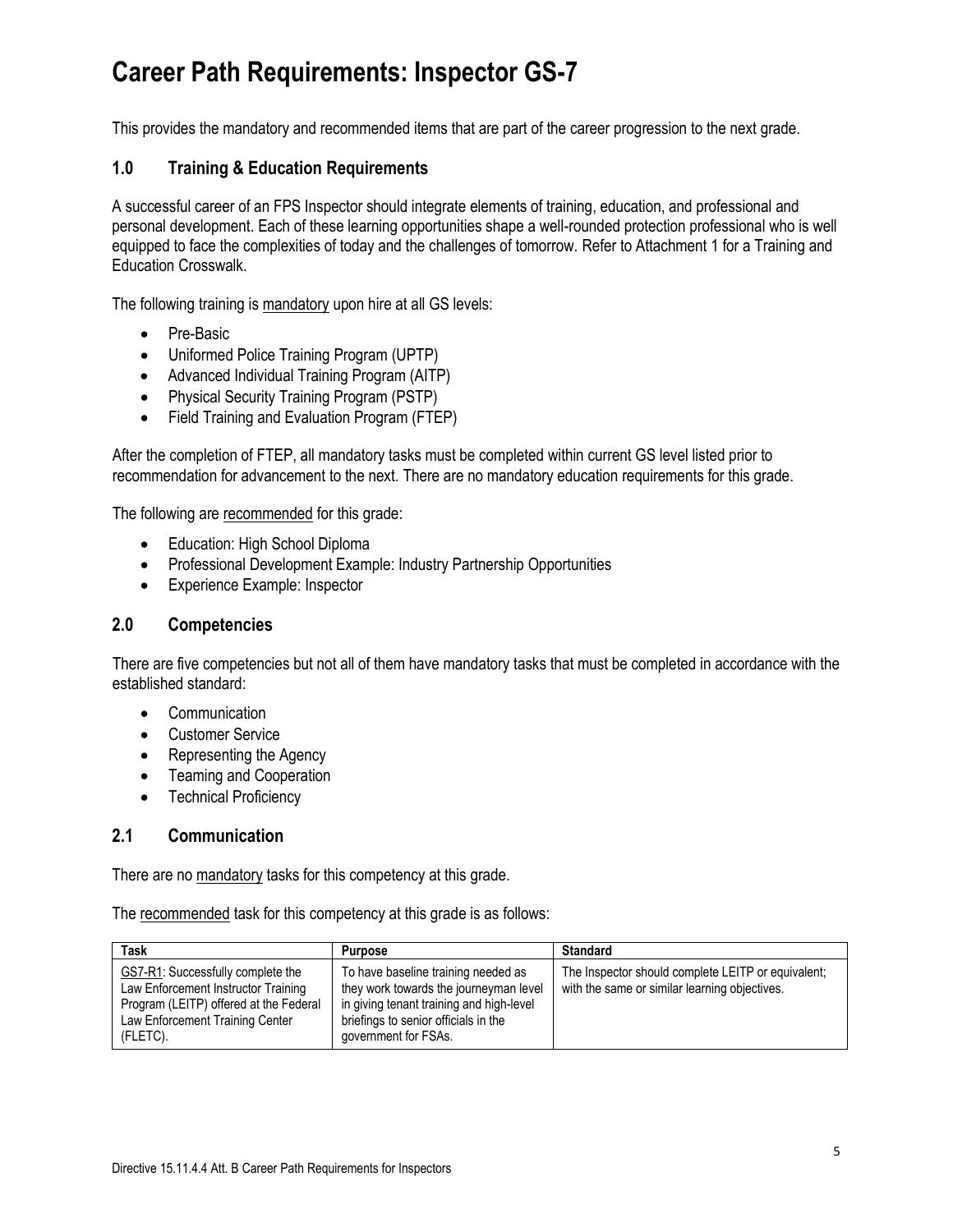### **2.2 Customer Service**

The mandatory tasks for this competency at this grade are as follows:

| Task                                                                                                          | <b>Purpose</b>                                                                                                                                                                                                             | <b>Standard</b>                                                                                                                                                                                                                                                                                                                                                                                                                                                                                                                                                                                 |
|---------------------------------------------------------------------------------------------------------------|----------------------------------------------------------------------------------------------------------------------------------------------------------------------------------------------------------------------------|-------------------------------------------------------------------------------------------------------------------------------------------------------------------------------------------------------------------------------------------------------------------------------------------------------------------------------------------------------------------------------------------------------------------------------------------------------------------------------------------------------------------------------------------------------------------------------------------------|
| <b>GS7-M1: Successfully</b><br>complete an on-line course<br>on customer service.                             | To learn about customer service -<br>addressing the needs of the<br>customer and how important it is in<br>effectively handling complaints or<br>they may lead to dissatisfied<br>customers.                               | The Inspector must:<br>Complete an on-line customer service course; and<br>Provide copy of the completion certificate to your<br>$\bullet$<br>supervisor.                                                                                                                                                                                                                                                                                                                                                                                                                                       |
| GS7-M2: Demonstrate<br>customer service by<br>responding to emails and<br>telephone calls within 24<br>hours. | Customer service is fundamental to<br>an organization that has service in<br>their title. The FPS Inspector must<br>know how to identify and provide<br>customer service from the lowest<br>grade to the journeyman level. | The Inspector must:<br>Ensure that a customer has multiple numbers to contact<br>$\bullet$<br>you or FPS if they need immediate assistance;<br>Provide four emails that demonstrate response to a<br>٠<br>customer's request within 24 hours; and shows that the<br>email signature block has contact information in the email<br>(email, telephone (office & cell) and fax); and<br>Demonstrate to your supervisor that the voicemail<br>greeting on both your office and cell numbers have<br>professional greetings with your name and the<br>MegaCenter telephone number of 1-877-437-7411. |

There are no recommended tasks for this competency at this grade.

### **2.3 Representing the Agency**

The mandatory task for this competency at this grade is as follows:

| Task                                                                    | <b>Purpose</b>                                                                            | <b>Standard</b>                                                                                                                                                                                                                                                                                                         |
|-------------------------------------------------------------------------|-------------------------------------------------------------------------------------------|-------------------------------------------------------------------------------------------------------------------------------------------------------------------------------------------------------------------------------------------------------------------------------------------------------------------------|
| GS7-M3: Represent the<br>Agency while interacting with<br>stakeholders. | To represent FPS in a professional<br>manner during stakeholder<br>engagement activities. | The Inspector must provide documentation to their supervisor<br>that reflects how they represented the Agency on five separate<br>occasions, with the points of contact for stakeholder(s) involved.<br>Any complaints relayed or inappropriate behavior reported by<br>the stakeholder(s) would not meet the standard. |

The recommended task for this competency at this grade is as follows:

| <b>Task</b>                                                                              | <b>Purpose</b>                                                                                                                                                                                                        | <b>Standard</b>                                                                                                                                                                                                                                                                                                                |
|------------------------------------------------------------------------------------------|-----------------------------------------------------------------------------------------------------------------------------------------------------------------------------------------------------------------------|--------------------------------------------------------------------------------------------------------------------------------------------------------------------------------------------------------------------------------------------------------------------------------------------------------------------------------|
| GS7-R2: Understand the<br>mission and vision of DHS and<br>FPS and the Inspector's role. | To be successful, the Inspector must<br>know the mission and vision of the<br>Agency. The mission and vision<br>must be referenced to ensure that<br>daily actions support and align with<br>the goals of the Agency. | The Inspector may:<br>Prepare a lesson plan and PowerPoint presentation on:<br>The mission and vision of DHS and FPS;<br>Where Inspectors fit in each respective mission and<br>$\Omega$<br>vision: and<br>How they use the vision to align their goals with the<br>$\circ$<br>Agency.<br>Present to the supervisor and peers. |

### **2.4 Teamwork and Cooperation**

There are no mandatory tasks for this competency at this grade.

The recommended tasks for this competency at this grade are as follows: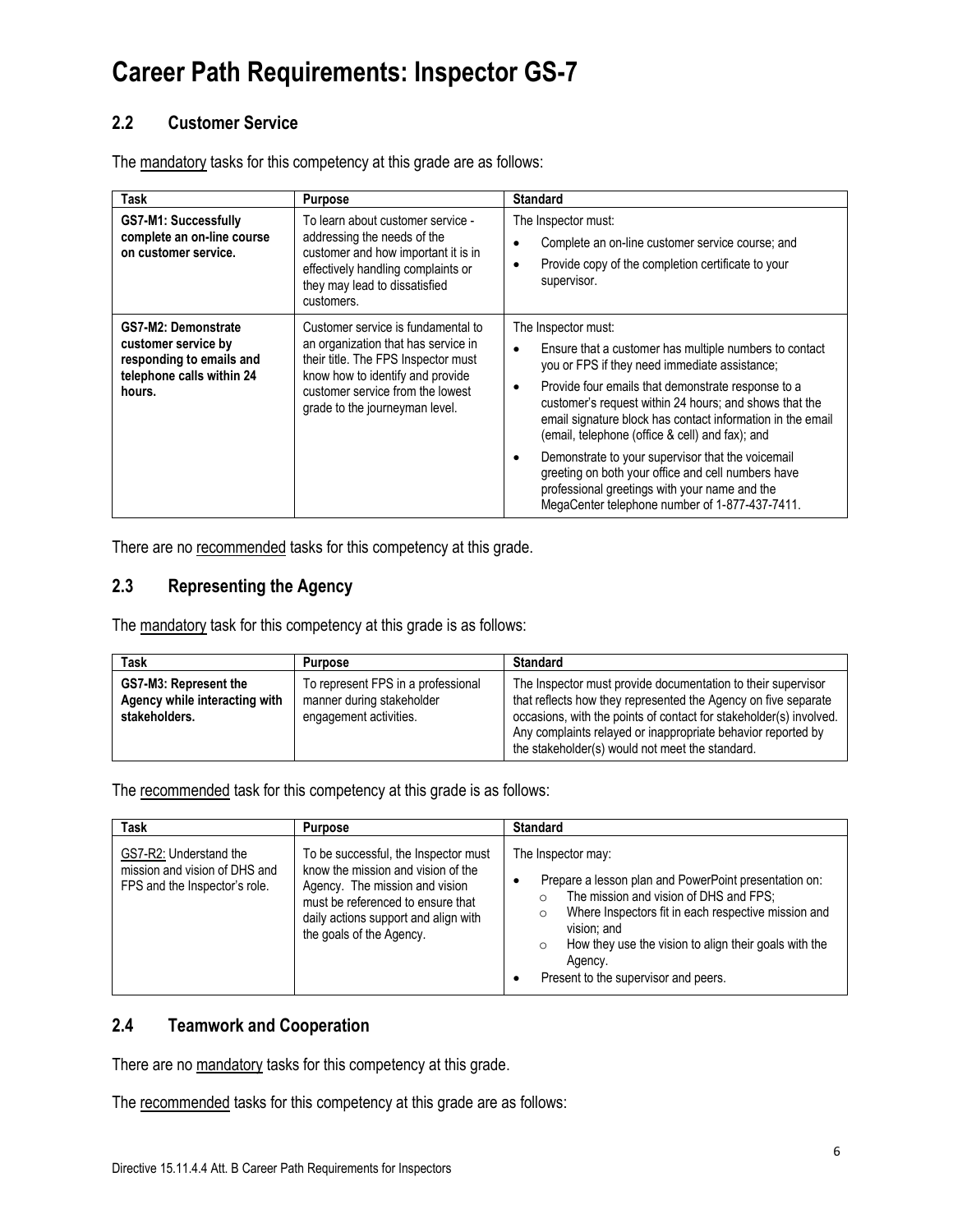| Task                                                                      | <b>Purpose</b>                                                                                                                                                                                                                                                  | <b>Standard</b>                                                                                                                                                                                                                                                                                                                                                              |
|---------------------------------------------------------------------------|-----------------------------------------------------------------------------------------------------------------------------------------------------------------------------------------------------------------------------------------------------------------|------------------------------------------------------------------------------------------------------------------------------------------------------------------------------------------------------------------------------------------------------------------------------------------------------------------------------------------------------------------------------|
| GS7-R3: Participate in a team<br>project with FPS or<br>Stakeholders.     | An important part of working in any<br>Agency or group is being able to work<br>effectively in a team or on a project.                                                                                                                                          | The Inspector should participate in a team project for at least<br>one day and prepare a memorandum that includes:<br>A description of the project and its stakeholders;<br>Explanation of what collaboration is and how it occurred in<br>the project;<br>Positive contributions to the Agency or stakeholder<br>partnership developed; and<br>The outcomes of the project. |
| GS7-R4: Work on a problem<br>with another FPS employee or<br>stakeholder. | Inspectors must rely upon on others<br>to accomplish the mission due to the<br>size of the Agency. Inspectors must<br>be able to demonstrate that they can<br>work with others as the challenges<br>and complexities increase towards<br>becoming a journeyman. | The Inspector should work on a problem containing more than a<br>simple challenge and including multiple stakeholders, with a<br>length of more than a week. Prepare a memorandum that<br>includes:<br>A description of the problem;<br>٠<br>Explanation of what teamwork was involved;<br>٠<br>Challenges encountered; and<br>The outcome(s).                               |

### **2.5 Technical Proficiency**

The mandatory tasks for this competency at this grade are as follows:

| Task                                                                                                                                                     | <b>Purpose</b>                                                                                                                                | <b>Standard</b>                                                                                                                                                                                                                              |
|----------------------------------------------------------------------------------------------------------------------------------------------------------|-----------------------------------------------------------------------------------------------------------------------------------------------|----------------------------------------------------------------------------------------------------------------------------------------------------------------------------------------------------------------------------------------------|
| GS7-M4: Complete an FSA for<br>an FSL I or higher facility in<br>accordance with FPS policy.                                                             | To demonstrate the ability to<br>complete an FSA.                                                                                             | The Inspector must complete the FSA per FPS policy. All<br>countermeasures at the facility will be identified, as well as<br>stakeholders, and any security concerns. The supervisor will<br>conduct an on-site review of the FSA completed. |
| GS7-M5: Complete 1 on-line<br>or classroom course for each<br>of the following: Microsoft<br>Word, PowerPoint, and Excel.                                | To provide basic understanding of<br>Microsoft Word, PowerPoint and<br>Excel are critical tools that make an<br>Inspector competent.          | The Inspector must provide a certificate of completion for each<br>course: Microsoft Word, PowerPoint, and Excel.                                                                                                                            |
| GS7-M6: Conduct a<br>mechanical and safety<br>inspection of an assigned<br>police vehicle.                                                               | Safe operation and understanding of<br>primary mode of transportation is<br>critical for the safety of an Inspector.                          | The Inspector must complete a safety inspection and a motor<br>vehicle check sheet with supervisor oversight. The Inspector<br>must be able to identify all mechanical and safety issues on the<br>checklist.                                |
| <b>GS7-M7: Demonstrate</b><br>knowledge of FPS and its<br>history, organizational<br>philosophy, code of conduct,<br>structure, and<br>responsibilities. | All FPS employees must understand<br>the history, organizational<br>philosophy, code of conduct structure<br>and the responsibilities of FPS. | The Inspector must pass a 20-question multiple-choice<br>knowledge check administered through TAMS based on the<br>available information at:<br>http://dhsconnect.dhs.gov/org/comp/mgmt/fps                                                  |

The recommended tasks for this competency at this grade are as follows:

| Task                                                                                                                            | <b>Purpose</b>                                                                                                             | <b>Standard</b>                                                                                                                                                                    |
|---------------------------------------------------------------------------------------------------------------------------------|----------------------------------------------------------------------------------------------------------------------------|------------------------------------------------------------------------------------------------------------------------------------------------------------------------------------|
| GS7-R5: Demonstrate use of<br>technology, application of<br>policy, technical proficiency in<br>analyzing a problem, evaluating | During a day an Inspector must use<br>technology, apply policies, deal with<br>problems and evaluate the best<br>solution. | The Inspector shall prepare a written summary that describes:<br>A challenge/problem;<br>The role of technology;<br>How you applied policy/quidance;<br>Options you evaluated; and |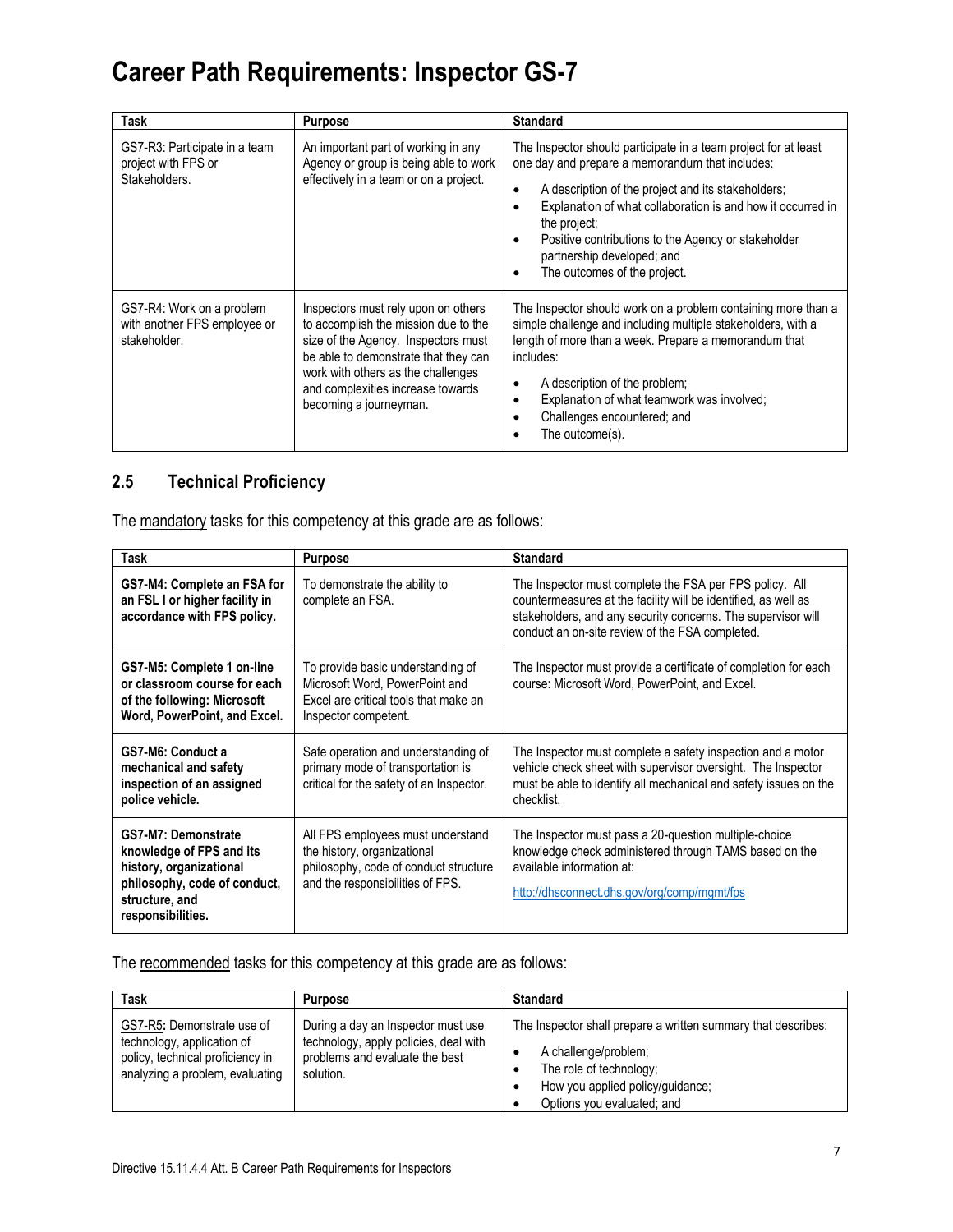| Task                                                                                     | <b>Purpose</b>                                                  | <b>Standard</b>                                                                                                                                                     |
|------------------------------------------------------------------------------------------|-----------------------------------------------------------------|---------------------------------------------------------------------------------------------------------------------------------------------------------------------|
| multiple solutions, executing a<br>final solution, and the outcome.                      |                                                                 | Outcome you determined to be the best solution.<br>In documentation, provide examples of what you have<br>accomplished in your work activities.                     |
| GS7-R6: Demonstrate<br>knowledge of Federal<br>Regulations for "Conduct on<br>Property." | To enforce regulations, you must<br>understand the regulations. | The Inspector should pass a 25-question multiple choice<br>knowledge check with 70% accuracy derived from the CFR<br>"Federal Regulations for Conduct on Property". |

### **3.0 Performance Goals**

Each of the four performance goals has mandatory and recommended tasks that must be completed in accordance with the established standards:

- Performance Goal 1: Protection; Position Description: Enforcement and Investigations
- Performance Goal 2: PSO Management; Position Description: Inspections
- Performance Goal 3: Facility Security Assessments
- Performance Goal 4: Technical Countermeasures

#### **3.1 Performance Goal 1: Protection; Position Description: Enforcement and Investigations**

| Task                                                                                                                          | <b>Purpose</b>                                                                                                                                                       | <b>Standard</b>                                                                                                                                                                                                                                                                                                                                                                                                                                                                                                                                                                                                                          |
|-------------------------------------------------------------------------------------------------------------------------------|----------------------------------------------------------------------------------------------------------------------------------------------------------------------|------------------------------------------------------------------------------------------------------------------------------------------------------------------------------------------------------------------------------------------------------------------------------------------------------------------------------------------------------------------------------------------------------------------------------------------------------------------------------------------------------------------------------------------------------------------------------------------------------------------------------------------|
| GS7-M8: Prepare ten police<br>reports in response to<br>incidents that occur on or<br>affecting federal property.             | Documentation is critical to the<br>application of law enforcement. To be<br>successful the Inspector must be able<br>to document all actions in a police<br>report. | The Inspector must prepare and provide 10 written police<br>reports on incidents or violations of law that have few changes<br>made by a supervisor (no more than 2 revisions) and must<br>follow guidance provided from FPS on how to write reports.                                                                                                                                                                                                                                                                                                                                                                                    |
| GS7-M9: Understand the<br><b>Central Violations Bureau</b><br>(CVB) process for Magistrate<br><b>Citations or equivalent.</b> | An Inspector will use Magistrate<br>Citations throughout their career and<br>must understand the process.                                                            | The Inspector must use the CVB Manual to provide a written<br>understanding of the process to include:<br>A location code and how to obtain one;<br>$\bullet$<br>A violation notice and how to complete one;<br>$\bullet$<br>Process for dismissing and or voiding a violation notice;<br>$\bullet$<br>Petty offenses;<br>$\bullet$<br>Hearing types on petty offenses; and<br>$\bullet$<br>How to search a CVB database using email.<br>The Inspector's supervisor will validate the documentation<br>provided by the Inspector with the CVB Manual. If any of the<br>above is incorrect, the Inspector will not pass this requirement. |
| GS7-M10: Conduct a<br>consensual interview.                                                                                   | An Inspector must know the difference<br>between a consensual interview and<br>an investigative interview.                                                           | The Inspector must provide a police report that documents a<br>consensual interview and describes the purpose and entire<br>process of the interview.                                                                                                                                                                                                                                                                                                                                                                                                                                                                                    |
| GS7-M11: Participate in an<br><b>Operation Shield.</b>                                                                        | An Inspector must understand the<br>purpose of an $(b)$ (7) $(E)$                                                                                                    | The Inspector must provide documentation of their<br>participation in, and understanding of, the policy and intent of<br>$an(b)$ (7)(E)                                                                                                                                                                                                                                                                                                                                                                                                                                                                                                  |
| GS7-M12: Participate as an<br>observer in a stakeholder<br>meeting/training.                                                  | An Inspector must provide stakeholder<br>training as an essential part of their<br>protection responsibilities.                                                      | The Inspector must participate as an observer in a stakeholder<br>meeting/training and provide documentation that:                                                                                                                                                                                                                                                                                                                                                                                                                                                                                                                       |

The mandatory tasks for this performance goal at this grade are as follows: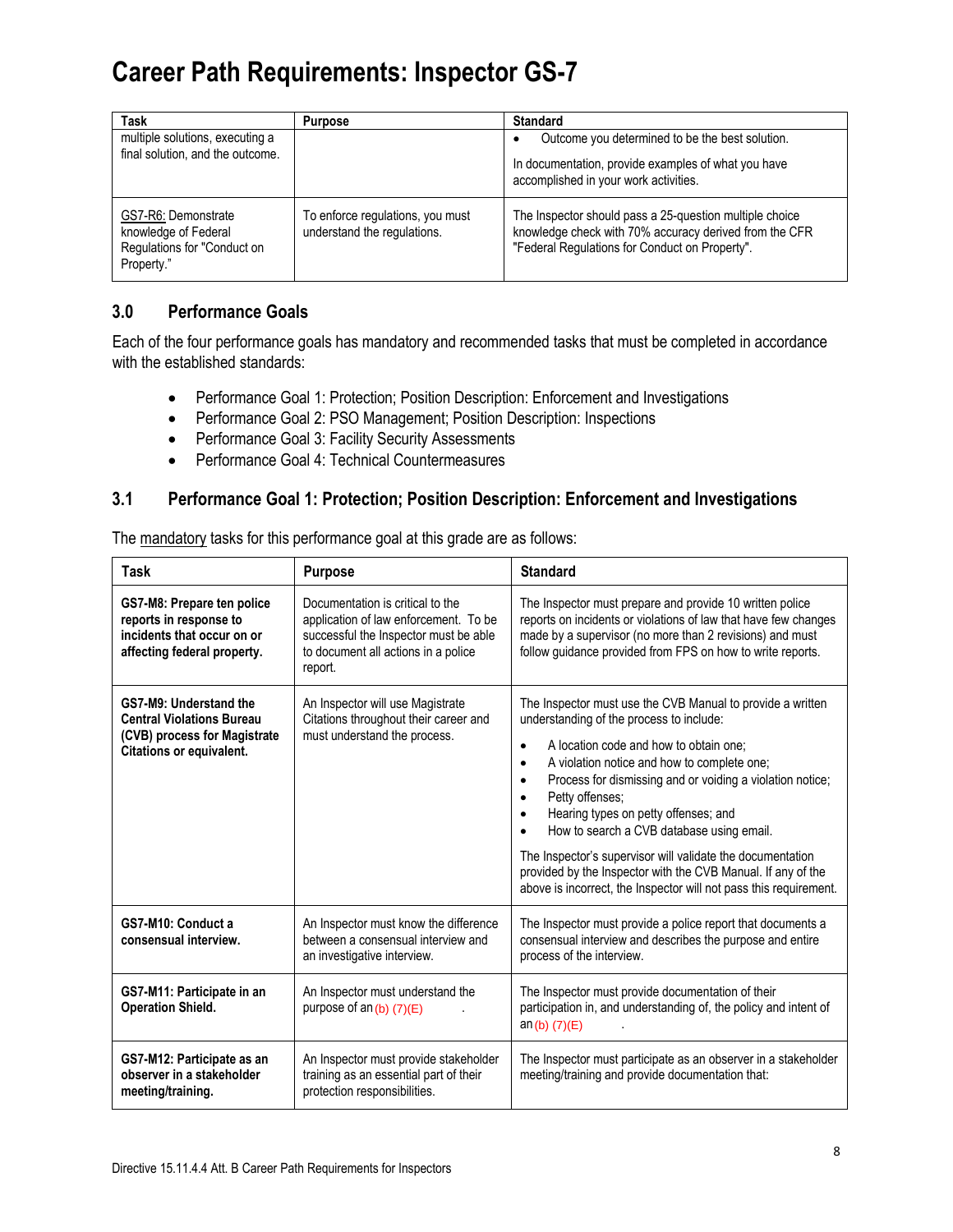| Task                                                         | <b>Purpose</b>                                                                                                                                              | <b>Standard</b>                                                                                                                                                                                                                                                       |
|--------------------------------------------------------------|-------------------------------------------------------------------------------------------------------------------------------------------------------------|-----------------------------------------------------------------------------------------------------------------------------------------------------------------------------------------------------------------------------------------------------------------------|
|                                                              |                                                                                                                                                             | Identifies the person providing the training and the<br>stakeholder that was provided the training;<br>Describe the training that was provided; and<br>Explain what was learned from this experience and what<br>can be applied during the next stakeholder training. |
| GS7-M13: Complete 2 FEMA<br>emergency management<br>courses. | To provide the Inspector with basic<br>information that will set them up for<br>success as they increase their grade<br>and responsibilities in protection. | The Inspector must complete 2 of the training courses listed<br>below that can be accessed via<br>https://training.fema.gov/is/crslist.aspx and provide the training<br>certificates:                                                                                 |
|                                                              |                                                                                                                                                             | IS-860.c The National Infrastructure Protection Plan. an<br>Introduction<br>IS-906 Workplace Security Awareness;<br>IS-914 Surveillance Awareness:<br>IS-1170 Introduction to the Interagency Security<br>Committee (ISC); or<br>IS-1174 Facility Security Committee. |

The recommended tasks for this performance goal at this grade are as follows:

| <b>Task</b>                                                                                                                                                                                                    | <b>Purpose</b>                                                                                                                                                                 | <b>Standard</b>                                                                                                                                                                                                                                                                                                    |
|----------------------------------------------------------------------------------------------------------------------------------------------------------------------------------------------------------------|--------------------------------------------------------------------------------------------------------------------------------------------------------------------------------|--------------------------------------------------------------------------------------------------------------------------------------------------------------------------------------------------------------------------------------------------------------------------------------------------------------------|
| GS7-R7: Participate in a<br>misdemeanor or felony<br>investigation.                                                                                                                                            | An Inspector must be able to<br>independently conduct an investigation<br>as they increase in grade and<br>responsibilities.                                                   | The Inspector should obtain supervisory approval to:<br>Participate in a misdemeanor or felony investigation with<br>$\bullet$<br>a senior law enforcement officer (Inspector or Agent);<br>and<br>Provide the police report or a memo that demonstrates<br>$\bullet$<br>their participation in the investigation. |
| GS7-R8: Substantiate<br>conclusions and make<br>administrative<br>recommendations to a<br>supervisor on the administrative<br>action to be taken.                                                              | An Inspector will be required to<br>investigate a complaint that may not<br>be a violation of law but may be an<br>unfounded or substantiated allegation.                      | The Inspector should provide a police report that supports an<br>investigation into a complaint and describes their conclusions<br>and recommendations. The complaint can be from any<br>stakeholder or citizen on any activity at a Federal building to<br>include screening process or PSO actions.              |
| GS7-R9: Demonstrate your<br>knowledge of covert testing.                                                                                                                                                       | An Inspector must understand the<br>purpose of covert testing.                                                                                                                 | The Inspector should provide documentation on their<br>participation as an observer in covert testing. Describe what<br>happened, what, if any, correct action taken, and the parties<br>involved in covert testing from start to finish.                                                                          |
| GS7-R10: Participate in<br>Magistrate court involving<br>magistrate citations.                                                                                                                                 | An Inspector must know the<br>importance that Magistrate Court, and<br>Magistrate citations play in the<br>enforcement of federal laws and<br>regulations on federal property. | The Inspector should provide a police report or other<br>document that demonstrates participation in a Magistrate<br>Court involving a citation issued by the Inspector and the<br>outcome.                                                                                                                        |
| GS7-R11: Investigate a<br>suspected instance of<br>noncompliance with a law, rule,<br>regulation, policy, executive<br>order or regulatory requirement<br>and make a recommendation<br>on a corrective action. | An Inspector must be able to<br>demonstrate that they can conduct an<br>investigation.                                                                                         | The Inspector should provide a police report that describes<br>their investigation into a suspected instance of noncompliance<br>with a law, rule, regulation, policy, executive order or<br>regulatory requirement.                                                                                               |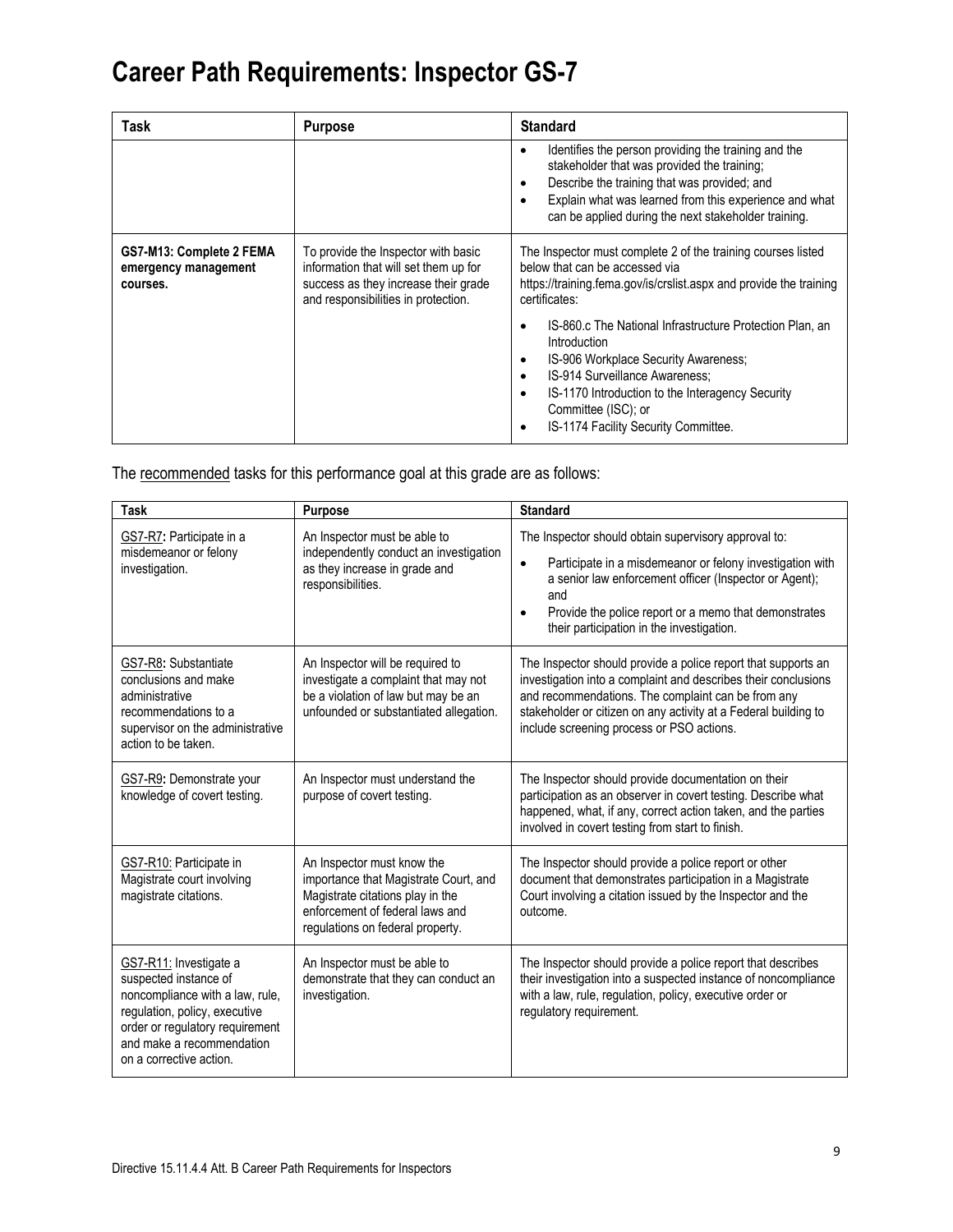| Task                                                                                      | <b>Purpose</b>                                                                                                                                              | <b>Standard</b>                                                                                                                                                                                                                                                                                                                                                                                                                                                                                                                                                                                                                                    |
|-------------------------------------------------------------------------------------------|-------------------------------------------------------------------------------------------------------------------------------------------------------------|----------------------------------------------------------------------------------------------------------------------------------------------------------------------------------------------------------------------------------------------------------------------------------------------------------------------------------------------------------------------------------------------------------------------------------------------------------------------------------------------------------------------------------------------------------------------------------------------------------------------------------------------------|
| GS7-R12: Participate in serving<br>a subpoena, summons, or<br>citation.                   | An Inspector is a law enforcement<br>officer and must demonstrate the<br>basics of law enforcement such as<br>serving a subpoena, summons, or<br>citations. | The Inspector should provide a police report that documents<br>participating in, or issuing, a subpoena, summons, or citation.                                                                                                                                                                                                                                                                                                                                                                                                                                                                                                                     |
| GS7-M13: Complete 2 FEMA<br>emergency management<br>courses.                              | To provide the Inspector with basic<br>information that will set them up for<br>success as they increase their grade<br>and responsibilities in protection. | The Inspector must complete 2 of the training courses listed<br>below that can be accessed via<br>https://training.fema.gov/is/crslist.aspx and provide the training<br>certificates:<br>IS-860.c The National Infrastructure Protection Plan, an<br>٠<br>Introduction:<br>IS-906 Workplace Security Awareness;<br>$\bullet$<br>IS-914 Surveillance Awareness;<br>$\bullet$<br>IS-1170 Introduction to the Interagency Security<br>$\bullet$<br>Committee (ISC); or<br>IS-1174 Facility Security Committee.                                                                                                                                        |
| GS7-R14: Complete 2 of the 8<br>courses available from the<br>Naval Post Graduate School. | To enhance the Inspector's<br>understanding of key homeland<br>security concepts.                                                                           | The Inspector should complete 2 of the courses listed below<br>that can be accessed via:<br>https://www.chds.us/c/academicprograms/self-study-courses<br>and provide training certificates:<br>Understanding Terrorism: A Social Science View on<br>Terrorism:<br>Critical Infrastructure Protection: Transportation Security;<br>٠<br>Terrorist Financing and State Response;<br>$\bullet$<br>Research Process and Methods:<br>$\bullet$<br>Intelligence for Homeland Security: Organizational and<br>$\bullet$<br>Policy Challenges;<br>The Global Jihadi Threat;<br>$\bullet$<br>Deception Detection Techniques; or<br>Understanding Terrorism. |

### **3.2 Performance Goal 2: PSO Management; Position Description: Inspections**

The mandatory tasks for this performance goal at this grade are as follows:

| Task                                                                                                                        | <b>Purpose</b>                                                                                                                                                                                | <b>Standard</b>                                                                                                                                                           |
|-----------------------------------------------------------------------------------------------------------------------------|-----------------------------------------------------------------------------------------------------------------------------------------------------------------------------------------------|---------------------------------------------------------------------------------------------------------------------------------------------------------------------------|
| GS7-M14: Resolve a post<br>inspection/visit discrepancy<br>and follow-up to ensure that<br>the discrepancy was<br>resolved. | An integral part of an Inspector's duties<br>and responsibilities in protection is a<br>functioning PSO program. The<br>Inspector must demonstrate their<br>understanding of the PSO program. | The Inspector must provide documentation that describes their<br>actions taken when discovering a discrepancy during a post<br>inspection or visit.                       |
| GS7-M15: Conduct and<br>document a post inspection<br>and post visit.                                                       | An integral part of an Inspector's duties<br>and responsibilities in protection is a<br>functioning PSO program. The<br>Inspector must demonstrate their<br>understanding of the PSO program. | The Inspector must submit the post inspection and post visit<br>forms that are completed in accordance with FPS policy.                                                   |
| GS7-M16: Draft post orders.                                                                                                 | An Inspector must be able to<br>demonstrate that they can write post<br>orders.                                                                                                               | The Inspector must:<br>Draft post orders in accordance with FPS policy on how<br>to write a post order;<br>Meet with the stakeholder to get the specific<br>requirements; |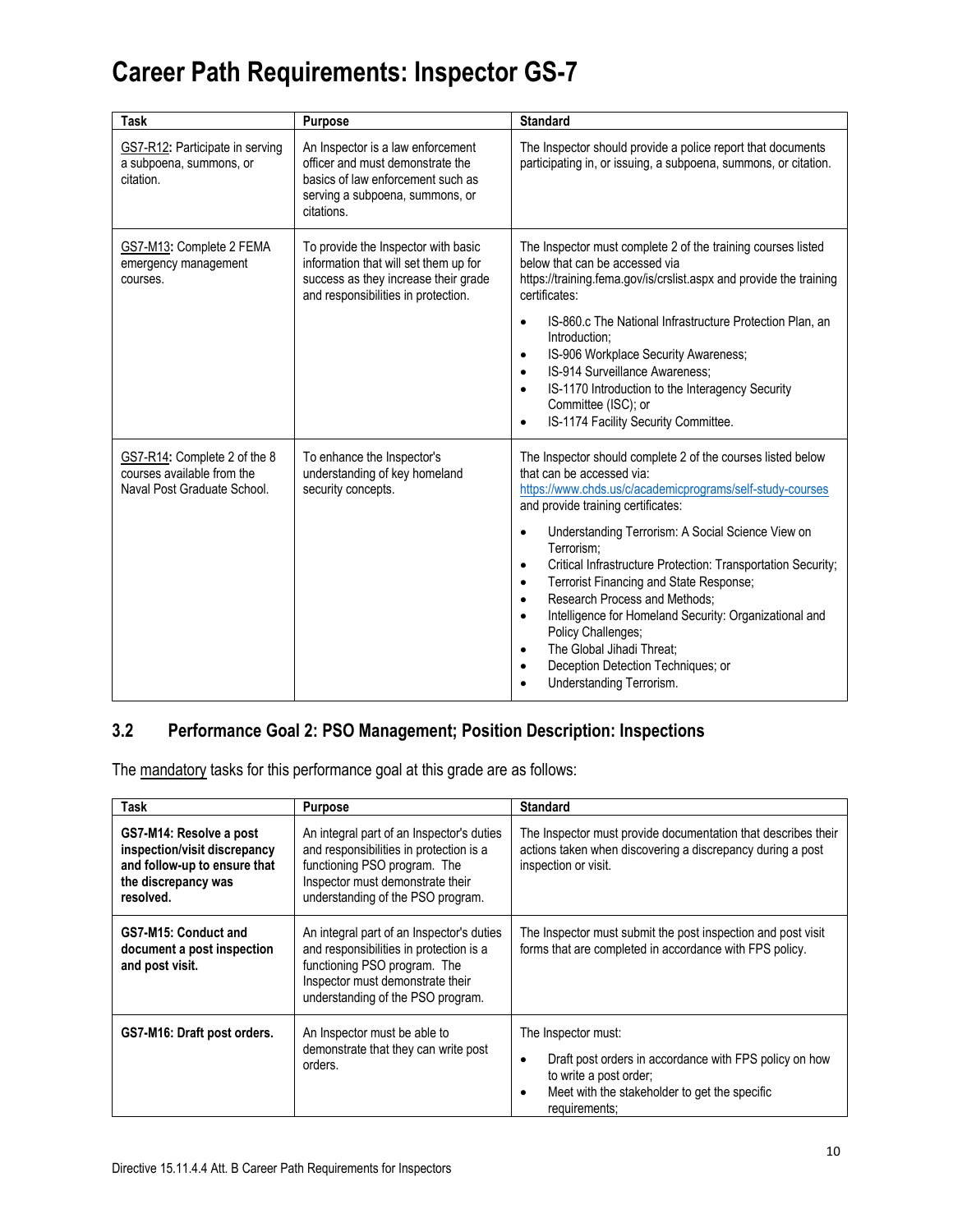| <b>Task</b> | <b>Purpose</b> | <b>Standard</b>                                                                                                                                                                                                                                                                                                                                                                                                                                                        |
|-------------|----------------|------------------------------------------------------------------------------------------------------------------------------------------------------------------------------------------------------------------------------------------------------------------------------------------------------------------------------------------------------------------------------------------------------------------------------------------------------------------------|
|             |                | Identify any equipment or process that will be used and<br>articulate this in the post orders;<br>Request that a GS-11 or GS-12 Inspector review the<br>post orders and provide written feedback;<br>Review the feedback and make changes, if necessary;<br>Provide to supervisor for review and approval;<br>Place the post orders on the post in the post desk book;<br>and<br>Document all activities in a memo and identify all the<br>steps to write post orders. |

The recommended tasks for this performance goal at this grade are as follows:

| Task                                                                                                    | <b>Purpose</b>                                                                                                                                                                                | <b>Standard</b>                                                                                                                                                                                                                                                                                                                                                                                                         |
|---------------------------------------------------------------------------------------------------------|-----------------------------------------------------------------------------------------------------------------------------------------------------------------------------------------------|-------------------------------------------------------------------------------------------------------------------------------------------------------------------------------------------------------------------------------------------------------------------------------------------------------------------------------------------------------------------------------------------------------------------------|
| GS7-R15: Describe the current<br>PSO contract and the Smart<br>Book.                                    | An integral part of an Inspector's duties<br>and responsibilities in protection is a<br>functioning PSO program. The<br>Inspector must demonstrate their<br>understanding of the PSO program. | The Inspector should be able to describe the following<br>information from the current PSO contract for their location:<br>Contracting Officer and current Contracting Officer's<br>Representative (COR);<br>Contract company;<br>$\bullet$<br>Training requirements of the contractor and FPS;<br>٠<br>Weapons training and qualification requirements;<br>٠<br>Conduct of contractor personnel; and<br>Post exhibits. |
| GS7-R16: Observe a covert<br>post inspection.                                                           | An integral part of an Inspector's duties<br>and responsibilities in protection is a<br>functioning PSO program. The<br>Inspector must demonstrate their<br>understanding of the PSO program. | Upon supervisory approval, the Inspector should observe a<br>GS-11 or GS-12 Inspector conduct a covert post inspection.<br>Provide documentation that includes observations and action<br>taken if any discrepancies were observed.                                                                                                                                                                                     |
| GS7-R17: Observe a PSO<br>weapon qualification, an<br>administrative audit, or monitor<br>PSO training. | An integral part of an Inspector's duties<br>and responsibilities in protection is a<br>functioning PSO program. The<br>Inspector must demonstrate their<br>understanding of the PSO program. | The Inspector should complete the necessary paperwork in<br>accordance with FPS policy, for 1 of the following:<br>Observe PSO weapon qualification;<br>$\bullet$<br>Observe an administrative audit; or<br>Monitor PSO training.                                                                                                                                                                                       |

### **3.3 Performance Goal 3: Facility Security Assessments**

The mandatory tasks for this performance goal at this grade are as follows:

| <b>Task</b>                                              | <b>Purpose</b>                                                                                                                     | <b>Standard</b>                                                                                                                                                                                                                                                                |
|----------------------------------------------------------|------------------------------------------------------------------------------------------------------------------------------------|--------------------------------------------------------------------------------------------------------------------------------------------------------------------------------------------------------------------------------------------------------------------------------|
| GS7-M17: Complete an FSL<br>determination.               | An Inspector must be able to<br>demonstrate that they can successfully<br>conduct an FSL determination.                            | The Inspector must submit the completed FSL to their<br>supervisor. The FSL will have no critical errors and complies<br>with ISC requirements and current FPS policy.                                                                                                         |
| GS7-M18: Complete an FSA<br>for an FSL I or II facility. | An Inspector must be able to conduct<br>FSAs for FSL I or II facilities that are<br>accurate and in accordance with FPS<br>policy. | The Inspector must submit their FSA for a Level I or II facility<br>to their first line supervisor for review by visiting the facility.<br>The following must be identified in the FSA:<br>countermeasures, ISC requirements, all agencies, and<br>compliance with FPS policy. |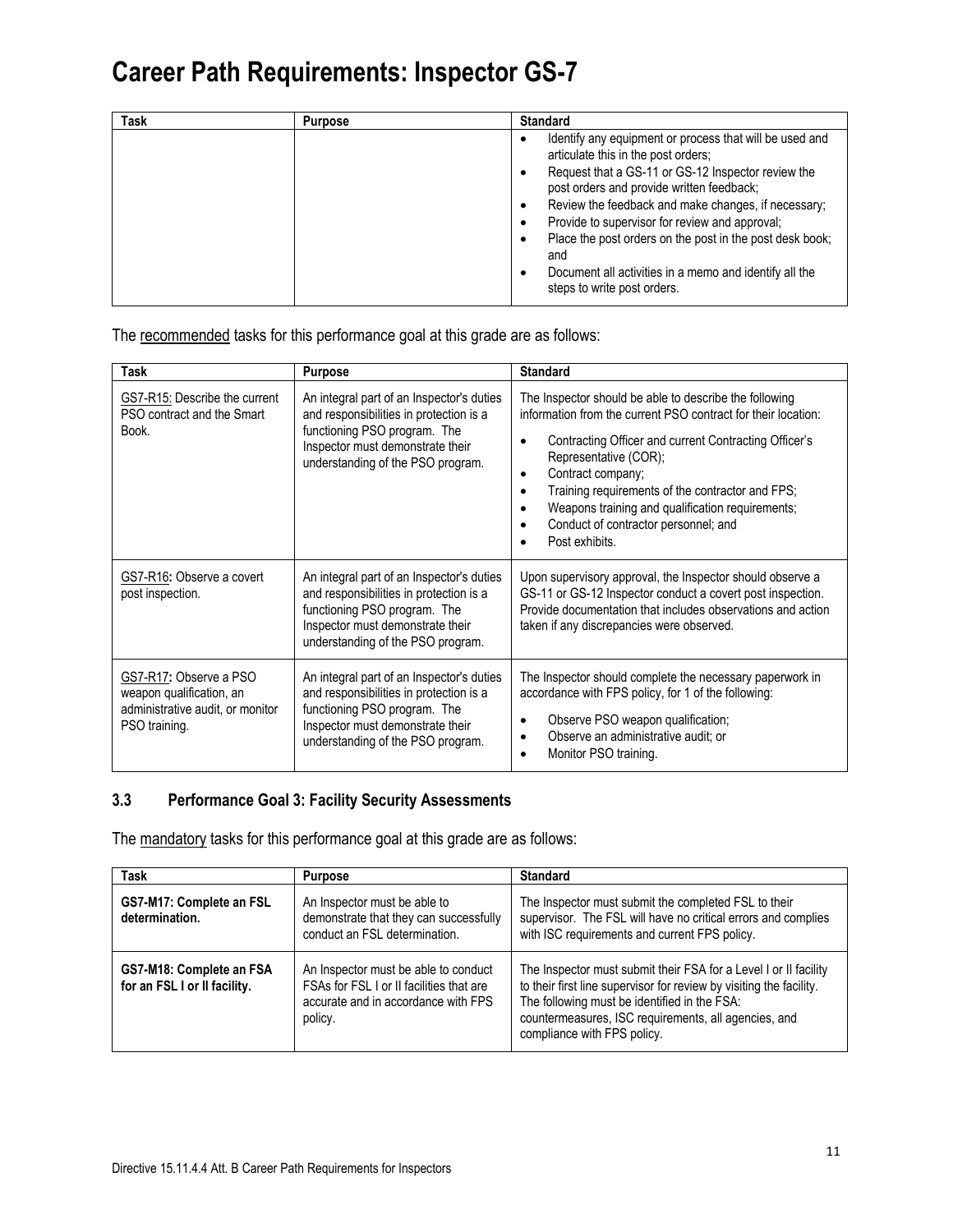The recommended tasks for this performance goal at this grade are as follows:

| Task                                                                                                                                                        | <b>Purpose</b>                                                                                                                                                                     | <b>Standard</b>                                                                                                                                                                                                                                                                                                                                                                                                                                                                                                                                                |
|-------------------------------------------------------------------------------------------------------------------------------------------------------------|------------------------------------------------------------------------------------------------------------------------------------------------------------------------------------|----------------------------------------------------------------------------------------------------------------------------------------------------------------------------------------------------------------------------------------------------------------------------------------------------------------------------------------------------------------------------------------------------------------------------------------------------------------------------------------------------------------------------------------------------------------|
| GS7-R18: Meet with the<br>property manager and<br>designated official for each<br>assigned facility to address any<br>security concerns with them.          | An Inspector must know and develop<br>relationships with their stakeholders to<br>ensure that incidents are reported and<br>acted upon to meet our protection<br>responsibilities. | The Inspector should provide:<br>A listing of assigned facilities:<br>$\bullet$<br>A memo identifying:<br>$\bullet$<br>Interactions with each property manager and<br>$\circ$<br>designated official at assigned facilities;<br>Concerns they raised;<br>$\Omega$<br>Corrective action and response regarding action to<br>$\circ$<br>resolve or mitigate their concern.                                                                                                                                                                                       |
| GS-R19: Participate in an FSC<br>or DO meeting, present at an<br>FSL II or higher facility, and<br>address any concerns,<br>challenges, or lessons learned. | An Inspector must not only conduct an<br>FSA, but they must also demonstrate<br>that they can present their findings to<br>stakeholders.                                           | The Inspector should provide documentation on their<br>preparation for, and participation in, the FSC or DO meeting.<br>Describe what was done before the meeting, what happened<br>in the meeting, what questions were asked by the stakeholder,<br>how they were answered, and any other media that was<br>provided (e.g., PPT, handout, etc.). The supervisor will<br>participate in the Inspector's initial meeting for an FSL II facility<br>as an observer and validate that the material presented was<br>accurate, and the Inspector was professional. |

#### **3.4 Performance Goal 4: Technical Countermeasures**

There are no mandatory tasks for this performance goal at this grade.

The recommended tasks for this performance goal at this grade are as follows:

| Task                                                                                                                                                        | <b>Purpose</b>                                                                                                                                                                                                                         | <b>Standard</b>                                                                                                                                                                                                                                                                                                  |
|-------------------------------------------------------------------------------------------------------------------------------------------------------------|----------------------------------------------------------------------------------------------------------------------------------------------------------------------------------------------------------------------------------------|------------------------------------------------------------------------------------------------------------------------------------------------------------------------------------------------------------------------------------------------------------------------------------------------------------------|
| GS7-R20: Demonstrate the<br>functionality testing of at least<br>one x-ray machine, metal<br>detector, IDS, and CCV system.                                 | An Inspector should demonstrate their<br>proficiency in conducting functionality<br>testing on technical countermeasures.                                                                                                              | The Inspector's supervisor to observe them completing a<br>functionality test for at least one x-ray machine, metal<br>detector, IDS, and CCV system. The Inspector should identify<br>any functionality issues and submit the completed paperwork<br>to the supervisor that reviewed the functionality testing. |
| GS7-R21: Correct the<br>deficiencies of an IDS or CCV<br>system and coordinate the<br>repair, or preventative<br>maintenance process or action<br>required. | Stakeholders require that Inspectors<br>have a technical proficiency in<br>countermeasures and know how to<br>repair them. An Inspector must<br>demonstrate this capability to be<br>proficient in the protection<br>responsibilities. | The Inspector should provide documentation on what actions<br>they took to correct a technical countermeasure deficiency,<br>coordinate the repair, or how they instructed or advised<br>stakeholders on preventative maintenance process for an IDS<br>and a CCV system.                                        |
| GS7-R22: Identify all technical<br>countermeasures at assigned<br>facilities.                                                                               | An Inspector must be able to<br>recognize technical countermeasures<br>at their assigned facilities.                                                                                                                                   | The Inspector should provide a listing of all assigned facilities<br>and have identified all technical countermeasures at each<br>respective facility. Their supervisor, or a GS-12 Inspector<br>(assigned by supervisor), will validate that all technical<br>countermeasures are identified.                   |

### **4.0 Position Description**

There are no mandatory tasks for the position description at this grade.

The recommended tasks for this position description at this grade are as follows: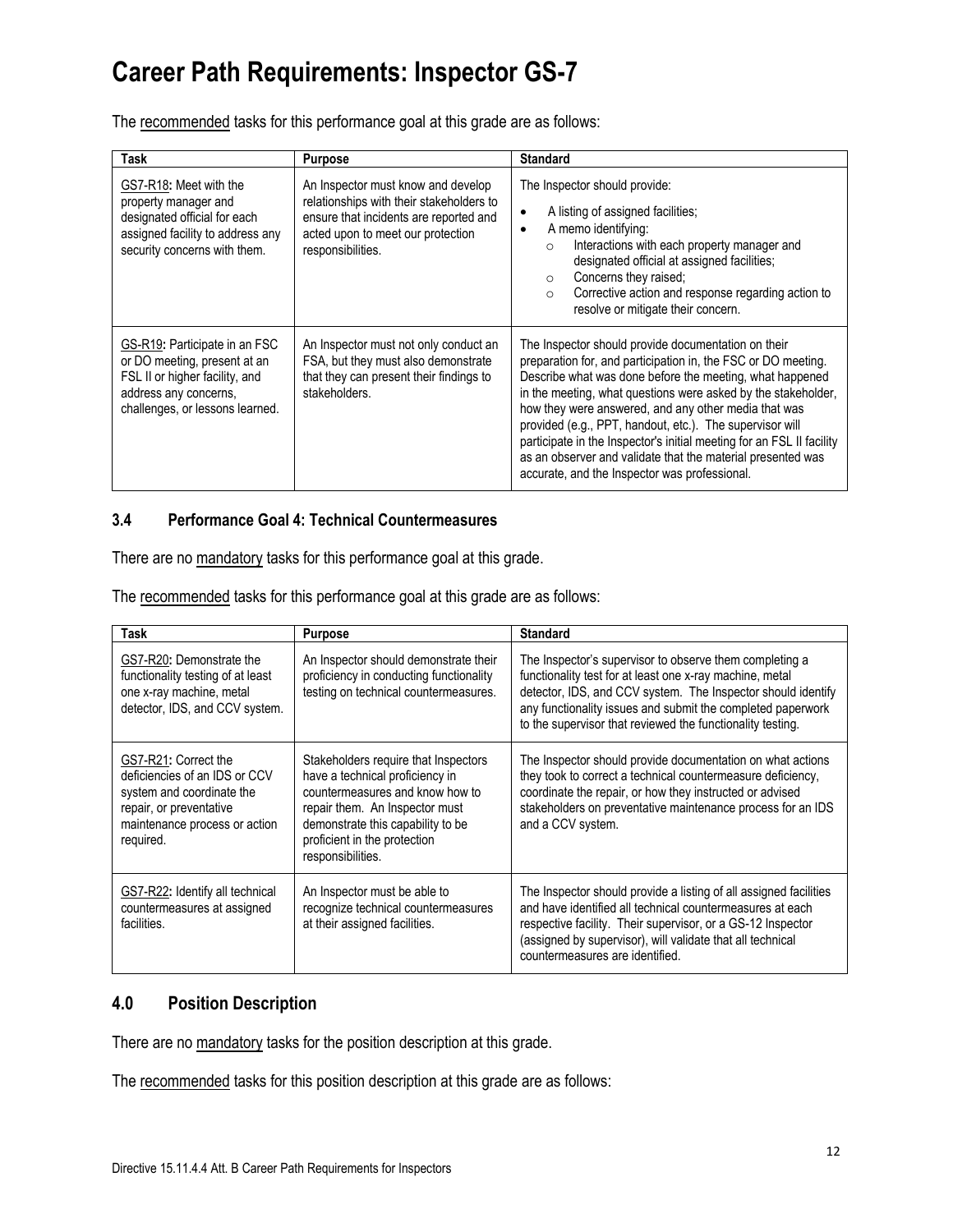| Task                                                                                                                                      | <b>Purpose</b>                                                                                                                                                                                                          | <b>Standard</b>                                                                                                                                                                                                                                                                                                                                               |
|-------------------------------------------------------------------------------------------------------------------------------------------|-------------------------------------------------------------------------------------------------------------------------------------------------------------------------------------------------------------------------|---------------------------------------------------------------------------------------------------------------------------------------------------------------------------------------------------------------------------------------------------------------------------------------------------------------------------------------------------------------|
| GS7-R23: Enforce laws, detain<br>a person, or apprehend a<br>fugitive.                                                                    | An Inspector is a law enforcement<br>officer and must demonstrate that they<br>can perform as a law enforcement<br>officer.                                                                                             | The Inspector should provide an incident report that<br>demonstrates enforcing a law (State or Federal, not<br>regulation), detaining a person, or apprehending a fugitive.                                                                                                                                                                                   |
| GS7-R24: Protect a crime<br>scene including search,<br>preservation, and sketch<br>procedures required to prove a<br>crime was committed. | An Inspector is a law enforcement<br>officer and must demonstrate how to<br>protect a crime scene, conduct a<br>search of the crime scene, prepare a<br>sketch of the crime scene and<br>preserve and collect evidence. | The Inspector should provide documentation on how they<br>protected a crime scene, conducted a search of the crime<br>scene, prepared a sketch of the crime scene, and how they<br>preserved and or collected evidence. All activities do not have<br>to occur at the same time and can be a violation of a<br>regulation, misdemeanor or felony.             |
| GS7-R25: Identify a Federal<br>property that is not in<br>compliance with ISC standards<br>and requirements.                              | An Inspector needs to demonstrate<br>their understanding of the ISC<br>standards by identifying facilities within<br>their portfolio that are not in<br>compliance with the standards.                                  | The Inspector should provide documentation to their<br>supervisor or senior Inspector (assigned by supervisor) that<br>lists the facilities they have identified that do not comply with<br>ISC standards. The list is reviewed by the supervisor or senior<br>inspector to ensure that the Inspector has properly identified<br>all noncompliant facilities. |
| GS7-R26: Work with the US<br>Attorney's Office.                                                                                           | An Inspector is a law enforcement<br>officer and needs to demonstrate that<br>they can develop a relationship with a<br>key stakeholder in the US Attorney's<br>Office.                                                 | The Inspector should provide documentation about a visit to<br>the US Attorney's Office, who they met with regarding dealing<br>with prosecuting offenders, and an overview of that process.                                                                                                                                                                  |

### **5.0 Combined Requirement**

There are no mandatory tasks for the combined requirement at this grade.

There are no recommended tasks for the combined requirement at this grade.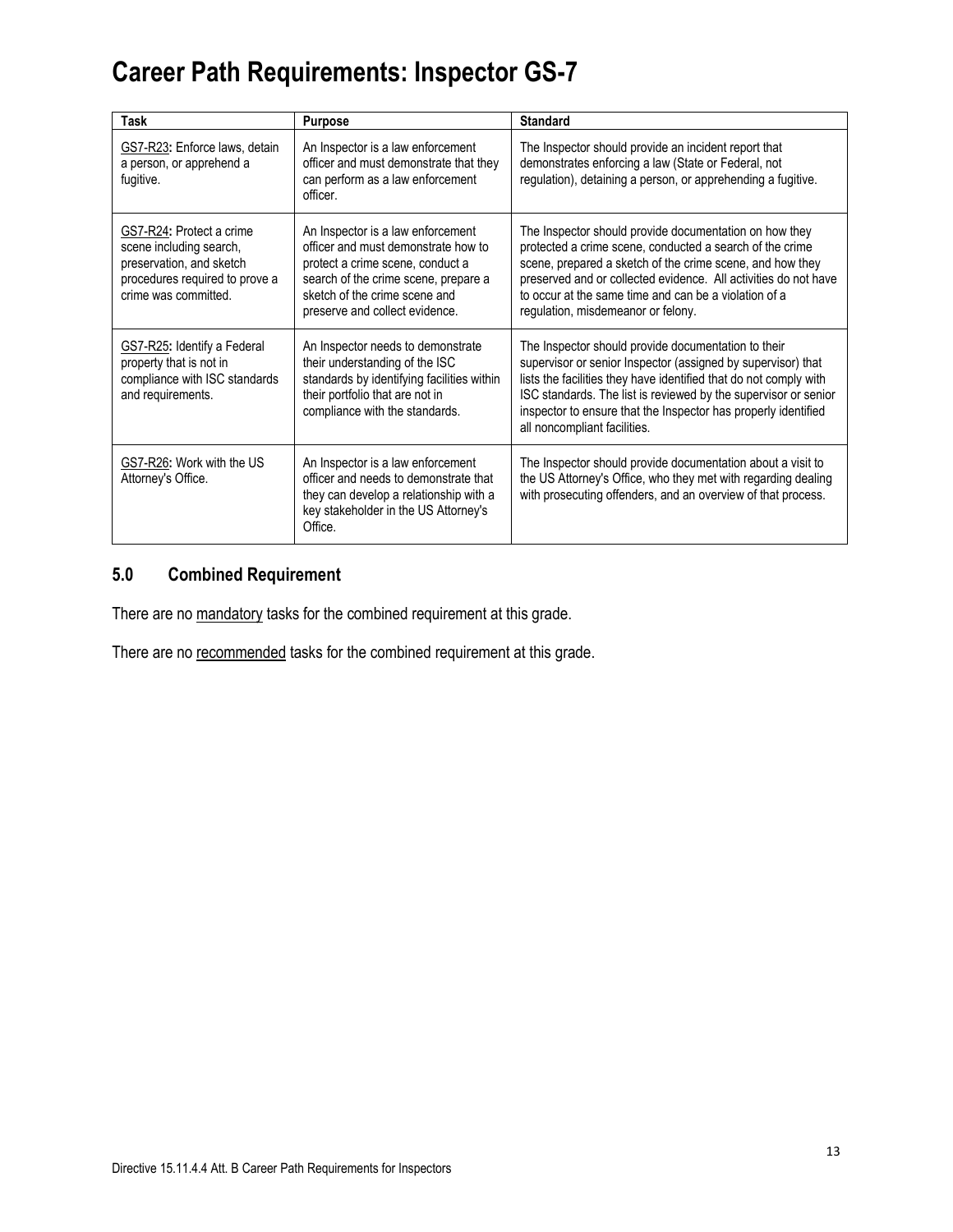### **6.0 Consolidated List of GS-7 Tasks**

| <b>Mandatory Tasks</b> |                                                                                                                            |
|------------------------|----------------------------------------------------------------------------------------------------------------------------|
| <b>GS7-M1</b>          | Successfully complete an on-line course on customer service.                                                               |
| <b>GS7-M2</b>          | Demonstrate customer service by responding to emails and telephone calls within 24 hours.                                  |
| <b>GS7-M3</b>          | Represent the Agency while interacting with stakeholders.                                                                  |
| <b>GS7-M4</b>          | Complete an FSA for an FSL I or higher facility in accordance with FPS policy.                                             |
| <b>GS7-M5</b>          | Complete 1 on-line or classroom course for each of the following: Microsoft Word, PowerPoint, and Excel.                   |
| <b>GS7-M6</b>          | Conduct a mechanical and safety inspection of an assigned police vehicle.                                                  |
| <b>GS7-M7</b>          | Demonstrate knowledge of FPS and its history, organizational philosophy, code of conduct, structure, and responsibilities. |
| <b>GS7-M8</b>          | Prepare ten police reports in response to incidents that occur on or affecting federal property.                           |
| <b>GS7-M9</b>          | Understand the Central Violations Bureau process for Magistrate Citations or equivalent.                                   |
| <b>GS7-M10</b>         | Conduct a consensual interview.                                                                                            |
| GS7-M11                | Participate in an (b) (7)(E)                                                                                               |
| GS7-M12                | Participate as an observer in a stakeholder meeting/training.                                                              |
| GS7-M13                | Complete 2 FEMA emergency management courses.                                                                              |
| <b>GS7-M14</b>         | Resolve a post inspection/visit discrepancy and follow-up to ensure that the discrepancy was resolved.                     |
| GS7-M15                | Conduct and document a post inspection and post visit.                                                                     |
| GS7-M16                | Draft post orders.                                                                                                         |
| <b>GS7-M17</b>         | Complete an FSL determination.                                                                                             |
| GS7-M18                | Complete an FSA for an FSL I or II facility.                                                                               |

|               | <b>Recommended Tasks</b>                                                                                                                                                             |  |
|---------------|--------------------------------------------------------------------------------------------------------------------------------------------------------------------------------------|--|
| GS7-R1        | Successfully complete the Law Enforcement Instructor Training Program (LEITP) offered at FLETC.                                                                                      |  |
| <b>GS7-R2</b> | Understand the mission and vision of DHS and FPS and the Inspector's role.                                                                                                           |  |
| GS7-R3        | Participate in a team project with FPS or stakeholders.                                                                                                                              |  |
| GS7-R4        | Work on a problem with another FPS employee or stakeholder.                                                                                                                          |  |
| <b>GS7-R5</b> | Demonstrate use of technology, application of policy, technical proficiency in analyzing a problem, evaluating multiple<br>solutions, executing a final solution, and the outcome.   |  |
| GS7-R6        | Demonstrate knowledge of Federal Regulations for "Conduct on Property."                                                                                                              |  |
| <b>GS7-R7</b> | Participate in a misdemeanor or felony investigation.                                                                                                                                |  |
| GS7-R8        | Substantiate conclusions and make administrative recommendations to a supervisor on the administrative action to be taken.                                                           |  |
| GS7-R9        | Demonstrate knowledge of covert testing.                                                                                                                                             |  |
| GS7-R10       | Participate in Magistrate court involving magistrate citations.                                                                                                                      |  |
| GS7-R11       | Investigate a suspected instance of noncompliance with a law, rule, regulation, policy, executive order or regulatory<br>requirement and made recommendation on a corrective action. |  |
| GS7-R12       | Participate in serving a subpoena or summons or citation.                                                                                                                            |  |
| GS7-R13       | Complete 2 FEMA emergency management courses.                                                                                                                                        |  |
| GS7-R14       | Complete 2 of the 8 courses available from the Naval Post Graduate School.                                                                                                           |  |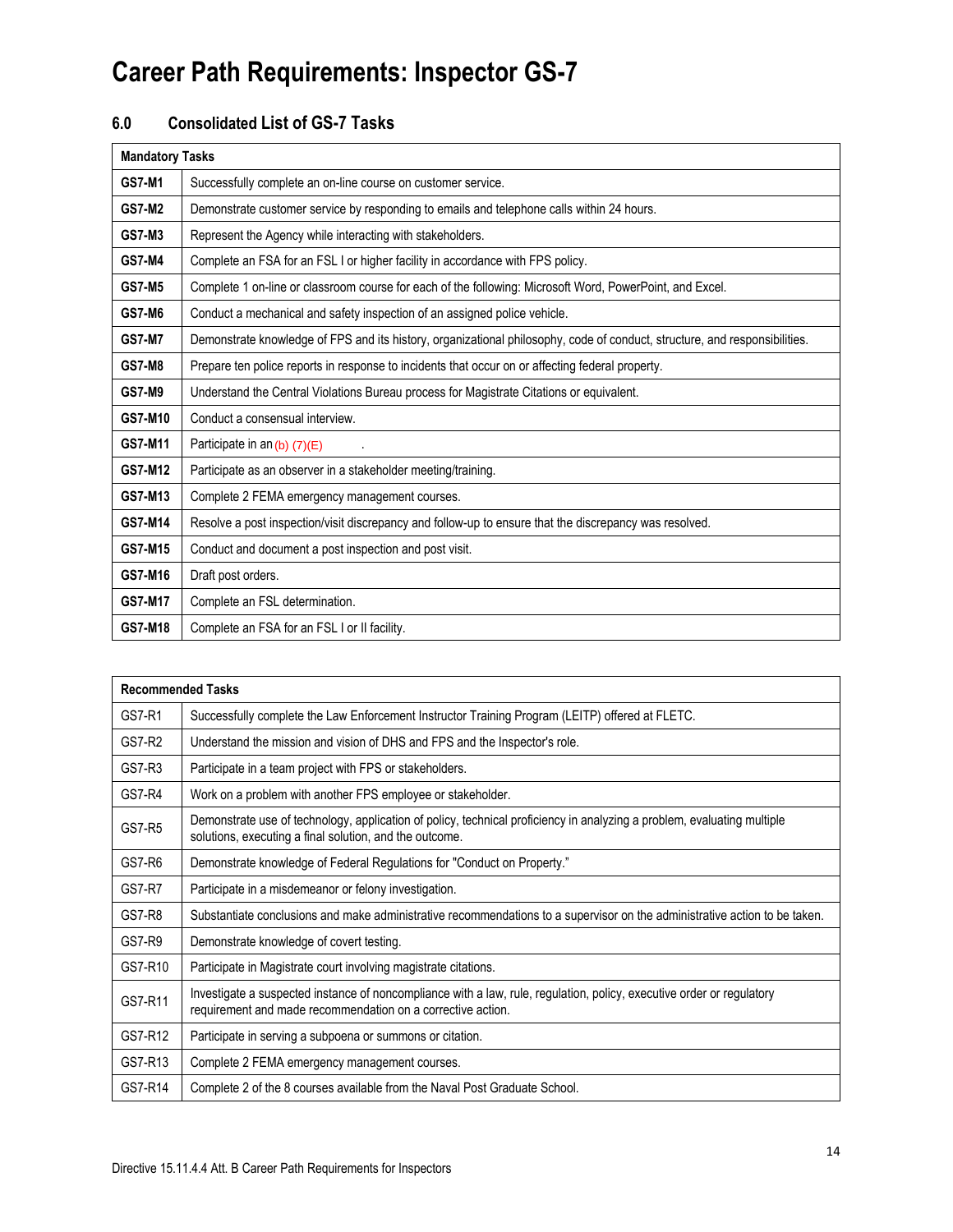| <b>Recommended Tasks</b> |                                                                                                                                            |
|--------------------------|--------------------------------------------------------------------------------------------------------------------------------------------|
| GS7-R15                  | Describe the current PSO contract and the Smart Book.                                                                                      |
| GS7-R16                  | Observe a covert post inspection.                                                                                                          |
| GS7-R17                  | Observe a PSO weapon qualification, an administrative audit, or monitor PSO training.                                                      |
| GS7-R18                  | Meet with the property manager and designated official for each assigned facility to address any security concerns with them.              |
| GS7-R19                  | Participate in an FSC or DO meeting, present at an FSL II or higher facility, and address any concerns, challenges, or lessons<br>learned. |
| GS7-R20                  | Demonstrate the functionality testing of at least one x-ray, metal detector, IDS, and CCV system.                                          |
| GS7-R21                  | Correct the deficiencies of an IDS or CCV system and coordinate the repair, or preventative maintenance process or action<br>required.     |
| GS7-R22                  | Identify all technical countermeasures at assigned facilities.                                                                             |
| GS7-R23                  | Enforce laws, detain a person, or apprehend a fugitive.                                                                                    |
| GS7-R24                  | Protect a crime scene including search, preservation, and sketch procedures required to prove a crime was committed.                       |
| GS7-R25                  | Identify a Federal property that is not in compliance with ISC standards and requirements.                                                 |
| GS7-R26                  | Work with the US Attorney's Office.                                                                                                        |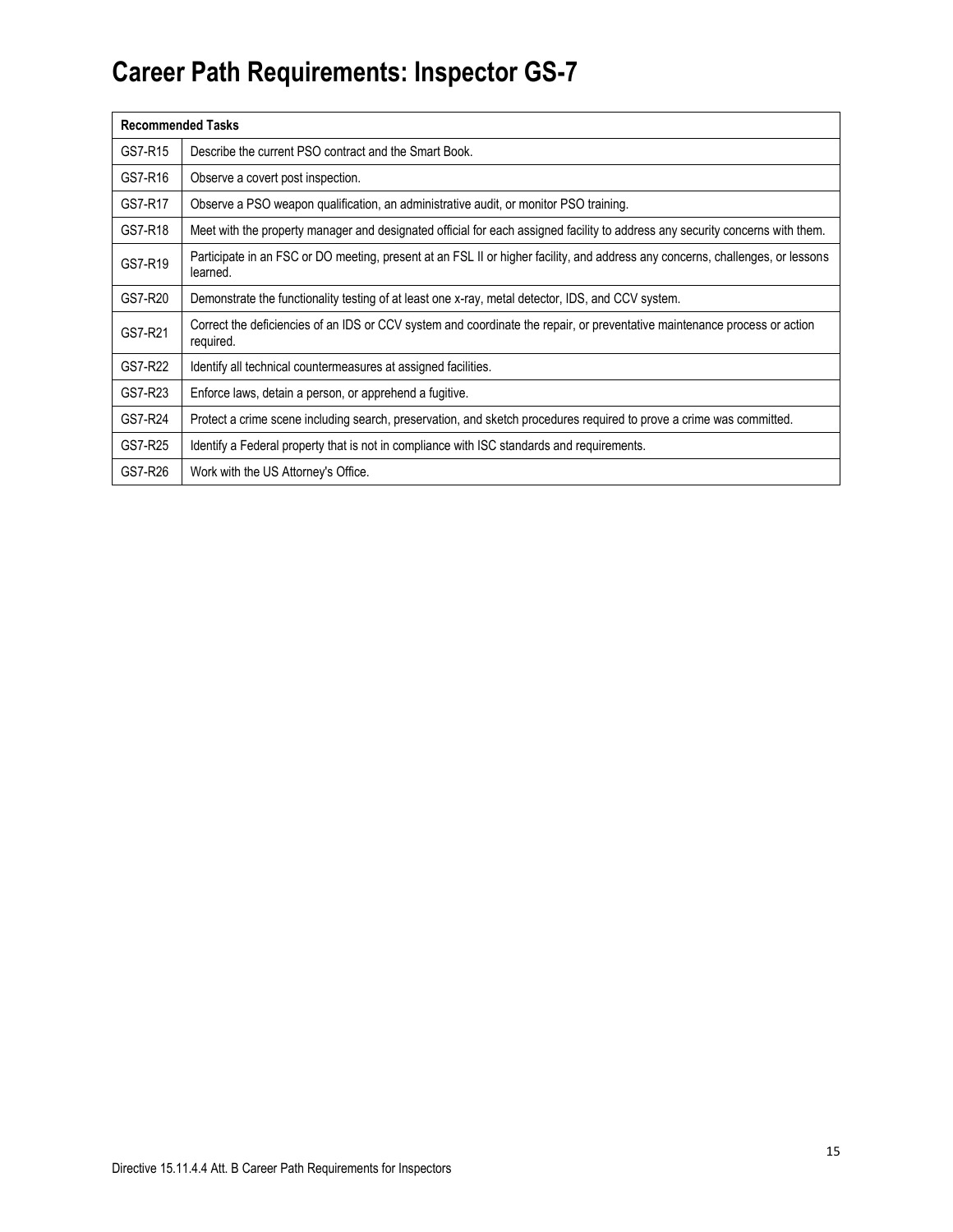### **1.0 Training & Education Requirements**

A successful career of an FPS Inspector should integrate elements of training, education, and professional and personal development. Each of these learning opportunities shape a well-rounded protection professional who is well equipped to face the complexities of today and the challenges of tomorrow. Refer to Attachment 1 for a Training and Education Crosswalk.

The following training is mandatory upon hire at all GS levels:

- Pre-Basic
- Uniformed Police Training Program (UPTP)
- Advanced Individual Training Program (AITP)
- Physical Security Training Program (PSTP)
- Field Training and Evaluation Program (FTEP)

After the completion of FTEP, all mandatory tasks must be completed within current GS level listed prior to recommendation for advancement to the next.

The following are recommended for this grade:

- Education: High School Diploma
- Professional Development Example: Industry Partnership Opportunities
- Experience Example: Inspector

#### **2.0 Competencies**

There are five competencies but not all of them have mandatory tasks that must be completed in accordance with the established standard:

- Communication
- Customer Service
- Representing the Agency
- Teaming and Cooperation
- Technical Proficiency

#### **2.1 Communication**

The mandatory task for this competency at this grade is as follows:

| <b>Task</b>                                                            | <b>Purpose</b>                                                                                                                  | <b>Standard</b>                                                                                                                                                                                                                                                                                                                                         |
|------------------------------------------------------------------------|---------------------------------------------------------------------------------------------------------------------------------|---------------------------------------------------------------------------------------------------------------------------------------------------------------------------------------------------------------------------------------------------------------------------------------------------------------------------------------------------------|
| GS9-M1: Complete delivery of<br>training to a group of<br>stakeholders | To learn about how to deliver<br>stakeholder training in<br>accordance with the<br>standards and to enhance<br>future delivery. | The Inspector must:<br>Display a professional image in appearance and presentation;<br>Use an approved FPS lesson plan and PowerPoint presentation that<br>identify the learning objectives;<br>Teach to the lesson plan;<br>Engage the audience throughout the presentation; and<br>Respond to questions to demonstrate understanding of the material. |

There are no recommended tasks for this competency at this grade.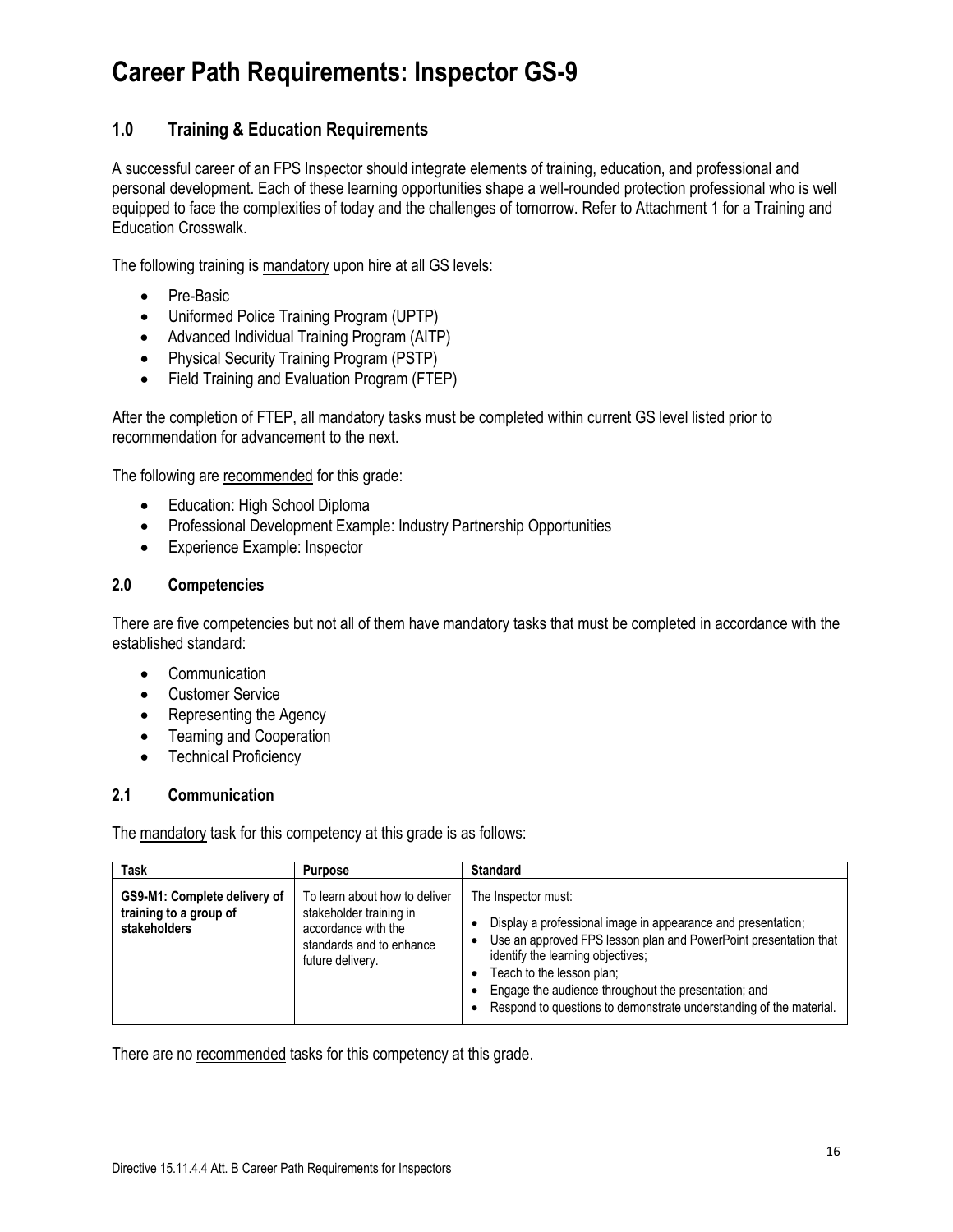#### **2.2 Customer Service**

The mandatory tasks for this competency at this grade are as follows:

| Task                                                                                                                                                            | <b>Purpose</b>                                                                                                                                                                                                                                                             | <b>Standard</b>                                                                                                                                                                                                                                                                                                                                                                                                                                                                                                 |
|-----------------------------------------------------------------------------------------------------------------------------------------------------------------|----------------------------------------------------------------------------------------------------------------------------------------------------------------------------------------------------------------------------------------------------------------------------|-----------------------------------------------------------------------------------------------------------------------------------------------------------------------------------------------------------------------------------------------------------------------------------------------------------------------------------------------------------------------------------------------------------------------------------------------------------------------------------------------------------------|
| GS9-M2: Successfully<br>complete a second on-line<br>course on customer service.                                                                                | To build upon the training on<br>customer service that allows<br>the Inspector to enhance<br>their knowledge to enhance<br>the customer service<br>experience in every<br>interaction.                                                                                     | The Inspector must:<br>Complete a second on-line customer service course; and<br>Provide copy of the completion certificate to your supervisor.                                                                                                                                                                                                                                                                                                                                                                 |
| GS9-M3: Use appropriate<br>customer service<br>communications.                                                                                                  | Customer service is critical<br>for an FPS Inspector and<br>becomes more demanding<br>and complex towards the<br>journeyman level.                                                                                                                                         | The Inspector must:<br>Provide an example of their response to an email from a customer<br>with a question or complaint. The response must address the<br>concerns of the customer in a professional manner;<br>Provide their contact information in the signature section of the<br>email: and<br>Show proof that the email can be forwarded, reply and reply all and<br>the signature is still in the email. So that if their email is forwarded a<br>customer still has a point of contact of the Inspector. |
| GS9-M4: Prepare a<br>communication plan so that<br>customers can reach you by<br>email, telephone (office &<br>cell) while you are in and out<br>of the office. | Our customers expect a<br>timely response. While we<br>cannot respond 24 hours a<br>day or while on vacation, we<br>can provide our customers<br>that we are out of the office<br>or that they can reach<br>another FPS employee to<br>address their needs or<br>concerns. | The Inspector must:<br>Provide emails or screen shots supporting that the Inspector can<br>and knows how to publish out of the office in their emails; and<br>Provide a paragraph on their process for office and cell phones to<br>notify their stakeholders that they will be out of the office and<br>provide the MegaCenter telephone number.                                                                                                                                                               |

There are no recommended tasks for this competency at this grade.

### **2.3 Representing the Agency**

The mandatory tasks for this competency at this grade is as follows:

| Task                                                                    | <b>Purpose</b>                                                                                                                                                       | <b>Standard</b>                                                                                                                                                                                                                                                                                                                                                                                                                                                                                                                                                                                                                             |
|-------------------------------------------------------------------------|----------------------------------------------------------------------------------------------------------------------------------------------------------------------|---------------------------------------------------------------------------------------------------------------------------------------------------------------------------------------------------------------------------------------------------------------------------------------------------------------------------------------------------------------------------------------------------------------------------------------------------------------------------------------------------------------------------------------------------------------------------------------------------------------------------------------------|
| GS9-M5: Represent the<br>Agency while interacting with<br>stakeholders. | Stakeholder engagement is<br>critical of an Inspector and<br>increases their<br>understanding and success<br>in representing the Agency in<br>a professional manner. | The Inspector must provide 10 documents to their supervisor that each<br>reflect one example of how they represented the Agency. Each<br>document must:<br>Be one page, written in paragraph format;<br>$\bullet$<br>Describe the stakeholder interaction:<br>٠<br>Prior preparation conducted,<br>$\circ$<br>Type of interaction (e.g., meeting or event),<br>$\circ$<br>Identity of the stakeholder(s)<br>$\circ$<br>Did they represent the Agency in a professional manner;<br>$\circ$<br>The significance of "first impression is a lasting impression."<br>$\circ$<br>Describe what, if any, follow-up was conducted by the Inspector. |
| GS9-M6: Deliver stakeholder<br>training.                                | To present material in a<br>professional manner that<br>instills confidence and                                                                                      | The Inspector must:                                                                                                                                                                                                                                                                                                                                                                                                                                                                                                                                                                                                                         |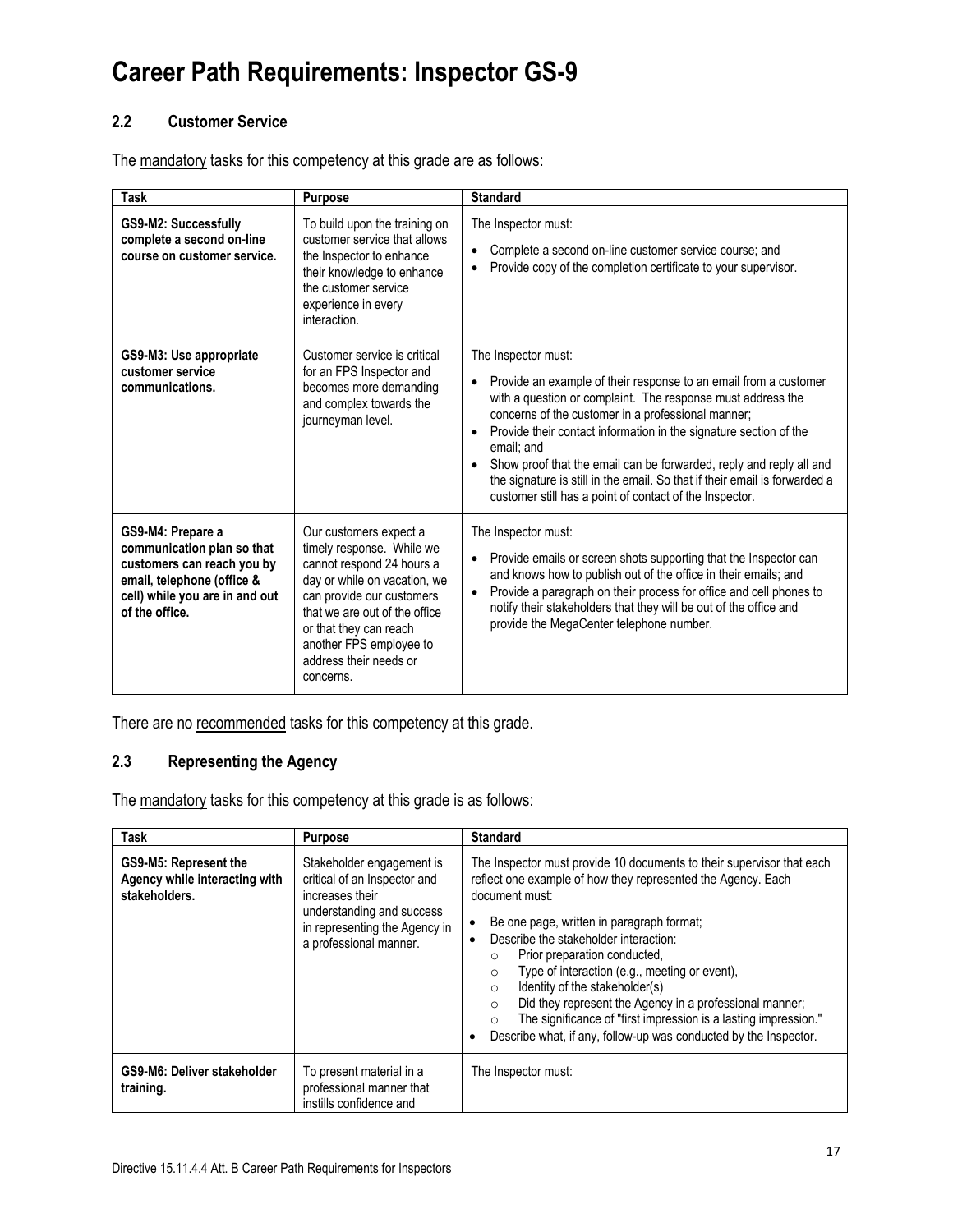| <b>Task</b> | <b>Purpose</b>                          | <b>Standard</b>                                                                                                                                                                                                                                                                                                                                                                                                                  |
|-------------|-----------------------------------------|----------------------------------------------------------------------------------------------------------------------------------------------------------------------------------------------------------------------------------------------------------------------------------------------------------------------------------------------------------------------------------------------------------------------------------|
|             | professionalism in our<br>stakeholders. | Provide the PowerPoint presentation and/or lesson plan for each of<br>two stakeholder training sessions along with points of contact for<br>two personnel that were present at the session(s);<br>Be prepared for the presentation;<br>Present the material in the time allotted;<br>Demonstrate professional conduct; and<br>Project a strong understanding of the subject matter presented and<br>be able to answer questions. |

The are no recommended tasks for this competency at this grade.

#### **2.4 Teamwork and Cooperation**

There are no mandatory tasks for this competency at this grade.

The recommended tasks for this competency at this grade are as follows:

| Task                                                                                                    | <b>Purpose</b>                                                                                                                                                                                          | <b>Standard</b>                                                                                                                                                                                                                                                                                                                                                                                                                                                                                                                                                  |
|---------------------------------------------------------------------------------------------------------|---------------------------------------------------------------------------------------------------------------------------------------------------------------------------------------------------------|------------------------------------------------------------------------------------------------------------------------------------------------------------------------------------------------------------------------------------------------------------------------------------------------------------------------------------------------------------------------------------------------------------------------------------------------------------------------------------------------------------------------------------------------------------------|
| GS9-R1: Initiate a project with<br>FPS or stakeholders.                                                 | To be successful in their<br>protection duties an<br>Inspector must be able to<br>work with multiple teams and<br>get their cooperation.                                                                | The Inspector should participate in a team project, that is pre-approved<br>by their supervisor, for at least one month (or two weeks or more if the<br>Inspector is dedicated 100% to the project) and prepare a memorandum<br>that includes:<br>A description of the project and its stakeholders;<br>Explanation of what collaboration is and how it occurred in the<br>project;<br>Positive contributions to the Agency or stakeholder partnership<br>developed;<br>The outcomes of the project; and<br>The name of the supervisor who approved the project. |
| GS9-R2: Work on at least two<br>agency-related problems with<br>another FPS employee or<br>stakeholder. | As the Inspector's<br>responsibilities increase with<br>each grade level, they must<br>demonstrate their ability to<br>complete assignments with<br>stakeholders, contractors,<br>and other Inspectors. | The Inspector should identify a problem, and then get supervisory<br>approval to work on the problem. Prepare a memorandum that includes:<br>A description of the problem;<br>Explanation of what teamwork was involved;<br>Challenges encountered; and<br>The outcome(s).                                                                                                                                                                                                                                                                                       |

### **2.5 Technical Proficiency**

The mandatory tasks for this competency at this grade are as follows:

| Task                                                                                                              | <b>Purpose</b>                                                      | <b>Standard</b>                                                                                                                                                                                                                                                                                                                                                                                                                                                                                                  |
|-------------------------------------------------------------------------------------------------------------------|---------------------------------------------------------------------|------------------------------------------------------------------------------------------------------------------------------------------------------------------------------------------------------------------------------------------------------------------------------------------------------------------------------------------------------------------------------------------------------------------------------------------------------------------------------------------------------------------|
| GS9-M7: Demonstrate<br>knowledge of Federal Laws<br>that are applicable to the<br>protection of federal property. | A law enforcement officer<br>must know the law to apply<br>the law. | The Inspector shall pass a 50-question multiple-choice knowledge<br>check of (via TAMS), with 70% accuracy, administered/monitored by<br>RTPMs. The laws that will be checked are:<br>18 USC 13, 111, 113, 114, 115, 231, 372, 506, 641, 661, 701, 712,<br>٠<br>713, 844, 875, 876, 912, 930, 1001, 1028, 1036, 1114, 1169, 1201,<br>1361, 1363, 1368, 1503, 1505, 1507, 1510, 1752, 2071, 2111, 2112,<br>2231, 2261, 2261A<br>21 USC 844<br>٠<br>26 USC 7212<br>$\bullet$<br>40 USC 408<br>٠<br>42 USC 1320A-8B |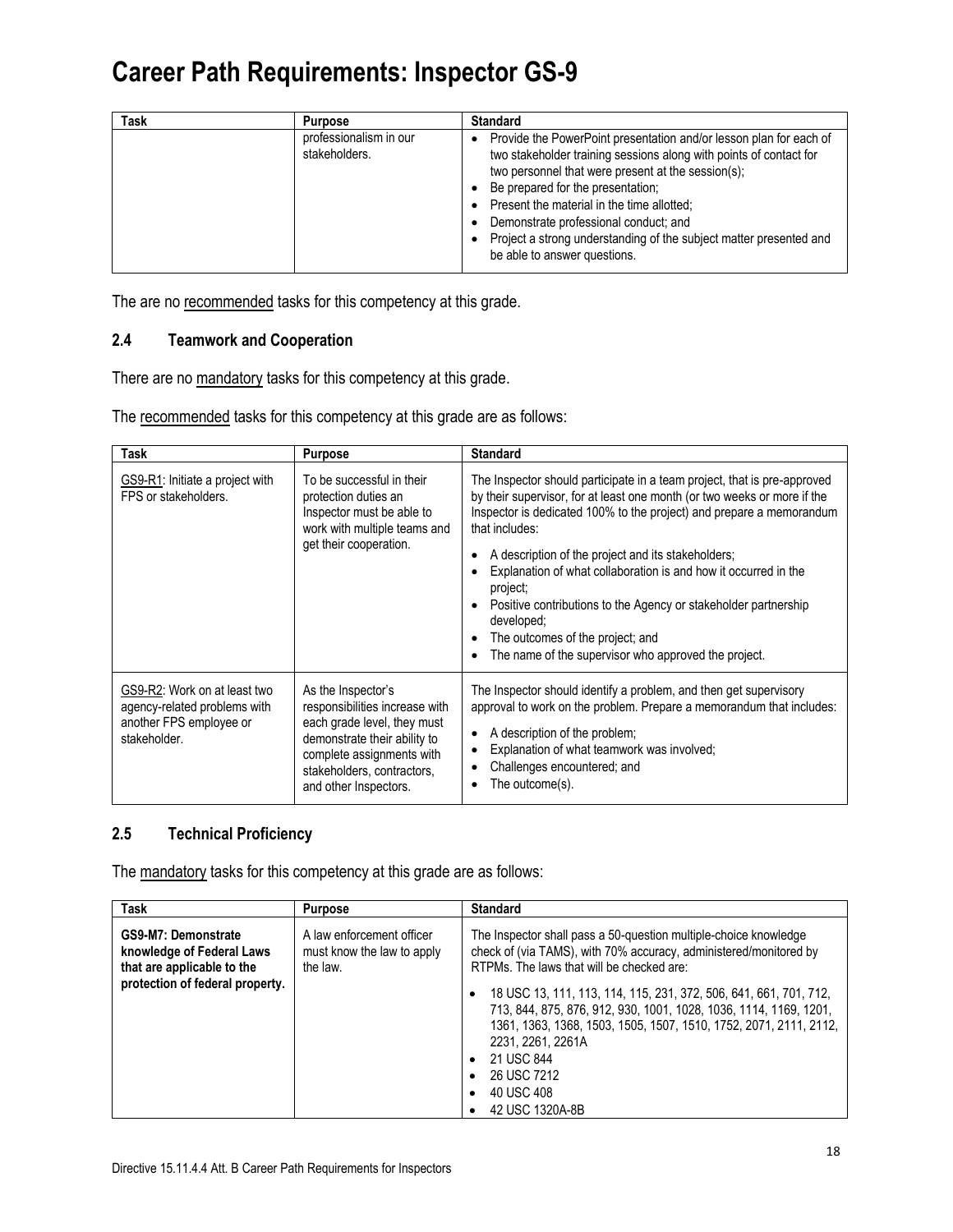| Task                                                                                                                                 | Purpose                                                                                                                               | <b>Standard</b>                                                                                                                                                                                                                                                                                                                                                                                                                                                                                                                      |
|--------------------------------------------------------------------------------------------------------------------------------------|---------------------------------------------------------------------------------------------------------------------------------------|--------------------------------------------------------------------------------------------------------------------------------------------------------------------------------------------------------------------------------------------------------------------------------------------------------------------------------------------------------------------------------------------------------------------------------------------------------------------------------------------------------------------------------------|
|                                                                                                                                      |                                                                                                                                       | • 41 CFR 102-74                                                                                                                                                                                                                                                                                                                                                                                                                                                                                                                      |
| GS9-M8: Arrest and process<br>an offender in the<br>jurisdictions of your assigned<br>federal facilities.                            | Demonstrate the<br>understanding and<br>application of processing an<br>offender in your jurisdiction.                                | The Inspector must provide in writing:<br>Understanding of how to arrest and process an offender from start<br>to finish for a federal and state crime: and<br>Using a detention facility or jail.<br>$\bullet$<br>Provide citations and contact information from where/whom you have<br>learned the process.                                                                                                                                                                                                                        |
| GS9-M9: Complete 1 on-line<br>or classroom advanced<br>course in each of the<br>following: Microsoft Word,<br>PowerPoint, and Excel. | To provide an advanced level<br>of Microsoft Word.<br>PowerPoint and Excel are<br>critical tools that make an<br>Inspector competent. | The Inspector must provide a certificate of completion for each<br>advanced course: Microsoft Word, PowerPoint, and Excel.                                                                                                                                                                                                                                                                                                                                                                                                           |
| GS9-M10: Conduct<br>functionality testing of an x-<br>ray machine, CCV, and IDS<br>technical countermeasures.                        | Inspector must not only<br>understand technical<br>countermeasures but must<br>be able to demonstrate their<br>functionality.         | The Inspector must:<br>Perform the functionality testing in accordance with FPS standards<br>and practices;<br>Document all actions of the functionality testing with the supervisor<br>$\bullet$<br>observing the testing;<br>Notify the supervisor that observed the testing that the testing is<br>$\bullet$<br>complete<br>Provide documentation of the functionality testing and your<br>$\bullet$<br>conclusions and actions.<br>If the Inspector cannot perform a functionality testing, they will not pass<br>this standard. |
| GS9-M11: Demonstrate<br>knowledge of the funding<br>mechanism for FPS and how<br>a SWA is used.                                      | An Inspector must not only<br>know the FPS funding<br>mechanism but must be able<br>to answer questions from<br>stakeholders.         | The Inspector must pass a 15-question multiple choice knowledge<br>check that is based on the information provided through FPS Financial<br>Management Division and policy.                                                                                                                                                                                                                                                                                                                                                          |

The recommended tasks for this competency at this grade are as follows:

| <b>Task</b>                                                                                                                                         | <b>Purpose</b>                                                                                                                                                                                    | <b>Standard</b>                                                                                                                                                                                                                            |
|-----------------------------------------------------------------------------------------------------------------------------------------------------|---------------------------------------------------------------------------------------------------------------------------------------------------------------------------------------------------|--------------------------------------------------------------------------------------------------------------------------------------------------------------------------------------------------------------------------------------------|
| GS9-R3: Enforce federal<br>regulations and federal laws, to<br>include issuing a magistrate<br>citation or equivalent.                              | To demonstrate that the<br>Inspector can apply laws,<br>rules and regulations.                                                                                                                    | The Inspector should provide at least three of the following types of<br>documents:<br>Incident report:<br>Magistrate citations (non-parking); and<br>Documentation that supports the completion of the citation from<br>writing to court. |
| GS9-R4: Participate in a long-<br>or short- term technical<br>countermeasure development<br>or repair project, from<br>requirement to installation. | An Inspector must be able to<br>repair or recommend a<br>technical countermeasure<br>and be able to demonstrate<br>the result (fixing the<br>countermeasures or installing<br>a countermeasures). | The inspector should provide documentation that supports actions taken<br>during the technical countermeasure development or repair project;<br>what went right, what went wrong and process from start to finish.                         |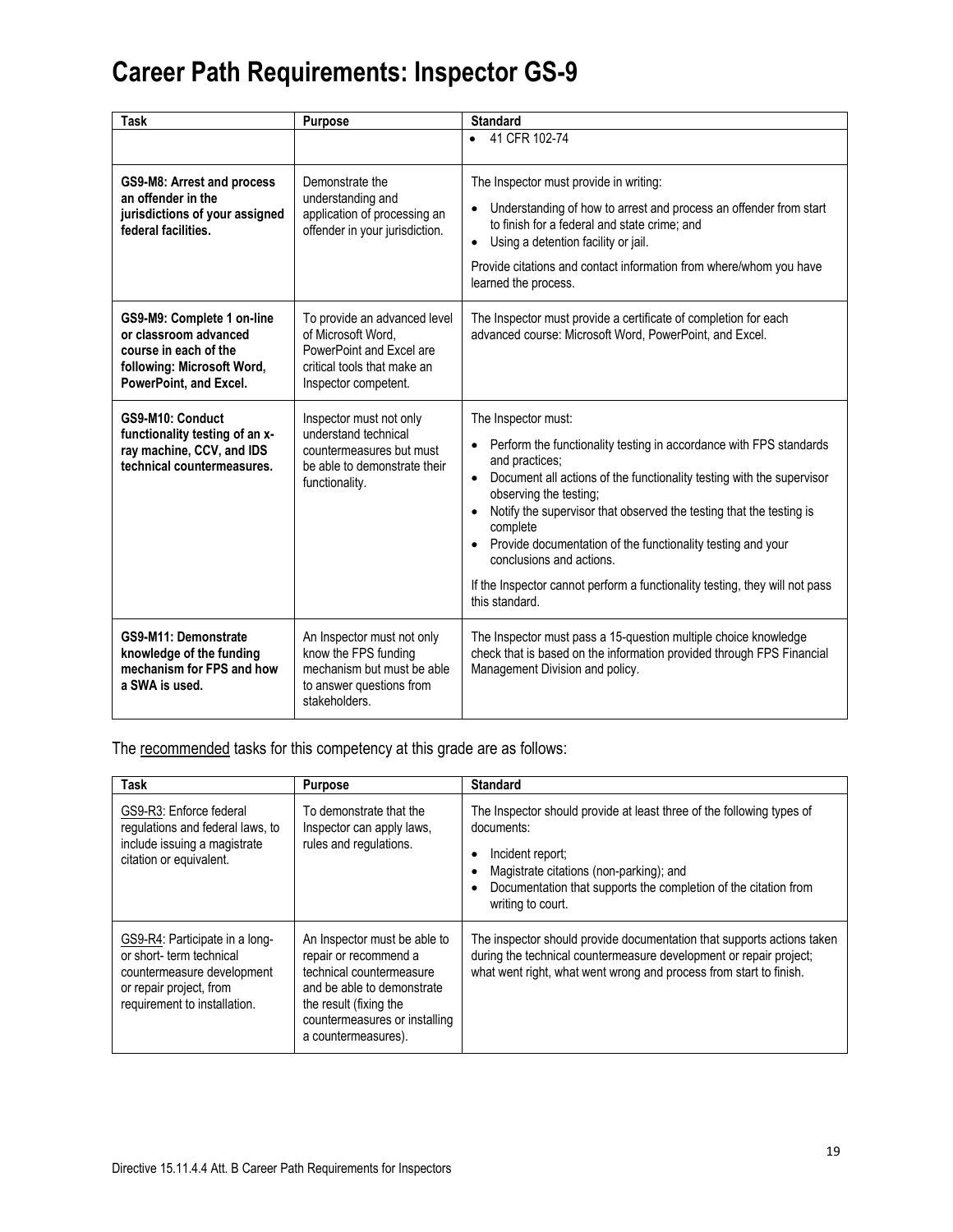### **3.0 Performance Goals**

Each of the four performance goals has mandatory and recommended tasks that must be completed in accordance with the established standards:

- Performance Goal 1: Protection; Position Description: Enforcement and Investigations
- Performance Goal 2: PSO Management; Position Description: Inspections
- Performance Goal 3: Facility Security Assessments
- Performance Goal 4: Technical Countermeasures

#### **3.1 Performance Goal 1: Protection; Position Description: Enforcement and Investigations**

| <b>Task</b>                                                                 | <b>Purpose</b>                                                                                                                                                                                                                                                                        | <b>Standard</b>                                                                                                                                                                                                                                                                                                                                                                                                                                                                                                                       |
|-----------------------------------------------------------------------------|---------------------------------------------------------------------------------------------------------------------------------------------------------------------------------------------------------------------------------------------------------------------------------------|---------------------------------------------------------------------------------------------------------------------------------------------------------------------------------------------------------------------------------------------------------------------------------------------------------------------------------------------------------------------------------------------------------------------------------------------------------------------------------------------------------------------------------------|
| GS9-M12: Investigate a<br>complaint by a stakeholder.                       | An Inspector will be required<br>to investigate a complaint<br>from a stakeholder. A part of<br>customer service is following<br>through and keeping the<br>complaint inform of your<br>actions and any<br>recommendations or actions<br>that were taken to resolve<br>the complaint. | The Inspector should provide a police report that supports an<br>investigation into a complaint and describes their conclusions and<br>recommendations. The complaint can be from any stakeholder or citizen<br>on any activity at a Federal building to include screening process or<br>PSO actions.                                                                                                                                                                                                                                 |
| GS9-M13: Observe covert<br>testing.                                         | An Inspector must<br>understand the purpose of<br>covert testing and the actions<br>taken after the testing to<br>ensure the security of<br>Federal facilities and<br>personnel on the property.                                                                                      | The Inspector must prepare document (at least one-page) that supports<br>their understanding of the covert testing and policies and what must be<br>done after a covert test has been completed (which would cover the<br>entire corrective action process with the contractor and PSO).                                                                                                                                                                                                                                              |
| <b>GS9-M14: Conduct interviews</b><br>of a witness and a suspect.           | An Inspector must know how<br>to conduct interviews for<br>suspects and witnesses and<br>the rules that apply.                                                                                                                                                                        | The Inspector must provide a police report that describes the details of<br>an interview of a witness, including Miranda warnings.                                                                                                                                                                                                                                                                                                                                                                                                    |
| GS9-M15: Conduct, or assist<br>in, a misdemeanor arrest or<br>detainment.   | An Inspector is a law<br>enforcement officer and must<br>demonstrate that they can<br>conduct, or assist in, a<br>misdemeanor arrest or<br>detainment.                                                                                                                                | The Inspector must provide a police report that describes their active<br>involvement, either conducting or assisting, in a misdemeanor arrest or<br>detainment.                                                                                                                                                                                                                                                                                                                                                                      |
| GS9-M16: Complete at least 1<br><b>FEMA</b> emergency<br>management course. | To provide the Inspector with<br>basic information that will set<br>them up for success as they<br>increase their grade and<br>responsibilities in protection.                                                                                                                        | The Inspector must complete 1 training course from the listed below that<br>can be accessed via https://training.fema.gov/is/crslist.aspx and provide<br>the training certificates:<br>IS-120.c An introduction to Exercises;<br>IS-230.d Fundamentals of Emergency Management;<br>$\bullet$<br>IS-235.c Emergency Planning;<br>$\bullet$<br>IS-240.b Leadership and Influence;<br>$\bullet$<br>IS-241.b Decision Making and Problem Solving;<br>IS-242.b Effective Communication; or<br>IS-244.b Developing and Managing Volunteers. |

The mandatory tasks for this performance goal at this grade are as follows: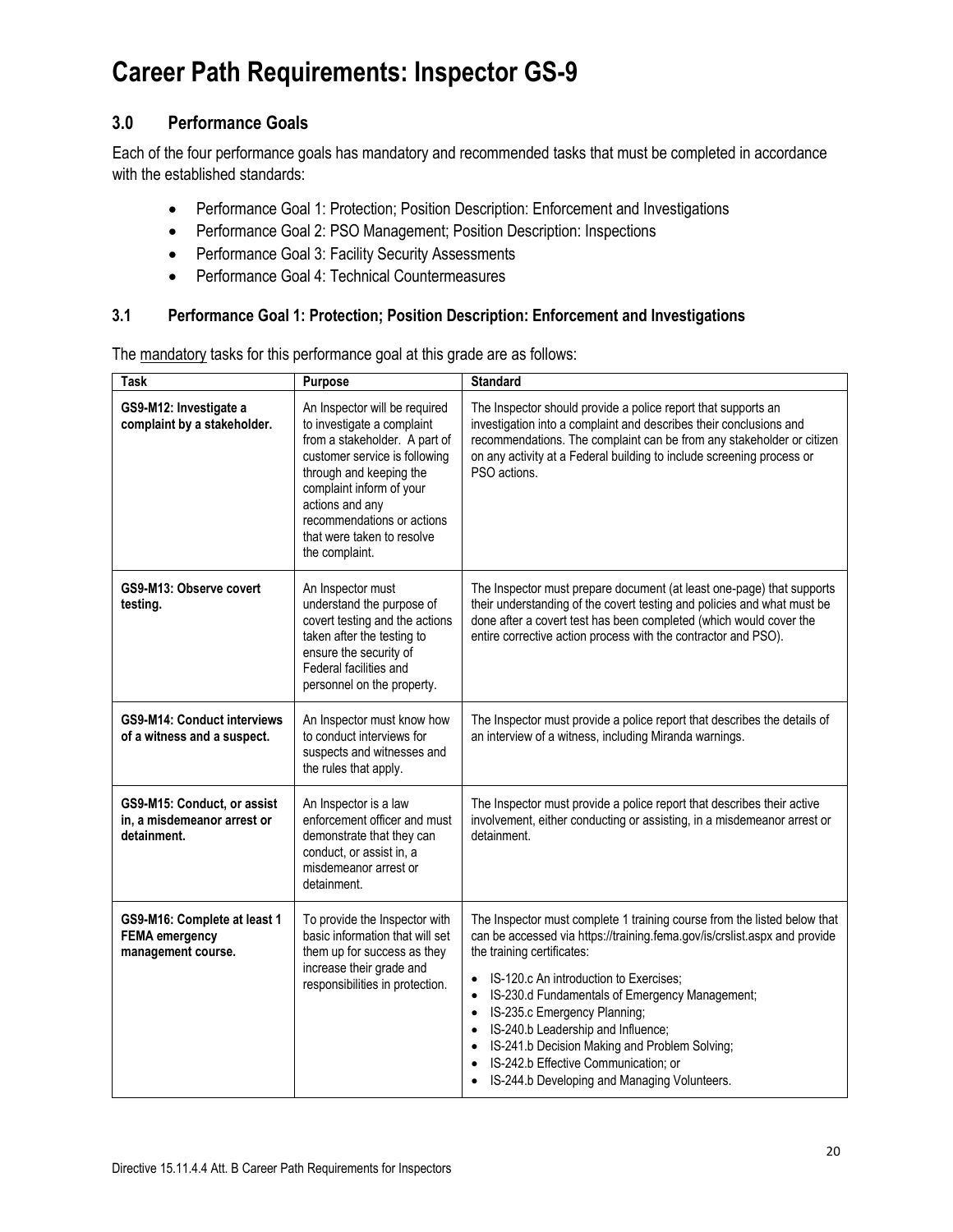The recommended tasks for this performance goal at this grade are as follows:

| Task                                                                                                                     | Purpose                                                                                                                                                                                                                                                                                        | <b>Standard</b>                                                                                                                                                                                                                                                                                                                                                                                                                    |
|--------------------------------------------------------------------------------------------------------------------------|------------------------------------------------------------------------------------------------------------------------------------------------------------------------------------------------------------------------------------------------------------------------------------------------|------------------------------------------------------------------------------------------------------------------------------------------------------------------------------------------------------------------------------------------------------------------------------------------------------------------------------------------------------------------------------------------------------------------------------------|
| GS9-R5: Complete an<br>investigation into a violation of a<br>federal regulation.                                        | An Inspector must be able to<br>demonstrate that they can<br>investigate a violation of a<br>regulation and document<br>their activities.                                                                                                                                                      | The Inspector should prepare and submit a police report that:<br>Reflects a complete an accurate investigation with all leads<br>investigated, leading to a logical conclusion;<br>Has few changes made by a supervisor (no more than 2 revisions);<br>and<br>Must follow guidance provided from FPS on how to write reports.<br>$\bullet$                                                                                         |
| GS9-R6: Present a case or<br>submit testimony to the U.S.<br>Attorney's Office (Misdemeanor<br>or Regulation Violation). | Part an Inspector's<br>responsibilities in the<br>enforcement of law is to work<br>with the U.S. Attorney's<br>Office.                                                                                                                                                                         | The Inspector should prepare and submit a police report that:<br>Reflects their presentation of a case (law or regulation) for<br>prosecution by, or receipt of a declination from, the U.S. Attorney's<br>Office;<br>Has few changes made by a supervisor (no more than 2 revisions);<br>$\bullet$<br>and<br>Must follow guidance provided from FPS on how to write reports.                                                      |
| GS9-R7: Assist in the<br>completion of an affidavit or<br>criminal complaint.                                            | As an Inspector progresses<br>in-grade they will be required<br>to conduct investigations and<br>follow them through the<br>judicial process. Knowledge<br>and understanding of how to<br>complete an affidavit and or<br>criminal complaint is<br>essential for a law<br>enforcement officer. | The Inspector should coordinate with the TMB chief for participation in<br>the completion of an affidavit or criminal complains. Provide a one page<br>or less document that identifies who completed the affidavit or criminal<br>complaint along with the actual affidavit or criminal complaint that was<br>completed.                                                                                                          |
| GS9-R8: Complete an<br>investigation into a federal law<br>that involved a misdemeanor.                                  | An Inspector must be able to<br>demonstrate that they can<br>investigate a misdemeanor.                                                                                                                                                                                                        | The Inspector should provide a police report that describes an<br>investigation into a misdemeanor. The misdemeanor can be any law or<br>regulation that has a punishment up to one year in jail.                                                                                                                                                                                                                                  |
| GS9-R9: Administer an oath<br>regarding an investigation.                                                                | An Inspector is a law<br>enforcement officer and must<br>demonstrate that they can<br>administer a sworn statement<br>or oath to personnel when<br>conducting an investigation.                                                                                                                | The Inspector should provide a police report or sworn statement that<br>describes them administering a sworn statement or oath.                                                                                                                                                                                                                                                                                                    |
| GS9-R10: Coordinate the<br>execution of an Operation<br>Shield.                                                          | As the Inspector increases in<br>grade so do their<br>responsibilities in an<br>(b) $(7)(E)$                                                                                                                                                                                                   | The Inspector should provide documentation where they coordinated<br>with stakeholders and others on the execution of an $(b)$ $(7)(E)$                                                                                                                                                                                                                                                                                            |
| GS9-R11: Initiate 1 or more<br>stakeholder meetings/trainings<br>without supervisory<br>involvement.                     | An Inspector must provide<br>stakeholder training as an<br>essential part of their<br>protection responsibilities.                                                                                                                                                                             | The Inspector should initiate a stakeholder meeting/training without<br>supervisory involvement and provide documentation that:<br>Identifies the person providing the training and the stakeholder that<br>was provided the training;<br>Describe the training that was provided; and<br>$\bullet$<br>Explain what was learned from this experience and what can be<br>$\bullet$<br>applied during the next stakeholder training. |
| GS9-R12: Complete the<br>following FEMA course: IS-<br>700.b NIMS Introduction.                                          | To provide the Inspector with<br>information in emergency<br>management that will set<br>them up for success as they                                                                                                                                                                           | The Inspector should complete the training course listed above that can<br>be accessed via https://training.fema.gov/is/crslist.aspx and provide the<br>training certificate.                                                                                                                                                                                                                                                      |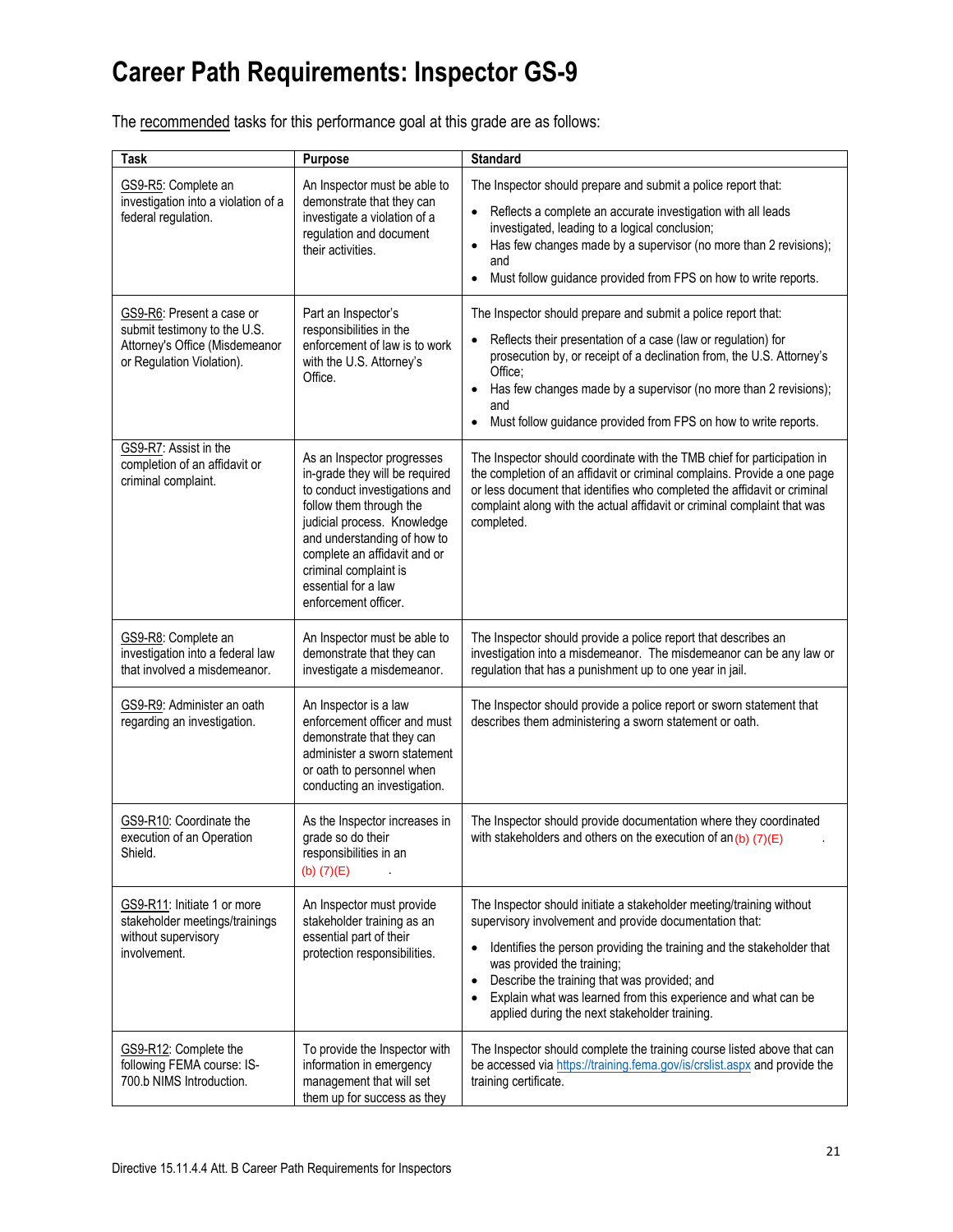| <b>Task</b>                                                                                                                                 | <b>Purpose</b>                                                                    | <b>Standard</b>                                                                                                                                                                                                                                                                                                                                                                                                                                                                                                                                                                           |
|---------------------------------------------------------------------------------------------------------------------------------------------|-----------------------------------------------------------------------------------|-------------------------------------------------------------------------------------------------------------------------------------------------------------------------------------------------------------------------------------------------------------------------------------------------------------------------------------------------------------------------------------------------------------------------------------------------------------------------------------------------------------------------------------------------------------------------------------------|
|                                                                                                                                             | increase their grade and<br>responsibilities in protection.                       |                                                                                                                                                                                                                                                                                                                                                                                                                                                                                                                                                                                           |
| GS9-R13: Complete 1<br>additional course (not already<br>completed) from the 8 courses<br>available from the Naval Post<br>Graduate School. | To enhance the Inspector's<br>understanding of key<br>homeland security concepts. | The Inspector should complete 1 more of the courses listed below that<br>can be accessed via: https://www.chds.us/c/academicprograms/self-<br>study-courses and provide training certificates:<br>Understanding Terrorism: A Social Science View on Terrorism;<br>Critical Infrastructure Protection: Transportation Security;<br>Terrorist Financing and State Response;<br>Research Process and Methods:<br>Intelligence for Homeland Security: Organizational and Policy<br>Challenges:<br>The Global Jihadi Threat:<br>Deception Detection Techniques; or<br>Understanding Terrorism. |

### **3.2 Performance Goal 2: PSO Management; Position Description: Inspections**

The mandatory tasks for this performance goal at this grade are as follows:

| <b>Task</b>                                                                                                                                                   | <b>Purpose</b>                                                                                                                                                                                         | <b>Standard</b>                                                                                                                                                                                                                           |
|---------------------------------------------------------------------------------------------------------------------------------------------------------------|--------------------------------------------------------------------------------------------------------------------------------------------------------------------------------------------------------|-------------------------------------------------------------------------------------------------------------------------------------------------------------------------------------------------------------------------------------------|
| GS9-M17: Demonstrate<br>knowledge of the PSO<br>Program.                                                                                                      | An integral part of an<br>Inspector's duties and<br>responsibilities in protection<br>is a functioning PSO<br>program. The Inspector<br>must demonstrate their<br>understanding of the PSO<br>program. | The Inspector must pass a 25-question multiple choice knowledge<br>check based on the PSO program national policies and the Smart Book<br>with 70% accuracy.                                                                              |
| GS9-M18: Identify<br>opportunities for<br>improvement in the Smart<br>Book.                                                                                   | An integral part of an<br>Inspector's duties and<br>responsibilities in protection<br>is a functioning PSO<br>program. The Inspector<br>must demonstrate their<br>understanding of the PSO<br>program. | The Inspector must review each chapter in the Smart Book and<br>document challenges, concerns, or suggestions in a memo addressed<br>to the PSOPM, through their supervisor. Provide the memo and proof<br>that it was sent to the PSOPM. |
| GS9-M19: Write, update,<br>review post orders for all PSO<br>assigned posts at assigned<br>facilities and implement them<br>in accordance with FPS<br>policy. | An Inspector must<br>demonstrate that they can<br>write and update post orders,<br>which provide directions to<br>the PSOs on how to protect<br>personnel and facilities.                              | The Inspector must provide copies of all post orders they have written or<br>updated, along with a memo that describes:<br>The process to develop post orders; and<br>The dates of the finalized post orders being put on post.           |

The recommended tasks for this performance goal at this grade are as follows:

| Task                                                                                  | <b>Purpose</b>                                                                                                                                                 | <b>Standard</b>                                                                                                                                                                            |
|---------------------------------------------------------------------------------------|----------------------------------------------------------------------------------------------------------------------------------------------------------------|--------------------------------------------------------------------------------------------------------------------------------------------------------------------------------------------|
| GS9-R14: Understand FPS<br>policy for conducting post<br>inspections and post visits. | An integral part of an<br>Inspector's duties and<br>responsibilities in protection<br>is a functioning PSO<br>program. The Inspector<br>must demonstrate their | The Inspector should pass a 25-question multiple choice knowledge<br>check on FPS policy that governs the processes for conducting post<br>inspections and post visits, with 70% accuracy. |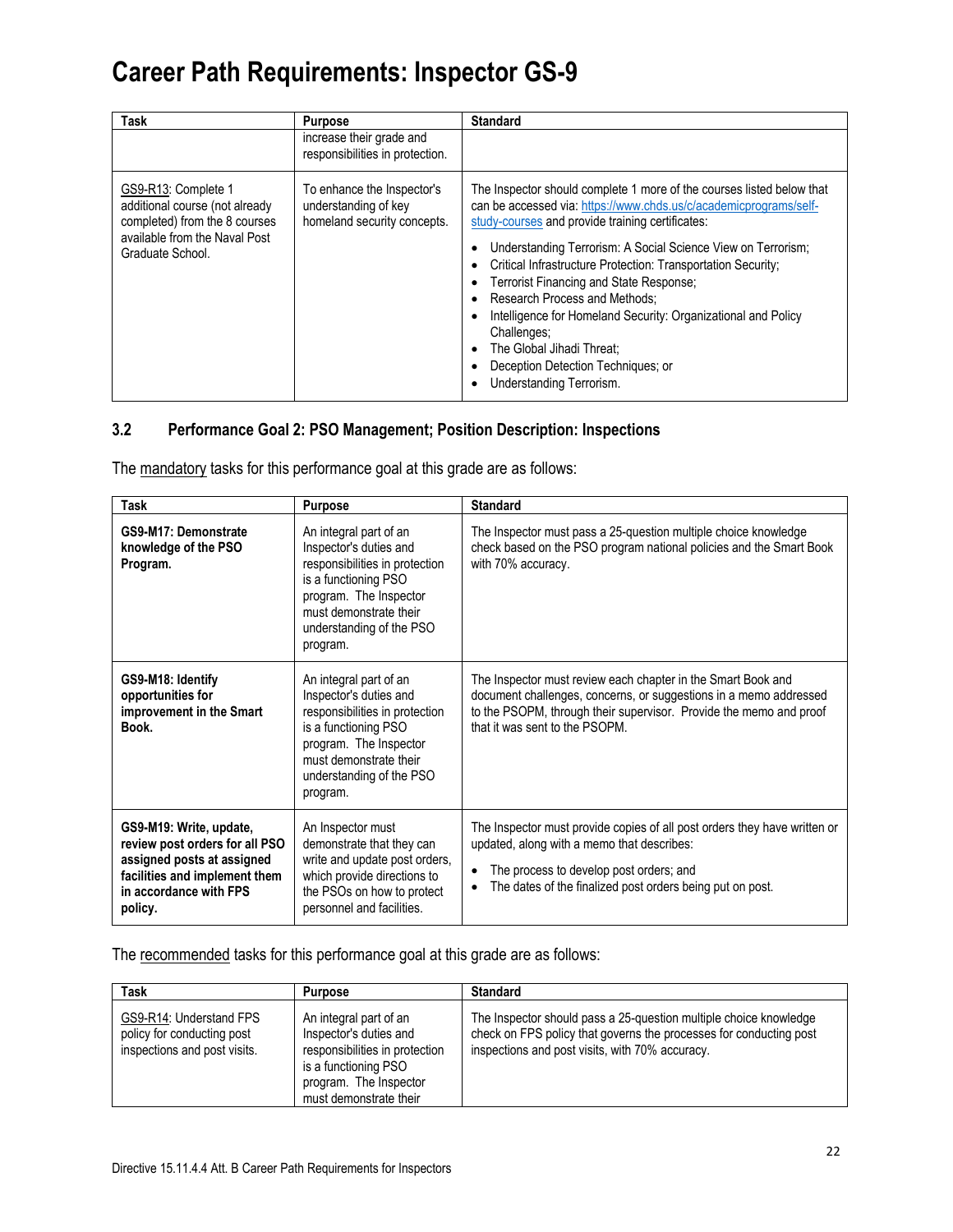| Task                                                                                                    | <b>Purpose</b>                                                                                                                                                                                         | <b>Standard</b>                                                                                                                                                                                                                         |
|---------------------------------------------------------------------------------------------------------|--------------------------------------------------------------------------------------------------------------------------------------------------------------------------------------------------------|-----------------------------------------------------------------------------------------------------------------------------------------------------------------------------------------------------------------------------------------|
|                                                                                                         | understanding of the PSO<br>program.                                                                                                                                                                   |                                                                                                                                                                                                                                         |
| GS9-R15: Conduct a covert<br>post inspection or overt post<br>visit.                                    | An integral part of an<br>Inspector's duties and<br>responsibilities in protection<br>is a functioning PSO<br>program. The Inspector<br>must demonstrate their<br>understanding of the PSO<br>program. | Conduct a covert post inspection or overt post visit. Provide<br>documentation that describes the post inspection or post visit,<br>observations, and action taken if any discrepancies were observed.                                  |
| GS9-R16: Observe a PSO<br>weapon qualification, an<br>administrative audit, or monitor<br>PSO training. | An integral part of an<br>Inspector's duties and<br>responsibilities in protection<br>is a functioning PSO<br>program. The Inspector<br>must demonstrate their<br>understanding of the PSO<br>program. | The Inspector should complete the necessary paperwork for the<br>remaining 2 of the 3 items (one was completed at the GS-7 level):<br>Observe PSO weapon qualification;<br>Observe an administrative audit; or<br>Monitor PSO training. |

### **3.3 Performance Goal 3: Facility Security Assessments**

There are no mandatory tasks for this performance goal at this grade.

| The recommended tasks for this performance goal at this grade are as follows: |  |  |
|-------------------------------------------------------------------------------|--|--|
|                                                                               |  |  |

| Task                                                                                                                                                            | <b>Purpose</b>                                                                                                                              | <b>Standard</b>                                                                                                                                                                                                                                                                                                                                                                                                                                                                                                                                       |
|-----------------------------------------------------------------------------------------------------------------------------------------------------------------|---------------------------------------------------------------------------------------------------------------------------------------------|-------------------------------------------------------------------------------------------------------------------------------------------------------------------------------------------------------------------------------------------------------------------------------------------------------------------------------------------------------------------------------------------------------------------------------------------------------------------------------------------------------------------------------------------------------|
| GS9-R17: Demonstrate<br>knowledge of the ISC<br>requirements.                                                                                                   | An Inspector should<br>demonstrate their expertise<br>in the ISC requirements to<br>complete an FSA.                                        | The Inspector should pass a 15-question multiple-choice knowledge<br>check with 70% accuracy that is derived from the ISC requirements.                                                                                                                                                                                                                                                                                                                                                                                                               |
| GS9-R18: Understand pre-<br>lease assessment.                                                                                                                   | Inspector must demonstrate<br>their knowledge and purpose<br>of the GSA pre-lease<br>assessment.                                            | The Inspector should complete 1 pre-lease assessment as directed by<br>their supervisor or LESPM and in accordance with FPS policy.                                                                                                                                                                                                                                                                                                                                                                                                                   |
| GS9-R19: Participate in an FSC<br>or DO meeting and present at<br>an FSL III or higher facility and<br>address any concerns,<br>challenges, or lessons learned. | An Inspector must not only<br>conduct an FSA, but they<br>must also demonstrate that<br>they can present their<br>findings to stakeholders. | The Inspector should provide documentation on their preparation for,<br>and participation in, the FSC or DO meeting. Describe was done before<br>the meeting, what happened in the meeting, what questions were asked<br>by the stakeholder and how they were answered and any other media<br>that provided (e.g., PPT, handout, etc.). The supervisor will participate<br>in the Inspector's initial meeting for an FSL III facility as an observer and<br>validate that the material presented was accurate, and the Inspector<br>was professional. |
| GS9-R20: Complete an FSA for<br>an FSL III facility.                                                                                                            | An Inspector must be able to<br>conduct FSAs for FSL III<br>facilities that are accurate<br>and in accordance with FPS<br>policy.           | The Inspector should submit their FSA for an FSL III facility to their first<br>line supervisor for review by visiting the facility. The following should be<br>identified in the FSA: countermeasures, ISC requirements, all agencies,<br>and compliance with the FPS policy.                                                                                                                                                                                                                                                                        |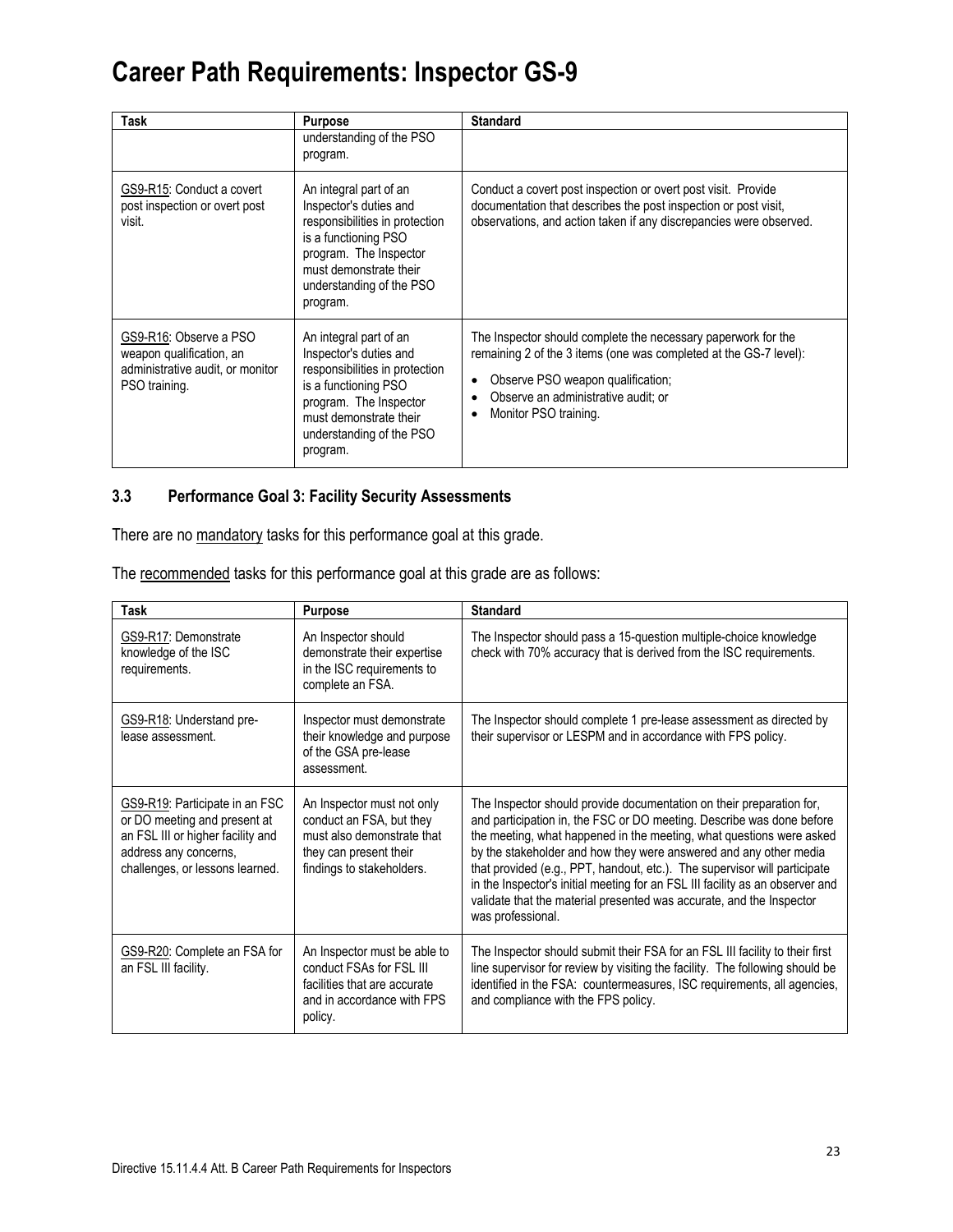#### **3.4 Performance Goal 4: Technical Countermeasures**

| Task                                                                                  | <b>Purpose</b>                                                                                                                  | <b>Standard</b>                                                                                                                                                                                                    |
|---------------------------------------------------------------------------------------|---------------------------------------------------------------------------------------------------------------------------------|--------------------------------------------------------------------------------------------------------------------------------------------------------------------------------------------------------------------|
| GS9-M20: Demonstrate the<br>functionality testing of 10<br>technical countermeasures. | An Inspector should<br>demonstrate their proficiency<br>in conducting functionality<br>testing on technical<br>countermeasures. | The Inspector must conduct functionality testing of 10 technical<br>countermeasures in multiple facilities, identify any functionality issues,<br>and submit the completed paperwork to the supervisor for review. |
| <b>GS9-M21: Test a technical</b><br>countermeasure.                                   | Stakeholders require that<br>Inspectors have a technical<br>proficiency in<br>countermeasures.                                  | The Inspector must provide documentation on a technical<br>countermeasure they tested, any challenges, the outcome, and follow<br>up activity that was recommended to the stakeholder.                             |

The mandatory tasks for this performance goal at this grade are as follows:

The recommended task for this performance goal at this grade is as follows:

| Task                                                                        | <b>Purpose</b>                                                                                                                                            | <b>Standard</b>                                                                                                                                                                     |
|-----------------------------------------------------------------------------|-----------------------------------------------------------------------------------------------------------------------------------------------------------|-------------------------------------------------------------------------------------------------------------------------------------------------------------------------------------|
| GS9-R21: Understand the<br>functioning of FPS technical<br>countermeasures. | Inspector must not only be<br>able to perform a<br>functionality test but be able<br>to articulate in writing the<br>process in functionality<br>testing. | Inspector should describe, in writing, the functionality testing of technical<br>countermeasures in FPS (e.g., CCV, IDS, x-ray machine and metal<br>detector) from start to finish. |

### **4.0 Position Description**

The mandatory task for the position description at this grade is as follows:

| <b>Task</b>                                                               | <b>Purpose</b>                                                                                                                                  | <b>Standard</b>                                                                                                                     |
|---------------------------------------------------------------------------|-------------------------------------------------------------------------------------------------------------------------------------------------|-------------------------------------------------------------------------------------------------------------------------------------|
| GS9-M22: Understand the<br>chain of custody and the<br>rules of evidence. | An Inspector is a law<br>enforcement officer and must<br>demonstrate that they can<br>follow the chain of custody<br>and the rules of evidence. | The Inspector must provide an incident report that demonstrates the use<br>of the chain of custody along with any applicable forms. |

The recommended tasks for this position description at this grade are as follows:

| <b>Task</b>                                                                                                                                   | <b>Purpose</b>                                                                                                                                                 | <b>Standard</b>                                                                                                                                                                                                                                                                                  |
|-----------------------------------------------------------------------------------------------------------------------------------------------|----------------------------------------------------------------------------------------------------------------------------------------------------------------|--------------------------------------------------------------------------------------------------------------------------------------------------------------------------------------------------------------------------------------------------------------------------------------------------|
| GS9-R22: Make an<br>independent decision without an<br>available supervisor and make<br>notification to the supervisor<br>after the incident. | An Inspector must<br>demonstrate that they can<br>make independent decisions<br>without a supervisor and then<br>notify the supervisor of the<br>incident.     | The Inspector should demonstrate in a document that an independent<br>decision was made without an available supervisor and the notification<br>made to the supervisor after the incident.                                                                                                       |
| GS9-R23: Organize security-<br>related activities.                                                                                            | To demonstrate that an<br>Inspector can organize<br>security-related activities<br>using their community<br>policing, liaisons, and<br>stakeholder engagement. | The Inspector should provide documentation that describes when they<br>organized a security-related activity, such as a short-term operation,<br>Operation Shield, meeting regarding security, attending a security or law<br>enforcement event with other law enforcement or security agencies. |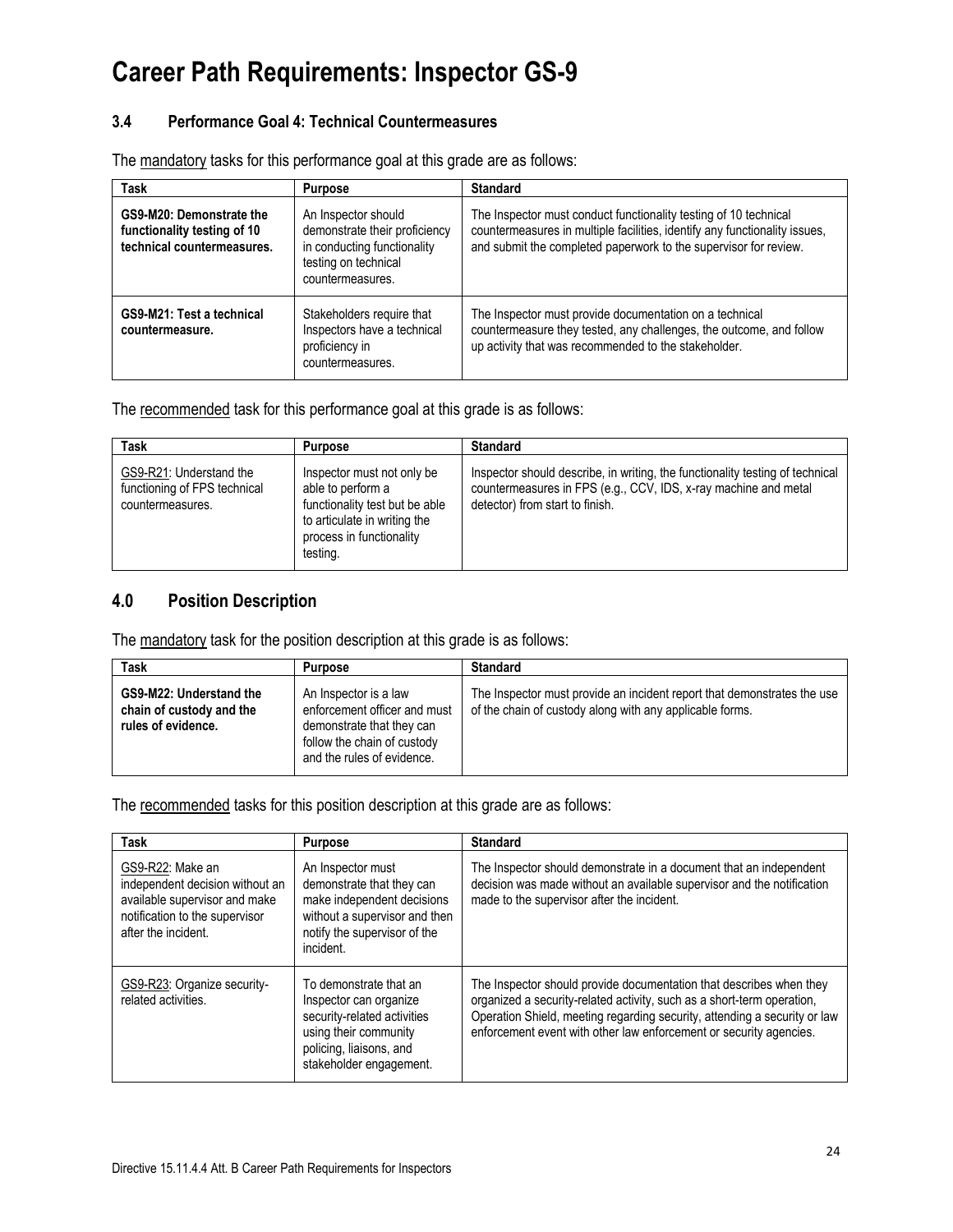| Task                                                                                                                          | Purpose                                                                                                                                                                                                 | <b>Standard</b>                                                                                                                                                                                                                                                                                                                                                                                                                                                                                                                                                                                                                    |
|-------------------------------------------------------------------------------------------------------------------------------|---------------------------------------------------------------------------------------------------------------------------------------------------------------------------------------------------------|------------------------------------------------------------------------------------------------------------------------------------------------------------------------------------------------------------------------------------------------------------------------------------------------------------------------------------------------------------------------------------------------------------------------------------------------------------------------------------------------------------------------------------------------------------------------------------------------------------------------------------|
| GS9-R24: Make contact and<br>hold a discussion with<br>personnel outside the<br>organization.                                 | An Inspector's duties require<br>liaisons and contact with<br>personnel outside the<br>organization. The Inspector<br>must demonstrate they can<br>contact and develop<br>relationships outside of FPS. | The Inspector should provide documentation that demonstrates contact<br>(in person) with 2 of the following:<br>Protective Security Advisor in their area;<br>Federal elected official's office; and<br>$\bullet$<br>An owner (private) of leased federal facilities.<br>$\bullet$<br>Prepare documentation that includes the name of the person contacted,<br>what was discussed, if any request were made, and what action taken<br>to follow-up and provide them with an answer.                                                                                                                                                |
| GS9-R25: Influence or<br>persuade managers and other<br>officials to accept and<br>implement findings and<br>recommendations. | The Inspector must<br>demonstrate that they can<br>persuade officials to accept<br>their recommendations for<br>security or law enforcement<br>events.                                                  | The Inspector should provide documentation that supports decisions<br>made by officials to accept or implement recommendations resulting<br>from:<br>Post inspections;<br>FSAs:<br>$\bullet$<br>Countermeasure recommendations;<br>$\bullet$<br>Adjudication;<br>$\bullet$<br>Review of occupant emergency plan or site security plan; or<br>$\bullet$<br>Intelligence analyses.<br>$\bullet$<br>The Inspector may encounter resistance requiring the solicitation and<br>coordination with other authorities Federal, state, and/or local in order to<br>plan and coordinate integration for enforcement and security operations. |
| GS9-R26: Provide highly-<br>specialized assistance.                                                                           | An Inspector must<br>understand that liaison<br>capabilities are an important<br>function and they will use<br>these skills more as they<br>increase in grade and<br>responsibilities.                  | The Inspector should provide documentation that supports them<br>providing highly-specialized assistance to one of the following:<br>Technical advisory groups;<br>$\bullet$<br>Industry representatives;<br>$\bullet$<br>Various Federal, State and local agencies concerned with security<br>$\bullet$<br>planning and protection; and<br>Others safeguarding national infrastructure.<br>$\bullet$                                                                                                                                                                                                                              |
| GS9-R27: Complete a basic<br>intelligence course on-line or in<br>a classroom that covers the<br>intelligence cycle.          | An Inspector must<br>understand that intelligence<br>is a part of protection they<br>must understand the<br>intelligence process.                                                                       | The Inspector should take Intelligence cycle training through the:<br>DHS Office of Intelligence and Analysis;<br>A Fusion Center;<br>$\bullet$<br>FLETC; or<br>$\bullet$<br>Other on-line course.<br>$\bullet$                                                                                                                                                                                                                                                                                                                                                                                                                    |
| GS9-R28: Understand the life<br>cycle from a countermeasure<br>recommendation to installation.                                | An Inspector must<br>understand and demonstrate<br>the understanding of the life<br>cycle from a countermeasure<br>recommendation to<br>installation.                                                   | With supervisory approval, and when possible, the Inspector should<br>shadow an electronics technician for a week. The Inspector should<br>provide documentation that supports their understanding the life cycle<br>from a countermeasure recommendation to installation process and<br>identify each step in the process.                                                                                                                                                                                                                                                                                                        |

### **5.0 Combined Requirement**

There are no mandatory tasks for the combined requirement at this grade.

There are no recommended tasks for the combined requirement at this grade.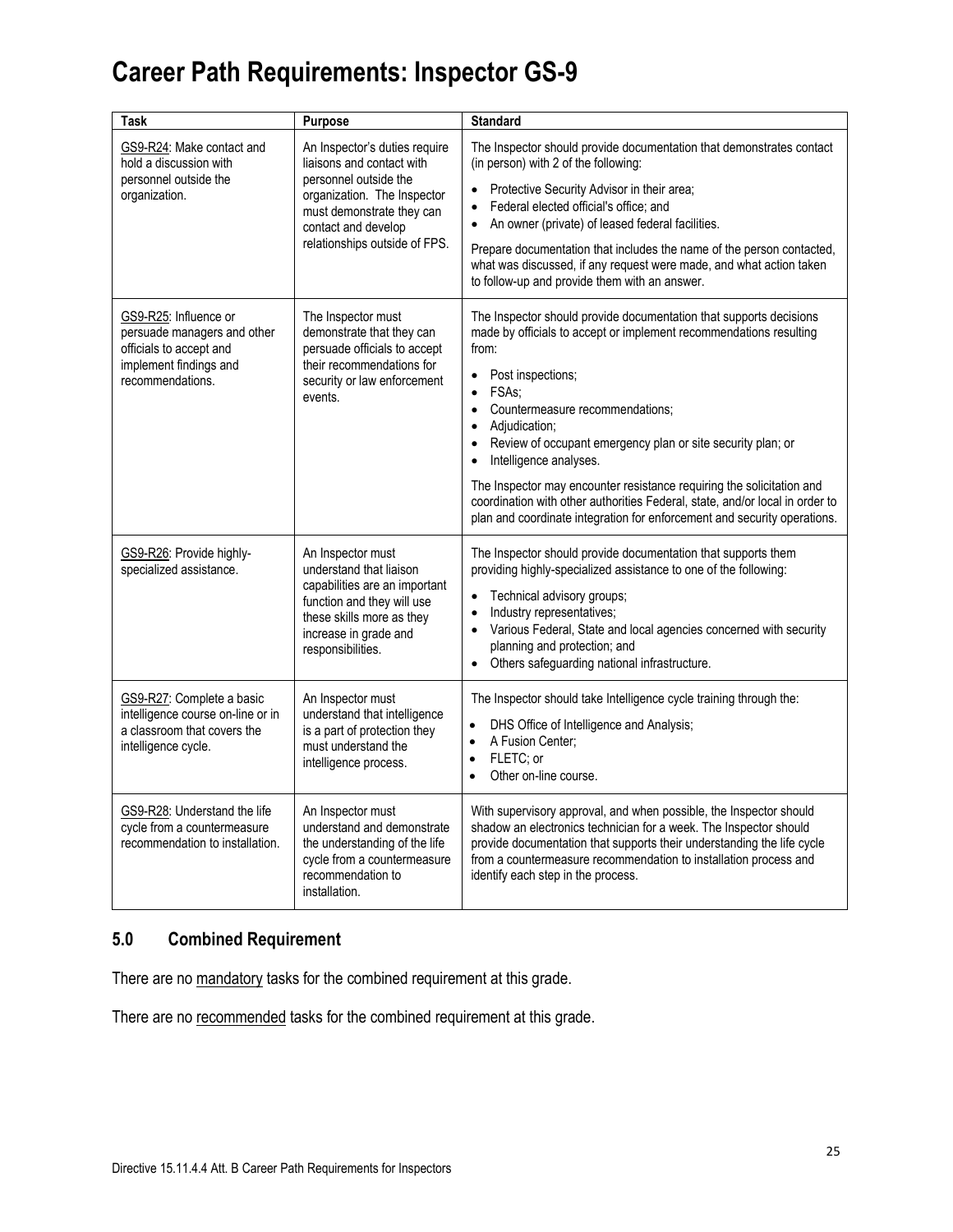### **6.0 Consolidated List of GS-9 Tasks**

| <b>Mandatory Tasks</b> |                                                                                                                                             |
|------------------------|---------------------------------------------------------------------------------------------------------------------------------------------|
| <b>GS9-M1</b>          | Complete delivery of training to a group of stakeholders                                                                                    |
| <b>GS9-M2</b>          | Successfully complete a second on-line course on customer service.                                                                          |
| <b>GS9-M3</b>          | Use appropriate customer service communications.                                                                                            |
| <b>GS9-M4</b>          | Prepare a communication plan so that customers can reach you by email, telephone (office & cell) while you are in and out<br>of the office. |
| <b>GS9-M5</b>          | Represent the Agency while interacting with stakeholders.                                                                                   |
| <b>GS9-M6</b>          | Deliver stakeholder training.                                                                                                               |
| <b>GS9-M7</b>          | Demonstrate knowledge of Federal Laws that are applicable to the protection of federal property.                                            |
| <b>GS9-M8</b>          | Arrest and process an offender in the jurisdictions of your assigned federal facilities.                                                    |
| <b>GS9-M9</b>          | Complete 1 on-line or classroom advanced course in each of the following: Microsoft Word, PowerPoint, and Excel.                            |
| GS9-M10                | Conduct functionality testing of an x-ray machine, CCV, and IDS technical countermeasures.                                                  |
| GS9-M11                | Demonstrate knowledge of the funding mechanism for FPS and how a SWA is used.                                                               |
| GS9-M12                | Investigate a complaint by a stakeholder.                                                                                                   |
| GS9-M13                | Observe covert testing.                                                                                                                     |
| GS9-M14                | Conduct interviews of a witness and a suspect.                                                                                              |
| GS9-M15                | Conduct, or assist in, a misdemeanor arrest or detainment.                                                                                  |
| GS9-M16                | Complete at least 1 FEMA emergency management course.                                                                                       |
| GS9-M17                | Demonstrate knowledge of the PSO Program.                                                                                                   |
| GS9-M18                | Identify opportunities for improvement in the Smart Book.                                                                                   |
| GS9-M19                | Write, update, review post orders for all PSO assigned posts at assigned facilities and implement them in accordance with<br>FPS policy.    |
| GS9-M20                | Demonstrate the functionality testing of 10 technical countermeasures.                                                                      |
| GS9-M21                | Test a technical countermeasure.                                                                                                            |
| GS9-M22                | Understand the chain of custody and the rules of evidence.                                                                                  |

| <b>Recommended Tasks</b> |                                                                                                                                 |
|--------------------------|---------------------------------------------------------------------------------------------------------------------------------|
| GS9-R1                   | Initiate a project with FPS or stakeholders.                                                                                    |
| GS9-R2                   | Work on at least two agency-related problems with another FPS employee or stakeholder.                                          |
| GS9-R3                   | Enforce federal regulations and federal laws, to include issuing a magistrate citation or equivalent.                           |
| GS9-R4                   | Participate in a long- or short- term technical countermeasure development or repair project, from requirement to installation. |
| GS9-R5                   | Complete an investigation into a violation of a federal regulation.                                                             |
| GS9-R6                   | Present a case or submit testimony to the U.S. Attorney's Office (Misdemeanor or Regulation Violation).                         |
| <b>GS9-R7</b>            | Assist in the completion of an affidavit or criminal complaint.                                                                 |
| GS9-R8                   | Complete an investigation into a federal law that involved a misdemeanor.                                                       |
| GS9-R9                   | Administer an oath regarding an investigation.                                                                                  |
| GS9-R10                  | Coordinate the execution of an $(b)$ $(7)(E)$                                                                                   |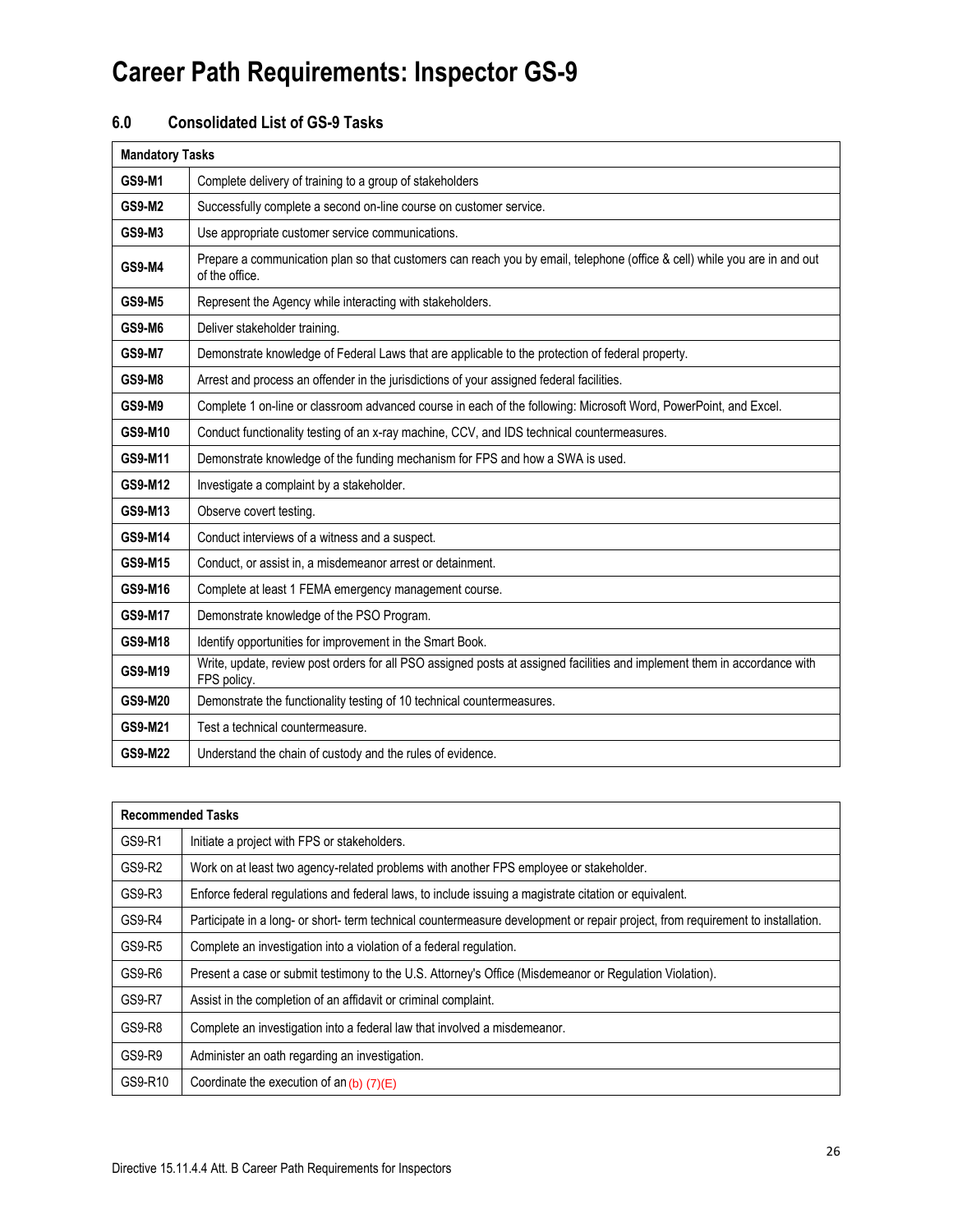| <b>Recommended Tasks</b> |                                                                                                                                               |  |
|--------------------------|-----------------------------------------------------------------------------------------------------------------------------------------------|--|
| GS9-R11                  | Initiate 1 or more stakeholder meetings/trainings without supervisory involvement.                                                            |  |
| GS9-R12                  | Complete the following FEMA course: IS-700.b NIMS Introduction.                                                                               |  |
| GS9-R13                  | Complete 1 additional course (not already completed) from the 8 courses available from the Naval Post Graduate School.                        |  |
| GS9-R14                  | Understand FPS policy for conducting post inspections and post visits.                                                                        |  |
| GS9-R15                  | Conduct a covert post inspection or overt post visit.                                                                                         |  |
| GS9-R16                  | Observe a PSO weapon qualification, an administrative audit, or monitor PSO training.                                                         |  |
| GS9-R17                  | Demonstrate knowledge of the ISC requirements.                                                                                                |  |
| GS9-R18                  | Understand pre-lease assessment.                                                                                                              |  |
| GS9-R19                  | Participate in an FSC or DO meeting and present at an FSL III or higher facility and address any concerns, challenges, or<br>lessons learned. |  |
| GS9-R20                  | Complete an FSA for an FSL III facility.                                                                                                      |  |
| GS9-R21                  | Understand the functioning of FPS technical countermeasures.                                                                                  |  |
| GS9-R22                  | Make an independent decision without an available supervisor and make notification to the supervisor after the incident.                      |  |
| GS9-R23                  | Organize security-related activities.                                                                                                         |  |
| GS9-R24                  | Make contact and hold a discussion with personnel outside the organization.                                                                   |  |
| GS9-R25                  | Influence or persuade managers and other officials to accept and implement findings and recommendations.                                      |  |
| GS9-R26                  | Provide highly-specialized assistance.                                                                                                        |  |
| GS9-R27                  | Complete a basic intelligence course on-line or in a classroom that covers the intelligence cycle.                                            |  |
| GS9-R28                  | Understand the life cycle from a countermeasure recommendation to installation.                                                               |  |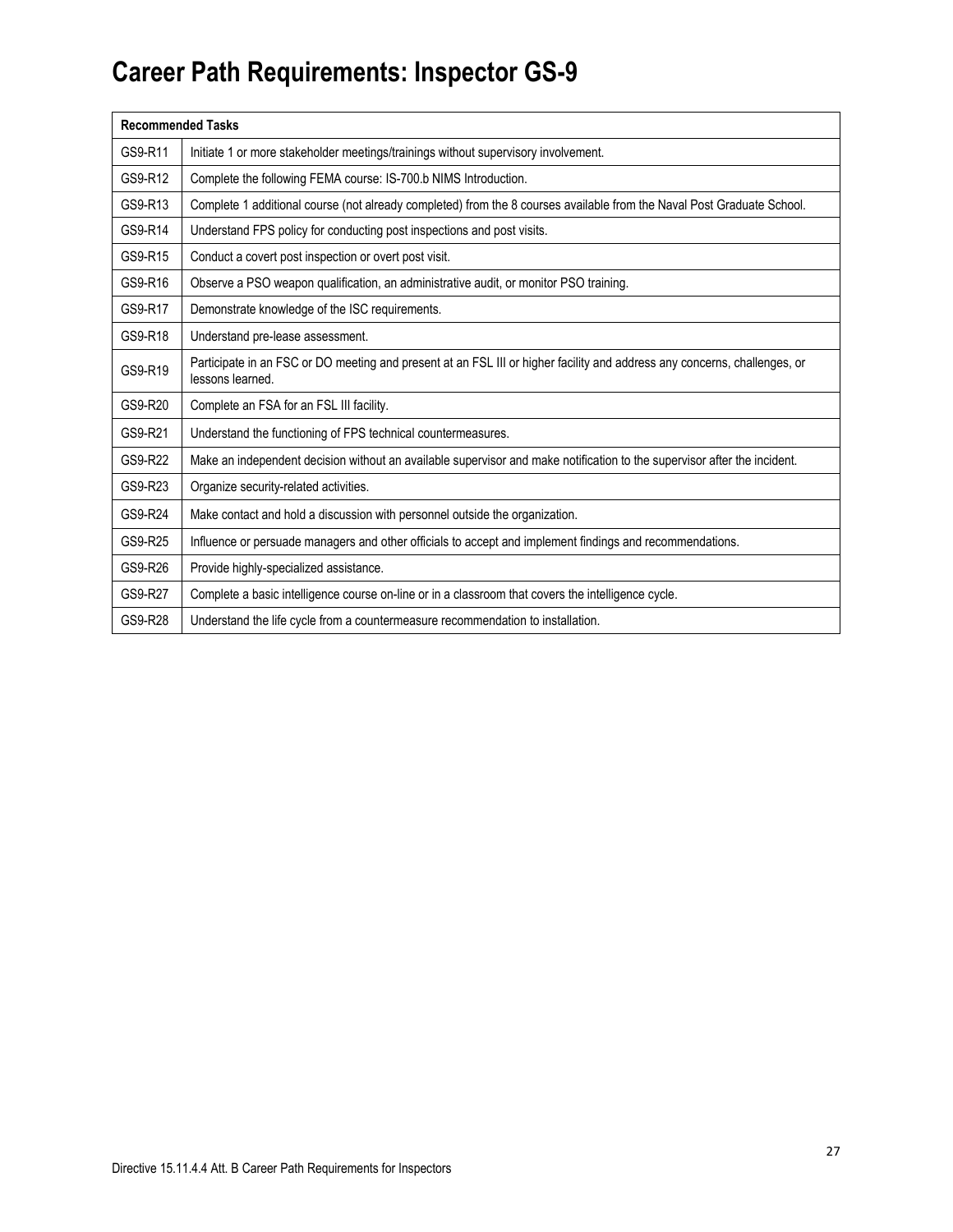### **1.0 Training & Education Requirements**

A successful career of an FPS Inspector should integrate elements of training, education, and professional and personal development. Each of these learning opportunities shape a well-rounded protection professional who is well equipped to face the complexities of today and the challenges of tomorrow. Refer to Attachment 1 for a Training and Education Crosswalk.

The following training is mandatory upon hire at all GS levels:

- Pre-Basic
- Uniformed Police Training Program (UPTP)
- Advanced Individual Training Program (AITP)
- Physical Security Training Program (PSTP)
- Field Training and Evaluation Program (FTEP)

After the completion of FTEP, all mandatory tasks must be completed within current GS level listed prior to recommendation for advancement to the next.

The following are recommended for this grade:

- Education: High School Diploma
- Professional Development Examples: Industry Partnership Opportunities, and Certified Physical Security Professional.
- Experience Examples: Inspector, and Collateral Duty and Career Broadening activities such as: Active Shooter Instructor, Defensive Tactics Instructor, Firearms Instructor, Electronic Control Device Instructor, and Less Lethal Instructor.

#### **2.0 Competencies**

There are five competencies but not all of them have mandatory tasks that must be completed in accordance with the established standard:

- Communication
- Customer Service
- Representing the Agency
- Teaming and Cooperation
- Technical Proficiency

#### **2.1 Communication**

The mandatory tasks for this competency at this grade are as follows:

| <b>Task</b>                                                                               | <b>Purpose</b>                                                                                                                                                                                                                                      | <b>Standard</b>                                                                                                                                                                                                                                                                                                                                                                                                                                                                    |
|-------------------------------------------------------------------------------------------|-----------------------------------------------------------------------------------------------------------------------------------------------------------------------------------------------------------------------------------------------------|------------------------------------------------------------------------------------------------------------------------------------------------------------------------------------------------------------------------------------------------------------------------------------------------------------------------------------------------------------------------------------------------------------------------------------------------------------------------------------|
| GS11-M1: Independently<br>communicate to an audience<br>in a clear and concise<br>manner. | To build upon the presentation<br>skills and preparation that will<br>set them up for success in<br>presenting to high level senior<br>officials on complex issues<br>that will be required of a<br>subject matter expert as a<br>journeyman level. | The Inspector must provide an example of one of the following types of<br>documentation written with proper grammar, without misspelling, and<br>easily understandable by the audience:<br>The lesson plan and PowerPoint associated with a stakeholder<br>$\bullet$<br>training;<br>FSA that was presented by the Inspector; or<br>$\bullet$<br>A white paper that identifies a challenge, and provides possible<br>$\bullet$<br>solutions, pertaining to an FPS-related problem. |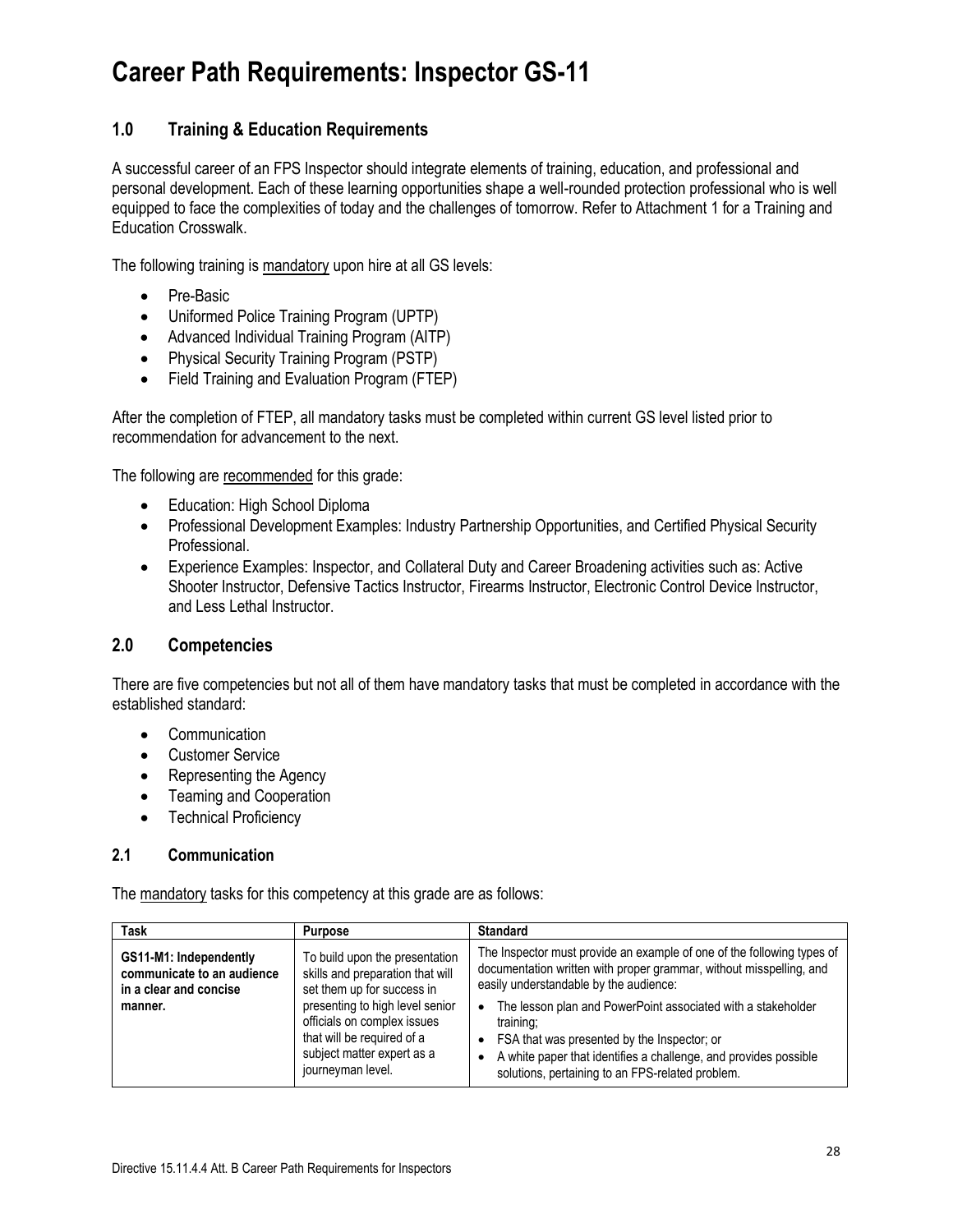| Task                                                                                                                                | <b>Purpose</b>                                                                                                                                     | <b>Standard</b>                                                                                                                                                                                                                                                                                                                                                                                                               |
|-------------------------------------------------------------------------------------------------------------------------------------|----------------------------------------------------------------------------------------------------------------------------------------------------|-------------------------------------------------------------------------------------------------------------------------------------------------------------------------------------------------------------------------------------------------------------------------------------------------------------------------------------------------------------------------------------------------------------------------------|
| GS11-M2: Effectively explain,<br>or defend your viewpoint,<br>pertaining to a challenge and<br>possible solutions to a<br>customer. | To demonstrate that they can<br>identify and describe a<br>challenge, develop a proposed<br>solution, and defend or<br>support the recommendation. | The Inspector must prepare a memorandum that includes, identifies,<br>and describes the challenge, describes a possible solution, and how<br>to would defend or support the decision to a customer. Examples of a<br>challenge include:<br>Recommended countermeasure that was not be easily acceptable<br>$\bullet$<br>to a single tenant or a multiple tenant; and<br>Addressing a security screening checkpoint challenge. |

There are no recommended tasks for this competency at this grade.

#### **2.2 Customer Service**

There is one mandatory task for this competency at this grade are as follows:

| Task                                                                                                                                                                              | <b>Purpose</b>                                                                                                                      | <b>Standard</b>                                                                                                                                                                                                                        |
|-----------------------------------------------------------------------------------------------------------------------------------------------------------------------------------|-------------------------------------------------------------------------------------------------------------------------------------|----------------------------------------------------------------------------------------------------------------------------------------------------------------------------------------------------------------------------------------|
| GS11-M3: Reach out to a<br>customer to gather<br>information on their<br>requirement, discuss<br>expectations, and keep them<br>informed of any delays and<br>workable solutions. | To validate that you can apply<br>customer service because as<br>you increase in grade<br>customer service becomes<br>more complex. | The Inspector must provide documentation that demonstrates<br>engagement of a customer as specified in the task statement. Format<br>can be a memorandum that summarizes the interactions or a series of<br>emails that does the same. |

There is one recommended task for this competency at this grade.

| <b>Task</b>                                                                                | <b>Purpose</b>                                                                                                                                                                                                                                                                                                | <b>Standard</b>                                                                                                                                                                                                                                                                                                                                                            |
|--------------------------------------------------------------------------------------------|---------------------------------------------------------------------------------------------------------------------------------------------------------------------------------------------------------------------------------------------------------------------------------------------------------------|----------------------------------------------------------------------------------------------------------------------------------------------------------------------------------------------------------------------------------------------------------------------------------------------------------------------------------------------------------------------------|
| GS11-R1: Coach a lower grade-<br>level Inspector on the<br>importance of customer service. | To demonstrate that an<br>Inspector can communicate<br>(orally or in writing) to another<br>Inspector on the importance of<br>customer service. With<br>advances in grade level, the<br>Inspector must be able to<br>demonstrate customer service<br>skills and their importance for<br>the Agency to others. | The Inspector may:<br>Prepare one full page paper that identifies:<br>o The person coached and location;<br>o The customer service challenge and solution presented;<br>$\circ$ Feedback received from the coached person; and<br>o Any challenges identified.<br>The reader must be able to understand what has occurred and<br>$\bullet$<br>have no follow-up questions. |

### **2.3 Representing the Agency**

The are no mandatory tasks for this competency at this grade.

The recommended tasks for this competency at this grade are as follows:

| Task                                                                                                                                       | <b>Purpose</b>                                                                                                           | <b>Standard</b>                                                                                                                                                                                                                                                                                                                                                                                                                                                                                                           |
|--------------------------------------------------------------------------------------------------------------------------------------------|--------------------------------------------------------------------------------------------------------------------------|---------------------------------------------------------------------------------------------------------------------------------------------------------------------------------------------------------------------------------------------------------------------------------------------------------------------------------------------------------------------------------------------------------------------------------------------------------------------------------------------------------------------------|
| GS11-R2: Represent the<br>Agency by participating with a<br>professional organization or<br>groups on a local, state or<br>national level. | To develop relationships and<br>conduct networking to ensure<br>success in meeting their<br>protection responsibilities. | The Inspector may prepare a one-page (or less) summary description<br>of the professional organization or group interactions including:<br>How the Inspector became involved with a professional<br>$\bullet$<br>organization or groups on a local, state or national level;<br>Information about the organization or group including its objective,<br>make up, chairperson (name and email), how often they meet;<br>How long the Inspector has been in the organization or group and<br>$\bullet$<br>their attendance. |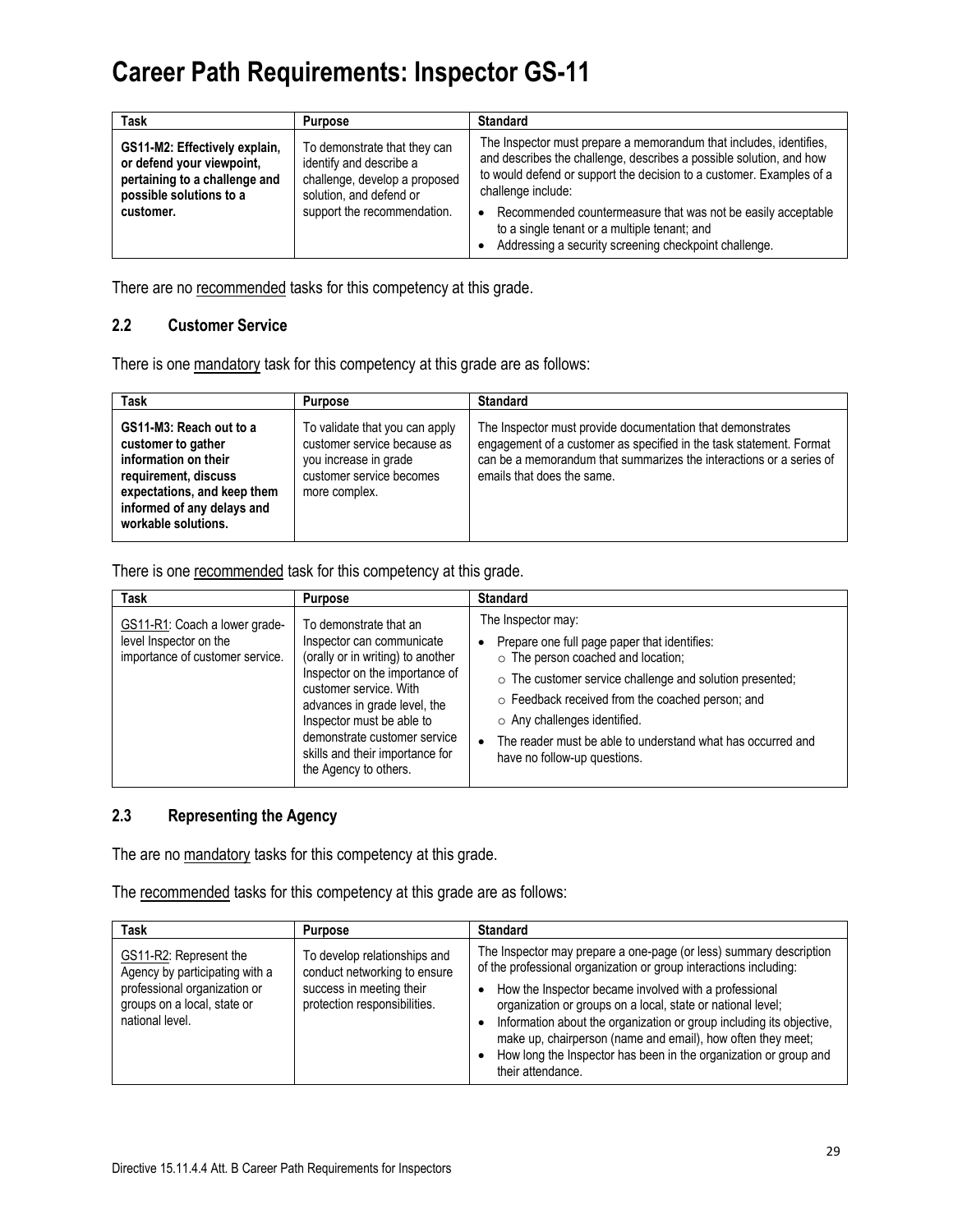| Task                                                                                                                | Purpose                                                                                                            | <b>Standard</b>                                                                                                                                                                                                                                                                                                                                              |
|---------------------------------------------------------------------------------------------------------------------|--------------------------------------------------------------------------------------------------------------------|--------------------------------------------------------------------------------------------------------------------------------------------------------------------------------------------------------------------------------------------------------------------------------------------------------------------------------------------------------------|
|                                                                                                                     |                                                                                                                    | To meet this standard, the professional organization or group must<br>support the Inspector's protection responsibilities and meet on a<br>regular basis (but no less than once a quarter).                                                                                                                                                                  |
| GS11-R3: Defuse or resolve a<br>confrontational situation in a<br>manner that reflects positively<br>on the Agency. | To be able to resolve issues<br>and or defuse situations in a<br>manner that reflects positively<br>on the Agency. | The Inspector may provide a memorandum that describes steps taken<br>to defuse or resolve a confrontational situation in a manner that<br>reflects positively on the Agency. The memo should identify the name,<br>agency, and positions of person or persons involved, their actions,<br>your actions, the result, and what you learned from the situation. |

#### **2.4 Teamwork and Cooperation**

The mandatory tasks for this competency at this grade are as follows:

| Task                                                                                                     | <b>Purpose</b>                                                                                                                                                                                          | <b>Standard</b>                                                                                                                                                                                                                                                                                                                                                                                                                                                                                                                                                                          |
|----------------------------------------------------------------------------------------------------------|---------------------------------------------------------------------------------------------------------------------------------------------------------------------------------------------------------|------------------------------------------------------------------------------------------------------------------------------------------------------------------------------------------------------------------------------------------------------------------------------------------------------------------------------------------------------------------------------------------------------------------------------------------------------------------------------------------------------------------------------------------------------------------------------------------|
| GS11-M4: Initiate two projects<br>with FPS or stakeholders on a<br>local or regional level.              | As the inspector increases in<br>responsibility, they must<br>demonstrate that they can<br>work projects with<br>stakeholders beyond their<br>immediate area of<br>responsibility.                      | Upon approval by their supervisor, the Inspector must initiate two<br>projects that and cover one or more facilities or stakeholders (e.g.,<br>national/regional working groups) and prepare a memorandum for<br>each project that includes:<br>A description of the project and its stakeholders;<br>$\bullet$<br>Explanation of what collaboration is and how it occurred in the<br>project;<br>Positive contributions to the Agency or stakeholder partnership<br>developed:<br>The outcomes of the project; and<br>$\bullet$<br>The name of the supervisor who approved the project. |
| GS11-M5: Work on at least<br>two agency-related problems<br>with another FPS employee<br>or stakeholder. | As the Inspector's<br>responsibilities increase with<br>each grade level, they must<br>demonstrate their ability to<br>complete assignments with<br>stakeholders, contractors, and<br>other Inspectors. | The Inspector must identify a problem, and then get supervisory<br>approval to work on the problem. Prepare a memorandum that<br>includes:<br>A description of the problem;<br>$\bullet$<br>Explanation of what teamwork was involved;<br>Challenges encountered; and<br>$\bullet$<br>The outcome(s).                                                                                                                                                                                                                                                                                    |

There are no recommended tasks for this competency at this grade.

### **2.5 Technical Proficiency**

The mandatory tasks for this competency at this grade are as follows:

| Task                                                                                                             | <b>Purpose</b>                                                                                                                                                             | <b>Standard</b>                                                                                                                                                                                                                                                                   |
|------------------------------------------------------------------------------------------------------------------|----------------------------------------------------------------------------------------------------------------------------------------------------------------------------|-----------------------------------------------------------------------------------------------------------------------------------------------------------------------------------------------------------------------------------------------------------------------------------|
| GS11-M6: Participate in a<br>technical countermeasure<br>project either in person as<br>lead or as part of team. | To demonstrate your expertise<br>in technical countermeasures.                                                                                                             | The Inspector shall obtain supervisory approval to work on a project<br>for the deployment of a technical countermeasure at a protected<br>facility from start to finish. Provide documentation to support your<br>actions and involvement in a technical countermeasure project. |
| GS11-M7: Install or deliver a<br>technical countermeasure.                                                       | Inspector must be able to not<br>only recommend technical<br>countermeasures but be able to<br>ensure that they are deployed<br>properly in accordance with<br>FPS policy. | The Inspector must provide written documentation on their<br>understanding of the process of installing and delivering a<br>countermeasure under FPS policy and National Countermeasures<br>Program.                                                                              |

The recommended task for this competency at this grade is as follows: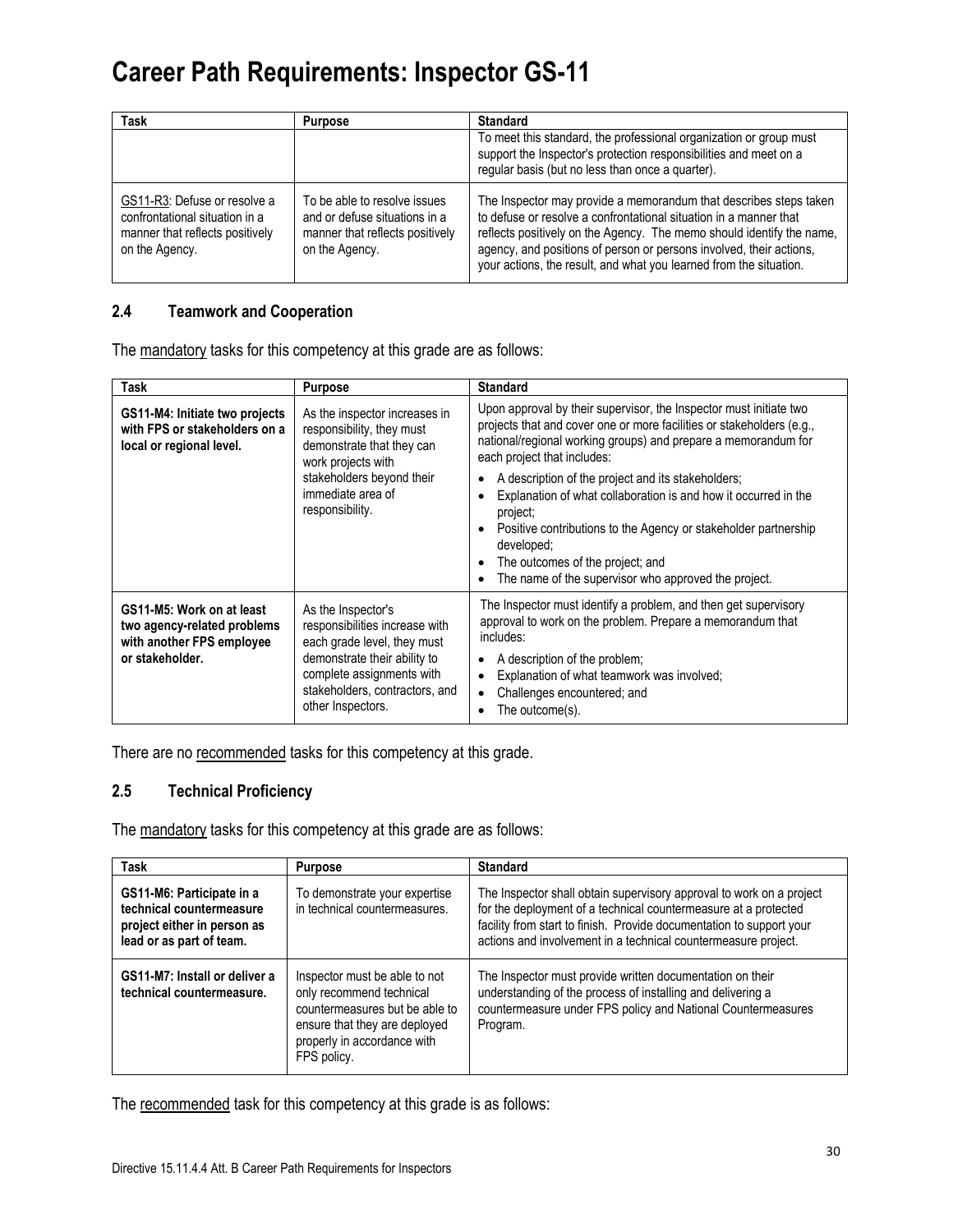| Task                                                                                                      | <b>Purpose</b>                                       | <b>Standard</b>                                                                                                                                                                                                                                                   |
|-----------------------------------------------------------------------------------------------------------|------------------------------------------------------|-------------------------------------------------------------------------------------------------------------------------------------------------------------------------------------------------------------------------------------------------------------------|
| GS11-R4: Coach a lower<br>grade-level Inspector on the<br>FSA process, coordination,<br>and facilitation. | To demonstrate your expertise<br>in the FSA process. | Upon supervisory approval, the Inspector should coach a lower grade-<br>level Inspector on conducting an FSA for FSL I, II, and III facilities.<br>Provide documentation to support actions and involvement in the FSA<br>and what the coached Inspector learned. |

### **3.0 Performance Goals**

Each of the four performance goals has mandatory and recommended tasks that must be completed in accordance with the established standards:

- Performance Goal 1: Protection; Position Description: Enforcement and Investigations
- Performance Goal 2: PSO Management; Position Description: Inspections
- Performance Goal 3: Facility Security Assessments
- Performance Goal 4: Technical Countermeasures

#### **3.1 Performance Goal 1: Protection; Position Description: Enforcement and Investigations**

The mandatory tasks for this performance goal at this grade are as follows:

| <b>Task</b>                                                                                                                                                                   | Purpose                                                                                                                                                                                                                           | <b>Standard</b>                                                                                                                                                                                                                                                                                                                                                    |
|-------------------------------------------------------------------------------------------------------------------------------------------------------------------------------|-----------------------------------------------------------------------------------------------------------------------------------------------------------------------------------------------------------------------------------|--------------------------------------------------------------------------------------------------------------------------------------------------------------------------------------------------------------------------------------------------------------------------------------------------------------------------------------------------------------------|
| GS11-M8: Complete an<br>investigation into a violation<br>of federal law.                                                                                                     | An Inspector must be able to<br>demonstrate that they can<br>investigate a violation of a law<br>and document their activities.                                                                                                   | The Inspector must prepare and submit a police report that:<br>Reflects a complete an accurate investigation with all leads<br>$\bullet$<br>investigated, leading to a logical conclusion;<br>Has few changes made by a supervisor (no more than 2 revisions);<br>$\bullet$<br>and<br>Must follow guidance provided from FPS on how to write reports.<br>$\bullet$ |
| GS11-M9: Work as the<br>Agency representative at<br><b>Magistrate Court and the US</b><br>Attorney's Office to mitigate<br>or prosecute a case in<br><b>Magistrate Court.</b> | An Inspector must not only<br>understand but participate in<br>Magistrate Court.                                                                                                                                                  | The Inspector must provide written documentation of two separate<br>examples of serving as Agency representative to mitigate or<br>prosecute cases:<br>In Magistrate Court;<br>$\bullet$<br>With the US Attorney's Office.                                                                                                                                         |
| GS11-M10: Participate in the<br>preparation or execution of<br>a covert test.                                                                                                 | An Inspector must fully<br>understand the purpose of the<br>covert testing and what<br>happens after the testing and<br>how this process provides an<br>additional protection layer.                                              | The Inspector must prepare a document (at least one-page) that<br>demonstrates their participation in covert testing and the outcome and<br>a recommendation to the process from testing to corrective action.                                                                                                                                                     |
| GS11-M11: Describe the<br>process used in your region<br>for an indictment or true bill.                                                                                      | An Inspector is a law<br>enforcement officer and must<br>know the process in their<br>respective US Attorney's Office.                                                                                                            | The Inspector must prepare a one-page document that describes the<br>process for an indictment, or a true bill used in their respective US<br>Attorney's office, along with all paperwork that is required. Include the<br>name of the Assistant US Attorney from which they received the<br>information.                                                          |
| GS11-M12: Conduct multiple<br>interviews that substantiate<br>the conclusions in an<br>investigation of law, rule,<br>regulations or policy.                                  | As an Inspector increases in<br>grade-level, they are required to<br>increase their levels of<br>investigation that go beyond a<br>single scope investigation, that<br>require multiple interviews to<br>determine what happened. | The Inspector must provide a police report that documents multiple<br>interviews of victims, witnesses, or suspects, with a factual conclusion<br>of a violation of a rule, regulation, or law.                                                                                                                                                                    |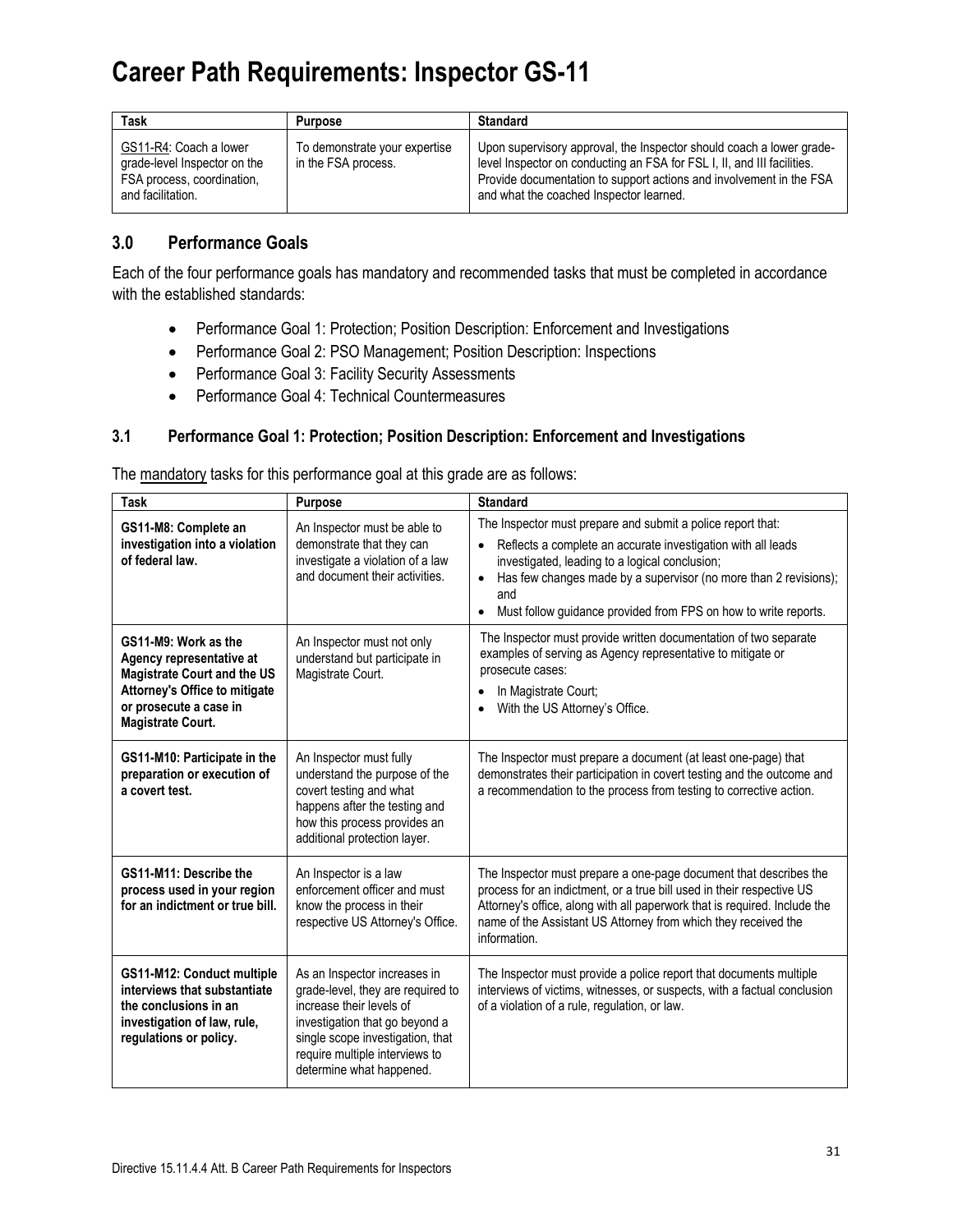| Task                                                                                                         | Purpose                                                                                                                                                                             | <b>Standard</b>                                                                                                                                                                                                                                                                                                                                                                                                                                                                                                                                                                                                                                                                                                                                                                                                                                                                                                                                                               |
|--------------------------------------------------------------------------------------------------------------|-------------------------------------------------------------------------------------------------------------------------------------------------------------------------------------|-------------------------------------------------------------------------------------------------------------------------------------------------------------------------------------------------------------------------------------------------------------------------------------------------------------------------------------------------------------------------------------------------------------------------------------------------------------------------------------------------------------------------------------------------------------------------------------------------------------------------------------------------------------------------------------------------------------------------------------------------------------------------------------------------------------------------------------------------------------------------------------------------------------------------------------------------------------------------------|
| GS11-M13: Participate in a<br>felony investigation.                                                          | An Inspector must demonstrate<br>that they know how to conduct a<br>felony investigation.                                                                                           | The Inspector must coordinate with TMB to participate in a felony<br>investigation. Provide a police report that describes the investigation<br>into a felony and provide documentation to describe activities of the<br>investigation and the personnel involved.                                                                                                                                                                                                                                                                                                                                                                                                                                                                                                                                                                                                                                                                                                            |
| GS11-M14: Serve, execute,<br>or participate in a search,<br>arrest warrant, or 'knock<br>and talk'.          | An Inspector is a law<br>enforcement officer and must<br>demonstrate that they can<br>serve, execute or participate in<br>a search, arrest warrant, or a<br>'knock and talk'.       | The Inspector must provide a police report that describes their actions<br>in serving, executing or participating in a search, arrest warrant, or a<br>'knock and talk'.                                                                                                                                                                                                                                                                                                                                                                                                                                                                                                                                                                                                                                                                                                                                                                                                      |
| GS11-M15: Lead an<br><b>Operation Shield with little</b><br>or no supervision.                               | As the Inspector increases in<br>grade so do their<br>responsibilities in an $(b)$ (7)(E)                                                                                           | The Inspector must, with supervisory approval, provide documentation<br>that describes their leading an $(b)$ $(7)(E)$<br>with little or no<br>supervision.                                                                                                                                                                                                                                                                                                                                                                                                                                                                                                                                                                                                                                                                                                                                                                                                                   |
| GS11-M16: Initiate 4 or more<br>stakeholder<br>meetings/training without<br>supervisory involvement.         | An Inspector must provide<br>stakeholder training as an<br>essential part of their protection<br>responsibilities.                                                                  | The Inspector must initiate and execute at least 4 stakeholder<br>meetings/trainings without supervisory involvement and ensure they:<br>Engage the audience;<br>$\bullet$<br>Start on time;<br>$\bullet$<br>Prepare before meeting;<br>$\bullet$<br>Follow the lesson plan;<br>$\bullet$<br>Answer questions from the audience; and<br>$\bullet$<br>Be professional and present a positive image for the Agency.<br>$\bullet$<br>The supervisor must observe the first of the 4 sessions and rate the<br>Inspector on the above criteria as a pass or fail. The Inspector must<br>provide documentation for the final 3 presentations on the subject<br>presented or discussed, the agency or audience, action taken prior to<br>the session to prepare, and the outcome.                                                                                                                                                                                                    |
| GS11-M17: Complete at<br>least 1 FEMA emergency<br>management course.                                        | To provide the Inspector with<br>basic information that will set<br>them up for success as they<br>increase their grade and<br>responsibilities in protection.                      | The Inspector must complete 1 training course from the list below that<br>can be accessed via https://training.fema.gov/is/crslist.aspx and<br>provide the training certificate:<br>IS-800.C National Response Framework, an Introduction;<br>$\bullet$<br>IS-906 Workplace Security Awareness;<br>$\bullet$<br>IS-907 Active Shooter: What You Can Do;<br>$\bullet$<br>IS-913.a Critical Infrastructure Security and Resilience: Achieving<br>$\bullet$<br>Results through Partnership and Collaboration;<br>IS-914 Surveillance Awareness: What You Can Do;<br>$\bullet$<br>IS-915 Protecting Critical Infrastructure Against Insider Threats;<br>$\bullet$<br>IS-916 Critical Infrastructure Security: Theft and Diversion - What<br>You Can Do;<br>IS-921.a Implementing Critical Infrastructure Security and<br>Resilience:<br>IS-1170 Introduction to the Interagency Security Committee (ISC);<br>$\bullet$<br>or<br>IS-1174 Facility Security Committee.<br>$\bullet$ |
| GS11-M18: Complete the<br>following FEMA course: ICS-<br>200 Single Resources and<br><b>Initial Actions.</b> | To provide the Inspector with<br>information in emergency<br>management that will set them<br>up for success as they increase<br>their grade and responsibilities<br>in protection. | The Inspector must complete the training course listed above that can<br>be accessed via<br>https://training.fema.gov/is/courseoverview.aspx?code=IS-200.c and<br>provide the training certificate.                                                                                                                                                                                                                                                                                                                                                                                                                                                                                                                                                                                                                                                                                                                                                                           |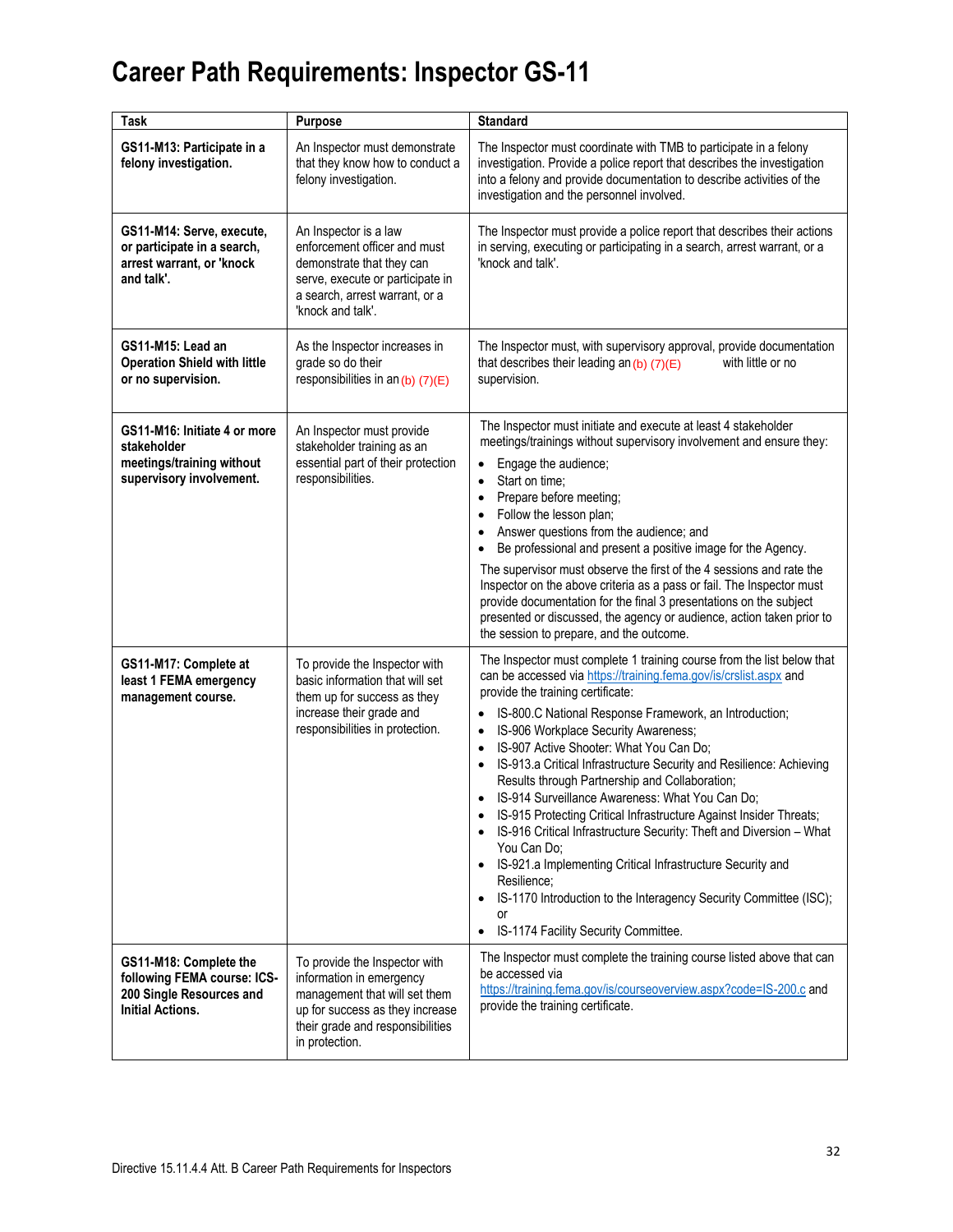| <b>Task</b>                                              | <b>Purpose</b>                                              | <b>Standard</b>                                                                                                                                                                                                                                                                                                                                                                                                                 |
|----------------------------------------------------------|-------------------------------------------------------------|---------------------------------------------------------------------------------------------------------------------------------------------------------------------------------------------------------------------------------------------------------------------------------------------------------------------------------------------------------------------------------------------------------------------------------|
| GS11-M19: Complete 2 more<br>of 8 courses available from | To enhance the Inspector's<br>understanding of key homeland | The Inspector must complete 2 more of the courses listed below that<br>can be accessed via:                                                                                                                                                                                                                                                                                                                                     |
| the Naval Post Graduate<br>School.                       | security concepts.                                          | https://www.chds.us/c/academicprograms/self-study-courses and<br>provide training certificates:                                                                                                                                                                                                                                                                                                                                 |
|                                                          |                                                             | Understanding Terrorism: A Social Science View on Terrorism;<br>٠<br>Critical Infrastructure Protection: Transportation Security;<br>٠<br>Terrorist Financing and State Response;<br>٠<br><b>Research Process and Methods:</b><br>Intelligence for Homeland Security: Organizational and Policy<br>Challenges:<br>The Global Jihadi Threat:<br>$\bullet$<br>Deception Detection Techniques; or<br>٠<br>Understanding Terrorism. |

The recommended tasks for this performance goal at this grade are as follows:

| <b>Task</b>                                                                                                      | <b>Purpose</b>                                                                                                                                           | <b>Standard</b>                                                                                                                                                                                                                                                                                                                                                                                                                                                                                                    |
|------------------------------------------------------------------------------------------------------------------|----------------------------------------------------------------------------------------------------------------------------------------------------------|--------------------------------------------------------------------------------------------------------------------------------------------------------------------------------------------------------------------------------------------------------------------------------------------------------------------------------------------------------------------------------------------------------------------------------------------------------------------------------------------------------------------|
| GS11-R5: Present a case for<br>felony prosecution or a felony<br>arrest warrant.                                 | Part of an Inspector's<br>responsibilities in the<br>enforcement of law is to work<br>with the U.S. Attorney's Office<br>in the prosecution of a felony. | The Inspector should prepare and submit a police report that:<br>Reflects one of the following:<br>$\bullet$<br>Presentation of a felony case for prosecution to, or receipt of a<br>$\circ$<br>declination from, the U.S. Attorney's Office,<br>Being involved in obtaining a felony arrest warrant; or<br>$\circ$<br>Executing a felony arrest warrant.<br>$\circ$<br>Has few changes made by a supervisor (no more than 2 revisions);<br>and<br>Must follow quidance provided from FPS on how to write reports. |
| GS11-R6: Coach a lower<br>grade-level Inspector on the<br>investigation of a complaint<br>made by a stakeholder. | A GS-11 Inspector will not only<br>be required to investigate a<br>complaint but will also coach<br>others.                                              | Upon supervisory approval, the Inspector should document the<br>information and coaching they provided to the lower grade-level<br>Inspector. Describe the challenge, what the coached Inspector<br>learned, and what the GS-11 Inspector experienced from the<br>coaching. Provide the police report that was completed for the<br>complaint.                                                                                                                                                                     |

#### **3.2 Performance Goal 2: PSO Management; Position Description: Inspections**

The mandatory tasks for this performance goal at this grade are as follows:

| <b>Task</b>                                                                                                                                                    | <b>Purpose</b>                                                                                                                                                                                      | <b>Standard</b>                                                                                                                                                                                                                                                                                      |
|----------------------------------------------------------------------------------------------------------------------------------------------------------------|-----------------------------------------------------------------------------------------------------------------------------------------------------------------------------------------------------|------------------------------------------------------------------------------------------------------------------------------------------------------------------------------------------------------------------------------------------------------------------------------------------------------|
| GS11-M20: Review PSO<br>inspection reports or<br>investigations into<br>complaints regarding a PSO<br>that were conducted by a<br>lower grade-level Inspector. | An integral part of an<br>Inspector's duties and<br>responsibilities in protection is a<br>functioning PSO program. The<br>Inspector must demonstrate<br>their understanding of the PSO<br>program. | Upon supervisory approval, the Inspector must review a lower grade-<br>level Inspector's PSO inspection reports or complaint investigations.<br>The Inspector will prepare and submit written feedback to the<br>supervisor prior to the feedback being given to the lower grade-level<br>Inspector. |
| GS11-M21: Identify<br>opportunities for<br>improvement in future PSO<br>contracts.                                                                             | An integral part of an<br>Inspector's duties and<br>responsibilities in protection is a<br>functioning PSO program. The<br>Inspector must demonstrate<br>their understanding of the PSO<br>program. | The Inspector must review the national FPS PSO contract boilerplate<br>and prepare a memo with feedback to the PSOPM, through their<br>supervisor. Provide the memo and proof that it was sent to the<br>PSOPM.                                                                                      |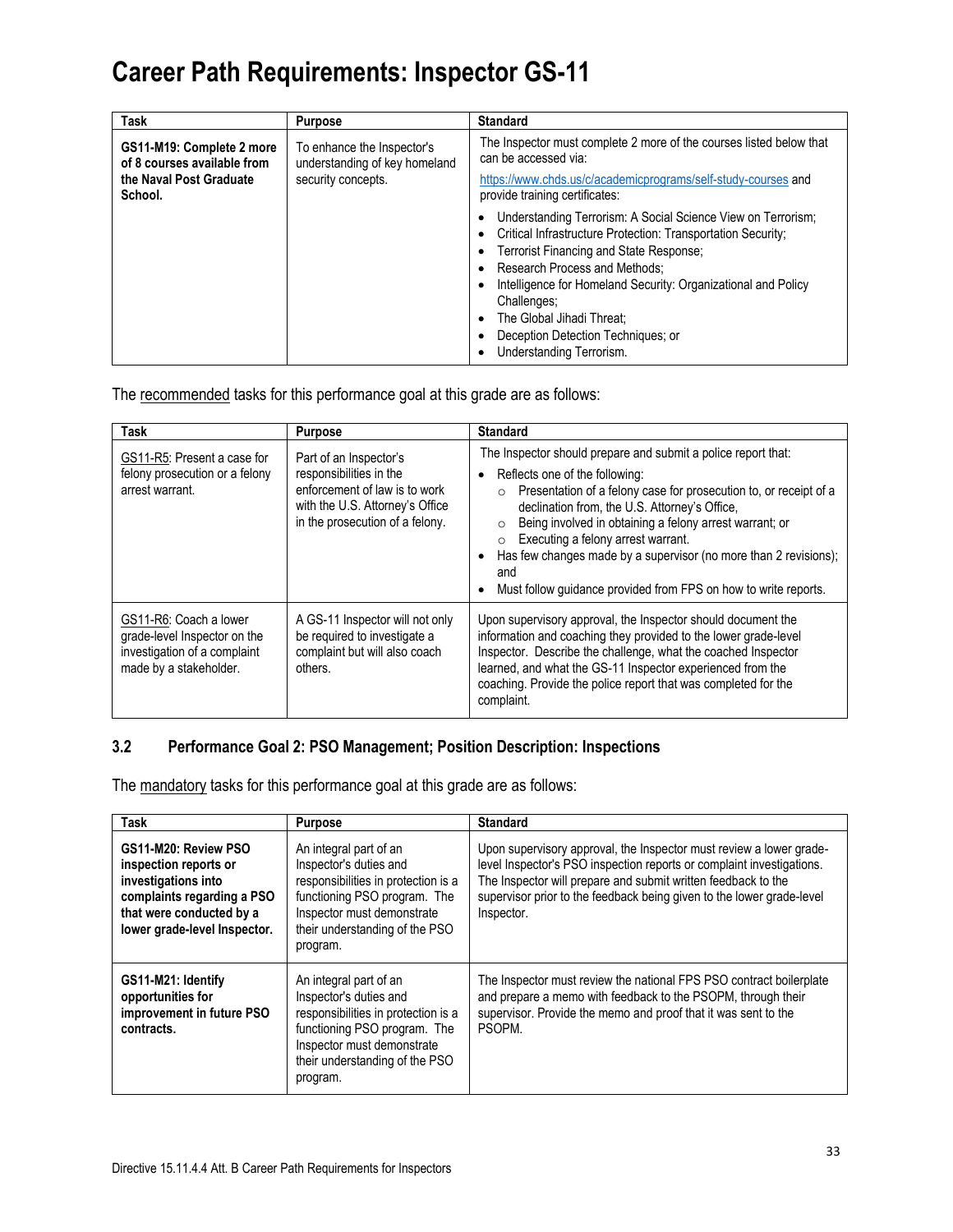| Task                                                                             | <b>Purpose</b>                                                                                                                                                                                                                 | <b>Standard</b>                                                                                                                                                                                                                                                                         |
|----------------------------------------------------------------------------------|--------------------------------------------------------------------------------------------------------------------------------------------------------------------------------------------------------------------------------|-----------------------------------------------------------------------------------------------------------------------------------------------------------------------------------------------------------------------------------------------------------------------------------------|
| GS11-M22: Coach a lower<br>grade-level Inspector on<br>how to write post orders. | As grade and responsibilities<br>increase, the Inspector must not<br>only demonstrate their<br>proficiency in writing post orders<br>but must be able to coach lower<br>grade-level Inspectors on how<br>to write post orders. | Upon supervisory approval, coach a lower grade-level Inspector on<br>how to write post orders. Provide documentation that articulates what<br>was coached, actions taken by the lower grade-level Inspector, and<br>questions or concerns addressed by the lower grade-level Inspector. |

The recommended tasks for this performance goal at this grade are as follows:

| Task                                                                                                                                                     | Purpose                                                                                                                                                                                             | <b>Standard</b>                                                                                                                                                                                                                                                                                                                                                                                                                                                                                                                                                           |
|----------------------------------------------------------------------------------------------------------------------------------------------------------|-----------------------------------------------------------------------------------------------------------------------------------------------------------------------------------------------------|---------------------------------------------------------------------------------------------------------------------------------------------------------------------------------------------------------------------------------------------------------------------------------------------------------------------------------------------------------------------------------------------------------------------------------------------------------------------------------------------------------------------------------------------------------------------------|
| GS11-R7: Coach a lower<br>grade-level Inspector on<br>conducting covert post<br>inspections.                                                             | An integral part of an<br>Inspector's duties and<br>responsibilities in protection is a<br>functioning PSO program. The<br>Inspector must demonstrate<br>their understanding of the PSO<br>program. | Upon supervisory approval, the Inspector should coach the lower<br>grade-level Inspector on how to conduct a covert post inspection.<br>Provide documentation that describes the covert post inspection,<br>observations, and action taken if any discrepancies were observed.<br>Include questions or concerns addressed by the lower grade-level<br>Inspector.                                                                                                                                                                                                          |
| GS11-R8: Coach a lower<br>grade-level Inspector on how<br>to observe a PSO weapon<br>qualification, an administrative<br>audit, or monitor PSO training. | An integral part of an<br>Inspector's duties and<br>responsibilities in protection is a<br>functioning PSO program. The<br>Inspector must demonstrate<br>their understanding of the PSO<br>program. | Upon supervisory approval, the Inspector should coach a lower grade-<br>level Inspector on the following:<br>Observe PSO weapon qualification;<br>$\bullet$<br>Observe an administrative audit:<br>$\bullet$<br>Monitor PSO training; and<br>$\bullet$<br>Conduct a covert post inspection.<br>$\bullet$<br>Provide documentation that articulates each activity and what was<br>observed, questions or concerns addressed by the lower grade-level<br>Inspector and what actions the Inspector and the coached Inspector<br>followed if any discrepancies were observed. |

#### **3.3 Performance Goal 3: Facility Security Assessments**

The mandatory tasks for this performance goal at this grade are as follows:

| Task                                                                              | <b>Purpose</b>                                                                                                                              | <b>Standard</b>                                                                                                                                                                                                                                                                                                                                                                                                                                                                                                                                          |
|-----------------------------------------------------------------------------------|---------------------------------------------------------------------------------------------------------------------------------------------|----------------------------------------------------------------------------------------------------------------------------------------------------------------------------------------------------------------------------------------------------------------------------------------------------------------------------------------------------------------------------------------------------------------------------------------------------------------------------------------------------------------------------------------------------------|
| GS11-M23: Demonstrate<br>knowledge of the FSA<br>process.                         | An Inspector must demonstrate<br>their expertise in the FPS policy<br>and FSA process.                                                      | The Inspector must pass a 15-question multiple-choice knowledge<br>check with 70% accuracy that is derived from the FPS FSA policy.                                                                                                                                                                                                                                                                                                                                                                                                                      |
| GS11-M24: Participate in an<br>FSC or DO meeting at an<br><b>FSL IV facility.</b> | An Inspector must not only<br>conduct an FSA, but they must<br>also demonstrate that they can<br>present their findings to<br>stakeholders. | The Inspector must provide documentation on their preparation for,<br>and participation in, the FSC or DO meeting. Describe what was done<br>before the meeting, what happened during the meeting, what<br>questions were asked by the stakeholders, how they were answered,<br>and any materials that were used (e.g., PPT, handout, etc.). The<br>supervisor will participate in the Inspector's initial meeting for an FSL<br>IV facility as an observer and validate that the material presented was<br>accurate and the Inspector was professional. |
| GS11-M25: Complete an<br>FSA for an FSL IV facility.                              | An Inspector must be able to<br>conduct FSAs for FSL IV<br>facilities that are accurate and<br>in accordance with FPS policy.               | The Inspector must submit their FSA for an FSL IV facility to their first<br>line supervisor for review by visiting the facility. The following must be<br>identified in the FSA: countermeasures, ISC requirements, all<br>agencies, and compliance with the FPS policy.                                                                                                                                                                                                                                                                                |

There are no recommended tasks for this performance goal at this grade.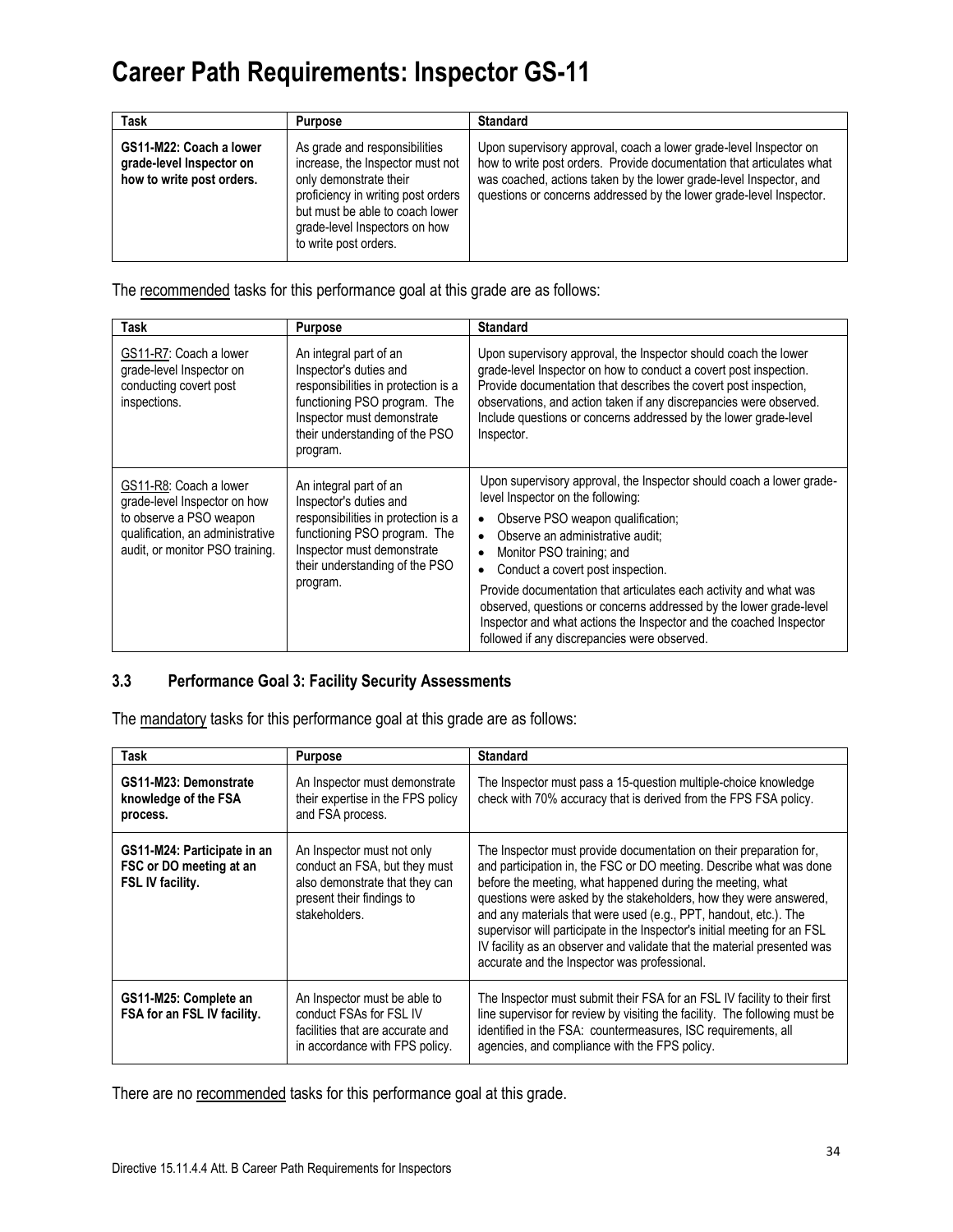#### **3.4 Performance Goal 4: Technical Countermeasures**

| <b>Task</b>                                                                                                             | <b>Purpose</b>                                                                                                                                                                                                             | <b>Standard</b>                                                                                                                                                                                                                                                    |
|-------------------------------------------------------------------------------------------------------------------------|----------------------------------------------------------------------------------------------------------------------------------------------------------------------------------------------------------------------------|--------------------------------------------------------------------------------------------------------------------------------------------------------------------------------------------------------------------------------------------------------------------|
| GS11-M26: Identify areas of<br>improvement for the<br>functionality testing of all<br>the technical<br>countermeasures. | As the Inspector grade<br>increases so does their<br>expertise in functionality testing<br>of technical countermeasures.<br>The Inspector must<br>demonstrate their expertise.                                             | The Inspector must review the FPS policy and conduct research to<br>identify alternate functionality testing methodologies, and document in<br>memo format through the Inspector's supervisor to the LESPM and<br>RMB Chief                                        |
| GS11-M27: Coach a lower<br>grade-level Inspector on the<br>functionality testing of<br>technical countermeasures.       | Stakeholders require that<br>Inspectors have a proficiency in<br>technical countermeasures as a<br>SME. To demonstrate this, they<br>must be able to coach others on<br>the functionality of technical<br>countermeasures. | Upon supervisory approval, the Inspector must coach a lower grade-<br>level Inspector on the functionality testing of technical<br>countermeasures. The Inspector must provide documentation that<br>describes all actions and activities covered during coaching. |
| GS11-M28: Lead the<br>development of a technical<br>countermeasure.                                                     | The development of a technical<br>countermeasure starts with an<br>FSA or an agency request and<br>an Inspector must be able to<br>develop technical<br>countermeasures to meet their<br>protection responsibilities.      | The Inspector must provide documentation that demonstrates leading<br>the development of a technical countermeasure.                                                                                                                                               |

The mandatory tasks for this performance goal at this grade are as follows:

The recommended task for this performance goal at this grade is as follows:

| Task                                                                                                                         | <b>Purpose</b>                                                                                                                                                                                                             | <b>Standard</b>                                                                                                                                                                                                                 |
|------------------------------------------------------------------------------------------------------------------------------|----------------------------------------------------------------------------------------------------------------------------------------------------------------------------------------------------------------------------|---------------------------------------------------------------------------------------------------------------------------------------------------------------------------------------------------------------------------------|
| GS11-R9: Coach a lower<br>grade-level Inspector or<br>stakeholder on the functioning<br>of FPS technical<br>countermeasures. | Stakeholders require that<br>Inspectors have a proficiency in<br>technical countermeasures as a<br>SME. To demonstrate this, they<br>must be able to coach others on<br>the functionality of technical<br>countermeasures. | Upon supervisory approval, the Inspector should coach a lower grade-<br>level Inspector or stakeholder on the functioning of the following<br>technical countermeasures: x-ray machine, metal detector, IDS, and<br>CCV system. |

### **4.0 Position Description**

The mandatory tasks for the position description at this grade are as follows:

| <b>Task</b>                                                                                                                                                                                          | <b>Purpose</b>                                                                                                                                                                                                                       | <b>Standard</b>                                                                                                                                                                                                                                                                                                                                    |
|------------------------------------------------------------------------------------------------------------------------------------------------------------------------------------------------------|--------------------------------------------------------------------------------------------------------------------------------------------------------------------------------------------------------------------------------------|----------------------------------------------------------------------------------------------------------------------------------------------------------------------------------------------------------------------------------------------------------------------------------------------------------------------------------------------------|
| GS11-M29: Function as a<br>SME in providing options for<br>consideration to facility<br>owners and operators on<br>methods to improve security<br>plans, processes, or<br>procedures to reduce risk. | An Inspector must be<br>knowledgeable on the security<br>industry standards and must be<br>able to demonstrate this<br>knowledge in providing options<br>in improving security plans,<br>processes, procedures or<br>reducing risks. | The Inspector must provide documentation that describes a security<br>challenge and steps taken to address it through 1 of the following:<br>Improving security plans;<br>$\bullet$<br>Improving processes;<br>$\bullet$<br>Improving or updating procedures; or<br>$\bullet$<br>Reducing or mitigating a risk at a federal facility.<br>$\bullet$ |
| GS11-M30: Provide<br>technical quidance to solve                                                                                                                                                     | An Inspector must demonstrate<br>that they can make decisions<br>through the review of technical                                                                                                                                     | The Inspector must provide documentation to support a decision made<br>based on technical guidance provided by Executive Orders,<br>regulations, and DHS directives.                                                                                                                                                                               |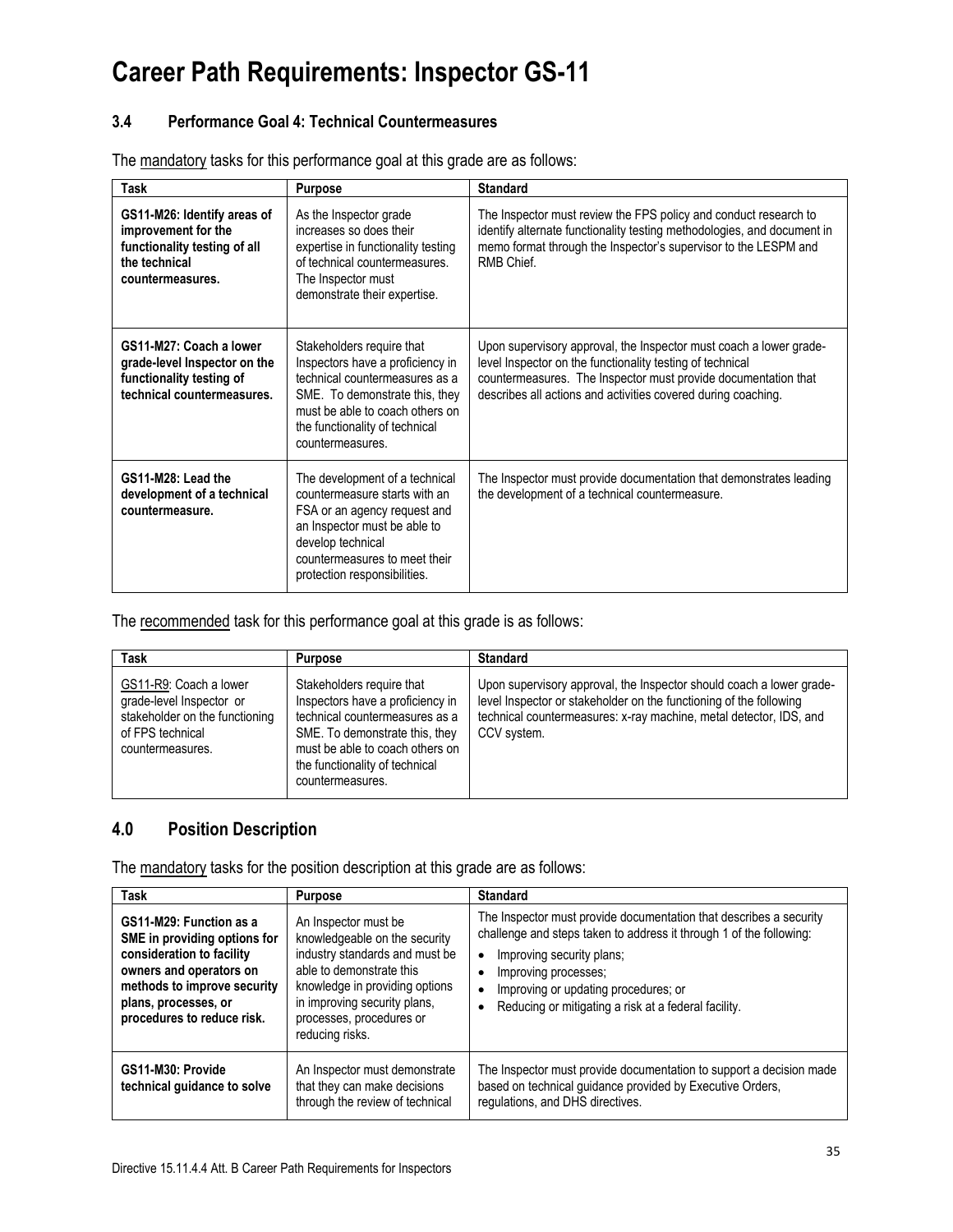| Task                                             | <b>Purpose</b>                                                                | <b>Standard</b> |
|--------------------------------------------------|-------------------------------------------------------------------------------|-----------------|
| conflicting security<br>concerns throughout FPS. | quidance provided by Executive<br>Orders, regulations, and DHS<br>directives. |                 |

The recommended tasks for this position description at this grade are as follows:

| Task                                                                                                                                                                                      | <b>Purpose</b>                                                                                                                                                                                                                                 | <b>Standard</b>                                                                                                                                                                                                                                                                                                                                                                                                                                                         |
|-------------------------------------------------------------------------------------------------------------------------------------------------------------------------------------------|------------------------------------------------------------------------------------------------------------------------------------------------------------------------------------------------------------------------------------------------|-------------------------------------------------------------------------------------------------------------------------------------------------------------------------------------------------------------------------------------------------------------------------------------------------------------------------------------------------------------------------------------------------------------------------------------------------------------------------|
| GS11-R10: Complete a<br>rotational assignment with a<br>personnel security specialist.                                                                                                    | An Inspector is the first contact<br>with stakeholders and, as such,<br>may receive questions<br>regarding adjudication of PSOs.<br>The Inspector must be able to<br>answer the basic questions and<br>understand the adjudication<br>process. | Upon supervisory and Personnel Security Branch approval, the<br>Inspector should work with a personnel security specialist over a<br>minimum of one week to learn the basics of adjudication for PSOs and<br>contractors. The Inspector will prepare at least a two-page document<br>describing what they learned about what a personnel security<br>specialist does and the adjudication process.                                                                      |
| GS11-R11: Demonstrate<br>practical experience or<br>understanding of cyber or<br>security systems, methods,<br>procedures, and technologies<br>as it relates to performance<br>standards. | Part of the protection<br>responsibilities goes beyond the<br>physical security into<br>information and cyber security.<br>An Inspector must be able to<br>demonstrate their<br>understanding of security<br>beyond physical and personnel.    | The Inspector should provide documentation that describes where<br>information, or cyber security methodologies or procedures, could be<br>deployed at an assigned facility to add additional layer of protection.                                                                                                                                                                                                                                                      |
| GS11-R12: Understand the<br>intelligence cycle and its<br>applicability to FPS.                                                                                                           | An Inspector must understand<br>that intelligence is a part of<br>protection and they must<br>understand the intelligence<br>process.                                                                                                          | The Inspector should attend an intelligence briefing at a Fusion Center<br>or meet with a representative of the intelligence community (e.g., DHS<br>Intelligence and Analysis has an officer for every state). The Inspector<br>must document who they met with what they learned, provide a<br>summary of the intelligence cycle based on their research and<br>understanding for its use in FPS, and explain the difference between<br>intelligence and information. |

### **5.0 Combined Requirement**

The mandatory task for the combined requirement at this grade is as follows:

| <b>Task</b>                             | <b>Purpose</b>                                                       | <b>Standard</b>                                                                                                                                                                                                                                                                                                                                                                                                                                                                                                                  |
|-----------------------------------------|----------------------------------------------------------------------|----------------------------------------------------------------------------------------------------------------------------------------------------------------------------------------------------------------------------------------------------------------------------------------------------------------------------------------------------------------------------------------------------------------------------------------------------------------------------------------------------------------------------------|
| GS11-M31: Perform a<br>collateral duty. | The Inspector position<br>description requires a collateral<br>duty. | The Inspector shall conduct a collateral duty activity. Examples<br>include, but not limited to:<br>Firearms Instructor<br>٠<br>Defensive Tactics Instructors<br>$\bullet$<br>Fitness Instructor<br>٠<br>Evidence Custodian<br>$\bullet$<br><b>RPF Team Member</b><br>٠<br>NWDTP Instructor<br>$\bullet$<br>Adjunct Instructor at Training,<br>٠<br>Alternate Contracting Officer's Representative<br>$\bullet$<br>District Intelligence Officer<br>٠<br>Other collateral duties must be approved by the Inspector's supervisor. |

There are no recommended tasks for the combined requirement at this grade.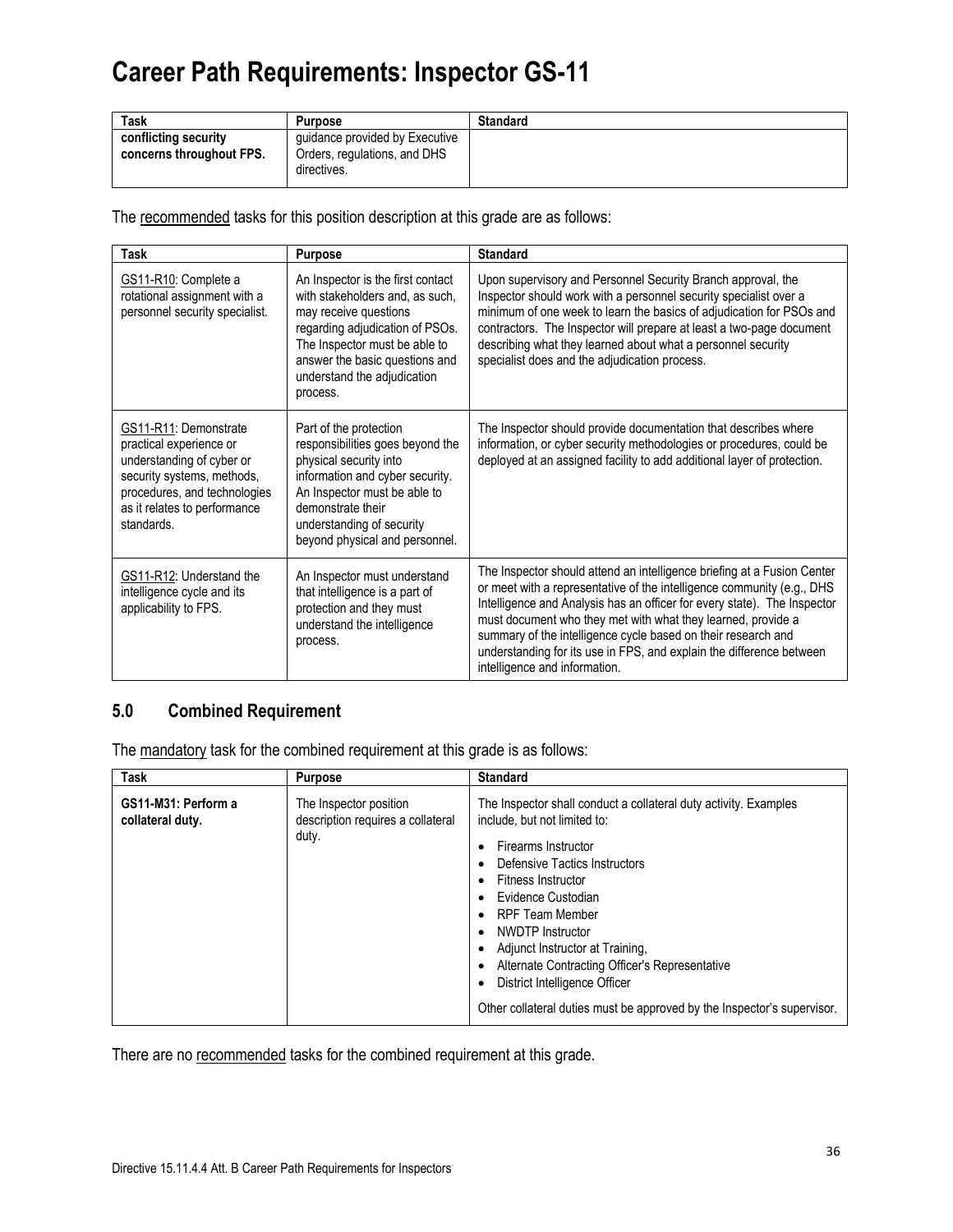### **6.0 Consolidated List of GS-11 Tasks**

| <b>Mandatory Tasks</b> |                                                                                                                                                                             |  |  |
|------------------------|-----------------------------------------------------------------------------------------------------------------------------------------------------------------------------|--|--|
| GS11-M1                | Independently communicate to an audience in a clear and concise manner.                                                                                                     |  |  |
| GS11-M2                | Effectively explain, or defend your viewpoint, pertaining to a challenge and possible solutions to a customer.                                                              |  |  |
| GS11-M3                | Reach out to a customer to gather information on their requirement, discuss expectations, and keep them informed of any<br>delays and workable solutions.                   |  |  |
| GS11-M4                | Initiate two projects with FPS or stakeholders on a local or regional level.                                                                                                |  |  |
| GS11-M5                | Work on at least two agency-related problems with another FPS employee or stakeholder.                                                                                      |  |  |
| GS11-M6                | Participate in a technical countermeasure project either in person as lead or as part of team.                                                                              |  |  |
| <b>GS11-M7</b>         | Install or deliver a technical countermeasure.                                                                                                                              |  |  |
| GS11-M8                | Complete an investigation into a violation of federal law.                                                                                                                  |  |  |
| GS11-M9                | Work as the Agency representative at Magistrate Court and the US Attorney's Office to mitigate or prosecute a case in<br>Magistrate Court.                                  |  |  |
| GS11-M10               | Participate in the preparation or execution of a covert test.                                                                                                               |  |  |
| GS11-M11               | Describe the process used in your region for an indictment or true bill.                                                                                                    |  |  |
| GS11-M12               | Conduct multiple interviews that substantiate the conclusions in an investigation of law, rule, regulations or policy.                                                      |  |  |
| GS11-M13               | Participate in a felony investigation.                                                                                                                                      |  |  |
| GS11-M14               | Serve, execute, or participate in a search, arrest warrant, or 'knock and talk'.                                                                                            |  |  |
| GS11-M15               | with little or no supervision.<br>Lead an $(b)$ (7) $(E)$                                                                                                                   |  |  |
| GS11-M16               | Initiate 4 or more stakeholder meetings/training without supervisory involvement.                                                                                           |  |  |
| GS11-M17               | Complete at least 1 FEMA emergency management course.                                                                                                                       |  |  |
| GS11-M18               | Complete the following FEMA course: ICS-200 Single Resources and Initial Actions.                                                                                           |  |  |
| GS11-M19               | Complete 2 more of 8 courses available from the Naval Post Graduate School.                                                                                                 |  |  |
| GS11-M20               | Review PSO inspection reports or investigations into complaints regarding a PSO that were conducted by a lower grade-<br>level Inspector.                                   |  |  |
| GS11-M21               | Identify opportunities for improvement in future PSO contracts.                                                                                                             |  |  |
| GS11-M22               | Coach a lower grade-level Inspector on how to write post orders.                                                                                                            |  |  |
| GS11-M23               | Demonstrate knowledge of the FSA process.                                                                                                                                   |  |  |
| GS11-M24               | Participate in an FSC or DO meeting at an FSL IV facility.                                                                                                                  |  |  |
| GS11-M25               | Complete an FSA for an FSL IV facility.                                                                                                                                     |  |  |
| GS11-M26               | Identify areas of improvement for the functionality testing of all the technical countermeasures.                                                                           |  |  |
| GS11-M27               | Coach a lower grade-level Inspector on the functionality testing of technical countermeasures.                                                                              |  |  |
| GS11-M28               | Lead the development of a technical countermeasure.                                                                                                                         |  |  |
| GS11-M29               | Function as a SME in providing options for consideration to facility owners and operators on methods to improve security<br>plans, processes, or procedures to reduce risk. |  |  |
| GS11-M30               | Provide technical guidance to solve conflicting security concerns throughout FPS.                                                                                           |  |  |
| GS11-M31               | Perform a collateral duty.                                                                                                                                                  |  |  |

| Recommended Tasks |                                                                            |
|-------------------|----------------------------------------------------------------------------|
| GS11-R1           | Coach a lower grade-level Inspector on the importance of customer service. |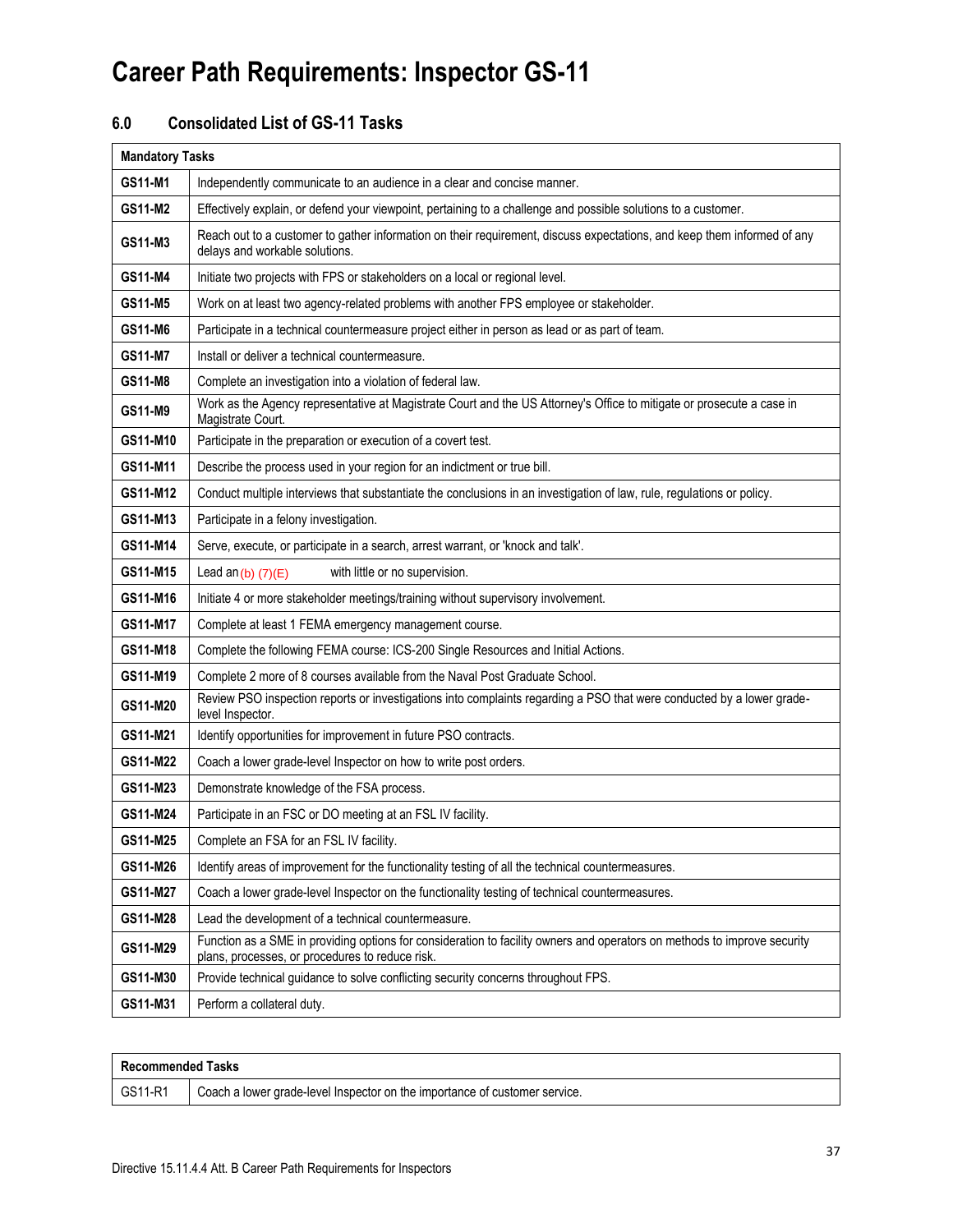| <b>Recommended Tasks</b> |                                                                                                                                                                  |
|--------------------------|------------------------------------------------------------------------------------------------------------------------------------------------------------------|
| GS11-R2                  | Represent the Agency by participating with a professional organization or groups on a local, state or national level.                                            |
| GS11-R3                  | Defuse or resolve a confrontational situation in a manner that reflects positively on the Agency.                                                                |
| GS11-R4                  | Coach a lower grade-level Inspector on the FSA process, coordination, and facilitation.                                                                          |
| GS11-R5                  | Present a case for felony prosecution or a felony arrest warrant.                                                                                                |
| GS11-R6                  | Coach a lower grade-level Inspector on the investigation of a complaint made by a stakeholder.                                                                   |
| GS11-R7                  | Coach a lower grade-level Inspector on conducting covert post inspections.                                                                                       |
| GS11-R8                  | Coach a lower grade-level Inspector on how to observe a PSO weapon qualification, an administrative audit, or monitor PSO<br>training.                           |
| GS11-R9                  | Coach a lower grade-level Inspector or stakeholder on the functioning of FPS technical countermeasures.                                                          |
| GS11-R10                 | Complete a rotational assignment with a personnel security specialist.                                                                                           |
| GS11-R11                 | Demonstrate practical experience or understanding of cyber or security systems, methods, procedures, and technologies as<br>it relates to performance standards. |
| GS11-R12                 | Understand the intelligence cycle and its applicability to FPS.                                                                                                  |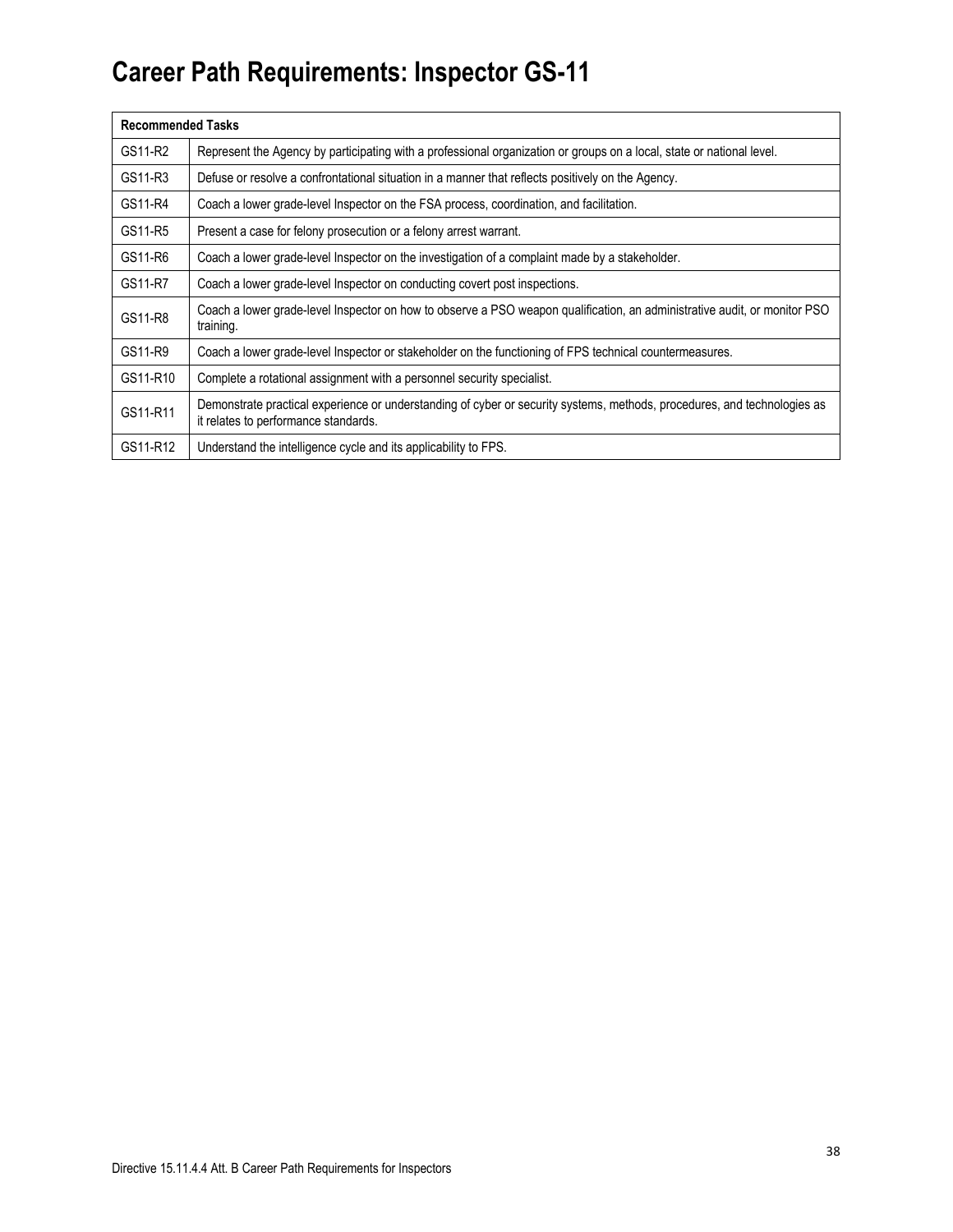### **1.0 Training & Education Requirements**

A successful career of an FPS Inspector should integrate elements of training, education, and professional and personal development. Each of these learning opportunities shape a well-rounded protection professional who is well equipped to face the complexities of today and the challenges of tomorrow. Refer to Attachment 1 for a Training and Education Crosswalk.

The following training is mandatory upon hire at all GS levels:

- Pre-Basic
- Uniformed Police Training Program (UPTP)
- Advanced Individual Training Program (AITP)
- Physical Security Training Program (PSTP)
- Field Training and Evaluation Program (FTEP)

After the completion of FTEP, all mandatory tasks must be completed within current GS level listed prior to recommendation for advancement to the next.

The following are recommended for this grade:

- Education: High School Diploma
- Professional Development Examples:
	- o Certified Physical Security Professional
	- o Certified Security PM/DSS Security Professional Education Development (SPeD) Physical Security **Certification**
	- o Attending Professional Conference: ASIS International Annual Convention and Exhibits or ISC West
	- o DHS Rotation Program
	- o Industry Partnership Opportunities
- Experience Examples: Inspector and Collateral Duty and Career Broadening activities such as: Active Shooter Instructor, Defensive Tactics Instructor, Firearms Instructor, Electronic Control Device Instructor, and Less Lethal Instructor.

### **2.0 Competencies**

There are five competencies but not all of them have mandatory tasks that must be completed in accordance with the established standard:

- Communication
- Customer Service
- Representing the Agency
- Teaming and Cooperation
- Technical Proficiency

#### **2.1 Communication**

The mandatory tasks for this competency at this grade are as follows: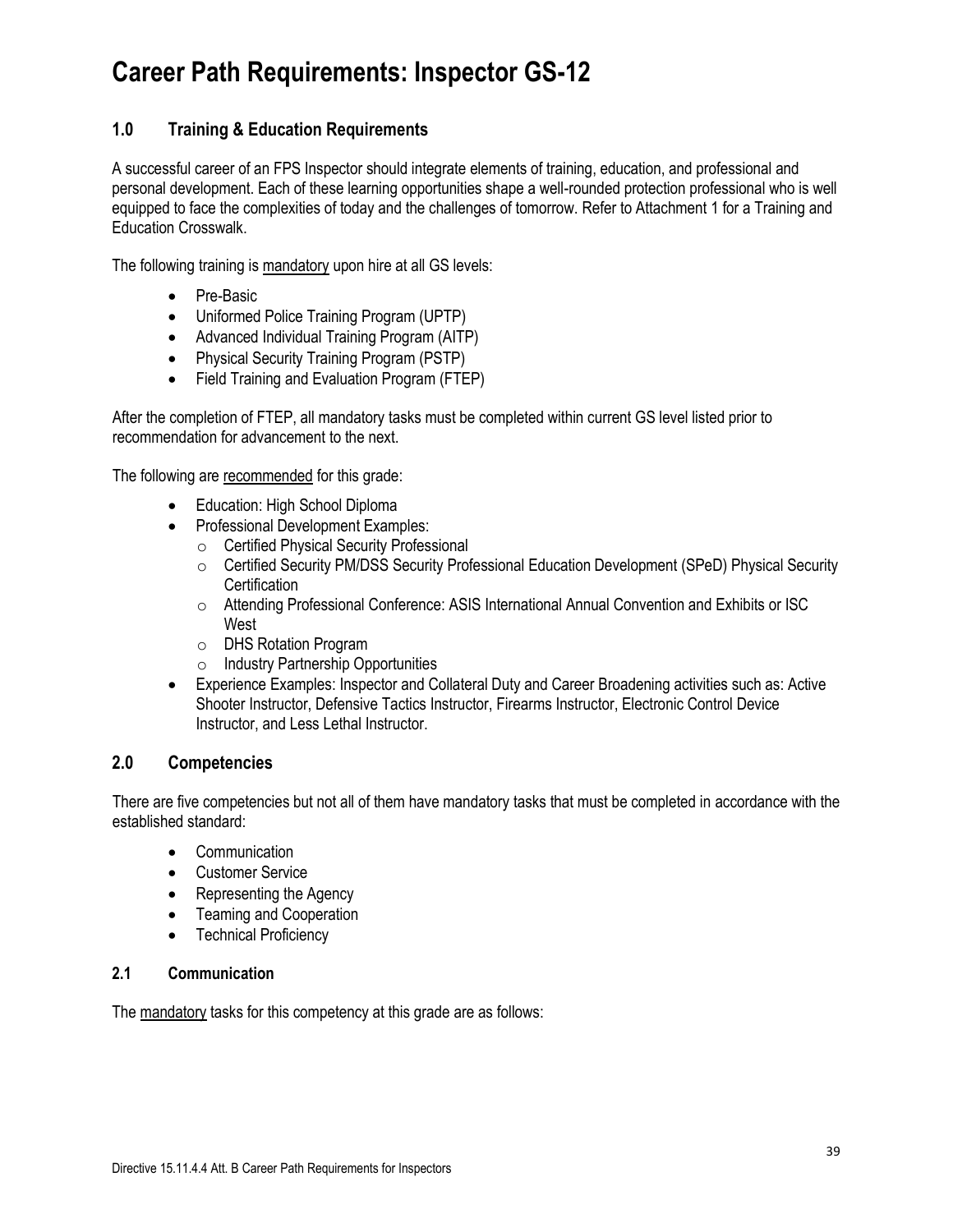| Task                                                                                                                                                                                              | <b>Purpose</b>                                                                                                                                                                                                                                                       | <b>Standard</b>                                                                                                                                                                                                                                                                                                                                                                                                                                                                                                                                                                                                                                                                               |
|---------------------------------------------------------------------------------------------------------------------------------------------------------------------------------------------------|----------------------------------------------------------------------------------------------------------------------------------------------------------------------------------------------------------------------------------------------------------------------|-----------------------------------------------------------------------------------------------------------------------------------------------------------------------------------------------------------------------------------------------------------------------------------------------------------------------------------------------------------------------------------------------------------------------------------------------------------------------------------------------------------------------------------------------------------------------------------------------------------------------------------------------------------------------------------------------|
| GS12-M1: Communicate in<br>writing with few substantive<br>or editorial revisions.                                                                                                                | To validate their<br>communications skills<br>through the examination of<br>multiple communication<br>documents.                                                                                                                                                     | The Inspector must provide 10 documents as follows:<br>Not be similar or the same idea, concern, or concept;<br>Include one of each type from below:<br>Email with a stakeholder regarding a concern or question,<br>$\circ$<br>Investigation of an incident,<br>$\circ$<br>Investigation of crime,<br>$\circ$<br>Position paper of an FPS topic,<br>$\circ$<br>Article submitted for FPS newsletter (Regional or National),<br>$\circ$<br>Description of a countermeasure's purpose and function, and a<br>$\Omega$<br>Description of evidence and or crime scene.<br>$\circ$<br>Easily understandable and address any questions of all stakeholders.                                        |
| GS12-M2: Prepare an article<br>describing an event on a<br>work-related subject (either<br>real or for training purposes)<br>for submission for a FPS<br><b>Region or National</b><br>newsletter. | To demonstrate that they<br>can communicate in writing<br>to all stakeholders on a<br>Regional or national level.<br>As FPS employees<br>increase their<br>responsibilities and<br>positions communicating in<br>writing become more critical<br>for each promotion. | The Inspector must obtain approval from their supervisor for the topic of<br>the article before it is written. Prepare and provide a summary that<br>provides the objective of the article, an outline, and the target audience<br>to their supervisor for approval to proceed.<br>If approved, the article must:<br>Have a title that supports the article;<br>Describe an experience, event, person or place that is FPS focused;<br>Include graphics or photographs that support the article;<br>Be written for a wide audience:<br>$\bullet$<br>Demonstrate that some type of research was conducted;<br>$\bullet$<br>Be specific and clear; and<br>$\bullet$<br>No longer than one page. |

There are no recommended tasks for this competency at this grade.

### **2.2 Customer Service**

The mandatory tasks for this competency at this grade are as follows:

| <b>Task</b>                                                                                                                         | Purpose                                                                                                                                                                                                                                                                                                                           | <b>Standard</b>                                                                                                                                                                                                                                                                                                                                                                            |
|-------------------------------------------------------------------------------------------------------------------------------------|-----------------------------------------------------------------------------------------------------------------------------------------------------------------------------------------------------------------------------------------------------------------------------------------------------------------------------------|--------------------------------------------------------------------------------------------------------------------------------------------------------------------------------------------------------------------------------------------------------------------------------------------------------------------------------------------------------------------------------------------|
| GS12-M3: Identify a regional<br>or national-level customer<br>service challenge and<br>recommend solutions<br>mitigate and enhance. | This requires the Inspector<br>to think beyond a single<br>interaction or single<br>complaint in applying<br>customer service and<br>allows them to think more<br>strategically on how<br>applying customer service<br>across an area, region or<br>nationally can have an<br>impact on other beyond<br>your sphere of influence. | The Inspector must prepare and submit a memorandum to their<br>supervisor that:<br>Identifies a regional or national customer service challenge;<br>Recommends some solutions to the challenge;<br>Describes how the solution would be applied on a regional or national<br>level; and<br>How it would increase customer satisfaction in customer service by<br>$\bullet$<br>FPS.          |
| GS12-M4: Coach a lower<br>grade-level Inspector at least<br>twice on the importance of<br>customer service.                         | To demonstrate that the<br>Inspector can communicate<br>(orally or in writing) to other<br>Inspectors on the<br>importance of customer<br>service. With advances in<br>grade level, the Inspector<br>must be able to<br>demonstrate customer<br>service skills and their<br>importance for the Agency<br>to others.               | The Inspector must:<br>Prepare one full page paper that identifies:<br>The person coached and location,<br>$\Omega$<br>Customer service challenge and solution presented,<br>$\circ$<br>Feedback received from the coached person, and<br>$\Omega$<br>Any challenges identified.<br>$\circ$<br>The reader must be able to understand what has occurred and have<br>no follow-up questions. |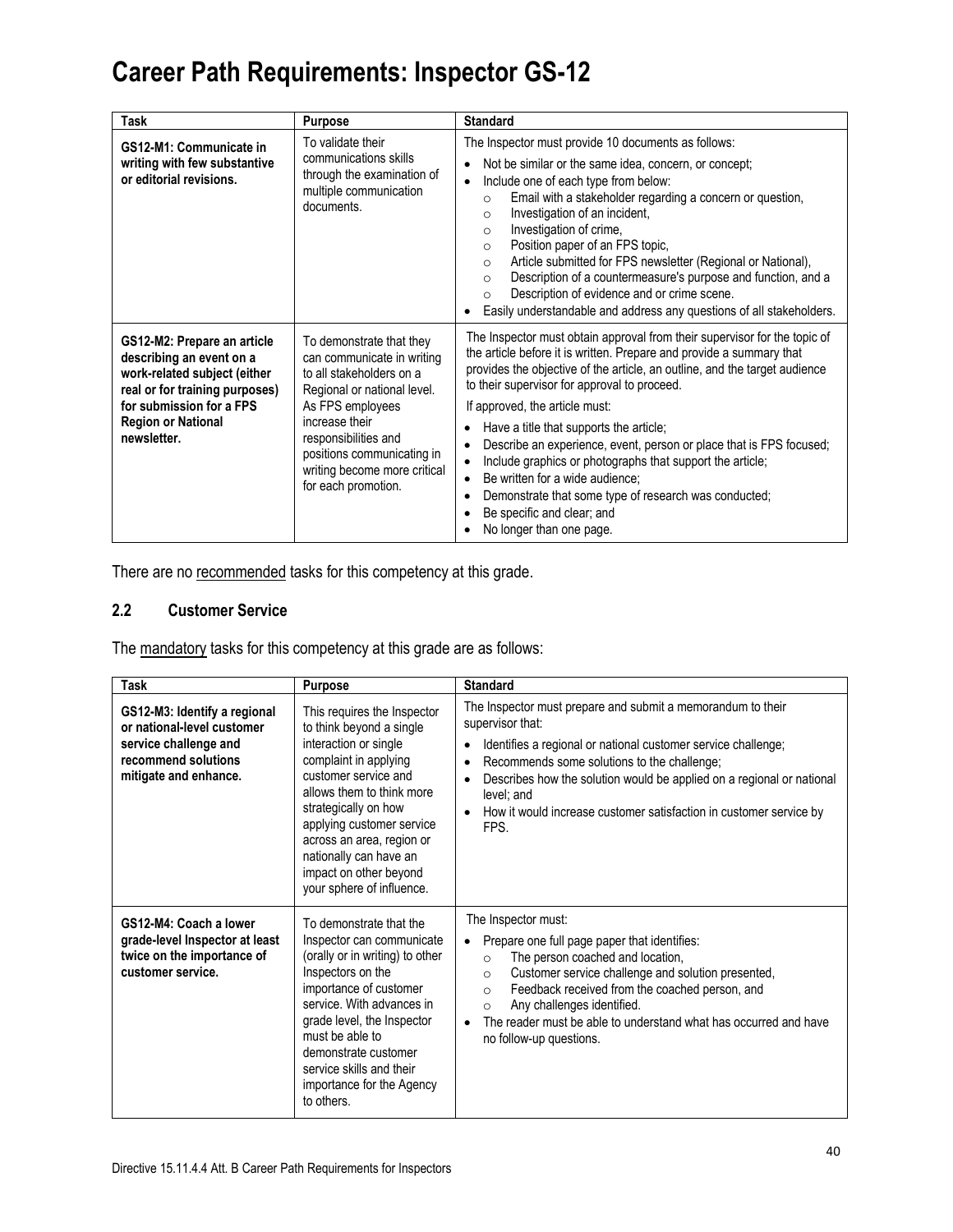There are no recommended tasks for this competency at this grade.

### **2.3 Representing the Agency**

The mandatory tasks for this competency at this grade is as follows:

| Task                                                                              | <b>Purpose</b>                                                                                                                                                                                                                                                                                           | <b>Standard</b>                                                                                                                                                                                                                                                                                                                                                                                                                                                                                                                                                                                                                                                                                     |
|-----------------------------------------------------------------------------------|----------------------------------------------------------------------------------------------------------------------------------------------------------------------------------------------------------------------------------------------------------------------------------------------------------|-----------------------------------------------------------------------------------------------------------------------------------------------------------------------------------------------------------------------------------------------------------------------------------------------------------------------------------------------------------------------------------------------------------------------------------------------------------------------------------------------------------------------------------------------------------------------------------------------------------------------------------------------------------------------------------------------------|
| GS12-M5: Actively participate<br>in a recognized professional<br>organization.    | To not only be involved in<br>organizations that support,<br>assist or enhance their<br>protection responsibilities,<br>but must also be actively<br>involved in the organization<br>to represent the organization<br>but also enhance their<br>professional development<br>and networking capabilities. | The Inspector must prepare a one-page (or less) summary description<br>of the professional organization or group interactions that includes:<br>How the Inspector became involved with a professional organization<br>or groups on a local, state or national level;<br>Information about the organization or group including its objective,<br>make up, chairperson (name and email), how often they meet;<br>How long the Inspector has been in the organization or group and<br>their attendance.<br>To meet this standard, the professional organization or group must<br>support the Inspector's protection responsibilities and meet on a regular<br>basis (but no less than once a quarter). |
| GS12-M6: Coach lower grade-<br>level Inspector on how to<br>represent the Agency. | To work on coaching skills<br>that will prepare them for<br>more responsibility.                                                                                                                                                                                                                         | The Inspector must prepare a one-page memorandum that identifies:<br>The Inspector coached and their grade level;<br>Issue or action taken;<br>Advice given;<br>Questions received from the coached person and your response;<br>and<br>Conclusion must identify what was learned and describe the positive<br>effects that coaching can have on someone.                                                                                                                                                                                                                                                                                                                                           |

There are no recommended tasks for this competency at this grade.

### **2.4 Teamwork and Cooperation**

The mandatory tasks for this competency at this grade are as follows:

| Task                                                                                                           | <b>Purpose</b>                                                                                                                                                                                                                                                        | <b>Standard</b>                                                                                                                                                                                                                                                                                                                                                                                                                                                                                                                                                               |
|----------------------------------------------------------------------------------------------------------------|-----------------------------------------------------------------------------------------------------------------------------------------------------------------------------------------------------------------------------------------------------------------------|-------------------------------------------------------------------------------------------------------------------------------------------------------------------------------------------------------------------------------------------------------------------------------------------------------------------------------------------------------------------------------------------------------------------------------------------------------------------------------------------------------------------------------------------------------------------------------|
| GS12-M7: Participate in a<br>national, regional, state or<br>local working group.                              | As the inspector increases in<br>responsibility as a SME, they<br>must demonstrate that they<br>can work projects with<br>stakeholders beyond their<br>immediate area of<br>responsibility and be engage<br>in national working groups or<br>regional working groups. | Upon approval from the Inspector's supervisor, the Inspector must<br>participate in a project that lasts at least a month with multiple<br>stakeholders (e.g., national/regional working groups) and prepare a<br>memorandum for the project that includes:<br>A description of the project and its stakeholders;<br>Explanation of what collaboration is and how it occurred in the<br>project;<br>Positive contributions to the Agency or stakeholder partnership<br>developed:<br>The outcomes of the project; and<br>The name of the supervisor who approved the project. |
| GS12-M8: Provide<br>substantive comments on a<br>draft of regional governance<br>documents or national policy. | GS-12 Inspectors are<br>considered SMEs and must<br>demonstrate their expertise<br>by reviewing national policies<br>or regional SOP.                                                                                                                                 | The Inspector shall:<br>Coordinate with their supervisor to ensure that a governance<br>document being routed for review is provided to them for their input;<br>Prepare specific, constructive comments using the comment form<br>provided; and<br>Provide copies of national policy or regional SOPs reviewed and<br>associated comments to their supervisor in accordance with the<br>timeframe established for review of the document.                                                                                                                                    |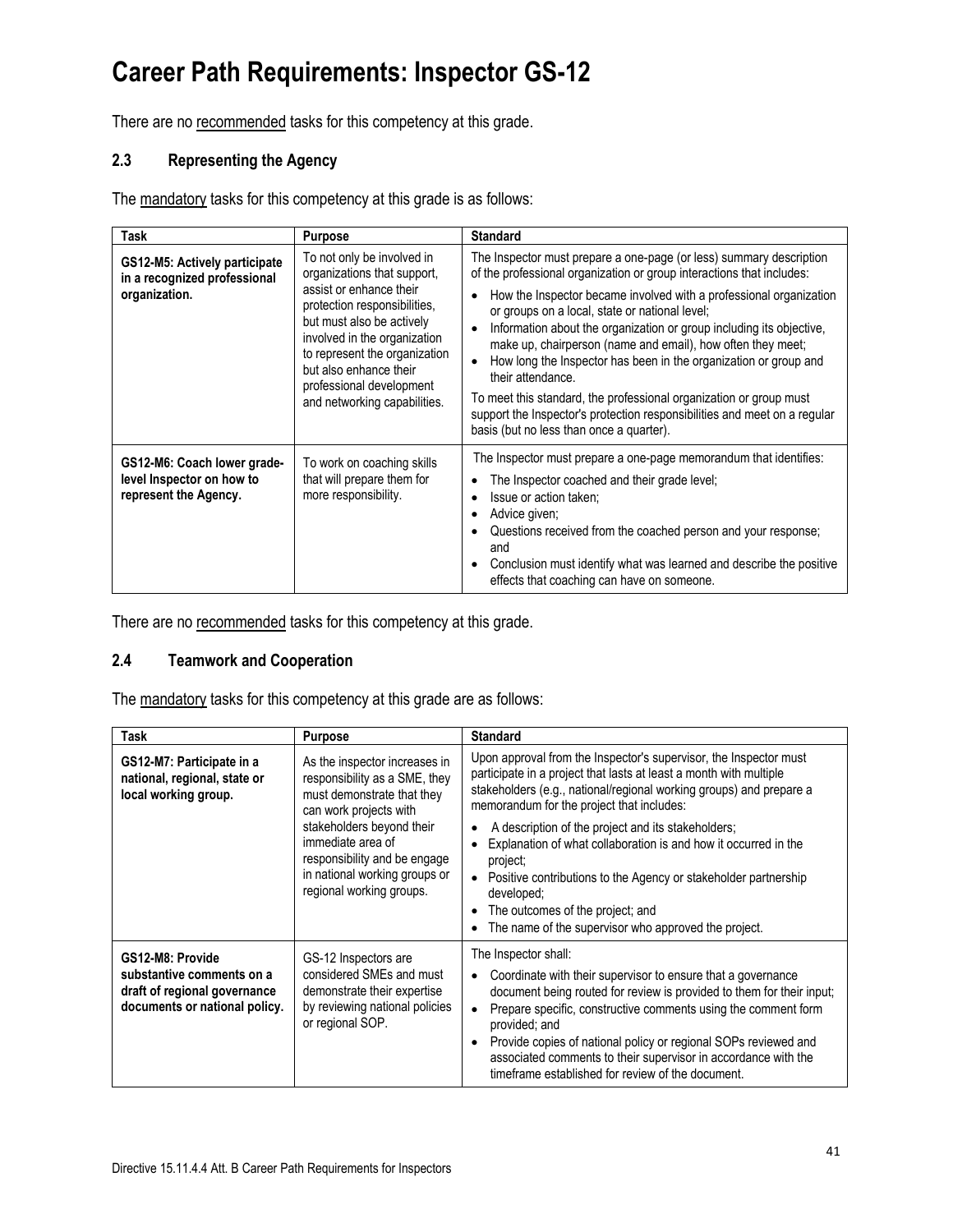| Task                                                                            | <b>Purpose</b>                                                                      | <b>Standard</b>                                                                                                                                                                                                      |
|---------------------------------------------------------------------------------|-------------------------------------------------------------------------------------|----------------------------------------------------------------------------------------------------------------------------------------------------------------------------------------------------------------------|
| GS12-M9: Coach a lower<br>grade-level Inspector on<br>teamwork and cooperation. | As the Inspector's<br>responsibilities increase with<br>each grade level, they must | The Inspector must first obtain supervisory approval to coach a lower<br>grade-level Inspector on a specific task. After the coaching activity, the<br>Inspector must prepare a one-page memorandum that identifies: |
|                                                                                 | demonstrate their ability to<br>complete assignments with<br>stakeholders.          | The Inspector coached and their grade level;<br>$\bullet$<br>Task description:<br>Advice given;<br>What was accomplished; and<br>What coached Inspector learned from the experience.                                 |

There are no recommended tasks for this competency at this grade.

### **2.5 Technical Proficiency**

The mandatory tasks for this competency at this grade are as follows:

| Task                                                                                                                                 | <b>Purpose</b>                                                                                                                                             | <b>Standard</b>                                                                                                                                                                                                                                                                                                                                                                                                                 |
|--------------------------------------------------------------------------------------------------------------------------------------|------------------------------------------------------------------------------------------------------------------------------------------------------------|---------------------------------------------------------------------------------------------------------------------------------------------------------------------------------------------------------------------------------------------------------------------------------------------------------------------------------------------------------------------------------------------------------------------------------|
| GS12-M10: Coach an<br>Inspector on a technical<br>countermeasure project from<br><b>FSA recommendation to</b><br>installation.       | To demonstrate your<br>expertise in technical<br>countermeasures.                                                                                          | The Inspector shall obtain supervisory approval to coach a lower grade-<br>level Inspector on a technical countermeasure project at a protected<br>facility from start to finish.<br>Provide documentation to support your actions and involvement in a<br>technical countermeasure project and what the coached employee<br>learned. Describe the strengths, weaknesses, opportunities, and threats<br>of the project process. |
| GS12-M11: Demonstrate<br>knowledge of a fusion center.                                                                               | Intelligence is a part of<br>protection and an Inspector<br>must know the capabilities of<br>the fusion center and how<br>they can use these<br>resources. | Upon supervisory approval, the Inspector shall initiate a self-initiated<br>tour of a fusion center or by contacting a DHS I&A Intelligence Officer<br>or TFO Rep From this contact.<br>Provide documentation on:<br>What you learned from your tour;<br>What resources you may be able to apply as an Inspector; and<br>Your understanding of how the fusion center can assist FPS<br>personnel in protection.                 |
| GS12-M12: Demonstrate your<br>understanding of the FPS<br><b>Industrial Security Program</b><br>and the PSO adjudication<br>process. | To educate the Inspector on<br>the Industrial Security<br>Program.                                                                                         | The Inspector, in coordination with the Regional Training Program and<br>their supervisor, must do a one-week detail assignment at the Region's<br>Adjudication Office. During the assignment the Inspector will document<br>the adjudication process, the Industrial Security Program, and what they<br>learned during their assignment.                                                                                       |

There are no recommended tasks for this competency at this grade.

### **3.0 Performance Goals**

Each of the four performance goals has mandatory and recommended tasks that must be completed in accordance with the established standards:

- Performance Goal 1: Protection; Position Description: Enforcement and Investigations
- Performance Goal 2: PSO Management; Position Description: Inspections
- Performance Goal 3: Facility Security Assessments
- Performance Goal 4: Technical Countermeasures

### **3.1 Performance Goal 1: Protection; Position Description: Enforcement and Investigations**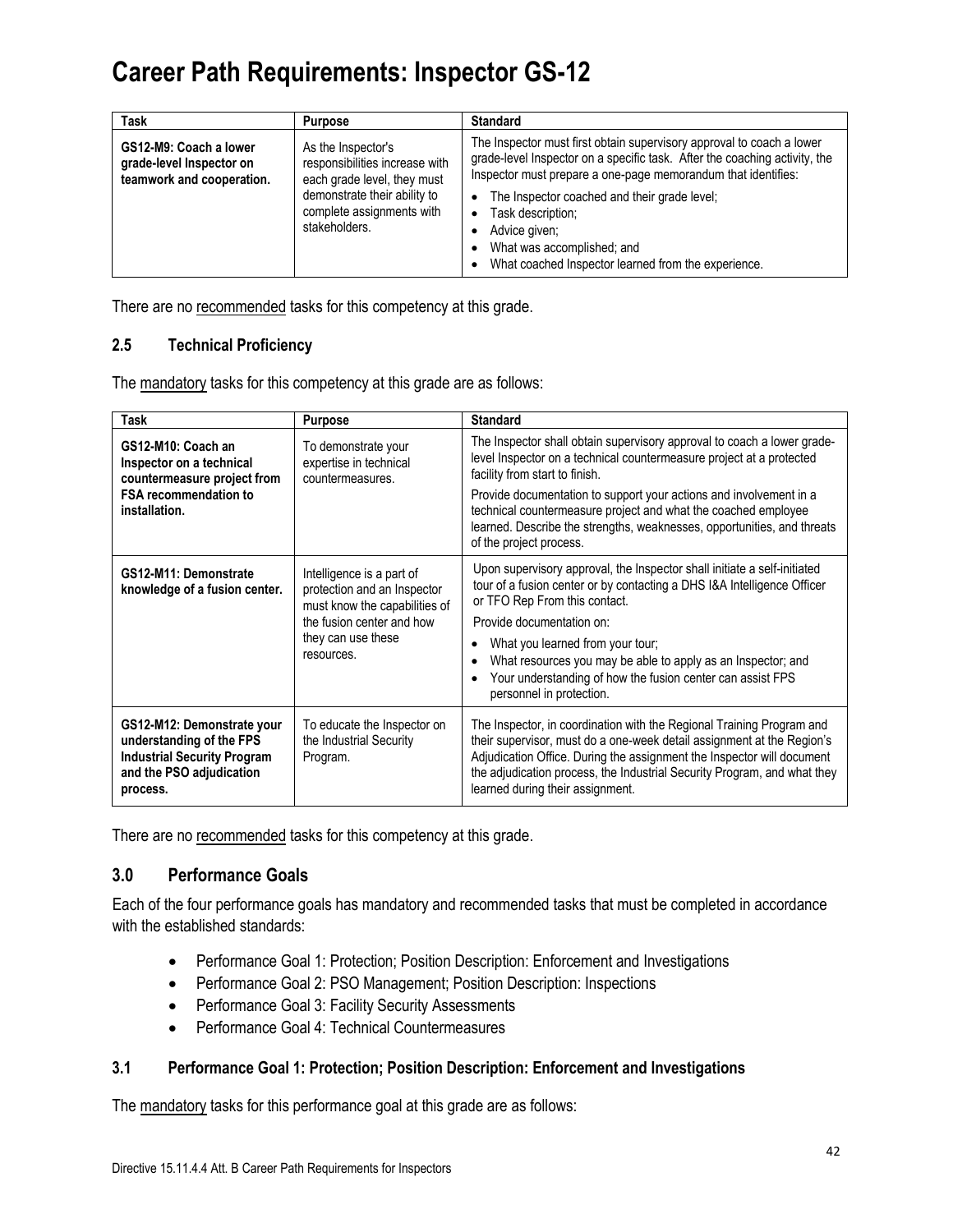| Task                                                                                                                         | Purpose                                                                                                                              | <b>Standard</b>                                                                                                                                                                                                                                                                                                                                                                                                                                                                                                                                                                                 |
|------------------------------------------------------------------------------------------------------------------------------|--------------------------------------------------------------------------------------------------------------------------------------|-------------------------------------------------------------------------------------------------------------------------------------------------------------------------------------------------------------------------------------------------------------------------------------------------------------------------------------------------------------------------------------------------------------------------------------------------------------------------------------------------------------------------------------------------------------------------------------------------|
| GS12-M13: Conduct a<br>misdemeanor or felony<br>investigation.                                                               | An Inspector at a GS-12 must be<br>able to demonstrate and conduct<br>long term investigations.                                      | The Inspector must prepare and submit a police report that:<br>Reflects a complete an accurate investigation (misdemeanor or<br>felony) in any one the following: theft, burglary, assault,<br>vandalism, threats, or vehicular accidents;<br>With all leads investigated, leading to a logical conclusion;<br>$\bullet$<br>Has few changes made by a supervisor (no more than 2 revisions);<br>and<br>Must follow guidance provided from FPS on how to write reports.<br>$\bullet$                                                                                                             |
| GS12-M14: Enforcement<br>and investigative efforts<br>led to an indictment,<br>conviction, or plea of a<br>criminal offense. | Part of Inspector's responsibilities<br>in the enforcement of law and the<br>legal process after the arrest is<br>executed.          | The Inspector must prepare and submit a police report that supports<br>an enforcement effort or investigation that led to an indictment,<br>conviction, or plea of a criminal offense (defined by a misdemeanor or<br>felony arrest).                                                                                                                                                                                                                                                                                                                                                           |
| GS12-M15: Coach a lower<br>grade-level Inspector on<br>the Magistrate Court and<br>CVB process.                              | A GS-12 Inspector must be a<br>subject matter expert in the<br>Magistrate Court and CVB<br>process.                                  | After obtaining supervisory approval, the Inspector must provide<br>written documentation on who they coached, what they covered on<br>Magistrate Court, and the CVB process.                                                                                                                                                                                                                                                                                                                                                                                                                   |
| GS12-M16: Coach a lower<br>grade-level Inspector on<br>the investigation of a<br>complaint by a<br>stakeholder.              | A GS-12 Inspector will not only<br>be required to investigate a<br>complaint but also must be a<br>subject matter expert.            | Upon supervisory approval, the Inspector must document the<br>information and coaching they provided to the lower grade-level<br>Inspector. Describe the challenge, what the coached Inspector<br>learned, and what the GS-12 Inspector experienced from the<br>coaching. Provide the police report that was completed for the<br>complaint.                                                                                                                                                                                                                                                    |
| GS12-M17: Coach a lower<br>grade-level Inspector on<br>covert testing.                                                       | A GS-12 must be a SME in<br>protection and covert testing is<br>one layer of many that are used<br>to protect people and facilities. | Upon approval by the lower grade-level Inspector's supervisor, the<br>Inspector must explain the covert testing process and stress the<br>importance of the program. The GS-12 Inspector must prepare a<br>document (at least one page) of the coaching activity that includes:<br>The identity of the lower grade-level Inspector and their<br>supervisor's approval;<br>The content that was coached, and what the lower grade-level<br>$\bullet$<br>Inspector learned from this experience; and<br>What questions were asked by the lower grade-level Inspector<br>and the answers provided. |
| GS12-M18: Lead or coach<br>others beyond a single<br>scope investigation.                                                    | A GS-12 Inspector is required to<br>conduct long term investigations<br>and must be able to demonstrate<br>that they can do so.      | Upon supervisory approval, the Inspector must either lead, or coach,<br>lower grade-level Inspectors, in an investigation that is beyond a<br>single scope, involving multiple or unknown suspects, multiple<br>witnesses, and possibly multiple victims that goes beyond a single<br>action by the suspect and the investigation goes beyond the crime<br>scene using various investigative techniques. Describe the<br>investigation in a police report.                                                                                                                                      |
| GS12-M19: Coach a lower<br>grade-level Inspector<br>during an investigation<br>into a law that involved a<br>felony.         | A GS-12 Inspector must be able<br>to demonstrate that they can<br>conduct long term investigations<br>and coach others.              | Upon supervisory approval, the GS-12 Inspector must coach the lower<br>grade-level Inspector on how to conduct a felony case investigation.<br>Provide a police report or other documentation to support the felony<br>investigation or participation in a felony investigation. Other<br>documentation must describe:<br>All activities of the investigation and the personnel involved in the<br>investigation;<br>Supervisory approval;<br>$\bullet$<br>The Inspector that is coached; and<br>Lessons learned during the coaching process.                                                   |
| GS12-M20: Swear out a<br>warrant or participate in an<br>indictment, either actual or                                        | A GS-12 Inspector must be able<br>to demonstrate that they have<br>knowledge or experience in                                        | In coordination with TMB Chief's oversight and approval, the Inspector<br>must provide a police report that demonstrates their actions or<br>participation in swearing out a warrant or an indictment. Actively                                                                                                                                                                                                                                                                                                                                                                                 |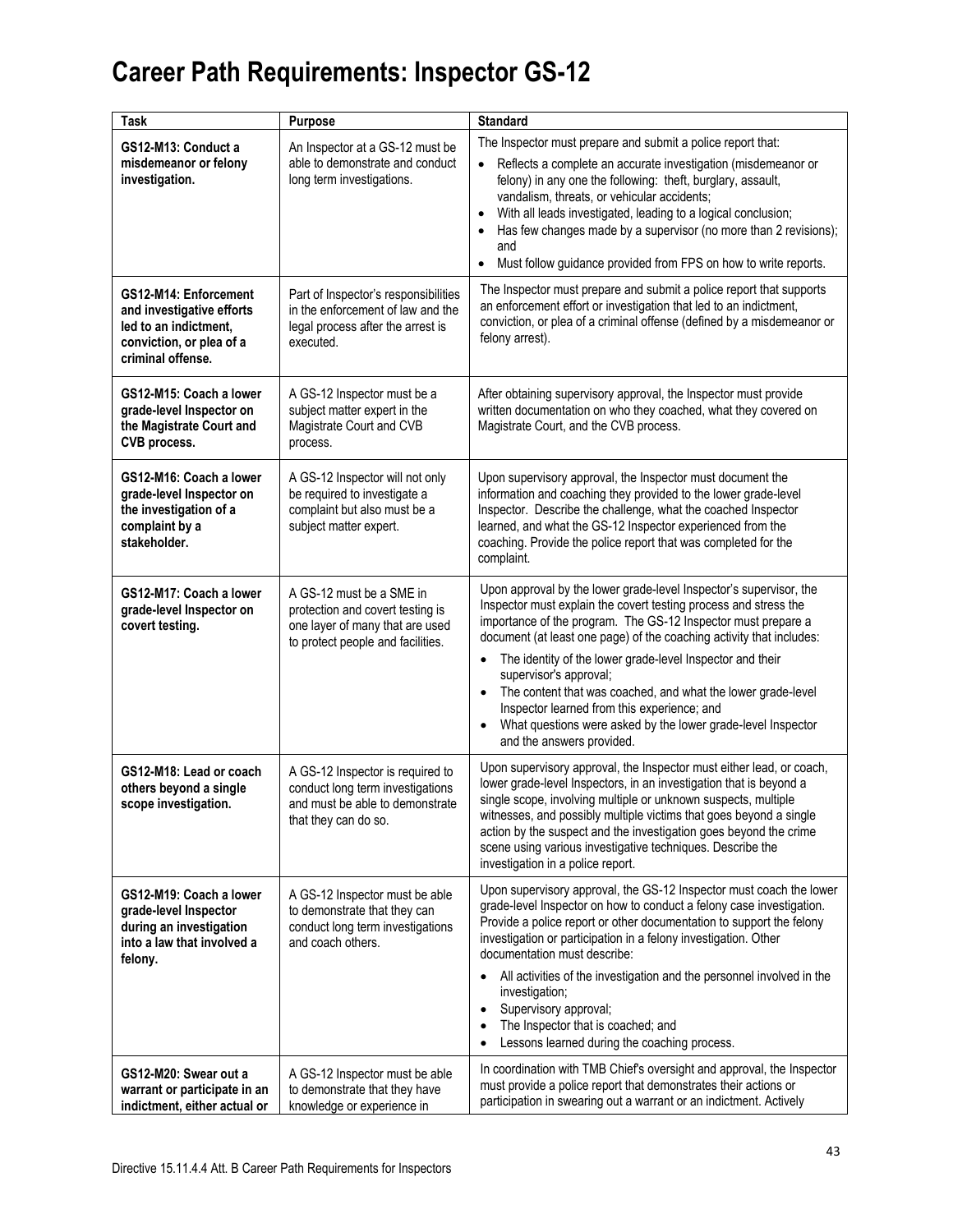| Task                                                                                                    | Purpose                                                                                                                                                                                                 | <b>Standard</b>                                                                                                                                                                                                                                                                                                                                                                                                                                                                                                                                                                                                                                                                               |
|---------------------------------------------------------------------------------------------------------|---------------------------------------------------------------------------------------------------------------------------------------------------------------------------------------------------------|-----------------------------------------------------------------------------------------------------------------------------------------------------------------------------------------------------------------------------------------------------------------------------------------------------------------------------------------------------------------------------------------------------------------------------------------------------------------------------------------------------------------------------------------------------------------------------------------------------------------------------------------------------------------------------------------------|
| by demonstrated training<br>process.                                                                    | swearing out a warrant or<br>involved in an indictment.                                                                                                                                                 | participate with another law enforcement officer and cannot be limited<br>to one activity for participation.                                                                                                                                                                                                                                                                                                                                                                                                                                                                                                                                                                                  |
| GS12-M21: Coach a lower<br>grade-level Inspector on<br>conducting an arrest and<br>prisoner processing. | An Inspector is a law<br>enforcement officer and a GS-12<br>must demonstrate how to<br>conduct an arrest and process a<br>prisoner into jail.                                                           | The Inspector must, with supervisory approval, coach a lower grade-<br>level Inspector and prepare documentation that can be followed by<br>another Inspector on:<br>The processing of a prisoner in Federal courthouse, local jail that<br>is contracted by the US Marshal's Service, and a state or local or<br>county jail; and<br>How to obtain the processing information for each locality.<br>$\bullet$                                                                                                                                                                                                                                                                                |
| GS12-M22: Run an<br><b>Operation Shield.</b>                                                            | As the Inspector increases in<br>grade-level so do their<br>responsibilities in an $(b)$ (7)(E)                                                                                                         | The Inspector must, after obtaining supervisory approval, provide<br>documentation describing responsibilities for running an $(b)$ $(7)(E)$                                                                                                                                                                                                                                                                                                                                                                                                                                                                                                                                                  |
| GS12-M23: Coach a lower<br>grade-level Inspector on<br>stakeholder<br>meetings/training.                | An Inspector must provide<br>stakeholder training as an<br>essential part of their protection<br>responsibilities. Expertise is<br>demonstrated by coaching others<br>on stakeholder meetings/training. | The Inspector must provide, upon supervisory approval of the lower<br>grade-level Inspector, documentation that explains how the lower<br>grade-level Inspector was informed about the preparation for, and<br>execution of, stakeholder training; how to engage the audience and<br>answer questions; how to teach from a lesson plan; and how to<br>provide a professional image for the Agency.                                                                                                                                                                                                                                                                                            |
| GS12-M24: Complete 2<br><b>FEMA</b> emergency<br>management courses.                                    | To provide the Inspector with<br>information in emergency<br>management that will set them<br>up for success as they increase<br>their grade and responsibilities in<br>protection.                     | The Inspector shall complete the 2 training courses from the list below<br>that can be accessed via<br>ICS-300 Intermediate ICS or Expanding Incidents<br>https://www.firstrespondertraining.gov/frts/npccatalog?id=2255?id=22<br>55<br>ICS-400 Advanced ICS for Command and General Staff - Complex<br>Incidents<br>https://www.firstrespondertraining.gov/frts/npccatalog?id=2116<br>Provide the training certificates.                                                                                                                                                                                                                                                                     |
| GS12-M25: Complete all 8<br>courses available from the<br><b>Naval Post Graduate</b><br>School.         | To enhance the Inspector's<br>understanding of key homeland<br>security concepts.                                                                                                                       | The Inspector must complete the remainder of the 8 courses listed<br>below that can be accessed via:<br>https://www.chds.us/c/academicprograms/self-study-courses and<br>provide training certificates:<br>Understanding Terrorism: A Social Science View on Terrorism;<br>$\bullet$<br>Critical Infrastructure Protection: Transportation Security;<br>$\bullet$<br>Terrorist Financing and State Response;<br>$\bullet$<br>Research Process and Methods;<br>$\bullet$<br>Intelligence for Homeland Security: Organizational and Policy<br>$\bullet$<br>Challenges;<br>The Global Jihadi Threat;<br>$\bullet$<br>Deception Detection Techniques; or<br>Understanding Terrorism.<br>$\bullet$ |

There are no recommended tasks for this competency at this grade.

### **3.2 Performance Goal 2: PSO Management; Position Description: Inspections**

| Task                  | <b>Purpose</b>                 | <b>Standard</b>                                                       |
|-----------------------|--------------------------------|-----------------------------------------------------------------------|
| GS12-M26: Review two  | An integral part of an         | Upon supervisory approval, the Inspector must review two lower grade- |
| inspection reports or | Inspector's duties and         | level Inspector's PSO inspection reports or complaint investigations. |
| investigations into   | responsibilities in protection | The GS-12 Inspector will prepare and submit written feedback on the   |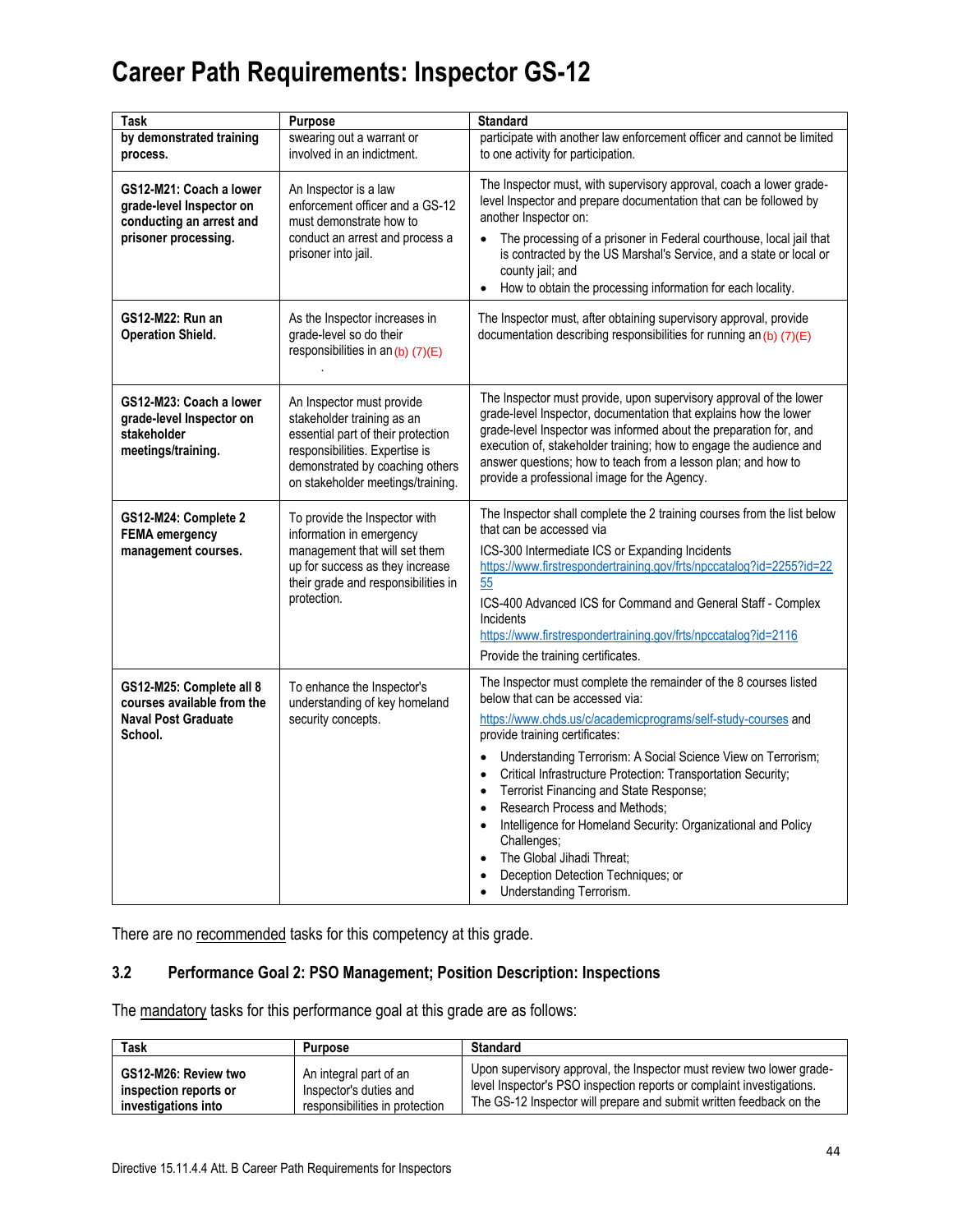| Task                                                                                                                                                                                                                                                                                                                                                                  | <b>Purpose</b>                                                                                                                                                                                         | <b>Standard</b>                                                                                                                                                                                                                                                                                                                                                                                                                                                                                                        |  |  |  |
|-----------------------------------------------------------------------------------------------------------------------------------------------------------------------------------------------------------------------------------------------------------------------------------------------------------------------------------------------------------------------|--------------------------------------------------------------------------------------------------------------------------------------------------------------------------------------------------------|------------------------------------------------------------------------------------------------------------------------------------------------------------------------------------------------------------------------------------------------------------------------------------------------------------------------------------------------------------------------------------------------------------------------------------------------------------------------------------------------------------------------|--|--|--|
| complaints regarding a PSO<br>that were prepared by a lower<br>grade-level Inspector.                                                                                                                                                                                                                                                                                 | is a functioning PSO<br>program. The Inspector<br>must demonstrate their<br>understanding of the PSO<br>program.                                                                                       | two reports or complaints to their supervisor prior to the feedback being<br>given to the lower grade-level Inspector. The written feedback<br>approved by the supervisor is the documentation required.                                                                                                                                                                                                                                                                                                               |  |  |  |
| GS12-M27: Coach a lower<br>grade-level Inspector on the<br><b>PSO contract and the Smart</b><br>Book.                                                                                                                                                                                                                                                                 | An integral part of an<br>Inspector's duties and<br>responsibilities in protection<br>is a functioning PSO<br>program. The Inspector<br>must demonstrate their<br>understanding of the PSO<br>program. | Upon supervisory approval of the lower grade-level Inspector, the<br>Inspector must coach and provide documentation that describes how<br>the lower grade-level Inspector was informed about the PSO contract<br>and the Smart Book; and any feedback received from the lower grade-<br>level Inspector.                                                                                                                                                                                                               |  |  |  |
| GS12-M28: Submit a<br>An integral part of an<br>recommendation to improve<br>Inspector's duties and<br>the PSO program and identify<br>responsibilities in protection<br>the strengths, weakness,<br>is a functioning PSO<br>opportunities and threats of<br>program. The Inspector<br>must demonstrate their<br>the program.<br>understanding of the PSO<br>program. |                                                                                                                                                                                                        | Upon supervisor and the PSOPM approval, the Inspector must work<br>with the PSOPM for a minimum of three days to obtain a<br>regional/national understanding of the PSO program. In memo format,<br>submit a log of activities accomplished with the PSOPM to the PSOPM<br>and RMB Chief; identify strengths, weakness, opportunities and threats<br>of the program.                                                                                                                                                   |  |  |  |
| GS12-M29: Coach a lower<br>To demonstrate that the<br>grade-level Inspector on post<br>Inspector can manage a<br>order management.<br>large portfolio that involves<br>multiple PSO posts and<br>manage post orders and<br>coach others.                                                                                                                              |                                                                                                                                                                                                        | Upon supervisory approval, coach a lower grade-level Inspector on post<br>order management. Provide documentation that describes:<br>How to manage post orders in accordance with FPS policy (update<br>each year);<br>Stakeholder engagement (Agency funding the PSO post and the<br>$\bullet$<br>contractor and PSO standing the post); and<br>What was observed, questions or concerns addressed by the lower<br>grade-level Inspector and what actions the Inspector and the<br>coached Inspector followed if any. |  |  |  |

There are no recommended tasks for this competency at this grade.

### **3.3 Performance Goal 3: Facility Security Assessments**

| <b>Task</b>                                                                   | <b>Purpose</b>                                                                                                                                                                                      | <b>Standard</b>                                                                                                                                                                                                                                                                                                                                                                                                                                                                                   |  |  |  |  |
|-------------------------------------------------------------------------------|-----------------------------------------------------------------------------------------------------------------------------------------------------------------------------------------------------|---------------------------------------------------------------------------------------------------------------------------------------------------------------------------------------------------------------------------------------------------------------------------------------------------------------------------------------------------------------------------------------------------------------------------------------------------------------------------------------------------|--|--|--|--|
| GS12-M30: Coach a lower<br>grade-level Inspector on ISC<br>requirements.      | An Inspector must<br>demonstrate their expertise<br>in the ISC requirements by<br>coaching others and<br>informing stakeholders about<br>the ISC.                                                   | Upon supervisory approval, the Inspector must coach a lower grade-<br>level Inspector on the ISC requirements. The Inspector must provide<br>documentation to the lower grade-level Inspector on what ISC<br>requirements are covered during an FSA. The FSA will be conducted by<br>a lower grade-level Inspector. All actions and activities must be<br>articulated in the documentation.                                                                                                       |  |  |  |  |
| GS12-M31: Coach a lower<br>grade-level Inspector on pre-<br>lease assessment. | Inspector must not only<br>demonstrate their knowledge<br>and purpose of the GSA pre-<br>lease assessment but be<br>able to articulate this to<br>stakeholders and lower<br>grade-level Inspectors. | Upon supervisory approval, the Inspector must complete 1 pre-lease<br>assessment with a lower grade-level Inspector and coach them on the<br>process in accordance with FPS policy. The Inspector must provide the<br>pre-lease assessment report and documentation to describe what was<br>discussed with the lower grade-level Inspector, what questions were<br>asked, what answers were given, and any challenges, concerns or<br>opportunities to be identified in the pre-lease assessment. |  |  |  |  |
| GS12-M32: Coach a lower<br>grade-level Inspector on how                       | An Inspector must not only<br>conduct an FSA, but they                                                                                                                                              | Upon supervisory review, the Inspector must coach a lower grade-level<br>Inspector on how to prepare for an FSA presentation including: know                                                                                                                                                                                                                                                                                                                                                      |  |  |  |  |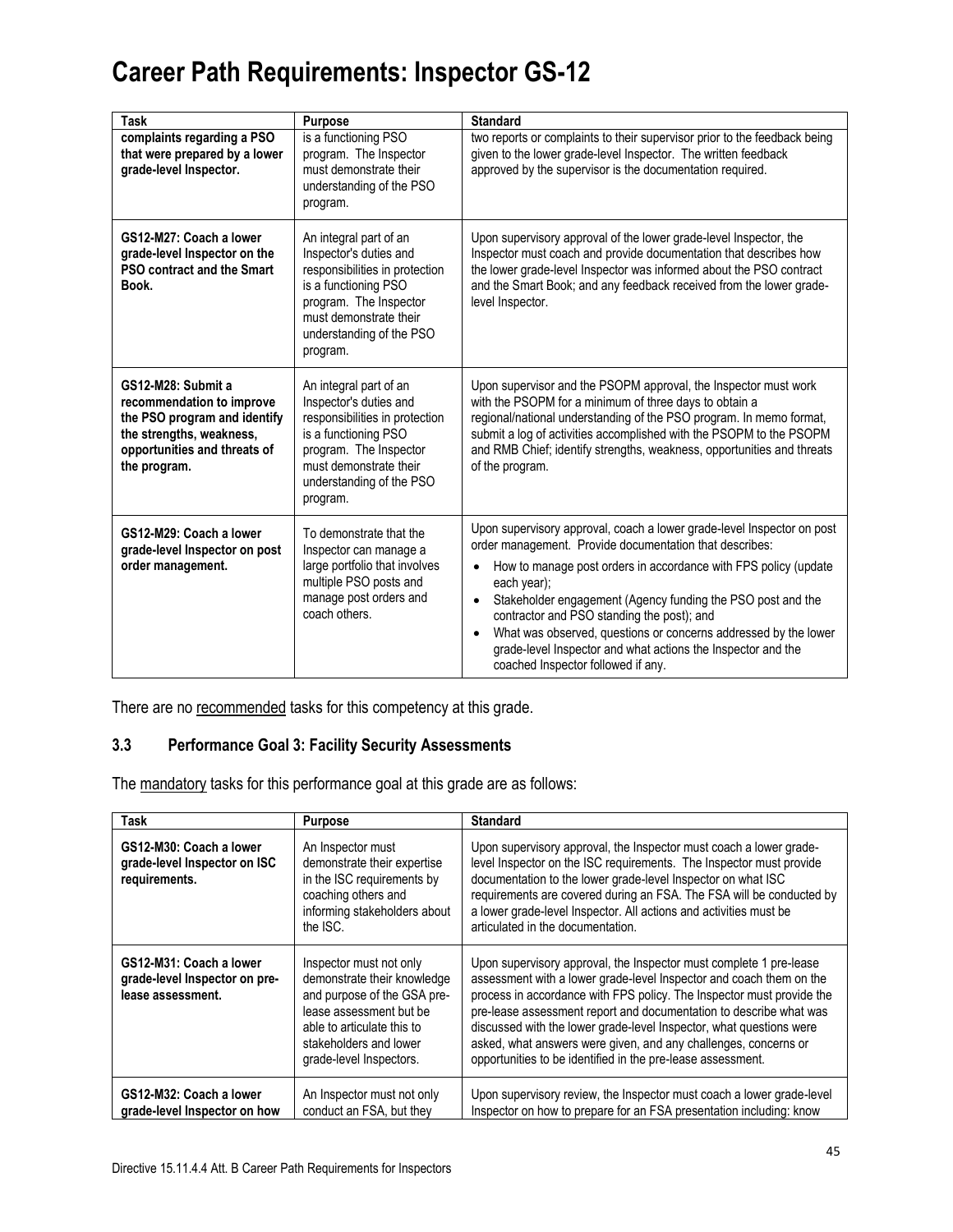| Task                                                                                                                                                     | <b>Purpose</b>                                                                                                                                                                                                 | <b>Standard</b>                                                                                                                                                                                                                                                                                                                                                                                                                                                                                                                                                                                                                                          |  |  |  |
|----------------------------------------------------------------------------------------------------------------------------------------------------------|----------------------------------------------------------------------------------------------------------------------------------------------------------------------------------------------------------------|----------------------------------------------------------------------------------------------------------------------------------------------------------------------------------------------------------------------------------------------------------------------------------------------------------------------------------------------------------------------------------------------------------------------------------------------------------------------------------------------------------------------------------------------------------------------------------------------------------------------------------------------------------|--|--|--|
| to coordinate an FSC or DO<br>meeting and present for FSL<br>I, II, III, and IV facilities.<br>Provide feedback in writing to<br>the assigned Inspector. | must also demonstrate that<br>they can present their<br>findings to stakeholders and<br>coach others as a SME.                                                                                                 | your audience, be prepared to defend your recommendations, and know<br>the FSA process from start to finish. Prepare a document that<br>describes how the lower grade-level Inspector was coached, questions<br>asked and answered given, lessons learned, and the outcome of the<br>presentation (identifying strengths, weakness and opportunities).                                                                                                                                                                                                                                                                                                   |  |  |  |
| GS12-M33: Complete and<br>close out 4 FSAs, one at each<br><b>FSL facility.</b>                                                                          | Part of the Inspector's<br>protection responsibilities is<br>to demonstrate that they can<br>conduct FSA on a number of<br>a facilities with different<br>security levels.                                     | The Inspector must provide 4 FSA reports - one for each FSL I, II, III,<br>and IV facility - and the actions that were taken to address security<br>concerns including ISC requirements not being met or countermeasures<br>that were recommended and implemented.                                                                                                                                                                                                                                                                                                                                                                                       |  |  |  |
| GS12-M34: Coach a lower<br>grade-level Inspector on<br>completing FSAs at FSL I, II,<br>III, and IV facilities.                                          | An Inspector must not only<br>conduct an FSA, but they<br>must also demonstrate that<br>they are a SME on the FSA<br>process from start to finish by<br>demonstrating that they can<br>coach other Inspectors. | Upon supervisory approval, the Inspector must assist a lower grade-<br>level Inspector in completing FSAs for FSL I, II, III, and IV facilities. The<br>Inspector must document the assessment activities for each level<br>facility, what was coached to the lower grade-level Inspector, and any<br>challenges or concerns related to completing each FSA that were<br>identified during the coaching process. The FSAs that were completed<br>by the lower grade-level Inspector will also be submitted to verify that<br>the following is identified in the FSA: countermeasures, ISC<br>requirements, all agencies, and compliance with FPS policy. |  |  |  |

There are no recommended tasks for this performance goal at this grade.

### **3.4 Performance Goal 4: Technical Countermeasures**

| <b>Task</b>                                                                                                                                                                                                                                                                                                                                                                                                                                                                  | <b>Purpose</b>                                                                                                                                                                                                                | <b>Standard</b>                                                                                                                                                                                                                                                               |  |  |  |  |
|------------------------------------------------------------------------------------------------------------------------------------------------------------------------------------------------------------------------------------------------------------------------------------------------------------------------------------------------------------------------------------------------------------------------------------------------------------------------------|-------------------------------------------------------------------------------------------------------------------------------------------------------------------------------------------------------------------------------|-------------------------------------------------------------------------------------------------------------------------------------------------------------------------------------------------------------------------------------------------------------------------------|--|--|--|--|
| GS12-M35: Coach a lower<br>As the Inspector grade<br>increases, so does their<br>grade-level Inspector on the<br><b>FPS National</b><br>expertise in functionality<br>testing of technical<br><b>Countermeasures Program</b><br>countermeasures. The GS-<br>policy.<br>12 Inspector is a SME in<br>functionality testing and must<br>demonstrate their expertise<br>by coaching lower grade-<br>level Inspector on<br>functionality testing on<br>technical countermeasures. |                                                                                                                                                                                                                               | Upon supervisory approval, the Inspector must coach a lower grade-<br>level Inspector on the FPS National Countermeasures Program policy.<br>The Inspector must provide documentation on what was covered, and<br>all actions and activities conducted.                       |  |  |  |  |
| GS12-M36: Coach two lower<br>grade-level Inspectors on the<br>testing of technical<br>countermeasures.                                                                                                                                                                                                                                                                                                                                                                       | Stakeholders require that<br>Inspectors have a proficiency<br>in technical countermeasures<br>as a SME. To demonstrate<br>this, they must be able to<br>coach others on the<br>functionality of technical<br>countermeasures. | Upon supervisory approval, the Inspector must coach two lower grade-<br>level Inspectors on the functionality testing of technical<br>countermeasures. The Inspector must provide documentation that<br>describes all actions and activities covered during coaching of each. |  |  |  |  |
| GS12-M37: Test technical<br>Stakeholders require that<br>Inspectors have a proficiency<br>countermeasures.<br>in technical countermeasures<br>as a SME. As a SME, an<br>Inspector must be able to<br>articulate and identify                                                                                                                                                                                                                                                 |                                                                                                                                                                                                                               | The Inspector must provide a memorandum addressed to the LESPM<br>and RMB Chief, routed through their supervisor, that outlines alternate<br>methodologies or improvements to the current testing of technical<br>countermeasures that is based on experience or research.    |  |  |  |  |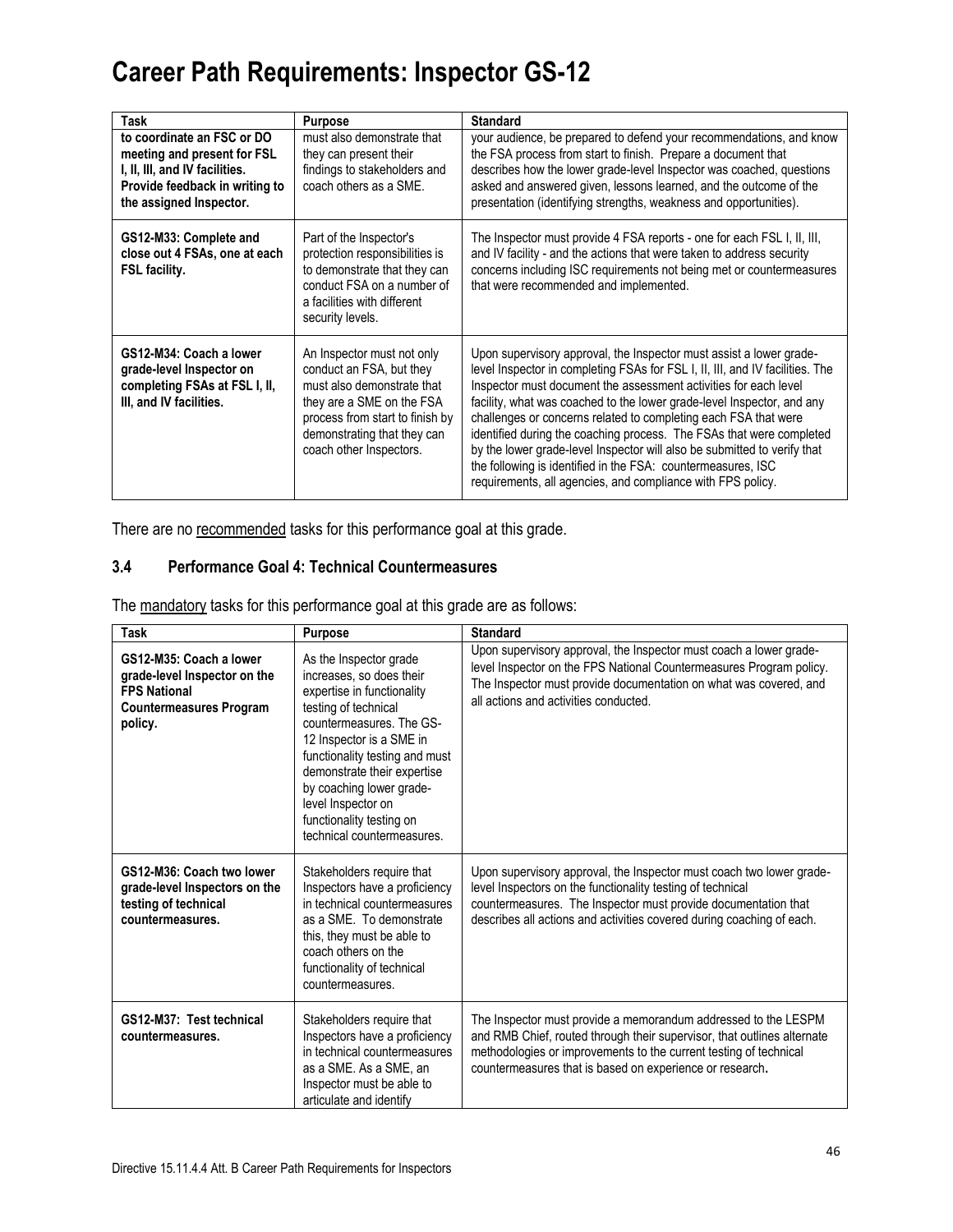| <b>Task</b> | <b>Purpose</b>                                                                  | <b>Standard</b> |
|-------------|---------------------------------------------------------------------------------|-----------------|
|             | alternate methodologies or<br>improvements to current<br>testing methodologies. |                 |

There are no recommended tasks for this performance goal at this grade.

### **4.0 Position Description**

The mandatory tasks for the position description at this grade are as follows:

| Task                                                                                                               | <b>Purpose</b>                                                                                                                                                                                                                                                                                                                                                                | <b>Standard</b>                                                                                                                                                                                                                                                                                                                                                                                |  |  |
|--------------------------------------------------------------------------------------------------------------------|-------------------------------------------------------------------------------------------------------------------------------------------------------------------------------------------------------------------------------------------------------------------------------------------------------------------------------------------------------------------------------|------------------------------------------------------------------------------------------------------------------------------------------------------------------------------------------------------------------------------------------------------------------------------------------------------------------------------------------------------------------------------------------------|--|--|
| GS12-M38: Coach a lower<br>grade-level Inspector or<br>stakeholder on the occupant<br>emergency plan and training. | An Inspector must be able to<br>review occupant emergency<br>plans and provide training for<br>stakeholders. A GS-12<br>Inspector is a SME based<br>upon experience in reviewing<br>and providing training for<br>stakeholders on occupant<br>emergency plans. As a SME<br>the Inspector must<br>demonstrate their expertise by<br>coaching a lower grade-level<br>Inspector. | Upon supervisory approval, the Inspector must coach a lower grade-<br>level Inspector on the occupant emergency plan and training. All<br>actions and activities must be documented and submitted.                                                                                                                                                                                             |  |  |
| GS12-M39: Coach a lower<br>grade-level Inspector on<br>security awareness training.                                | An Inspector must be able to<br>provide security awareness<br>training for stakeholders. A<br>GS-12 Inspector is a SME for<br>security awareness and must<br>demonstrate their expertise by<br>coaching a lower grade-level<br>Inspector.                                                                                                                                     | The Inspector must, upon supervisory approval, coach a lower grade-<br>level Inspector on the security awareness training. All actions and<br>activities must be documented and submitted.                                                                                                                                                                                                     |  |  |
| GS12-M40: Participate in an<br>investigation over an<br>extended period.                                           | A GS-12 Inspector is required<br>to conduct long-term<br>investigations and must<br>demonstrate that they can do<br>SO.                                                                                                                                                                                                                                                       | Upon supervisory and TMB Chief approval, the Inspector must be<br>assigned to work with an agent on a long-term investigation. The<br>investigation must involve activities occurring more than 7 days from<br>the original crime scene but does not have to be on sequential days.<br>The Inspector must provide documentation that supports participation<br>in the long-term investigation. |  |  |
| GS12-M41: Coach a lower<br>grade-level Inspector on<br>providing testimony in a<br>court of jurisdiction.          | An Inspector at GS-12 is a<br>SME on providing testimony<br>and must demonstrate this by<br>coaching others.                                                                                                                                                                                                                                                                  | Upon receipt of supervisory approval, the Inspector will coach a lower<br>grade-level Inspector on how to testify in court and then attend at least<br>three court cases to observe Federal law enforcement officers<br>testifying in court. The Inspector must provide documentation<br>supporting the coaching activities.                                                                   |  |  |

There are no recommended tasks for this position description at this grade.

### **5.0 Combined Requirement**

There are no mandatory tasks for the combined requirement at this grade.

There is one recommended task for the combined requirement at this grade as follows: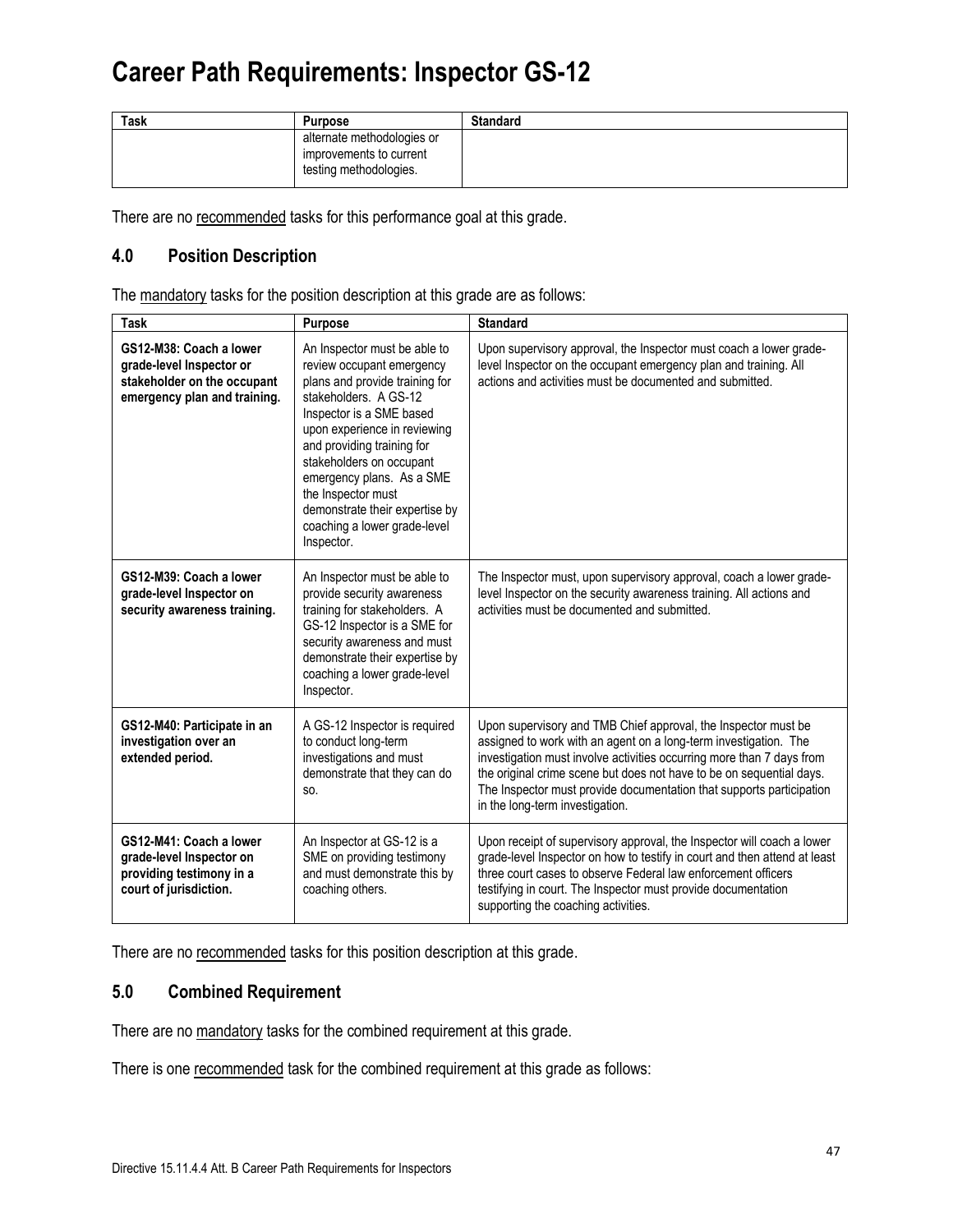| <b>Task</b>                                                                       | <b>Purpose</b>                                                                                                                                    | <b>Standard</b>                                                                                                                                                                                                                                                                                                                                                                                                                                           |
|-----------------------------------------------------------------------------------|---------------------------------------------------------------------------------------------------------------------------------------------------|-----------------------------------------------------------------------------------------------------------------------------------------------------------------------------------------------------------------------------------------------------------------------------------------------------------------------------------------------------------------------------------------------------------------------------------------------------------|
| GS12-R1: Participate in a<br>shadowing assignment for at<br>least 5 working days. | To prepare the GS-12 as a<br>senior Inspector and for<br>possible supervisory position<br>or acting when the supervisory<br>is out of the office. | The Inspector should obtain prior supervisory approval with a written<br>justification on the shadowing assignment outside of their chain of<br>command (a shadowing assignment is not limited to federal<br>government or law enforcement). Upon completion, the Inspector<br>should provide a document (minimum of 3 pages) that describes what<br>they learned, observed, and any practices that they could bring back to<br>their area and implement. |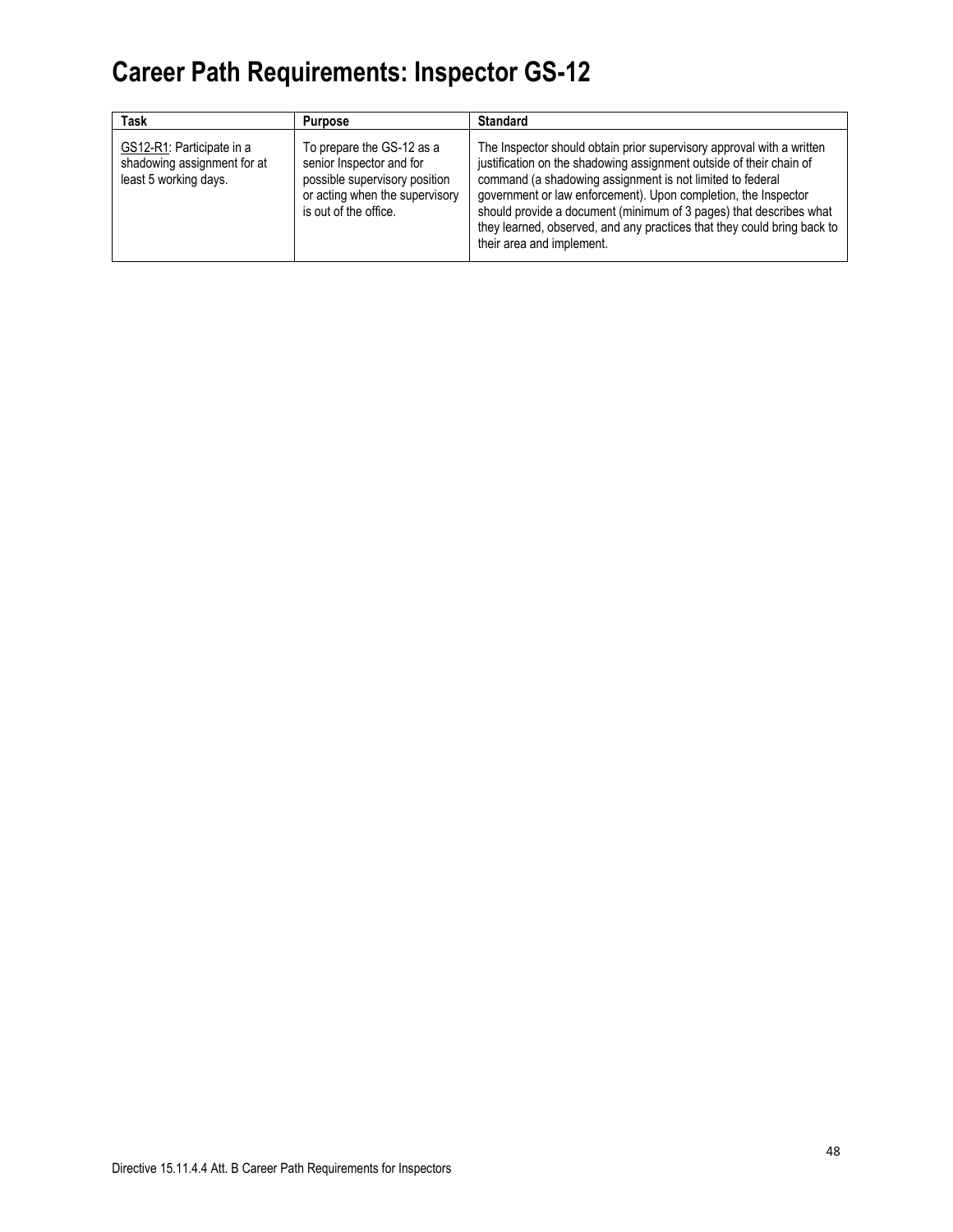### **6.0 Consolidated List of GS-12 Tasks**

|          | <b>Mandatory Tasks</b>                                                                                                                                                                     |  |  |  |  |  |  |
|----------|--------------------------------------------------------------------------------------------------------------------------------------------------------------------------------------------|--|--|--|--|--|--|
| GS12-M1  | Communicate in writing with few substantive or editorial revisions.                                                                                                                        |  |  |  |  |  |  |
| GS12-M2  | Prepare an article describing an event on a work-related subject (either real or for training purposes) for submission for a<br>FPS Region or National newsletter.                         |  |  |  |  |  |  |
| GS12-M3  | Identify a regional or national-level customer service challenge and recommend solutions mitigate and enhance.                                                                             |  |  |  |  |  |  |
| GS12-M4  | Coach a lower grade-level Inspector at least twice on the importance of customer service.                                                                                                  |  |  |  |  |  |  |
| GS12-M5  | Actively participate in a recognized professional organization.                                                                                                                            |  |  |  |  |  |  |
| GS12-M6  | Coach a lower grade-level Inspector on how to represent the Agency.                                                                                                                        |  |  |  |  |  |  |
| GS12-M7  | Participate in a national, regional, state or local working group.                                                                                                                         |  |  |  |  |  |  |
| GS12-M8  | Provide substantive comments on draft of regional governance documents by reviewing national policies or regional SOP.                                                                     |  |  |  |  |  |  |
| GS12-M9  | Coach lower grade-level Inspector on teamwork and cooperation.                                                                                                                             |  |  |  |  |  |  |
| GS12-M10 | Coach an Inspector on a technical countermeasure project from FSA recommendation to installation.                                                                                          |  |  |  |  |  |  |
| GS12-M11 | Demonstrate knowledge of a fusion center.                                                                                                                                                  |  |  |  |  |  |  |
| GS12-M12 | Demonstrate your understanding of the FPS Industrial Security Program and the PSO adjudication process.                                                                                    |  |  |  |  |  |  |
| GS12-M13 | Conduct a misdemeanor or felony investigation.                                                                                                                                             |  |  |  |  |  |  |
| GS12-M14 | Enforcement and investigative efforts led to an indictment, conviction, or plea of a criminal offense.                                                                                     |  |  |  |  |  |  |
| GS12-M15 | Coach a lower grade-level Inspector on the Magistrate Court and Citations.                                                                                                                 |  |  |  |  |  |  |
| GS12-M16 | Coach a lower grade-level Inspector on the investigation of a complaint by a stakeholder.                                                                                                  |  |  |  |  |  |  |
| GS12-M17 | Coach an Inspector on covert testing.                                                                                                                                                      |  |  |  |  |  |  |
| GS12-M18 | Lead or coach others beyond a single scope investigation.                                                                                                                                  |  |  |  |  |  |  |
| GS12-M19 | Coach a lower grade-level Inspector during an investigation into a law that involved a felony.                                                                                             |  |  |  |  |  |  |
| GS12-M20 | Swear out a warrant or participate in an indictment, either actual or by demonstrated training process.                                                                                    |  |  |  |  |  |  |
| GS12-M21 | Coach a lower grade-level Inspector on conducting an arrest and prisoner processing.                                                                                                       |  |  |  |  |  |  |
| GS12-M22 | Run an $(b)$ (7)(E)                                                                                                                                                                        |  |  |  |  |  |  |
| GS12-M23 | Coach a lower grade-level Inspector on stakeholder meetings/training.                                                                                                                      |  |  |  |  |  |  |
| GS12-M24 | Complete 2 FEMA emergency management courses.                                                                                                                                              |  |  |  |  |  |  |
| GS12-M25 | Complete all 8 courses available from the Naval Post Graduate School.                                                                                                                      |  |  |  |  |  |  |
| GS12-M26 | Review two Inspection reports or investigations into complaints regarding a PSO that were prepared by a lower grade-level<br>Inspector.                                                    |  |  |  |  |  |  |
| GS12-M27 | Coach a lower grade-level Inspector on the PSO contract and the Smart Book.                                                                                                                |  |  |  |  |  |  |
| GS12-M28 | Submit a recommendation to improve the PSO program and identify the strengths, weakness, opportunities and threats of<br>the program.                                                      |  |  |  |  |  |  |
| GS12-M29 | Coach a lower grade-level Inspector on post order management.                                                                                                                              |  |  |  |  |  |  |
| GS12-M30 | Coach a lower grade-level Inspector on ISC requirements.                                                                                                                                   |  |  |  |  |  |  |
| GS12-M31 | Coach a lower grade-level Inspector on pre-lease assessment.                                                                                                                               |  |  |  |  |  |  |
| GS12-M32 | Coach a lower grade-level Inspector on how to coordinate an FSC or DO meeting and present for FSL I, II, III, and IV<br>facilities. Provide feedback in writing to the assigned Inspector. |  |  |  |  |  |  |
| GS12-M33 | Complete and close out 4 FSAs, one at each FSL facility.                                                                                                                                   |  |  |  |  |  |  |
| GS12-M34 | Coach a lower grade-level Inspector on completing FSAs at FSL I, II, III, and IV facilities.                                                                                               |  |  |  |  |  |  |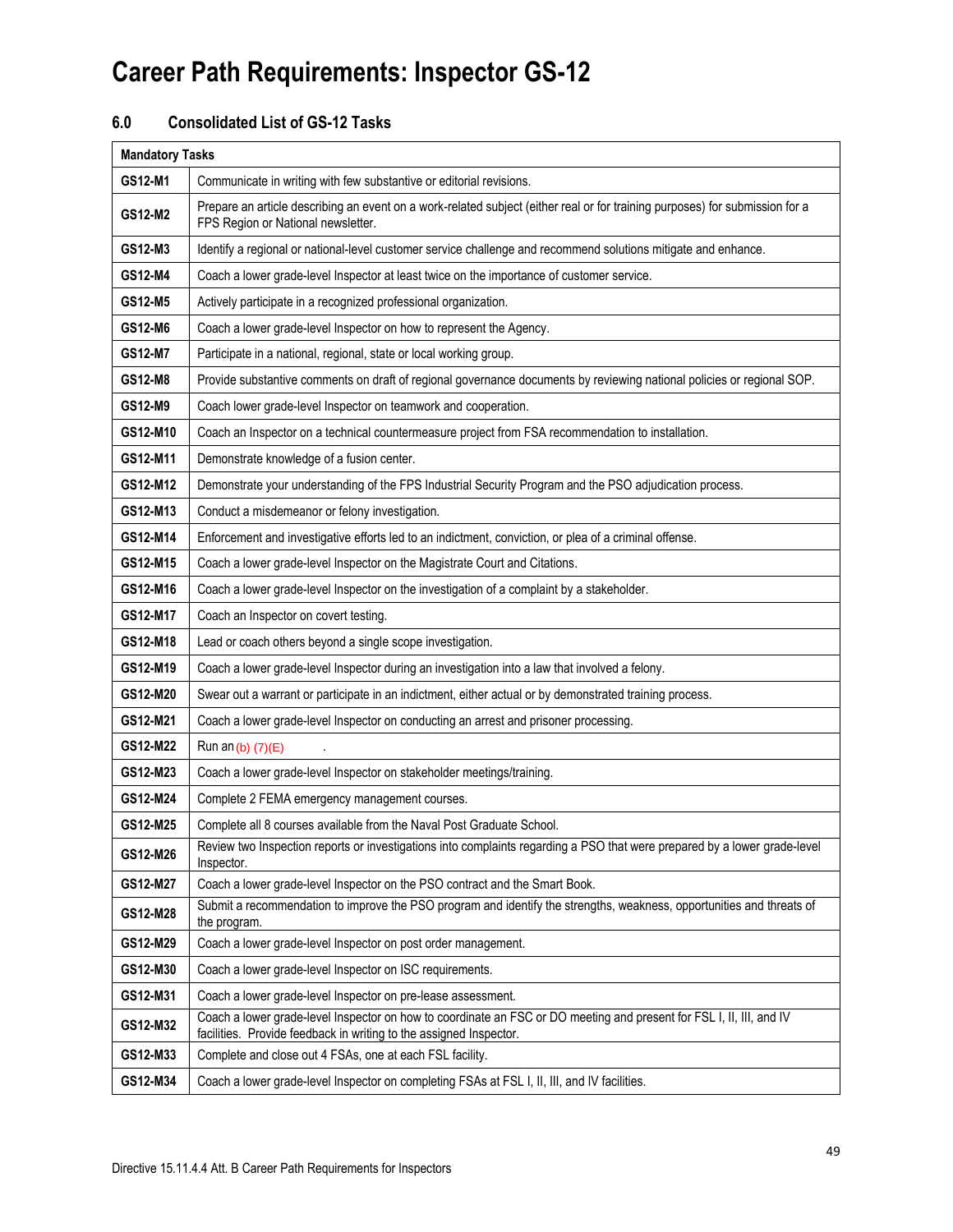| <b>Mandatory Tasks</b> |                                                                                                 |  |  |  |  |  |
|------------------------|-------------------------------------------------------------------------------------------------|--|--|--|--|--|
| GS12-M35               | Coach a lower grade-level Inspector on the FPS National Countermeasures Program policy.         |  |  |  |  |  |
| GS12-M36               | Coach two lower grade-level Inspectors on the testing of technical countermeasures.             |  |  |  |  |  |
| GS12-M37               | Test technical countermeasures.                                                                 |  |  |  |  |  |
| GS12-M38               | Coach a lower grade-level Inspector or stakeholder on the occupant emergency plan and training. |  |  |  |  |  |
| GS12-M39               | Coach a lower grade-level Inspector on security awareness training.                             |  |  |  |  |  |
| GS12-M40               | Participate in an investigation over an extended period.                                        |  |  |  |  |  |
| GS12-M41               | Coach a lower grade-level Inspector on providing testimony in a court of jurisdiction.          |  |  |  |  |  |

| Recommended Task |                                                                                      |
|------------------|--------------------------------------------------------------------------------------|
| GS12-R1          | Participate in a shadowing assignment with a supervisor for at least 5 working days. |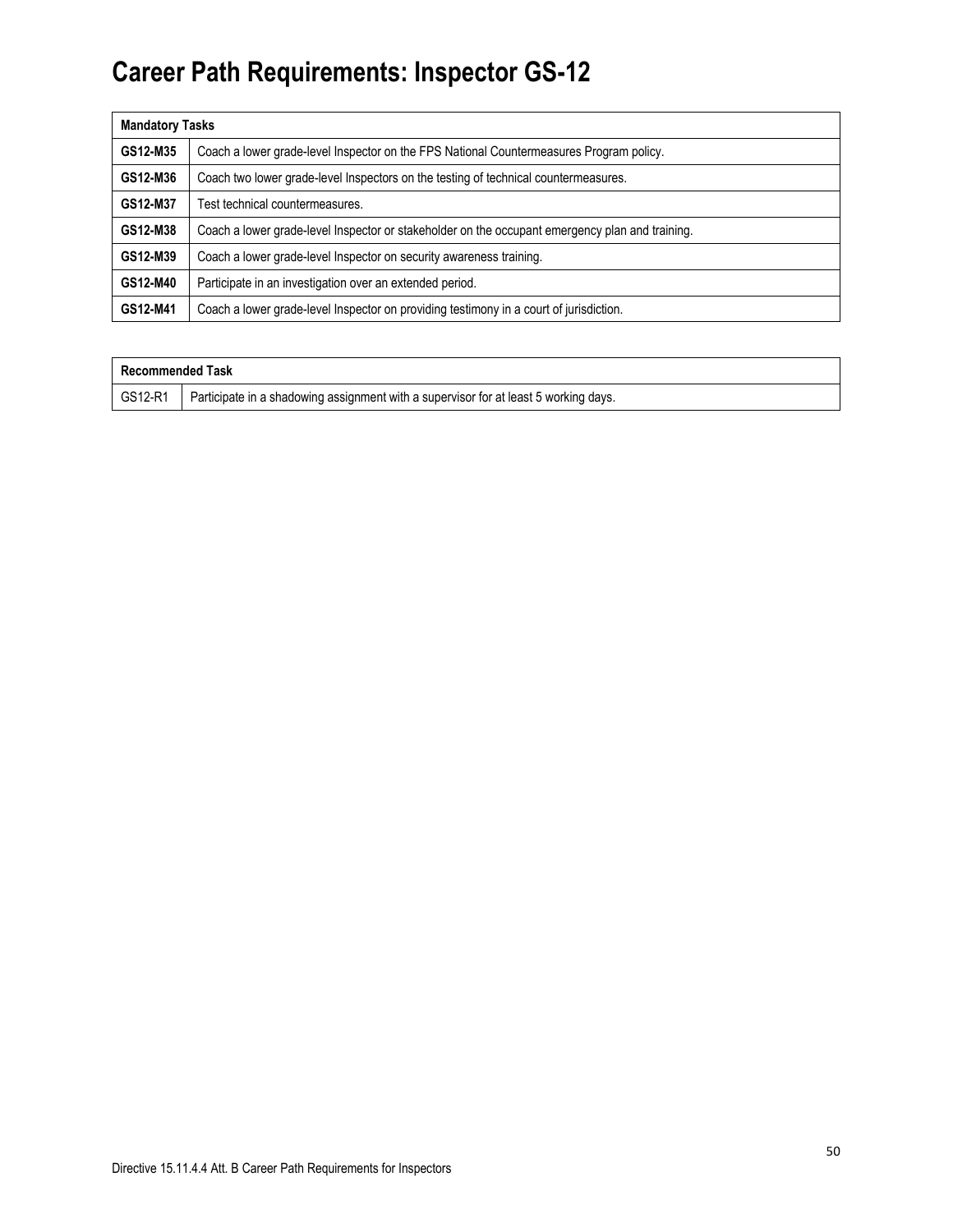|                                                     | <b>Required Training</b>                                                              | Desired Education                                                                                                                                                          | Desired Professional Development Examples |   |                                                                                                              |                         | Desired Experience Examples                                            |                                    |                                               |                                                                                                                          |
|-----------------------------------------------------|---------------------------------------------------------------------------------------|----------------------------------------------------------------------------------------------------------------------------------------------------------------------------|-------------------------------------------|---|--------------------------------------------------------------------------------------------------------------|-------------------------|------------------------------------------------------------------------|------------------------------------|-----------------------------------------------|--------------------------------------------------------------------------------------------------------------------------|
| GS <sub>7</sub><br>(ar<br>lower)<br>GS <sub>9</sub> |                                                                                       |                                                                                                                                                                            |                                           |   |                                                                                                              |                         |                                                                        |                                    |                                               |                                                                                                                          |
| GS<br>11                                            | Mandatory upon<br>hire at any GS:<br>Pre Basic<br><b>UPTP</b><br>AITP<br>PSTP<br>FTEP | High School Diploma<br>or equivalent                                                                                                                                       | Certified Physical Security Professional  |   |                                                                                                              |                         |                                                                        |                                    | Inspector                                     |                                                                                                                          |
| GS<br>12                                            |                                                                                       |                                                                                                                                                                            |                                           |   |                                                                                                              |                         |                                                                        |                                    |                                               | Collateral Duty and Career<br><b>Broadening</b><br>Active Shooter Instructor                                             |
| GS<br>13                                            | <b>L90X</b><br>New Supervisor's                                                       | <b>Bachelors Degree</b><br>or equivalent<br>Criminal Justice,<br>Emergency<br>Management,<br>Public Administration,<br>Security Management,                                |                                           |   | Attend<br>Professional<br>Conference<br>ASIS<br>International<br>Annual<br>Convention and<br><b>Exhibits</b> | Program<br>DHS Rotation |                                                                        | industry Partnership Opportunities | Area<br>Commander,<br>Program<br>Manager      | Defensive Tactics Instructor<br>Firearms instructor<br>Electronic Control Device<br>Instructor<br>Less Lethal Instructor |
| GS.<br>14                                           | Course                                                                                | ertified Security PM   DSS SPeD Physical Security Certification<br>Protection Professional<br>Information Security<br>Masters Degree<br>or equivalent<br>Criminal Justice. | <b>ISC West</b>                           |   | <b>Consultant   HQ Staff</b><br>ation                                                                        |                         | District<br>Commander,<br>Branch Chief.<br>Deputy Regional<br>Director |                                    |                                               |                                                                                                                          |
| GS<br>15                                            | Senior Leader's<br>Course                                                             | Emergency<br>Management,<br>Public Administration,<br>Security Management,<br>Information Security                                                                         | Certified                                 | u | Attend<br>Professional<br>Conference<br>International<br>Associations of<br>Chiefs of Police                 |                         | Certified Security C                                                   |                                    | Regional<br>Director,<br>Division<br>Director |                                                                                                                          |

# **Attachment 1: Training and Education Crosswalk**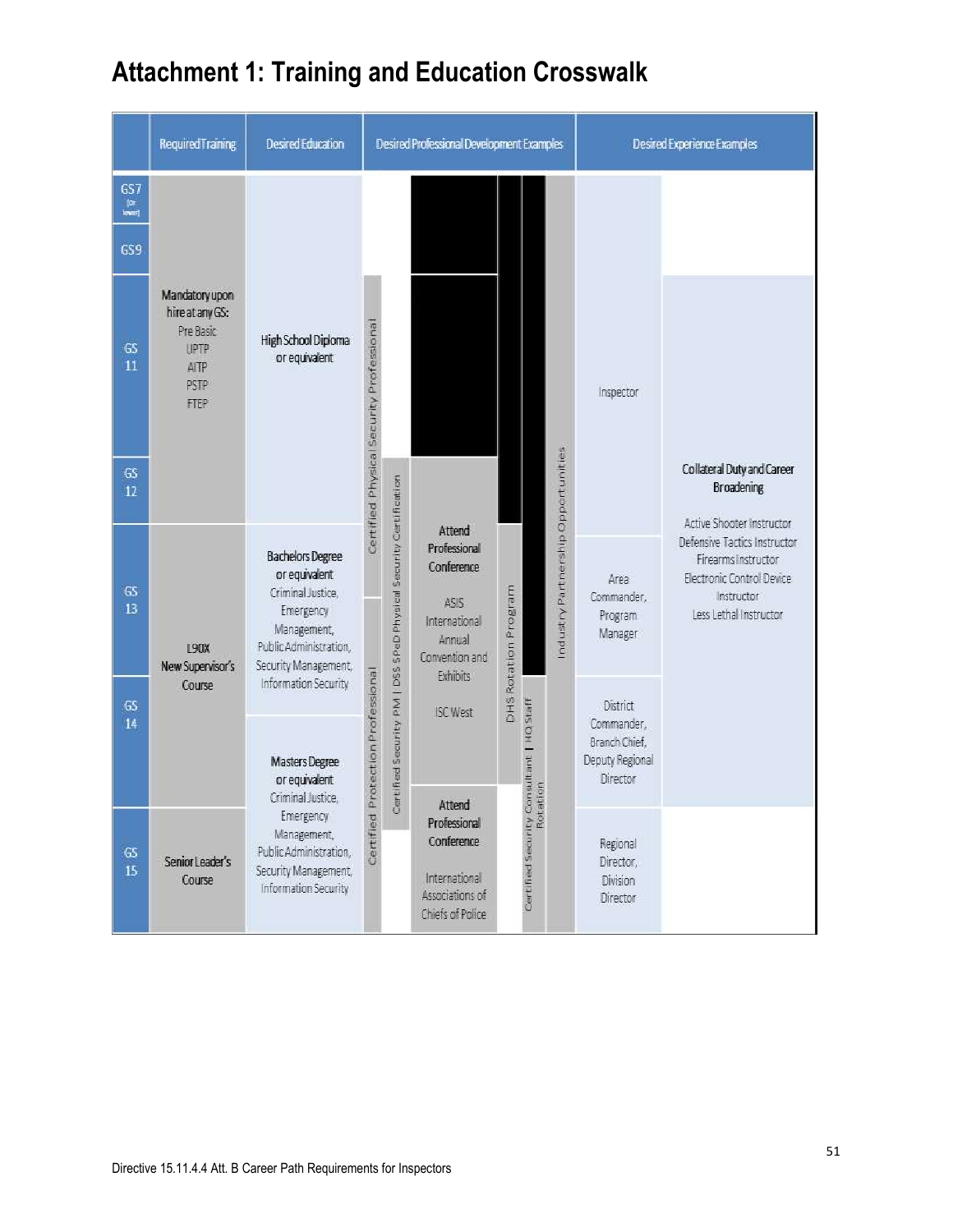|                   | GS7                                                                                                                                                                                                       | GS9                                                                                                                                                             | <b>GS11</b>                                                                                                                                                                       | <b>GS12</b>                                                                                                                                                                                |
|-------------------|-----------------------------------------------------------------------------------------------------------------------------------------------------------------------------------------------------------|-----------------------------------------------------------------------------------------------------------------------------------------------------------------|-----------------------------------------------------------------------------------------------------------------------------------------------------------------------------------|--------------------------------------------------------------------------------------------------------------------------------------------------------------------------------------------|
| Comp <sub>1</sub> | GS7-R1: Successfully<br>complete the Law<br><b>Enforcement Instructor</b><br>Training Program (LEITP)<br>offered at FLETC.                                                                                | GS9-M1: Complete delivery<br>of training to a group of<br>stakeholders                                                                                          | GS11-M1: Independently<br>communicate to an<br>audience in a clear and<br>concise manner.                                                                                         | GS12-M1: Communicate in<br>writing with few substantive<br>or editorial revisions.                                                                                                         |
| Comp <sub>1</sub> |                                                                                                                                                                                                           |                                                                                                                                                                 | GS11-M2: Effectively<br>explain, or defend your<br>viewpoint, pertaining to a<br>challenge and possible<br>solutions to a customer.                                               | GS12-M2: Prepare an article<br>describing an event on a<br>work-related subject (either<br>real or for training<br>purposes) for submission<br>for a FPS Region or National<br>newsletter. |
| Comp <sub>2</sub> | GS7-M1: Successfully<br>complete an on-line course<br>on customer service.                                                                                                                                | GS9-M2: Successfully<br>complete a second on-line<br>course on customer service.                                                                                | GS11-M3: Reach out to a<br>customer to gather<br>information on their<br>requirement, discuss<br>expectations, and keep<br>them informed of any delays<br>and workable solutions. | GS12-M3: Identify a regional<br>or national-level customer<br>service challenge and<br>recommend solutions<br>mitigate and enhance.                                                        |
| Comp <sub>2</sub> |                                                                                                                                                                                                           | GS9-M3: Use appropriate<br>customer service<br>communications.                                                                                                  | GS11-R1: Coach a lower<br>grade-level Inspector the<br>importance of customer<br>service.                                                                                         | GS12-M4: Coach a lower<br>grade-level Inspector at<br>least twice on the<br>importance of customer<br>service.                                                                             |
| Comp <sub>2</sub> | GS7-M2: Demonstrate<br>customer service by<br>responding to emails and<br>telephone calls within 24<br>hours.                                                                                             | GS9-M4: Prepare a<br>communication plan so that<br>customers can reach you by<br>email, telephone (office &<br>cell) while you are in and<br>out of the office. |                                                                                                                                                                                   |                                                                                                                                                                                            |
| Comp <sub>3</sub> | GS7-M3: Represent the<br><b>Agency while interacting</b><br>with stakeholders.                                                                                                                            | <b>GS9-M5: Represent the</b><br><b>Agency while interacting</b><br>with stakeholders.                                                                           | GS11-R2: Represent the<br>Agency by participating with a<br>professional organization or<br>groups on a local, state or<br>national level.                                        | GS12-M5: Actively<br>participate in a recognized<br>professional organization.                                                                                                             |
| Comp <sub>3</sub> | GS7-R2: Understand the<br>mission and vision of DHS<br>and FPS and the Inspector's<br>role.                                                                                                               | GS9-M6: Deliver stakeholder<br>training.                                                                                                                        | GS11-R3: Defuse or resolve a<br>confrontational situation in a<br>manner that reflects positively<br>on the Agency.                                                               | GS12-M6: Coach a lower<br>grade-level Inspector on<br>how to represent the<br>Agency.                                                                                                      |
| omp4<br>ပ         | GS7-R3: Participate in a<br>team project with FPS or<br>stakeholders.                                                                                                                                     | GS9-R1: Initiate a project with<br>FPS or stakeholders.                                                                                                         | GS11-M4: Initiate two<br>projects with FPS or<br>stakeholders on a local or<br>regional level.                                                                                    | GS12-M7: Participate in a<br>national, regional, state or<br>local working group.                                                                                                          |
| Comp 4            |                                                                                                                                                                                                           |                                                                                                                                                                 |                                                                                                                                                                                   | GS12-M8: Provide<br>substantive comments on<br>draft of regional governance<br>documents by reviewing<br>national policies or regional<br>SOP.                                             |
| Comp 4            | GS7-R4: Work on a problem<br>with another FPS employee<br>or stakeholder.                                                                                                                                 | GS9-R2: Work on at least two<br>agency-related problems with<br>another FPS employee or<br>stakeholder.                                                         | GS11-M5: Work on at least<br>two agency-related<br>problems with another FPS<br>employee or stakeholder.                                                                          | GS12-M9: Coach a lower<br>grade-level Inspector on<br>teamwork and cooperation.                                                                                                            |
| Comp <sub>5</sub> | GS7-R5: Demonstrate use of<br>technology, application of<br>policy, technical proficiency in<br>analyzing a problem,<br>evaluating multiple solutions,<br>executing a final solution, and<br>the outcome. | GS9-M7: Demonstrate<br>knowledge of Federal Laws<br>that are applicable to the<br>protection of federal<br>property.                                            | GS11-M6: Participate in a<br>technical countermeasure<br>project either in person as<br>lead or as part of team.                                                                  | GS12-M10: Coach an<br>Inspector on a technical<br>countermeasure project<br>from FSA recommendation<br>to installation.                                                                    |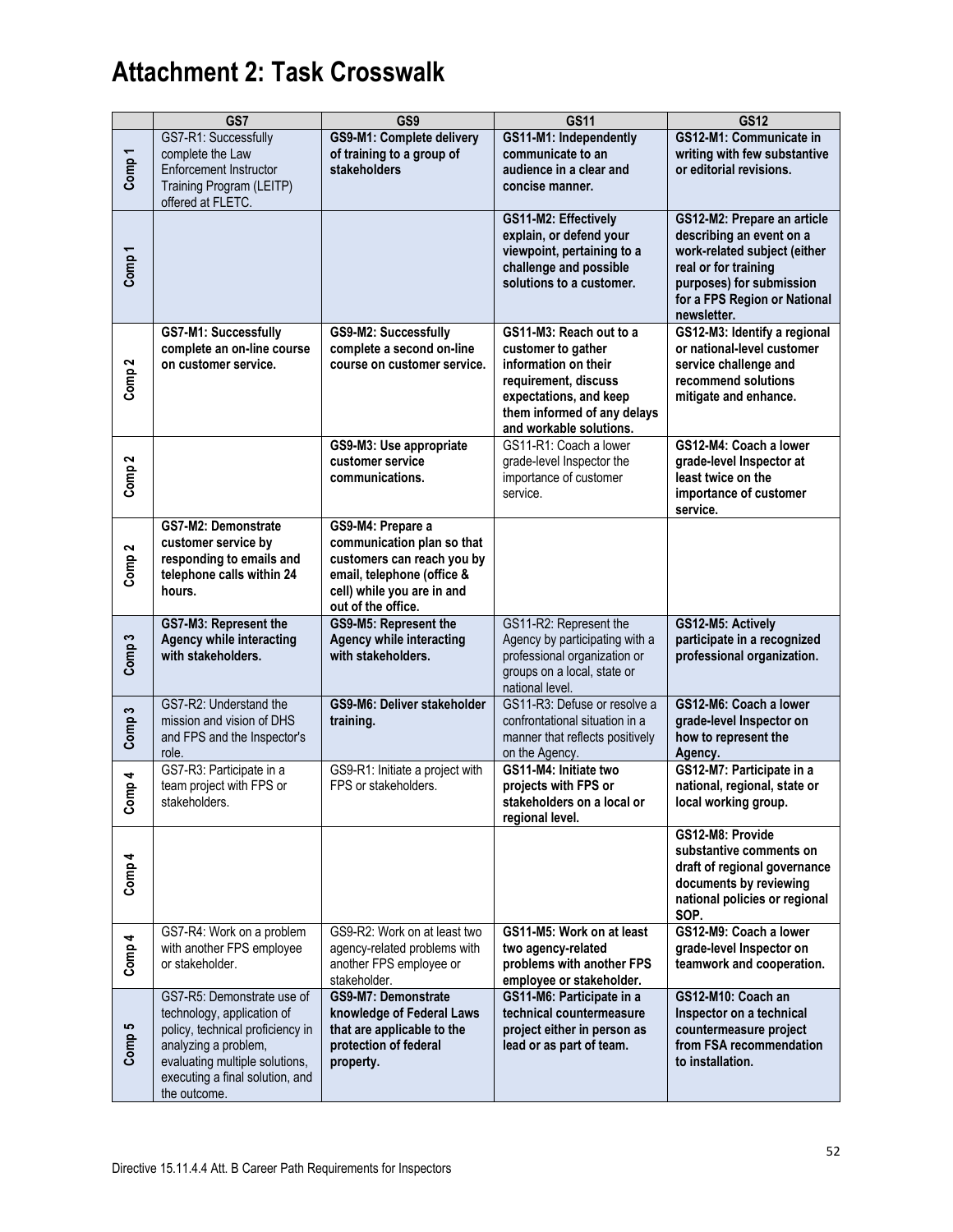|                     | GS7                                                                                                                                                  | GS <sub>9</sub>                                                                                                                                     | GS11                                                                                                                                                                          | <b>GS12</b>                                                                                                                          |
|---------------------|------------------------------------------------------------------------------------------------------------------------------------------------------|-----------------------------------------------------------------------------------------------------------------------------------------------------|-------------------------------------------------------------------------------------------------------------------------------------------------------------------------------|--------------------------------------------------------------------------------------------------------------------------------------|
| Comp 5              | GS7-M4: Complete an FSA<br>for an FSL I or higher<br>facility in accordance with<br>FPS policy.                                                      | GS9-R3: Enforce federal<br>regulations and federal laws,<br>to include issuing a magistrate<br>citation or equivalent.                              | GS11-R4: Coach a lower<br>grade-level Inspector on the<br>FSA process, coordination,<br>and facilitation.                                                                     | GS12-M11: Demonstrate<br>knowledge of a fusion<br>center.                                                                            |
| Comp 5              | GS7-R6: Demonstrate<br>knowledge of Federal<br>Regulations for "Conduct on<br>Property."                                                             | GS9-M8: Arrest and process<br>an offender in the<br>jurisdictions of your<br>assigned federal facilities.                                           |                                                                                                                                                                               |                                                                                                                                      |
| Comp 5              | GS7-M5: Complete 1 on-<br>line or classroom course<br>for each of the following:<br>Microsoft Word,<br>PowerPoint, and Excel.                        | GS9-M9: Complete 1 on-line<br>or classroom advanced<br>course in each of the<br>following: Microsoft Word,<br>PowerPoint, and Excel.                |                                                                                                                                                                               |                                                                                                                                      |
| Comp 5              | GS7-M6: Conduct a<br>mechanical and safety<br>inspection of an assigned<br>police vehicle.                                                           | GS9-M10: Conduct<br>functionality testing of an x-<br>ray machine, CCV, and IDS<br>technical countermeasures.                                       | GS11-M7: Install or deliver a<br>technical countermeasure.                                                                                                                    | GS12-M12: Demonstrate<br>your understanding of the<br><b>FPS Industrial Security</b><br>Program and the PSO<br>adjudication process. |
| Comp <sub>5</sub>   |                                                                                                                                                      | GS9-R4: Participate in a long-<br>or short- term technical<br>countermeasure development<br>or repair project, from<br>requirement to installation. |                                                                                                                                                                               |                                                                                                                                      |
| Comp 5              | GS7-M7: Demonstrate<br>knowledge of FPS and its<br>history, organizational<br>philosophy, code of<br>conduct, structure, and<br>responsibilities.    | GS9-M11: Demonstrate<br>knowledge of the funding<br>mechanism for FPS and<br>how a SWA is used.                                                     |                                                                                                                                                                               |                                                                                                                                      |
| ξá                  | GS7-M8: Prepare ten police<br>reports in response to<br>incidents that occur on or<br>affecting federal property.                                    | GS9-R5: Complete an<br>investigation into a violation of<br>a federal regulation.                                                                   | GS11-M8: Complete an<br>investigation into a violation<br>of federal law.                                                                                                     | GS12-M13: Conduct a<br>misdemeanor or felony<br>investigation.                                                                       |
| ΡG1                 | GS7-R7: Participate in a<br>misdemeanor or felony<br>investigation.                                                                                  | GS9-R6: Present a case or<br>submit testimony to the U.S.<br>Attorney's Office<br>(Misdemeanor or Regulation<br>Violation).                         | GS11-R5: Present a case for<br>felony prosecution or a felony<br>arrest warrant.                                                                                              | GS12-M14: Enforcement<br>and investigative efforts led<br>to an indictment, conviction,<br>or plea of a criminal offense.            |
| $\overline{6}$<br>௨ | GS7-M9: Understand the<br><b>Central Violations Bureau</b><br>process for Magistrate<br>Citations or equivalent.                                     |                                                                                                                                                     | GS11-M9: Work as the<br>Agency representative at<br><b>Magistrate Court and the US</b><br>Attorney's Office to mitigate<br>or prosecute a case in<br><b>Magistrate Court.</b> | GS12-M15: Coach a lower<br>grade-level Inspector on the<br><b>Magistrate Court and</b><br>Citations.                                 |
| ξá                  | GS7-R8: Substantiate<br>conclusions and make<br>administrative<br>recommendations to a<br>supervisor on the<br>administrative action to be<br>taken. | GS9-M12: Investigate a<br>complaint by a stakeholder.                                                                                               | GS11-R6: Coach a lower<br>grade-level Inspector on the<br>investigation of a complaint<br>made by a stakeholder.                                                              | GS12-M16: Coach a lower<br>grade-level Inspector on the<br>investigation of a complaint<br>by a stakeholder.                         |
| ទ្ទ                 | GS7-R9: Demonstrate<br>knowledge of covert testing.                                                                                                  | GS9-M13: Observe covert<br>testing.                                                                                                                 | GS11-M10: Participate in the<br>preparation or execution of<br>a covert test.                                                                                                 | GS12-M17: Coach an<br>Inspector on covert testing.                                                                                   |
| š                   | GS7-R10: Participate in<br>Magistrate court involving<br>magistrate citations.                                                                       | GS9-R7: Assist in the<br>completion of an affidavit or<br>criminal complaint.                                                                       | GS11-M11: Describe the<br>process used in your region<br>for an indictment or true bill.                                                                                      |                                                                                                                                      |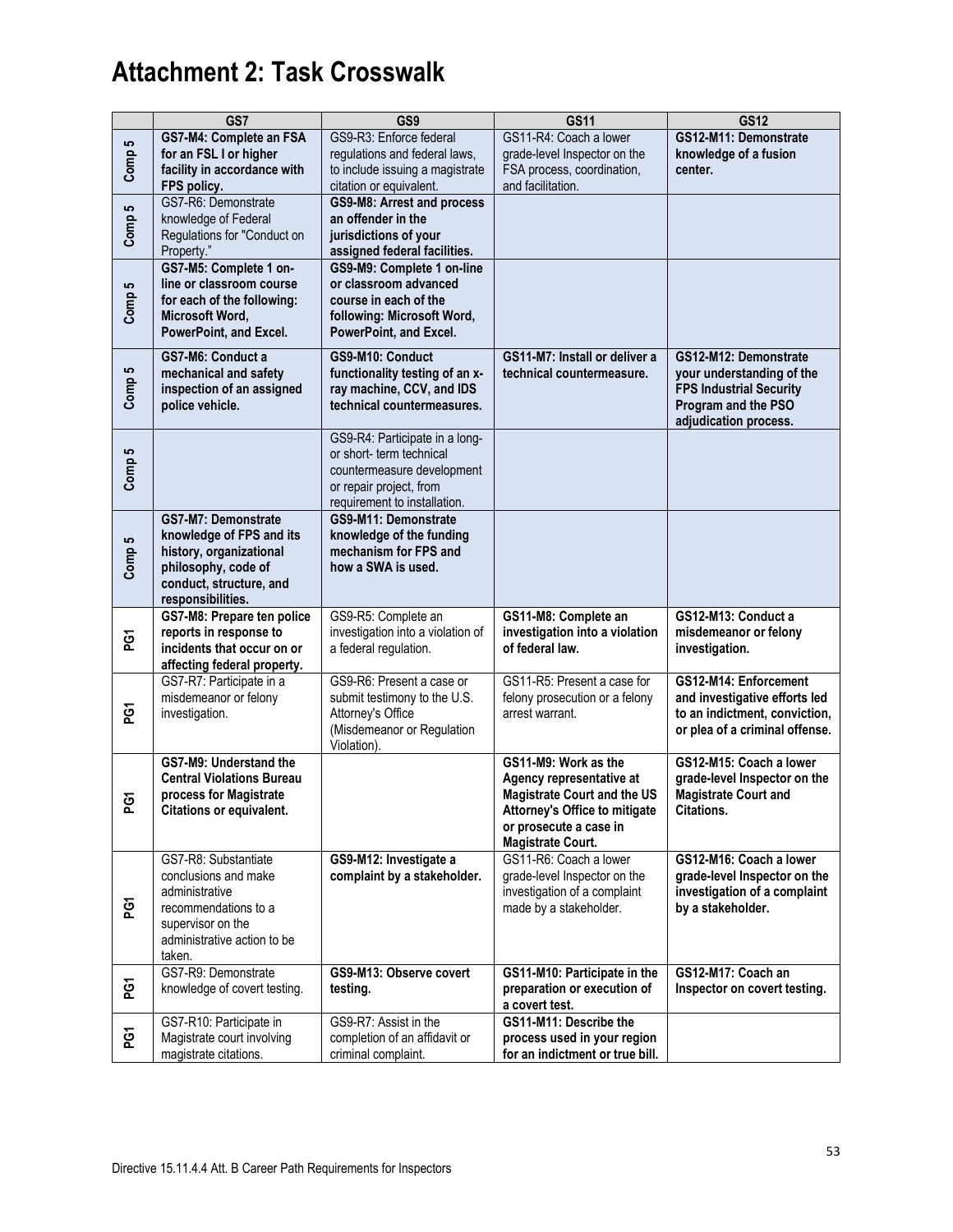|                 | GS7                                                                                                                                                                                                             | GS <sub>9</sub>                                                                                                                            | <b>GS11</b>                                                                                                                                                    | <b>GS12</b>                                                                                                                                                   |
|-----------------|-----------------------------------------------------------------------------------------------------------------------------------------------------------------------------------------------------------------|--------------------------------------------------------------------------------------------------------------------------------------------|----------------------------------------------------------------------------------------------------------------------------------------------------------------|---------------------------------------------------------------------------------------------------------------------------------------------------------------|
|                 | GS7-M10: Conduct a<br>consensual interview.                                                                                                                                                                     | GS9-M14: Conduct<br>interviews of a witness and                                                                                            | GS11-M12: Conduct<br>multiple interviews that                                                                                                                  | GS12-M18: Lead or coach<br>others beyond a single                                                                                                             |
| PG1             |                                                                                                                                                                                                                 | a suspect.                                                                                                                                 | substantiate the<br>conclusions in an<br>investigation of law, rule,<br>regulations or policy.                                                                 | scope investigation.                                                                                                                                          |
| ξá              | GS7-R11: Investigate a<br>suspected instance of<br>noncompliance with a law,<br>rule, regulation, policy,<br>executive order or regulatory<br>requirement and made<br>recommendation on a<br>corrective action. | GS9-R8: Complete an<br>investigation into a federal law<br>that involved a misdemeanor.                                                    | GS11-M13: Participate in a<br>felony investigation.                                                                                                            | GS12-M19: Coach a lower<br>grade-level Inspector during<br>an investigation into a law<br>that involved a felony.                                             |
| ξá              | GS7-R12: Participate in<br>serving a subpoena or<br>summons or citation.                                                                                                                                        | GS9-R9: Administer an oath<br>regarding an investigation.                                                                                  | GS11-M14: Serve, execute,<br>or participate in a search,<br>arrest warrant, or 'knock<br>and talk'.                                                            | GS12-M20: Swear out a<br>warrant or participate in an<br>indictment, either actual or<br>by demonstrated training<br>process.                                 |
| ξã              | GS7-M11: Participate in an<br>(b) $(7)(E)$                                                                                                                                                                      | GS9-M15: Conduct, or<br>assist in, a misdemeanor<br>arrest or detainment.                                                                  | GS11-M15: Lead an<br>with little<br>(b) $(7)(E)$<br>or no supervision.                                                                                         | GS12-M21: Coach a lower<br>grade-level Inspector on<br>conducting an arrest and<br>prisoner processing.                                                       |
| ξã              |                                                                                                                                                                                                                 | GS9-R10: Coordinate the<br>execution of an Operation<br>Shield.                                                                            |                                                                                                                                                                | <b>GS12-M22: Run an</b><br>(b) $(7)(E)$                                                                                                                       |
| ρg              | GS7-M12: Participate as an<br>observer in a stakeholder<br>meeting/training.                                                                                                                                    | GS9-R11: Initiate 1 or more<br>stakeholder meetings/trainings<br>without supervisory<br>involvement.                                       | GS11-M16: Initiate 4 or more<br>stakeholder<br>meetings/training without<br>supervisory involvement.                                                           | GS12-M23: Coach a lower<br>grade-level Inspector on<br>stakeholder<br>meetings/training.                                                                      |
| ΡG1             | GS7-M13: Complete 2<br><b>FEMA</b> emergency<br>management courses.                                                                                                                                             | GS9-M16: Complete at least<br>1 FEMA emergency<br>management course.                                                                       | GS11-M17: Complete at<br>least 1 FEMA emergency<br>management course.                                                                                          | GS12-M24: Complete 2<br><b>FEMA</b> emergency<br>management courses.                                                                                          |
| ξá              | GS7-R13: Complete 2 FEMA<br>emergency management<br>courses.                                                                                                                                                    | GS9-R12: Complete the<br>following FEMA course: IS-<br>700.b NIMS Introduction.                                                            | GS11-M18: Complete the<br>following FEMA course:<br><b>ICS-200 Single Resources</b><br>and Initial Actions.                                                    |                                                                                                                                                               |
| PG1             | GS7-R14: Complete 2 of the<br>8 courses available from the<br>Naval Post Graduate School.                                                                                                                       | GS9-13: Complete 1<br>additional course (not already<br>completed) from the 8 courses<br>available from the Naval Post<br>Graduate School. | GS11-M19: Complete 2 more<br>of 8 courses available from<br>the Naval Post Graduate<br>School.                                                                 | GS12-M25: Complete all 8<br>courses available from the<br><b>Naval Post Graduate</b><br>School.                                                               |
| PG <sub>2</sub> | GS7-M14: Resolve a post<br>inspection/visit<br>discrepancy and follow-up<br>to ensure that the<br>discrepancy was resolved.                                                                                     | GS9-M17: Demonstrate<br>knowledge of the PSO<br>Program.                                                                                   | GS11-M20: Review PSO<br>inspection reports or<br>investigations into<br>complaints regarding a PSO<br>that were conducted by a<br>lower grade-level Inspector. | GS12-M26: Review two<br>Inspection reports or<br>investigations into<br>complaints regarding a PSO<br>that were prepared by a<br>lower grade-level Inspector. |
| PG <sub>2</sub> | GS7-R15: Describe the<br>current PSO contract and the<br>Smart Book.                                                                                                                                            | GS9-M18: Identify<br>opportunities for<br>improvement in the Smart<br>Book.                                                                | GS11-M21: Identify<br>opportunities for<br>improvement in future PSO<br>contracts.                                                                             | GS12-M27: Coach a lower<br>grade-level Inspector on the<br>PSO contract and the Smart<br>Book.                                                                |
| PG <sub>2</sub> | GS7-M15: Conduct and<br>document a post<br>inspection and post visit.                                                                                                                                           | GS9-R14: Understand FPS<br>policy for conducting post<br>inspections and post visits.                                                      |                                                                                                                                                                | GS12-M28: Submit a<br>recommendation to improve<br>the PSO program and<br>identify the strengths,<br>weakness, opportunities<br>and threats of the program.   |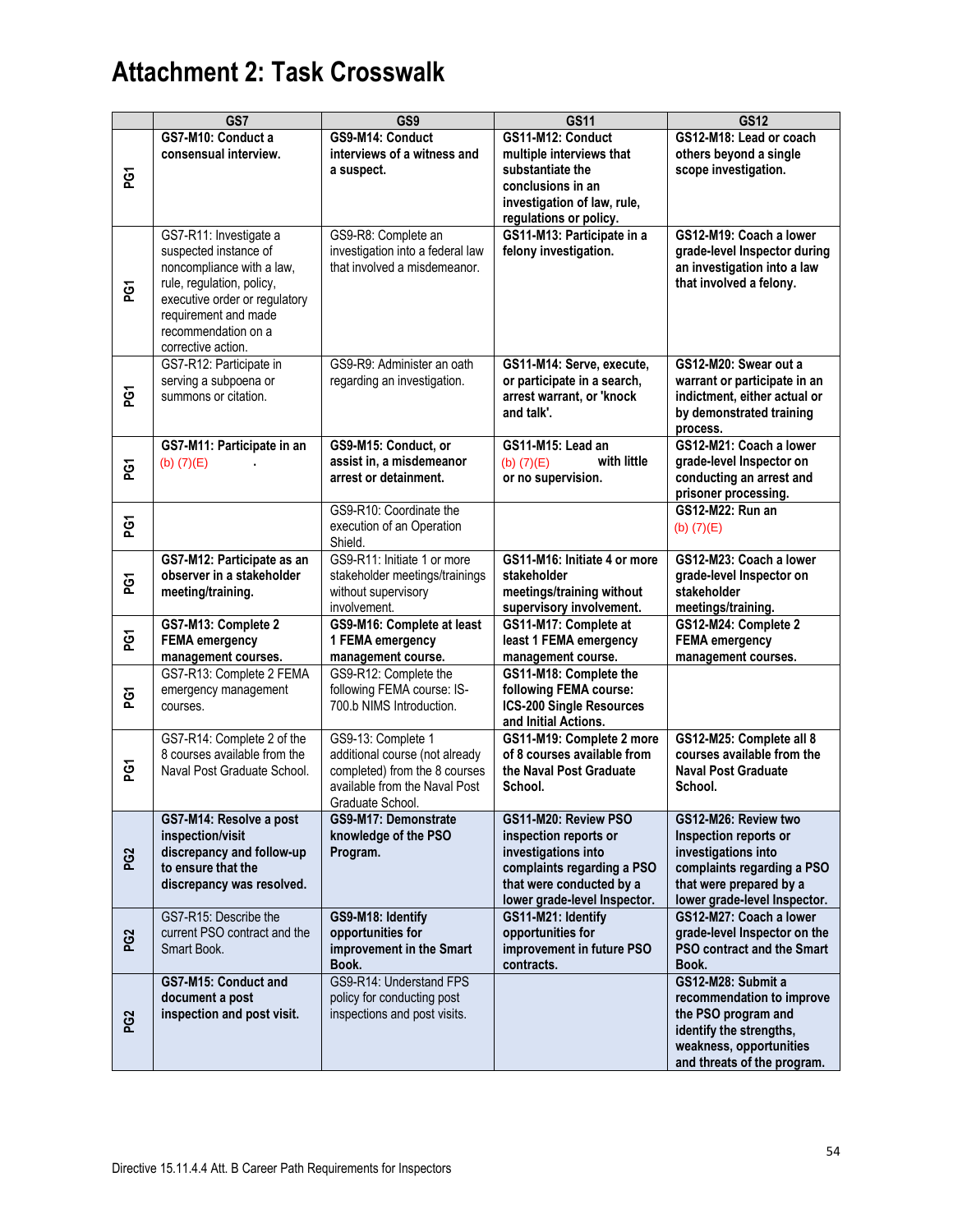|                 | GS7                                                                                                                                                             | GS9                                                                                                                                                                | <b>GS11</b>                                                                                                                                              | <b>GS12</b>                                                                                                                                                                                                            |
|-----------------|-----------------------------------------------------------------------------------------------------------------------------------------------------------------|--------------------------------------------------------------------------------------------------------------------------------------------------------------------|----------------------------------------------------------------------------------------------------------------------------------------------------------|------------------------------------------------------------------------------------------------------------------------------------------------------------------------------------------------------------------------|
| PG <sub>2</sub> | GS7-R16: Observe a covert<br>post inspection.                                                                                                                   | GS9-R15: Conduct a covert<br>post inspection or overt post<br>visit.                                                                                               | GS11-R7: Coach a lower<br>grade-level Inspector on<br>conducting covert post<br>inspections.                                                             |                                                                                                                                                                                                                        |
| PG <sub>2</sub> | GS7-R17: Observe a PSO<br>weapon qualification, an<br>administrative audit, or<br>monitor PSO training.                                                         | GS9-R16: Observe a PSO<br>weapon qualification, an<br>administrative audit, or<br>monitor PSO training.                                                            | GS11-R8: Coach a lower<br>grade-level Inspector on how<br>to observe a PSO weapon<br>qualification, an administrative<br>audit, or monitor PSO training. |                                                                                                                                                                                                                        |
| PG <sub>2</sub> | GS7-M16: Draft post<br>orders.                                                                                                                                  | GS9-M19: Write, update,<br>review post orders for all<br>PSO assigned posts at<br>assigned facilities and<br>implement them in<br>accordance with FPS policy.      | GS11-M22: Coach a lower<br>grade-level Inspector on<br>how to write post orders.                                                                         | GS12-M29: Coach a lower<br>grade-level Inspector on<br>post order management.                                                                                                                                          |
| PG3             | GS7-R18: Meet with the<br>property manager and<br>designated official for each<br>assigned facility to address<br>any security concerns with<br>them.           | GS9-R17: Demonstrate<br>knowledge of the ISC<br>requirements.                                                                                                      | GS11-M23: Demonstrate<br>knowledge of the FSA<br>process.                                                                                                | GS12-M30: Coach a lower<br>grade-level Inspector on ISC<br>requirements.                                                                                                                                               |
| PG3             | GS7-M17 Complete an FSL<br>determination.                                                                                                                       | GS9-R18: Understand pre-<br>lease assessment.                                                                                                                      | GS11-M24: Participate in an<br>FSC or DO meeting at an<br>FSL IV facility.                                                                               | GS12-M31: Coach a lower<br>grade-level Inspector on<br>pre-lease assessment.                                                                                                                                           |
| PG3             | GS7-R19: Participate in an<br>FSC or DO meeting, present<br>at an FSL II or higher facility,<br>and address any concerns,<br>challenges, or lessons<br>learned. | GS9-R19: Participate in an<br>FSC or DO meeting and<br>present at an FSL III or higher<br>facility and address any<br>concerns, challenges, or<br>lessons learned. |                                                                                                                                                          | GS12-M32: Coach a lower<br>grade-level Inspector on<br>how to coordinate an FSC<br>or DO meeting and present<br>for FSL I, II, III, and IV<br>facilities. Provide feedback<br>in writing to the assigned<br>Inspector. |
| PG3             | GS7-M18: Complete an FSA<br>for an FSL I or II facility.                                                                                                        | GS9-R20: Complete an FSA<br>for an FSL III facility.                                                                                                               | GS11-M25: Complete an<br>FSA for an FSL IV facility.                                                                                                     | GS12-M33: Complete and<br>close out 4 FSAs, one at<br>each FSL facility.                                                                                                                                               |
| PG3             |                                                                                                                                                                 |                                                                                                                                                                    |                                                                                                                                                          | GS12-M34: Coach a lower<br>grade-level Inspector on<br>completing FSAs at FSL I, II,<br>III, and IV facilities.                                                                                                        |
| 3<br>௳          | GS7-R20: Demonstrate the<br>functionality testing of at least<br>one x-ray, metal detector,<br>IDS, and CCV system.                                             | GS9-M20: Demonstrate the<br>functionality testing of 10<br>technical countermeasures.                                                                              | GS11-M26: Identify areas of<br>improvement for the<br>functionality testing of all<br>the technical<br>countermeasures.                                  | GS12-M35: Coach a lower<br>grade-level Inspector on the<br><b>FPS National</b><br><b>Countermeasures Program</b><br>policy.                                                                                            |
| PG4             | GS7-R21: Correct the<br>deficiencies of an IDS or CCV<br>system and coordinate the<br>repair, or preventative<br>maintenance process or<br>action required.     | GS9-M21: Test a technical<br>countermeasure.                                                                                                                       | GS11-M27: Coach a lower<br>grade-level Inspector on the<br>functionality testing of<br>technical countermeasures.                                        | GS12-M36: Coach two lower<br>grade-level Inspectors on<br>the testing of technical<br>countermeasures.                                                                                                                 |
| PG4             | GS7-R22: Identify all<br>technical countermeasures at<br>assigned facilities.                                                                                   | GS9-R21: Understand the<br>functioning of FPS technical<br>countermeasures.                                                                                        | GS11-R9: Coach a lower<br>grade-level Inspector or<br>stakeholder on the functioning<br>of FPS technical<br>countermeasures.                             | G12-M37: Test technical<br>countermeasures.                                                                                                                                                                            |
| PG4             |                                                                                                                                                                 |                                                                                                                                                                    | GS11-M28: Lead the<br>development of a technical<br>countermeasure.                                                                                      |                                                                                                                                                                                                                        |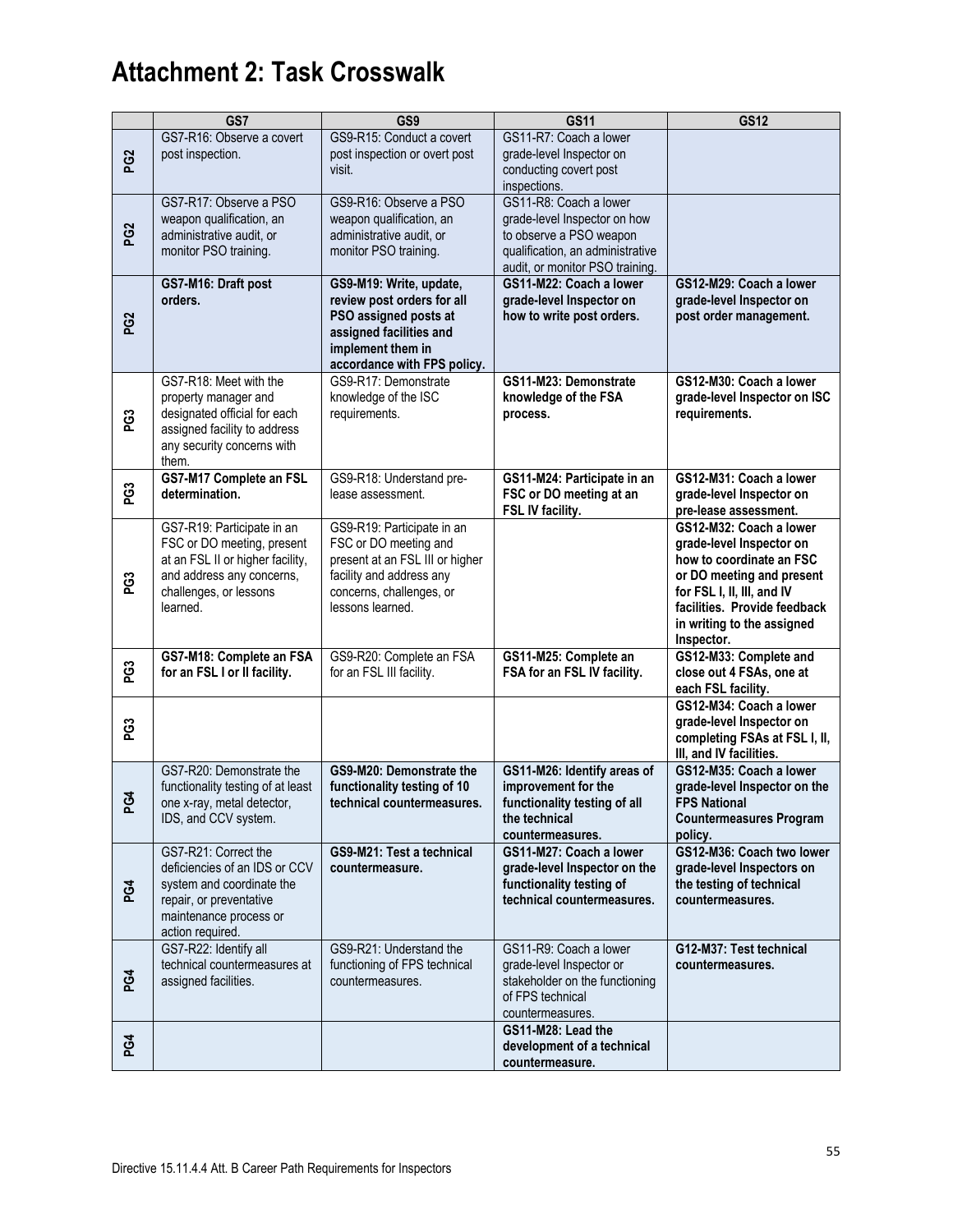|                | GS7                                                                                                                                       | GS9                                                                                                                                           | <b>GS11</b>                                                                                                                                                                                             | <b>GS12</b>                                                                                                           |
|----------------|-------------------------------------------------------------------------------------------------------------------------------------------|-----------------------------------------------------------------------------------------------------------------------------------------------|---------------------------------------------------------------------------------------------------------------------------------------------------------------------------------------------------------|-----------------------------------------------------------------------------------------------------------------------|
| 윤              | GS7-R23: Enforce laws,<br>detain a person, or<br>apprehend a fugitive.                                                                    | GS9-M22: Understand the<br>chain of custody and the<br>rules of evidence.                                                                     | GS11-R10: Complete a<br>rotational assignment with a<br>personnel security specialist.                                                                                                                  | GS12-M38: Coach a lower<br>grade-level Inspector or<br>stakeholder on the<br>occupant emergency plan<br>and training. |
| 운              |                                                                                                                                           | GS9-R22: Make an<br>independent decision without<br>an available supervisor and<br>make notification to the<br>supervisor after the incident. | GS11-R11: Demonstrate<br>practical experience or<br>understanding of cyber or<br>security systems, methods,<br>procedures, and technologies<br>as it relates to performance<br>standards.               | GS12-M39: Coach a lower<br>grade-level Inspector on<br>security awareness training.                                   |
| 운              |                                                                                                                                           | GS9-R23: Organize security-<br>related activities.                                                                                            |                                                                                                                                                                                                         |                                                                                                                       |
| 운              | GS7-R24: Protect a crime<br>scene including search,<br>preservation, and sketch<br>procedures required to prove<br>a crime was committed. | GS9-R24: Make contact and<br>hold a discussion with<br>personnel outside the<br>organization.                                                 | GS11-M29: Function as a<br>SME in providing options<br>for consideration to facility<br>owners and operators on<br>methods to improve<br>security plans, processes,<br>or procedures to reduce<br>risk. | GS12-M40: Participate in an<br>investigation over an<br>extended period.                                              |
| 운              |                                                                                                                                           | GS9-R25: Influence or<br>persuade managers and other<br>officials to accept and<br>implement findings and<br>recommendations.                 | GS11-R12: Understand the<br>intelligence cycle and its<br>applicability to FPS.                                                                                                                         |                                                                                                                       |
| 윤              | GS7-R25: Identify a Federal<br>property that is not in<br>compliance with ISC<br>standards and requirements.                              | GS9-R26: Provide highly-<br>specialized assistance.                                                                                           | GS11-M30: Provide<br>technical guidance to solve<br>conflicting security<br>concerns throughout FPS.                                                                                                    | GS12-M41: Coach a lower<br>grade-level Inspector on<br>providing testimony in a<br>court of jurisdiction.             |
| 윤              | GS7-R26: Work with the US<br>Attorney's Office.                                                                                           | GS9-R27: Complete a basic<br>intelligence course on-line or<br>in a classroom that covers the<br>intelligence cycle.                          |                                                                                                                                                                                                         |                                                                                                                       |
| 운              |                                                                                                                                           | GS9-R28: Understand the life<br>cycle from a countermeasure<br>recommendation to<br>installation.                                             |                                                                                                                                                                                                         |                                                                                                                       |
| $\mathfrak{E}$ |                                                                                                                                           |                                                                                                                                               | GS11-M31: Perform a<br>collateral duty.                                                                                                                                                                 | GS12-R1: Participate in a<br>shadowing assignment for at<br>least 5 working days.                                     |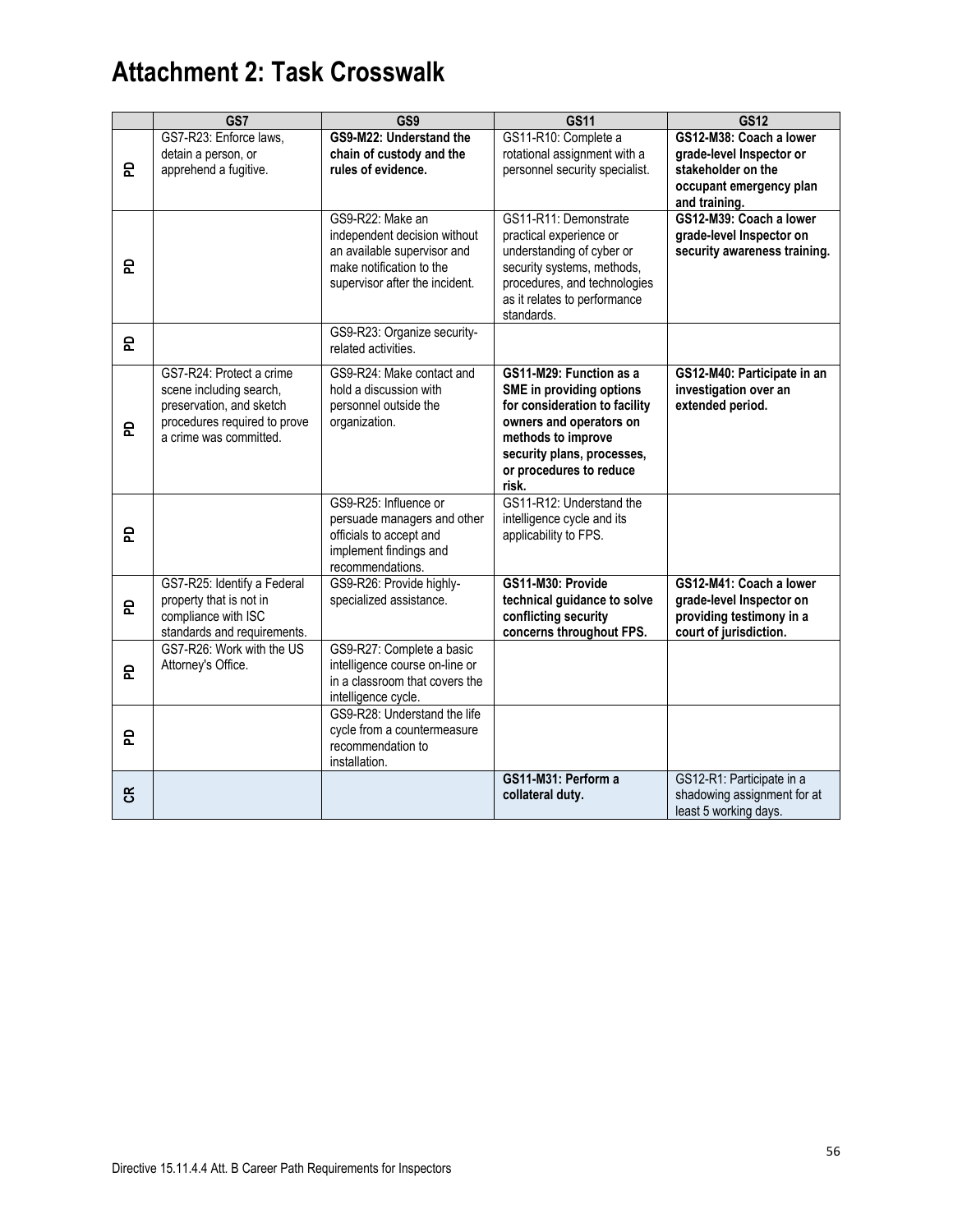|                   | <b>Name</b> | <b>Cell</b> | Email |
|-------------------|-------------|-------------|-------|
| Inspector         |             |             |       |
| <b>Supervisor</b> |             |             |       |

### **1.0 Training and Education**

This section summarizes the mandatory requirements for training and education.

| <b>Requirement</b>                           | Date Complete | <b>Certificate to</b><br>Supervisor (Y/N) | Date Approved by<br><b>Supervisor</b> |
|----------------------------------------------|---------------|-------------------------------------------|---------------------------------------|
| Pre-Basic                                    |               |                                           |                                       |
| Uniformed Police Training Program (UPTP)     |               |                                           |                                       |
| Advanced Individual Training Program (AITP)  |               |                                           |                                       |
| Physical Security Training Program (PSTP)    |               |                                           |                                       |
| Field Training and Evaluation Program (FTEP) |               |                                           |                                       |

#### **Notes**

This section summarizes the recommended requirements for training and education.

| Requirement | <b>Date Complete</b> | <b>Certificate to</b><br>Supervisor (Y/N) | Date Approved by<br>Supervisor |
|-------------|----------------------|-------------------------------------------|--------------------------------|
|             |                      |                                           |                                |
|             |                      |                                           |                                |
|             |                      |                                           |                                |
|             |                      |                                           |                                |
|             |                      |                                           |                                |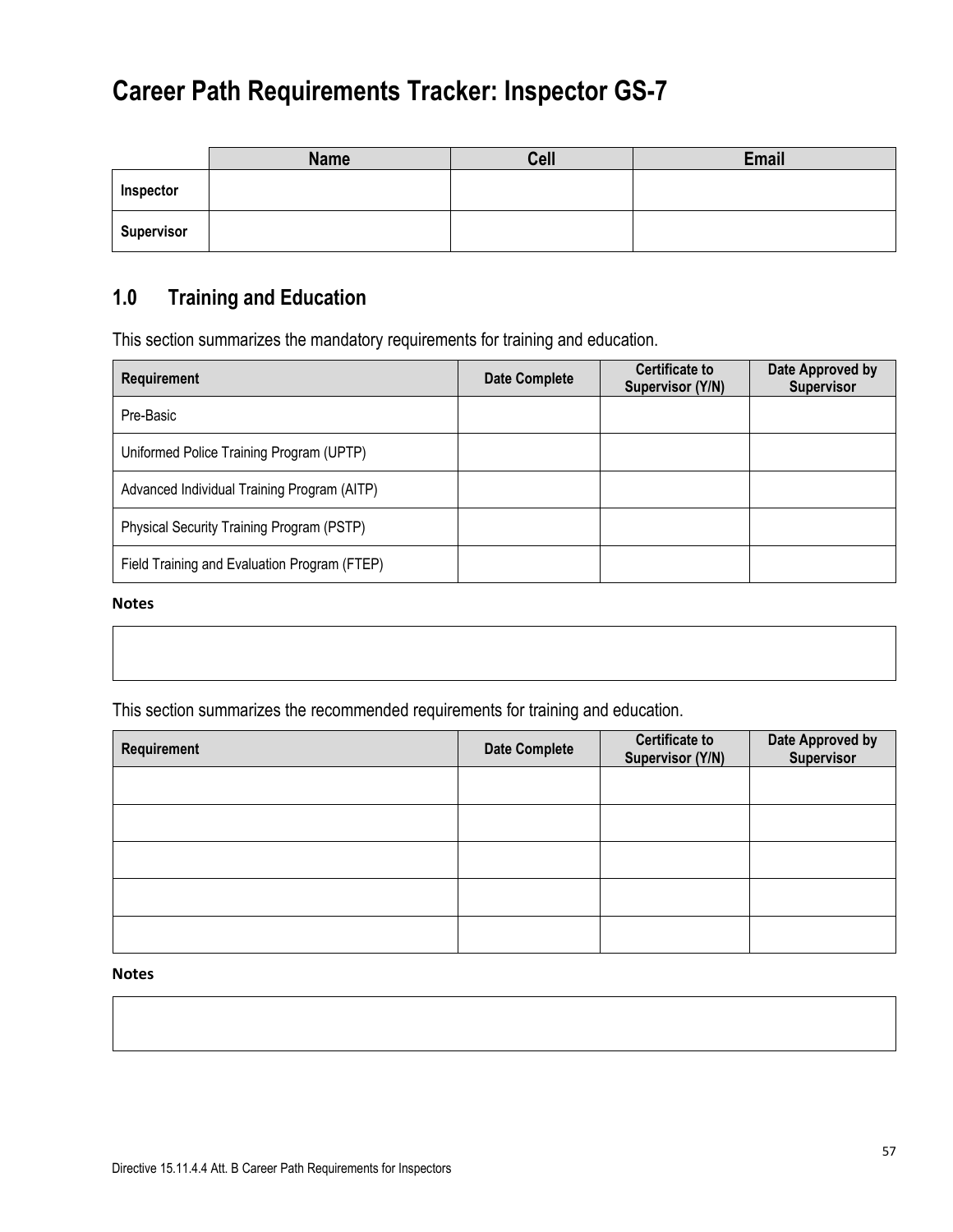### **2.0 Competencies**

This section summarizes the tasks for each competency.

| Requirement               | Brief description of how task standard was met. Attach required documentation. | <b>Date Submitted</b><br>to Supervisor | <b>Date Approved</b><br>by Supervisor |  |  |  |
|---------------------------|--------------------------------------------------------------------------------|----------------------------------------|---------------------------------------|--|--|--|
| 2.1 Communication [C1]    |                                                                                |                                        |                                       |  |  |  |
| <b>GS7-R1</b>             |                                                                                |                                        |                                       |  |  |  |
| 2.2 Customer Service [C2] |                                                                                |                                        |                                       |  |  |  |
| <b>GS7-M1</b>             |                                                                                |                                        |                                       |  |  |  |
| <b>GS7-M2</b>             |                                                                                |                                        |                                       |  |  |  |
|                           | 2.3 Representing the Agency [C3]                                               |                                        |                                       |  |  |  |
| <b>GS7-M3</b>             |                                                                                |                                        |                                       |  |  |  |
| <b>GS7-R2</b>             |                                                                                |                                        |                                       |  |  |  |
|                           | 2.4 Teamwork and Cooperation [C4]                                              |                                        |                                       |  |  |  |
| GS7-R3                    |                                                                                |                                        |                                       |  |  |  |
| <b>GS7-R4</b>             |                                                                                |                                        |                                       |  |  |  |
|                           | 2.5 Technical Proficiency [C5]                                                 |                                        |                                       |  |  |  |
| <b>GS7-M4</b>             |                                                                                |                                        |                                       |  |  |  |
| <b>GS7-M5</b>             |                                                                                |                                        |                                       |  |  |  |
| <b>GS7-M6</b>             |                                                                                |                                        |                                       |  |  |  |
| <b>GS7-M7</b>             |                                                                                |                                        |                                       |  |  |  |
| <b>GS7-R5</b>             |                                                                                |                                        |                                       |  |  |  |
| GS7-R6                    |                                                                                |                                        |                                       |  |  |  |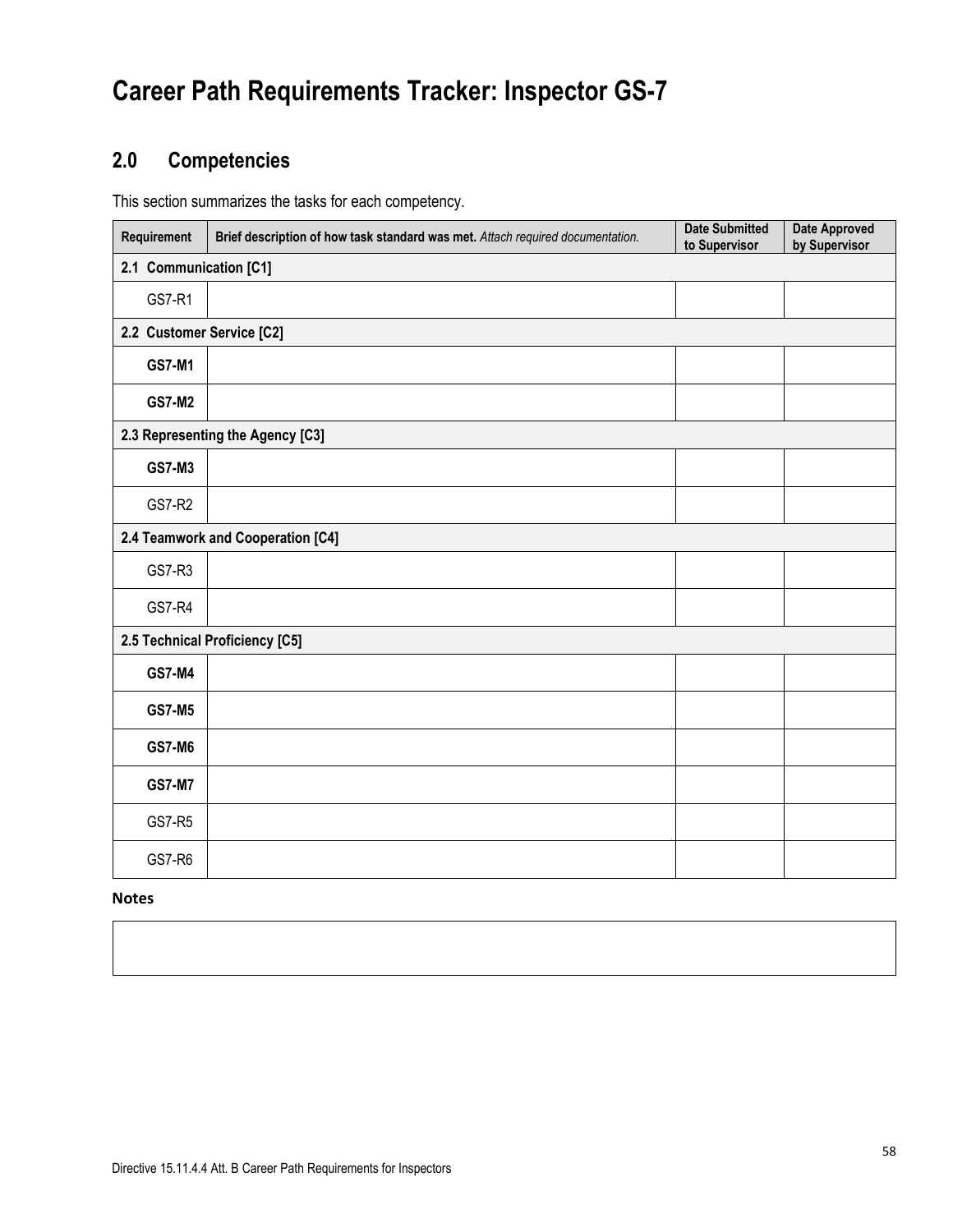### **3.0 Performance Goals**

This section summarizes the mandatory and recommended tasks for each performance goal.

| Requirement   | Brief description of how task standard was met. Attach required documentation.                 | <b>Date Submitted</b><br>to Supervisor | <b>Date Approved</b><br>by Supervisor |  |  |  |  |
|---------------|------------------------------------------------------------------------------------------------|----------------------------------------|---------------------------------------|--|--|--|--|
|               | 3.1 Performance Goal 1: Protection; Position Description: Enforcement and Investigations [PG1] |                                        |                                       |  |  |  |  |
| <b>GS7-M8</b> |                                                                                                |                                        |                                       |  |  |  |  |
| <b>GS7-M9</b> |                                                                                                |                                        |                                       |  |  |  |  |
| GS7-M10       |                                                                                                |                                        |                                       |  |  |  |  |
| GS7-M11       |                                                                                                |                                        |                                       |  |  |  |  |
| GS7-M12       |                                                                                                |                                        |                                       |  |  |  |  |
| GS7-M13       |                                                                                                |                                        |                                       |  |  |  |  |
| <b>GS7-R7</b> |                                                                                                |                                        |                                       |  |  |  |  |
| <b>GS7-R8</b> |                                                                                                |                                        |                                       |  |  |  |  |
| GS7-R9        |                                                                                                |                                        |                                       |  |  |  |  |
| GS7-R10       |                                                                                                |                                        |                                       |  |  |  |  |
| GS7-R11       |                                                                                                |                                        |                                       |  |  |  |  |
| GS7-R12       |                                                                                                |                                        |                                       |  |  |  |  |
| GS7-R13       |                                                                                                |                                        |                                       |  |  |  |  |
| GS7-R14       |                                                                                                |                                        |                                       |  |  |  |  |
|               | 3.2 Performance Goal 2: PSO Management; Position Description: Inspections [PG2]                |                                        |                                       |  |  |  |  |
| GS7-M14       |                                                                                                |                                        |                                       |  |  |  |  |
| GS7-M15       |                                                                                                |                                        |                                       |  |  |  |  |
| GS7-M16       |                                                                                                |                                        |                                       |  |  |  |  |
| GS7-R15       |                                                                                                |                                        |                                       |  |  |  |  |
| GS7-R16       |                                                                                                |                                        |                                       |  |  |  |  |
| GS7-R17       |                                                                                                |                                        |                                       |  |  |  |  |
|               | 3.3 Performance Goal 3: Facility Security Assessments [PG3]                                    |                                        |                                       |  |  |  |  |
| GS7-M18       |                                                                                                |                                        |                                       |  |  |  |  |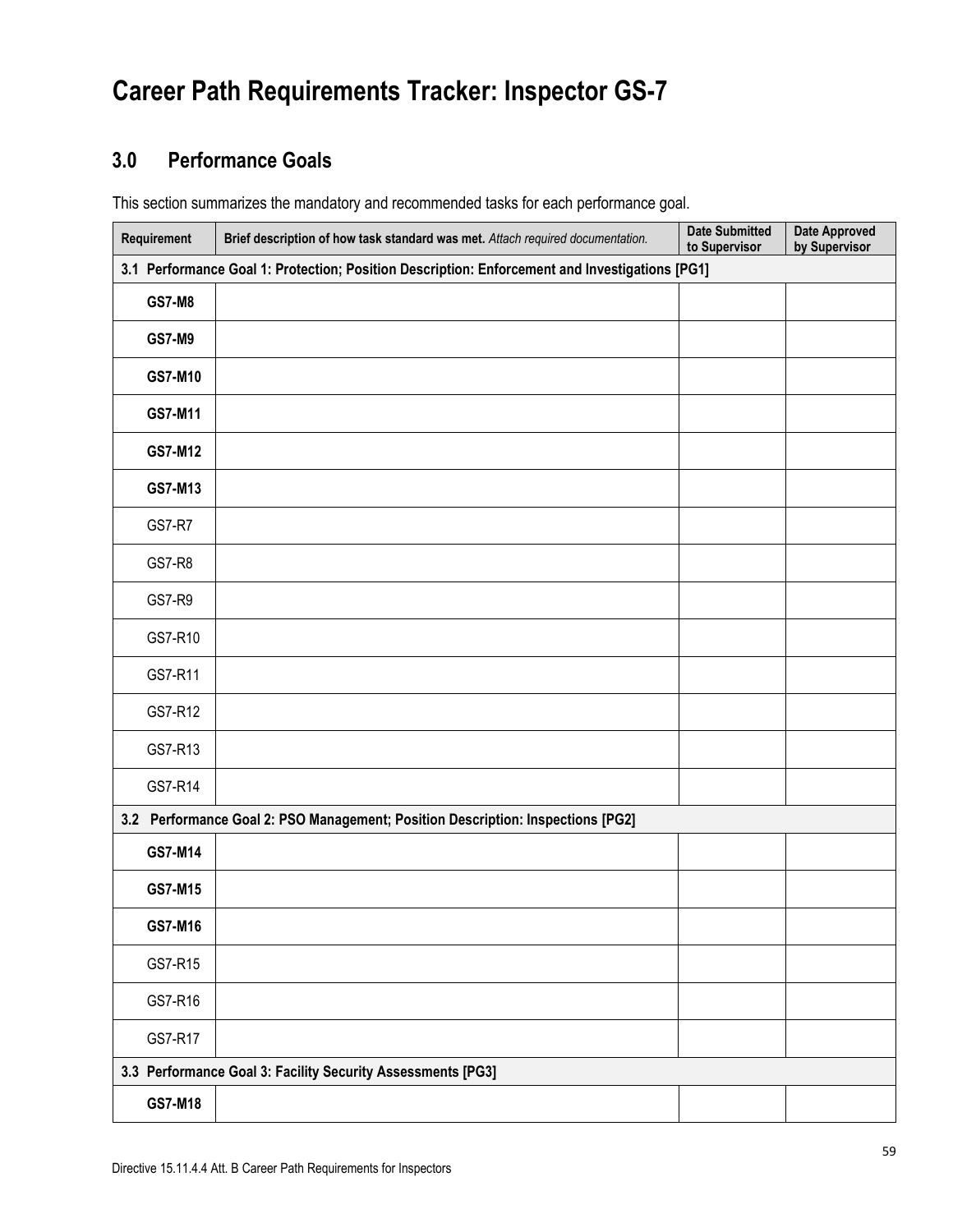| Requirement                   | Brief description of how task standard was met. Attach required documentation. | <b>Date Submitted</b><br>to Supervisor | <b>Date Approved</b><br>by Supervisor |
|-------------------------------|--------------------------------------------------------------------------------|----------------------------------------|---------------------------------------|
| GS7-M19                       |                                                                                |                                        |                                       |
| GS7-R18                       |                                                                                |                                        |                                       |
| GS7-R19                       |                                                                                |                                        |                                       |
|                               | 3.4 Performance Goal 4: Technical Countermeasures [PG4]                        |                                        |                                       |
| GS7-R20                       |                                                                                |                                        |                                       |
| GS7-R21                       |                                                                                |                                        |                                       |
| GS7-R22                       |                                                                                |                                        |                                       |
| 3.5 Position Description [PD] |                                                                                |                                        |                                       |
| GS7-R23                       |                                                                                |                                        |                                       |
| GS7-R24                       |                                                                                |                                        |                                       |
| GS7-R25                       |                                                                                |                                        |                                       |
| GS7-R26                       |                                                                                |                                        |                                       |
|                               | 3.6 Combined Requirement [CR]                                                  |                                        |                                       |
| NA                            | No tasks for combined requirement.                                             |                                        |                                       |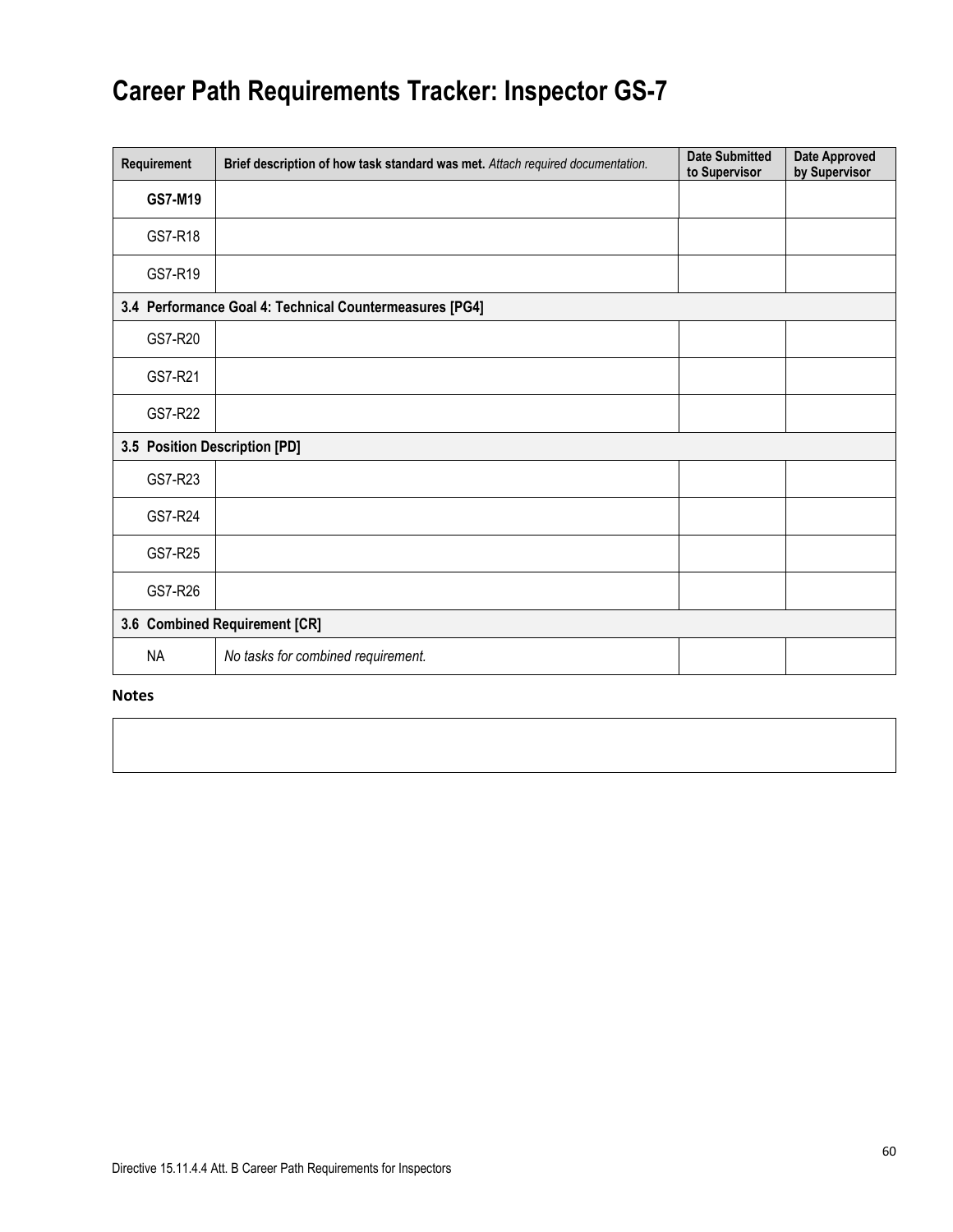|                   | <b>Name</b> | Cell | Email |
|-------------------|-------------|------|-------|
| Inspector         |             |      |       |
| <b>Supervisor</b> |             |      |       |

### **1.0 Training and Education**

This section summarizes the mandatory requirements for training and education.

| <b>Requirement</b>                           | <b>Date Complete</b> | <b>Certificate to</b><br>Supervisor (Y/N) | Date Approved by<br>Supervisor |
|----------------------------------------------|----------------------|-------------------------------------------|--------------------------------|
| Pre-Basic                                    |                      |                                           |                                |
| Uniformed Police Training Program (UPTP)     |                      |                                           |                                |
| Advanced Individual Training Program (AITP)  |                      |                                           |                                |
| Physical Security Training Program (PSTP)    |                      |                                           |                                |
| Field Training and Evaluation Program (FTEP) |                      |                                           |                                |

#### **Notes**

This section summarizes the recommended requirements for training and education.

| Requirement | <b>Date Complete</b> | <b>Certificate to</b><br>Supervisor (Y/N) | Date Approved by<br>Supervisor |
|-------------|----------------------|-------------------------------------------|--------------------------------|
|             |                      |                                           |                                |
|             |                      |                                           |                                |
|             |                      |                                           |                                |
|             |                      |                                           |                                |
|             |                      |                                           |                                |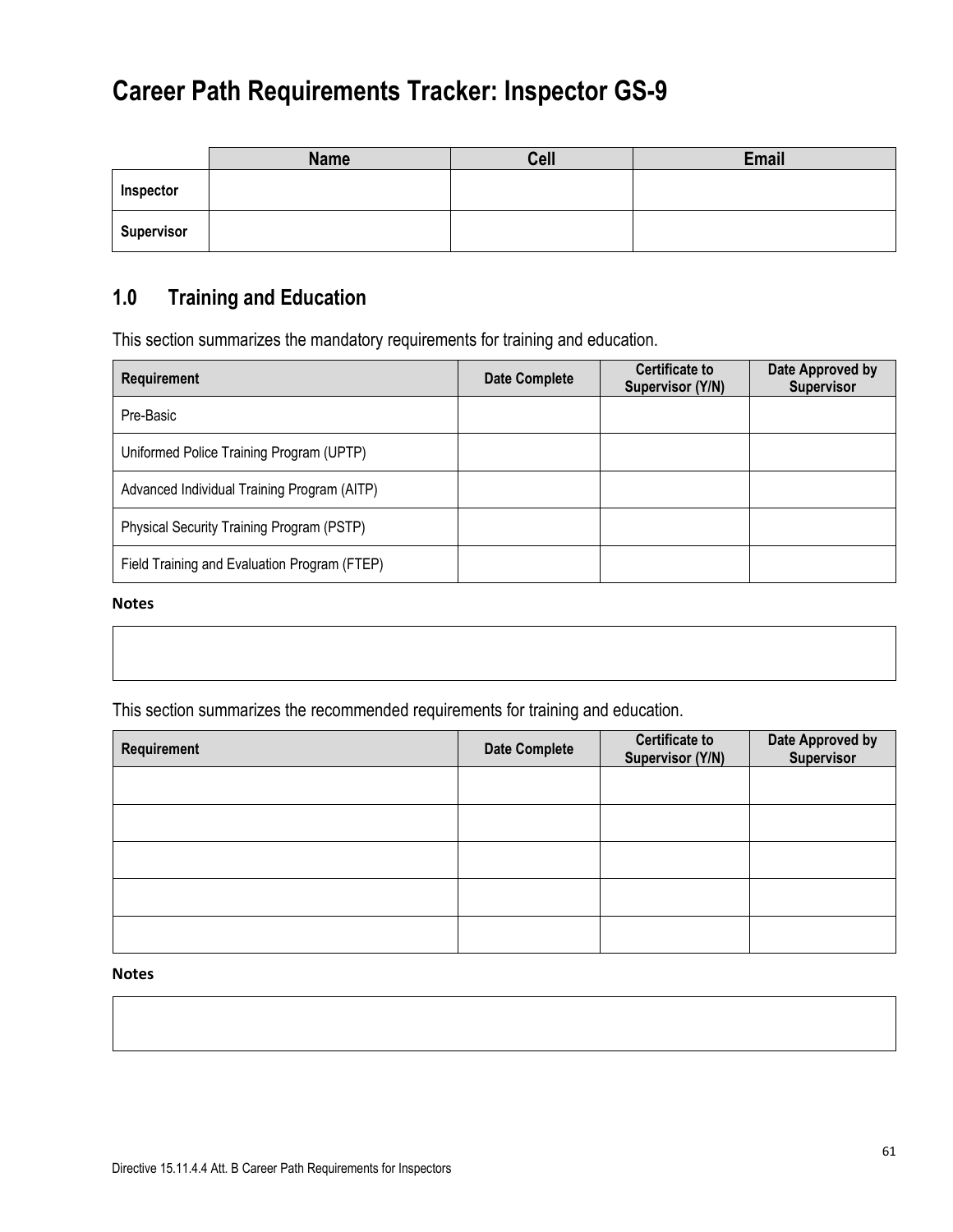### **2.0 Competencies**

This section summarizes the tasks for each competency.

| Requirement                    | Brief description of how task standard was met. Attach required documentation. | <b>Date Submitted</b><br>to Supervisor | <b>Date Approved</b><br>by Supervisor |  |  |  |  |
|--------------------------------|--------------------------------------------------------------------------------|----------------------------------------|---------------------------------------|--|--|--|--|
|                                | 2.1 Communication [C1]                                                         |                                        |                                       |  |  |  |  |
| GS9-M1                         |                                                                                |                                        |                                       |  |  |  |  |
| 2.2 Customer Service [C2]      |                                                                                |                                        |                                       |  |  |  |  |
| GS9-M2                         |                                                                                |                                        |                                       |  |  |  |  |
| GS9-M3                         |                                                                                |                                        |                                       |  |  |  |  |
| GS9-M4                         |                                                                                |                                        |                                       |  |  |  |  |
|                                | 2.3 Representing the Agency [C3]                                               |                                        |                                       |  |  |  |  |
| GS9-M5                         |                                                                                |                                        |                                       |  |  |  |  |
| <b>GS9-M6</b>                  |                                                                                |                                        |                                       |  |  |  |  |
|                                | 2.4 Teamwork and Cooperation [C4]                                              |                                        |                                       |  |  |  |  |
| GS9-R1                         |                                                                                |                                        |                                       |  |  |  |  |
| GS9-R2                         |                                                                                |                                        |                                       |  |  |  |  |
| 2.5 Technical Proficiency [C5] |                                                                                |                                        |                                       |  |  |  |  |
| <b>GS9-M7</b>                  |                                                                                |                                        |                                       |  |  |  |  |
| <b>GS9-M8</b>                  |                                                                                |                                        |                                       |  |  |  |  |
| GS9-M9                         |                                                                                |                                        |                                       |  |  |  |  |
| GS9-M10                        |                                                                                |                                        |                                       |  |  |  |  |
| GS9-M11                        |                                                                                |                                        |                                       |  |  |  |  |
| GS9-R3                         |                                                                                |                                        |                                       |  |  |  |  |
| GS9-R4                         |                                                                                |                                        |                                       |  |  |  |  |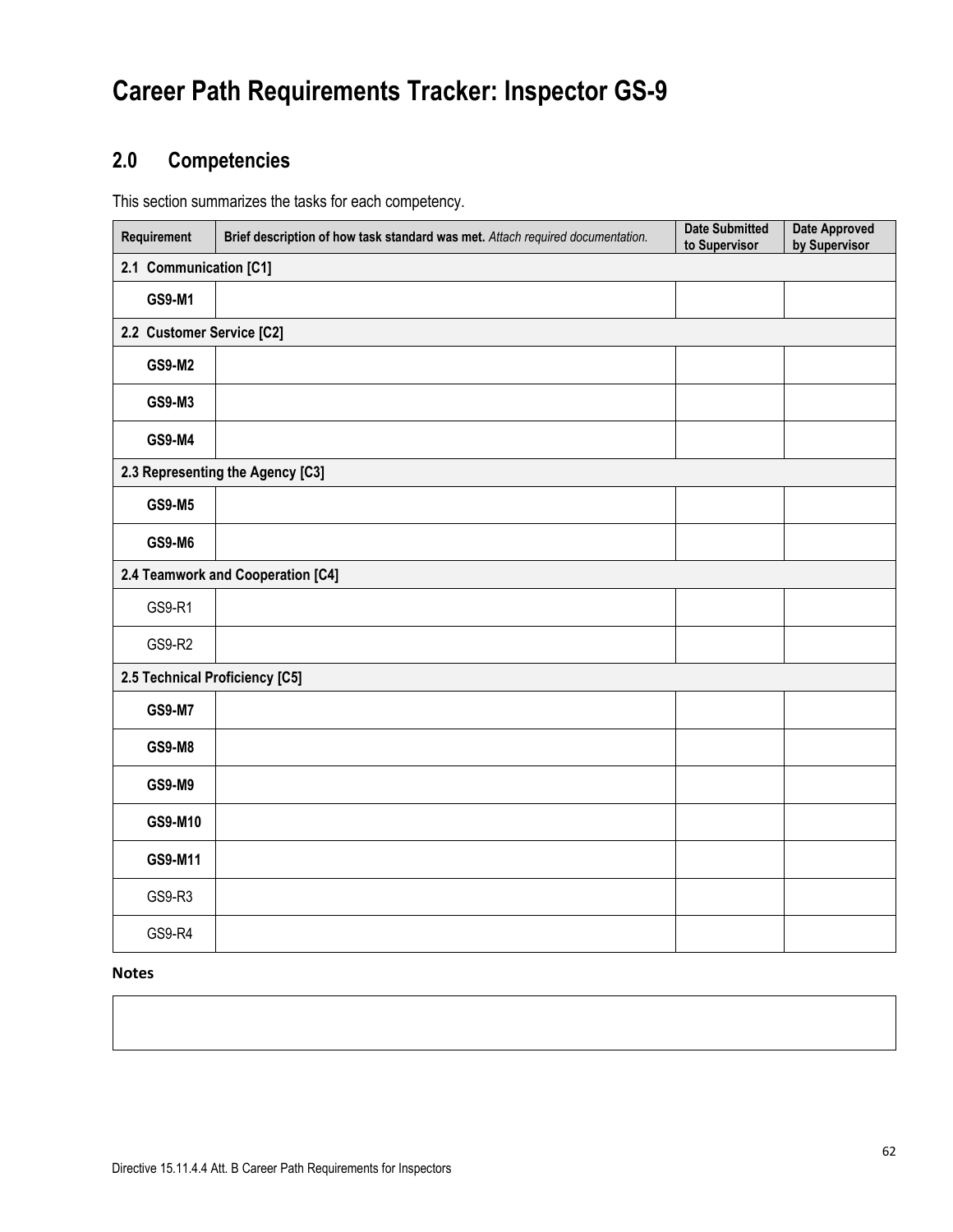### **3.0 Performance Goals**

This section summarizes the mandatory and recommended tasks for each performance goal.

| Requirement   | Brief description of how task standard was met. Attach required documentation.                 | <b>Date Submitted</b><br>to Supervisor | <b>Date Approved</b><br>by Supervisor |
|---------------|------------------------------------------------------------------------------------------------|----------------------------------------|---------------------------------------|
|               | 3.1 Performance Goal 1: Protection; Position Description: Enforcement and Investigations [PG1] |                                        |                                       |
| GS9-M12       |                                                                                                |                                        |                                       |
| GS9-M13       |                                                                                                |                                        |                                       |
| GS9-M14       |                                                                                                |                                        |                                       |
| GS9-M15       |                                                                                                |                                        |                                       |
| GS9-M16       |                                                                                                |                                        |                                       |
| GS9-R5        |                                                                                                |                                        |                                       |
| GS9-R6        |                                                                                                |                                        |                                       |
| <b>GS9-R7</b> |                                                                                                |                                        |                                       |
| GS9-R8        |                                                                                                |                                        |                                       |
| GS9-R9        |                                                                                                |                                        |                                       |
| GS9-R10       |                                                                                                |                                        |                                       |
| GS9-R11       |                                                                                                |                                        |                                       |
| GS9-R12       |                                                                                                |                                        |                                       |
| GS9-R13       |                                                                                                |                                        |                                       |
|               | 3.2 Performance Goal 2: PSO Management; Position Description: Inspections [PG2]                |                                        |                                       |
| GS9-M17       |                                                                                                |                                        |                                       |
| GS9-M18       |                                                                                                |                                        |                                       |
| GS9-M19       |                                                                                                |                                        |                                       |
| GS9-R14       |                                                                                                |                                        |                                       |
| GS9-R15       |                                                                                                |                                        |                                       |
| GS9-R16       |                                                                                                |                                        |                                       |
|               | 3.3 Performance Goal 3: Facility Security Assessments [PG3]                                    |                                        |                                       |
| GS9-R17       |                                                                                                |                                        |                                       |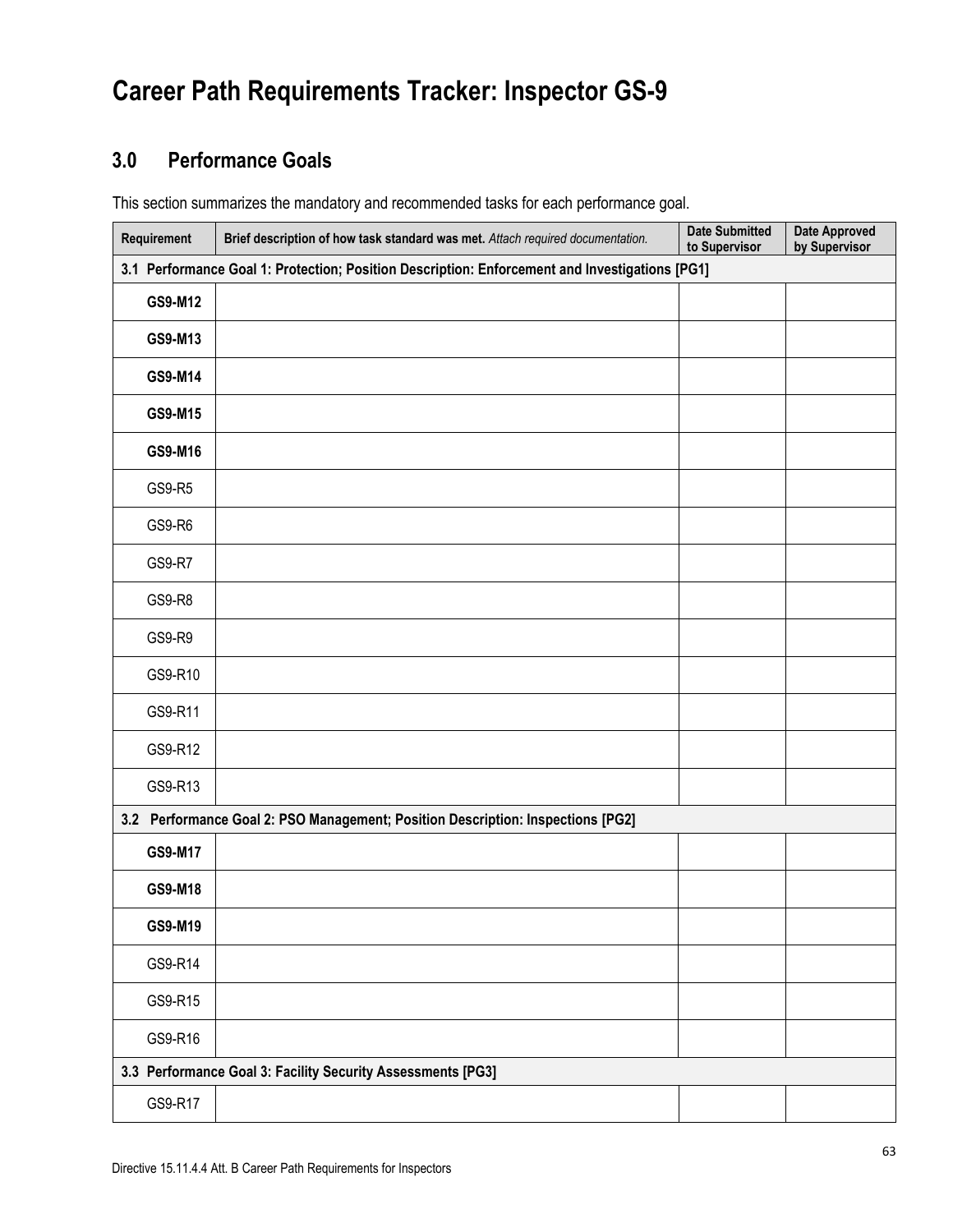|           | Requirement                   | Brief description of how task standard was met. Attach required documentation. | <b>Date Submitted</b><br>to Supervisor | <b>Date Approved</b><br>by Supervisor |
|-----------|-------------------------------|--------------------------------------------------------------------------------|----------------------------------------|---------------------------------------|
|           | GS9-R18                       |                                                                                |                                        |                                       |
|           | GS9-R19                       |                                                                                |                                        |                                       |
|           | GS9-R20                       |                                                                                |                                        |                                       |
|           |                               | 3.4 Performance Goal 4: Technical Countermeasures [PG4]                        |                                        |                                       |
|           | GS9-M20                       |                                                                                |                                        |                                       |
|           | GS9-M21                       |                                                                                |                                        |                                       |
|           | GS9-R21                       |                                                                                |                                        |                                       |
|           | 3.5 Position Description [PD] |                                                                                |                                        |                                       |
|           | GS9-M22                       |                                                                                |                                        |                                       |
|           | GS9-R22                       |                                                                                |                                        |                                       |
|           | GS9-R23                       |                                                                                |                                        |                                       |
|           | GS9-R24                       |                                                                                |                                        |                                       |
|           | GS9-R25                       |                                                                                |                                        |                                       |
|           | GS9-R26                       |                                                                                |                                        |                                       |
|           | GS9-R27                       |                                                                                |                                        |                                       |
|           | GS9-R28                       |                                                                                |                                        |                                       |
|           |                               | 3.6 Combined Requirement [CR]                                                  |                                        |                                       |
| <b>NA</b> |                               | No tasks for combined requirement.                                             |                                        |                                       |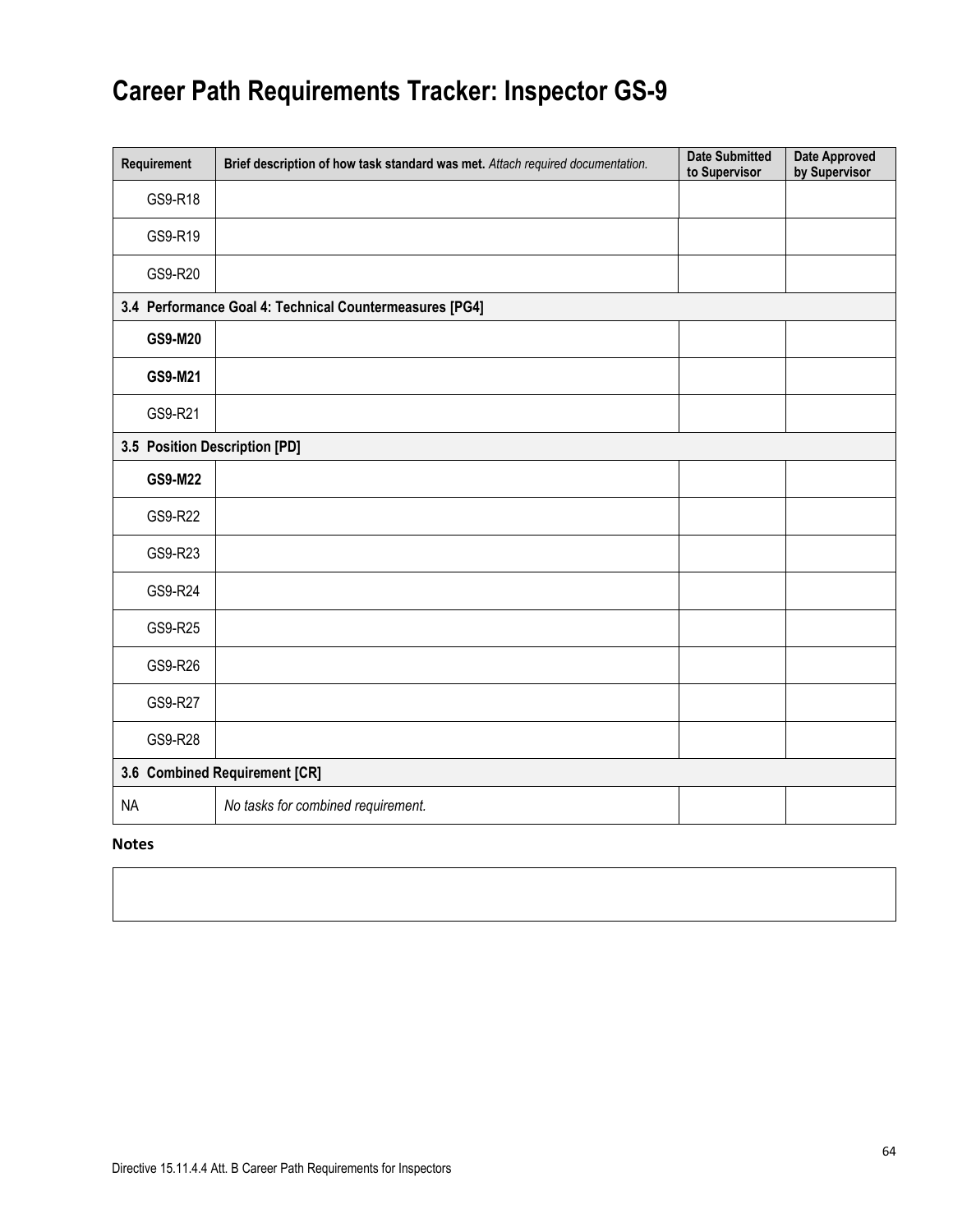|                   | <b>Name</b> | Cell | Email |
|-------------------|-------------|------|-------|
| Inspector         |             |      |       |
| <b>Supervisor</b> |             |      |       |

### **1.0 Training and Education**

This section summarizes the mandatory requirements for training and education.

| <b>Requirement</b>                           | <b>Date Complete</b> | <b>Certificate to</b><br>Supervisor (Y/N) | Date Approved by<br>Supervisor |
|----------------------------------------------|----------------------|-------------------------------------------|--------------------------------|
| Pre-Basic                                    |                      |                                           |                                |
| Uniformed Police Training Program (UPTP)     |                      |                                           |                                |
| Advanced Individual Training Program (AITP)  |                      |                                           |                                |
| Physical Security Training Program (PSTP)    |                      |                                           |                                |
| Field Training and Evaluation Program (FTEP) |                      |                                           |                                |

#### **Notes**

This section summarizes the recommended requirements for training and education.

| Requirement | <b>Date Complete</b> | <b>Certificate to</b><br>Supervisor (Y/N) | Date Approved by<br>Supervisor |
|-------------|----------------------|-------------------------------------------|--------------------------------|
|             |                      |                                           |                                |
|             |                      |                                           |                                |
|             |                      |                                           |                                |
|             |                      |                                           |                                |
|             |                      |                                           |                                |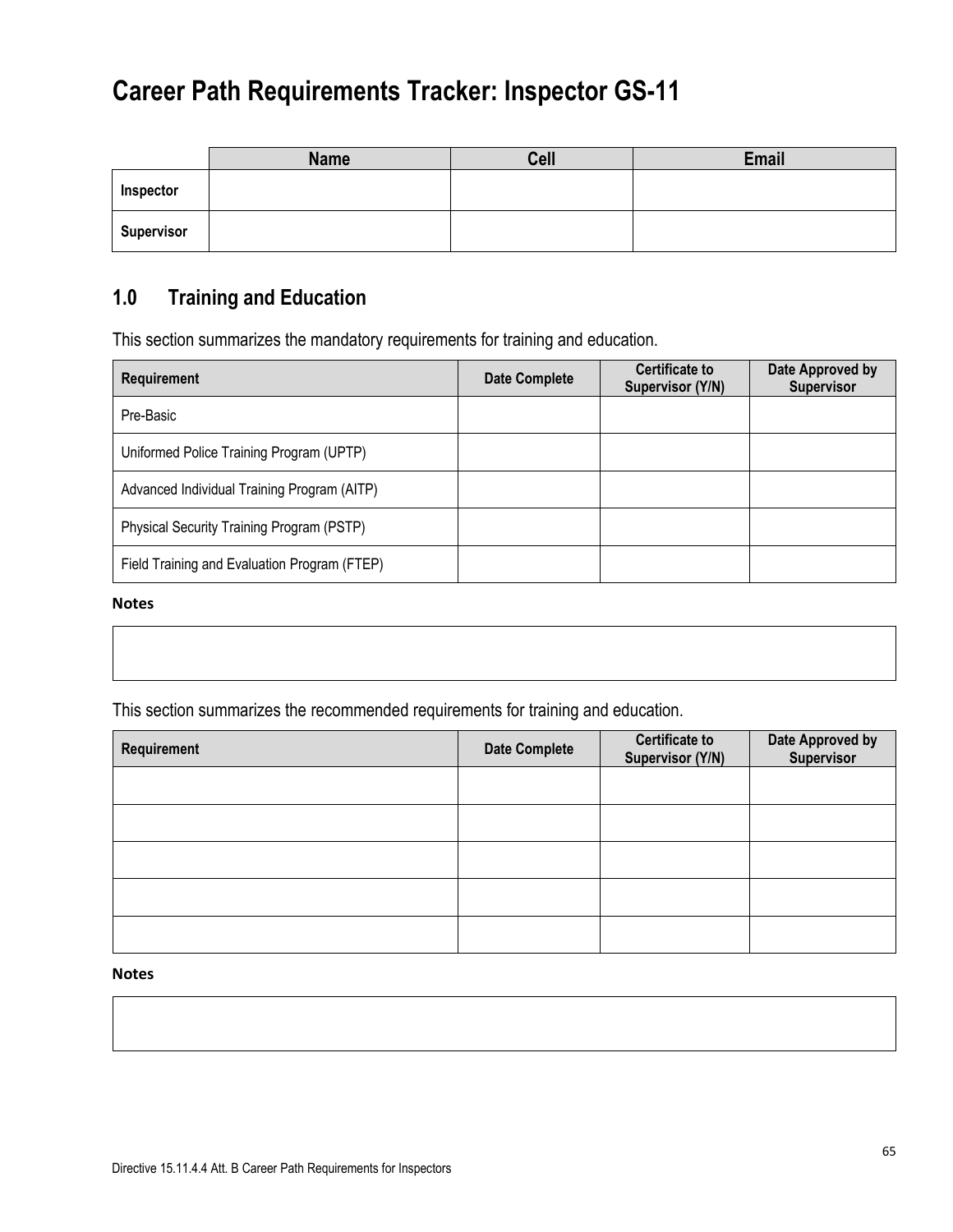### **2.0 Competencies**

This section summarizes the tasks for each competency.

| Requirement                    | Brief description of how task standard was met. Attach required documentation. | <b>Date Submitted</b><br>to Supervisor | <b>Date Approved</b><br>by Supervisor |  |  |  |
|--------------------------------|--------------------------------------------------------------------------------|----------------------------------------|---------------------------------------|--|--|--|
|                                | 2.1 Communication [C1]                                                         |                                        |                                       |  |  |  |
| GS11-M1                        |                                                                                |                                        |                                       |  |  |  |
| GS11-M2                        |                                                                                |                                        |                                       |  |  |  |
| 2.2 Customer Service [C2]      |                                                                                |                                        |                                       |  |  |  |
| GS11-M3                        |                                                                                |                                        |                                       |  |  |  |
| GS11-R1                        |                                                                                |                                        |                                       |  |  |  |
|                                | 2.3 Representing the Agency [C3]                                               |                                        |                                       |  |  |  |
| GS11-R2                        |                                                                                |                                        |                                       |  |  |  |
| GS11-R3                        |                                                                                |                                        |                                       |  |  |  |
|                                | 2.4 Teamwork and Cooperation [C4]                                              |                                        |                                       |  |  |  |
| GS11-M4                        |                                                                                |                                        |                                       |  |  |  |
| GS11-M5                        |                                                                                |                                        |                                       |  |  |  |
| 2.5 Technical Proficiency [C5] |                                                                                |                                        |                                       |  |  |  |
| GS11-M6                        |                                                                                |                                        |                                       |  |  |  |
| <b>GS11-M7</b>                 |                                                                                |                                        |                                       |  |  |  |
| GS11-R4                        |                                                                                |                                        |                                       |  |  |  |

**Notes**

### **3.0 Performance Goals**

This section summarizes the mandatory and recommended tasks for each performance goal.

| Requirement                                                                                    | Brief description of how task standard was met. Attach required documentation. | <b>Date Submitted</b><br>to Supervisor | Date Approved<br>by Supervisor |
|------------------------------------------------------------------------------------------------|--------------------------------------------------------------------------------|----------------------------------------|--------------------------------|
| 3.1 Performance Goal 1: Protection; Position Description: Enforcement and Investigations [PG1] |                                                                                |                                        |                                |
| GS11-M8                                                                                        |                                                                                |                                        |                                |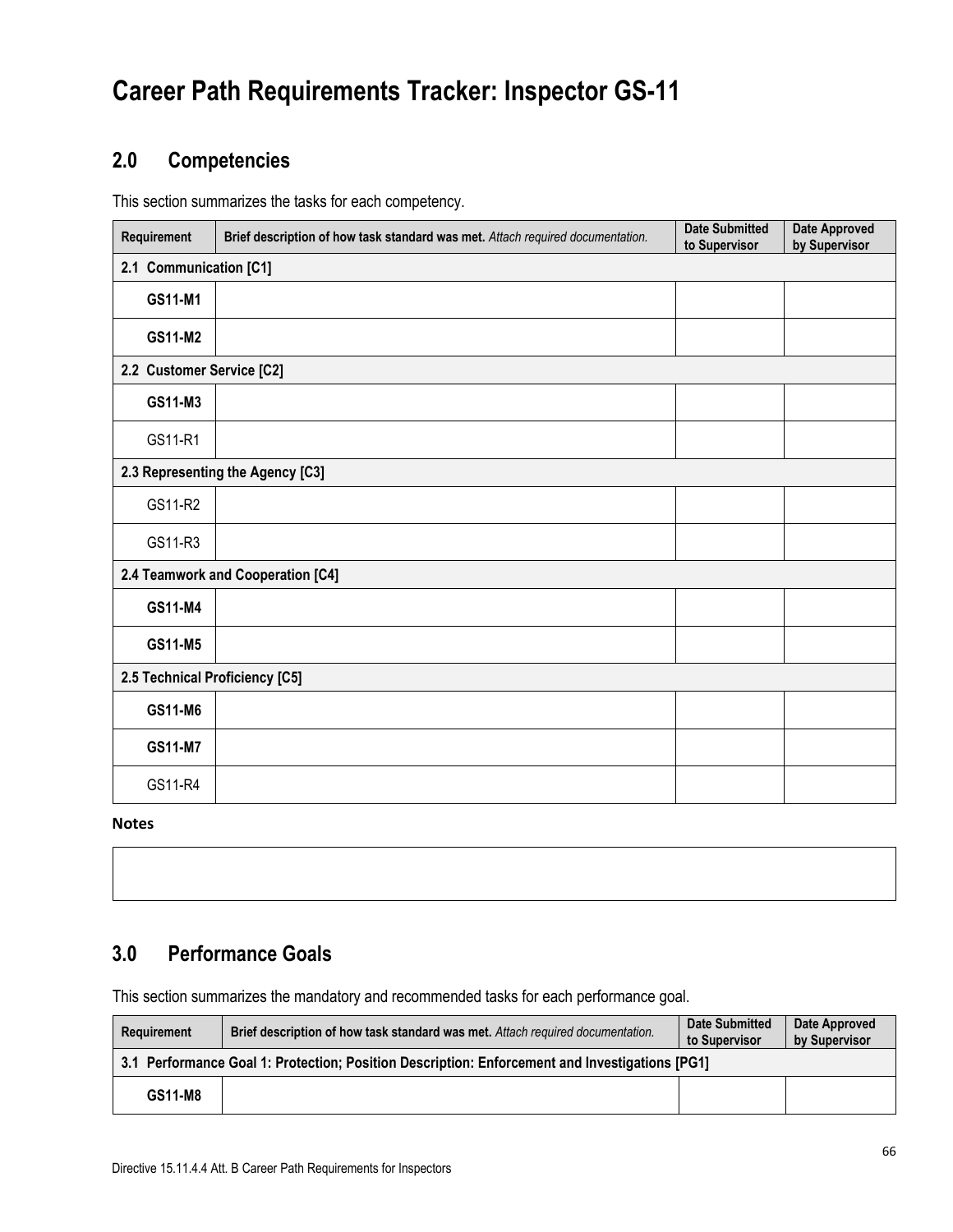| Requirement | Brief description of how task standard was met. Attach required documentation.  | <b>Date Submitted</b><br>to Supervisor | <b>Date Approved</b><br>by Supervisor |
|-------------|---------------------------------------------------------------------------------|----------------------------------------|---------------------------------------|
| GS11-M9     |                                                                                 |                                        |                                       |
| GS11-M10    |                                                                                 |                                        |                                       |
| GS11-M11    |                                                                                 |                                        |                                       |
| GS11-M12    |                                                                                 |                                        |                                       |
| GS11-M13    |                                                                                 |                                        |                                       |
| GS11-M14    |                                                                                 |                                        |                                       |
| GS11-M15    |                                                                                 |                                        |                                       |
| GS11-M16    |                                                                                 |                                        |                                       |
| GS11-M17    |                                                                                 |                                        |                                       |
| GS11-M18    |                                                                                 |                                        |                                       |
| GS11-M19    |                                                                                 |                                        |                                       |
| GS11-R5     |                                                                                 |                                        |                                       |
| GS11-R6     |                                                                                 |                                        |                                       |
|             | 3.2 Performance Goal 2: PSO Management; Position Description: Inspections [PG2] |                                        |                                       |
| GS11-M20    |                                                                                 |                                        |                                       |
| GS11-M21    |                                                                                 |                                        |                                       |
| GS11-M22    |                                                                                 |                                        |                                       |
| GS11-R7     |                                                                                 |                                        |                                       |
| GS11-R8     |                                                                                 |                                        |                                       |
|             | 3.3 Performance Goal 3: Facility Security Assessments [PG3]                     |                                        |                                       |
| GS11-M23    |                                                                                 |                                        |                                       |
| GS11-M24    |                                                                                 |                                        |                                       |
| GS11-M25    |                                                                                 |                                        |                                       |
|             | 3.4 Performance Goal 4: Technical Countermeasures [PG4]                         |                                        |                                       |
| GS11-M26    |                                                                                 |                                        |                                       |
| GS11-M27    |                                                                                 |                                        |                                       |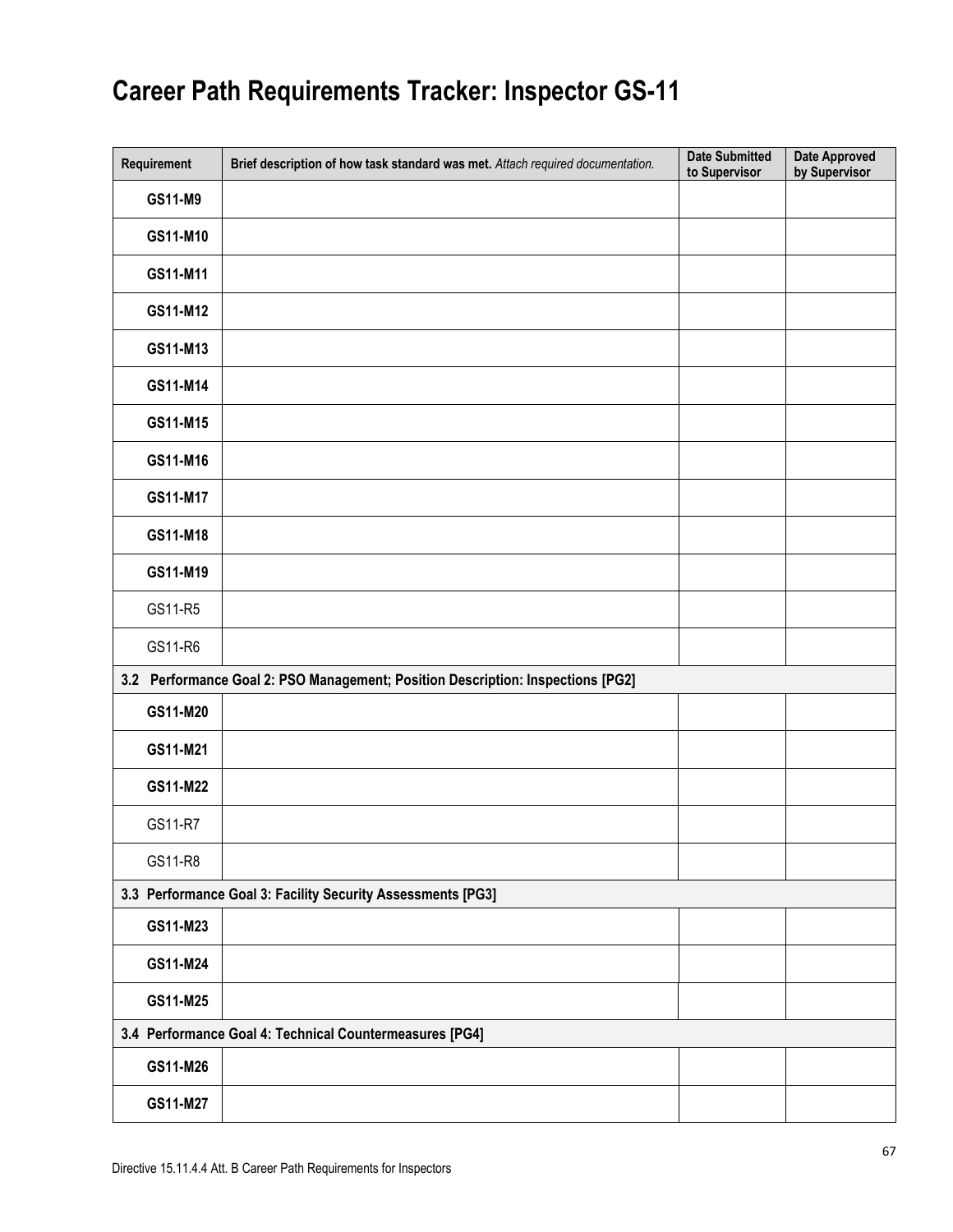| Requirement                   | Brief description of how task standard was met. Attach required documentation. | <b>Date Submitted</b><br>to Supervisor | <b>Date Approved</b><br>by Supervisor |  |
|-------------------------------|--------------------------------------------------------------------------------|----------------------------------------|---------------------------------------|--|
| GS11-M28                      |                                                                                |                                        |                                       |  |
| GS11-R9                       |                                                                                |                                        |                                       |  |
| 3.5 Position Description [PD] |                                                                                |                                        |                                       |  |
| GS11-M29                      |                                                                                |                                        |                                       |  |
| GS11-M30                      |                                                                                |                                        |                                       |  |
| GS11-R10                      |                                                                                |                                        |                                       |  |
| GS11-R11                      |                                                                                |                                        |                                       |  |
| GS11-R12                      |                                                                                |                                        |                                       |  |
| 3.6 Combined Requirement [CR] |                                                                                |                                        |                                       |  |
| GS11-M31                      |                                                                                |                                        |                                       |  |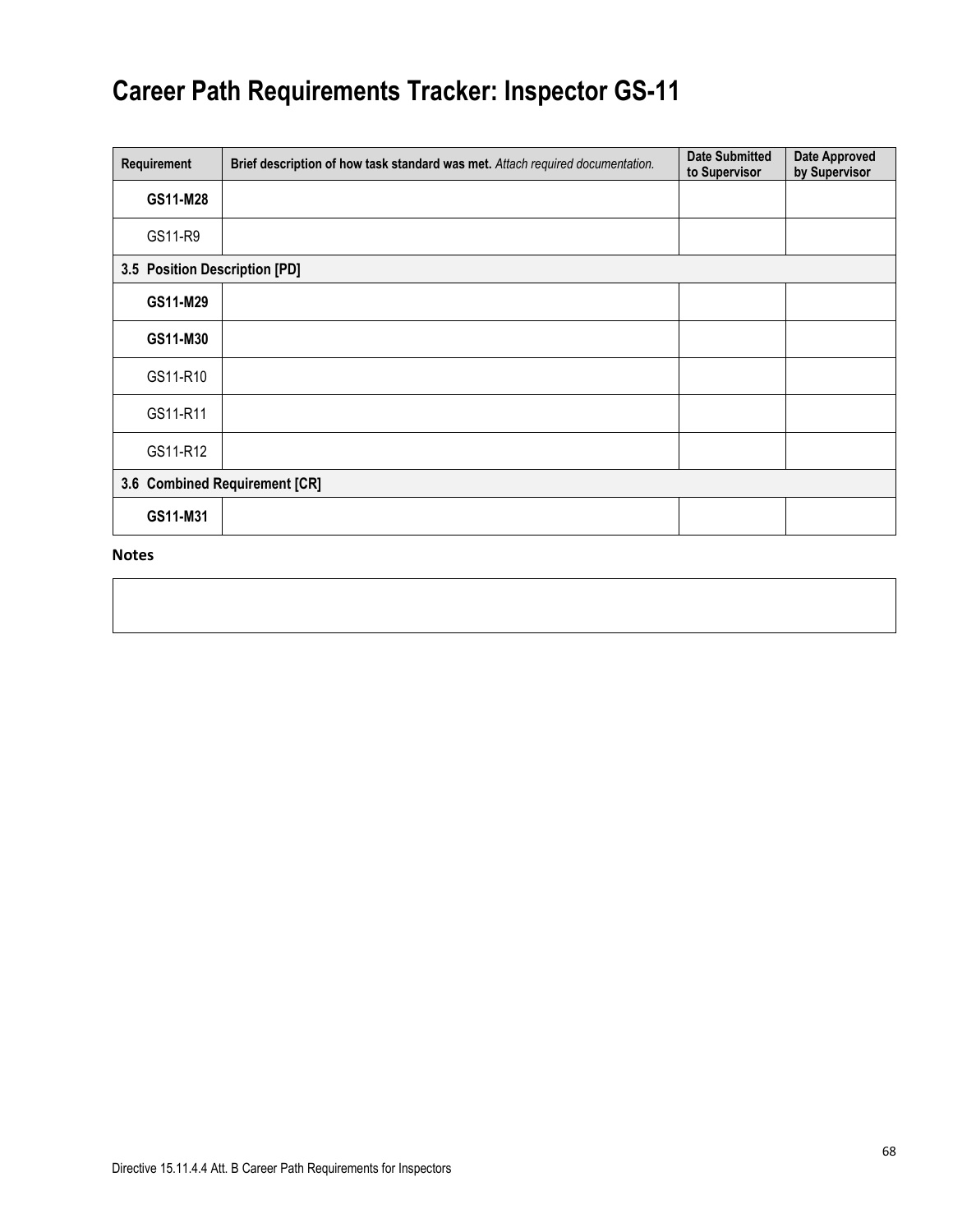|                   | <b>Name</b> | <b>Cell</b> | Email |
|-------------------|-------------|-------------|-------|
| Inspector         |             |             |       |
| <b>Supervisor</b> |             |             |       |

### **1.0 Training and Education**

This section summarizes the mandatory requirements for training and education.

| <b>Requirement</b>                           | <b>Date Complete</b> | <b>Certificate to</b><br>Supervisor (Y/N) | Date Approved by<br>Supervisor |
|----------------------------------------------|----------------------|-------------------------------------------|--------------------------------|
| Pre-Basic                                    |                      |                                           |                                |
| Uniformed Police Training Program (UPTP)     |                      |                                           |                                |
| Advanced Individual Training Program (AITP)  |                      |                                           |                                |
| Physical Security Training Program (PSTP)    |                      |                                           |                                |
| Field Training and Evaluation Program (FTEP) |                      |                                           |                                |

#### **Notes**

This section summarizes the recommended requirements for training and education.

| Requirement | <b>Date Complete</b> | <b>Certificate to</b><br>Supervisor (Y/N) | Date Approved by<br>Supervisor |
|-------------|----------------------|-------------------------------------------|--------------------------------|
|             |                      |                                           |                                |
|             |                      |                                           |                                |
|             |                      |                                           |                                |
|             |                      |                                           |                                |
|             |                      |                                           |                                |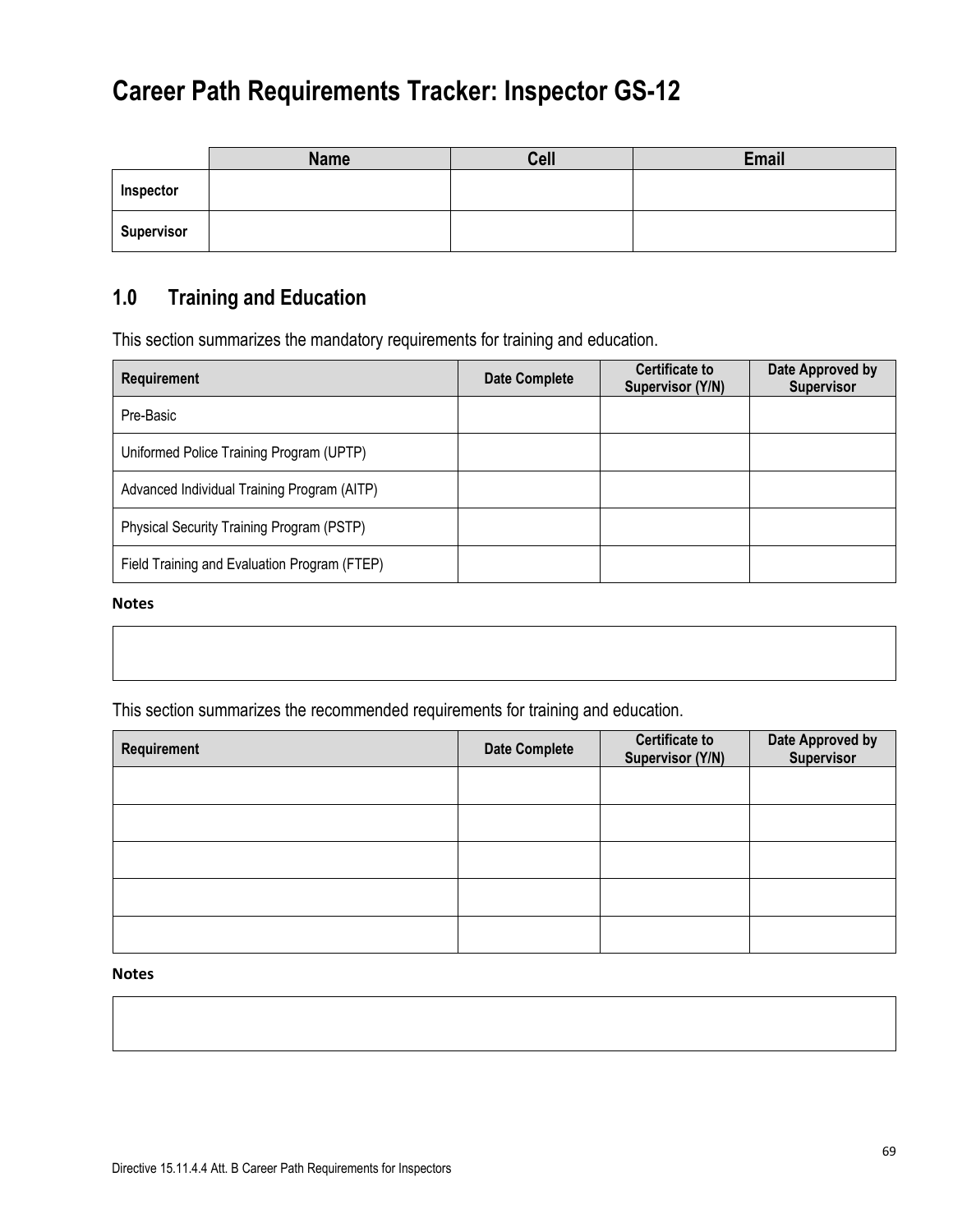### **2.0 Competencies**

This section summarizes the tasks for each competency.

| Requirement                      | Brief description of how task standard was met. Attach required documentation. | <b>Date Submitted</b><br>to Supervisor | <b>Date Approved</b><br>by Supervisor |  |
|----------------------------------|--------------------------------------------------------------------------------|----------------------------------------|---------------------------------------|--|
|                                  | 2.1 Communication [C1]                                                         |                                        |                                       |  |
| GS12-M1                          |                                                                                |                                        |                                       |  |
| GS12-M2                          |                                                                                |                                        |                                       |  |
|                                  | 2.2 Customer Service [C2]                                                      |                                        |                                       |  |
| GS12-M3                          |                                                                                |                                        |                                       |  |
| GS12-M4                          |                                                                                |                                        |                                       |  |
| 2.3 Representing the Agency [C3] |                                                                                |                                        |                                       |  |
| GS12-M5                          |                                                                                |                                        |                                       |  |
| GS12-M6                          |                                                                                |                                        |                                       |  |
|                                  | 2.4 Teamwork and Cooperation [C4]                                              |                                        |                                       |  |
| GS12-M7                          |                                                                                |                                        |                                       |  |
| GS12-M8                          |                                                                                |                                        |                                       |  |
| GS12-M9                          |                                                                                |                                        |                                       |  |
| 2.5 Technical Proficiency [C5]   |                                                                                |                                        |                                       |  |
| GS12-M10                         |                                                                                |                                        |                                       |  |
| GS12-M11                         |                                                                                |                                        |                                       |  |
| GS12-M12                         |                                                                                |                                        |                                       |  |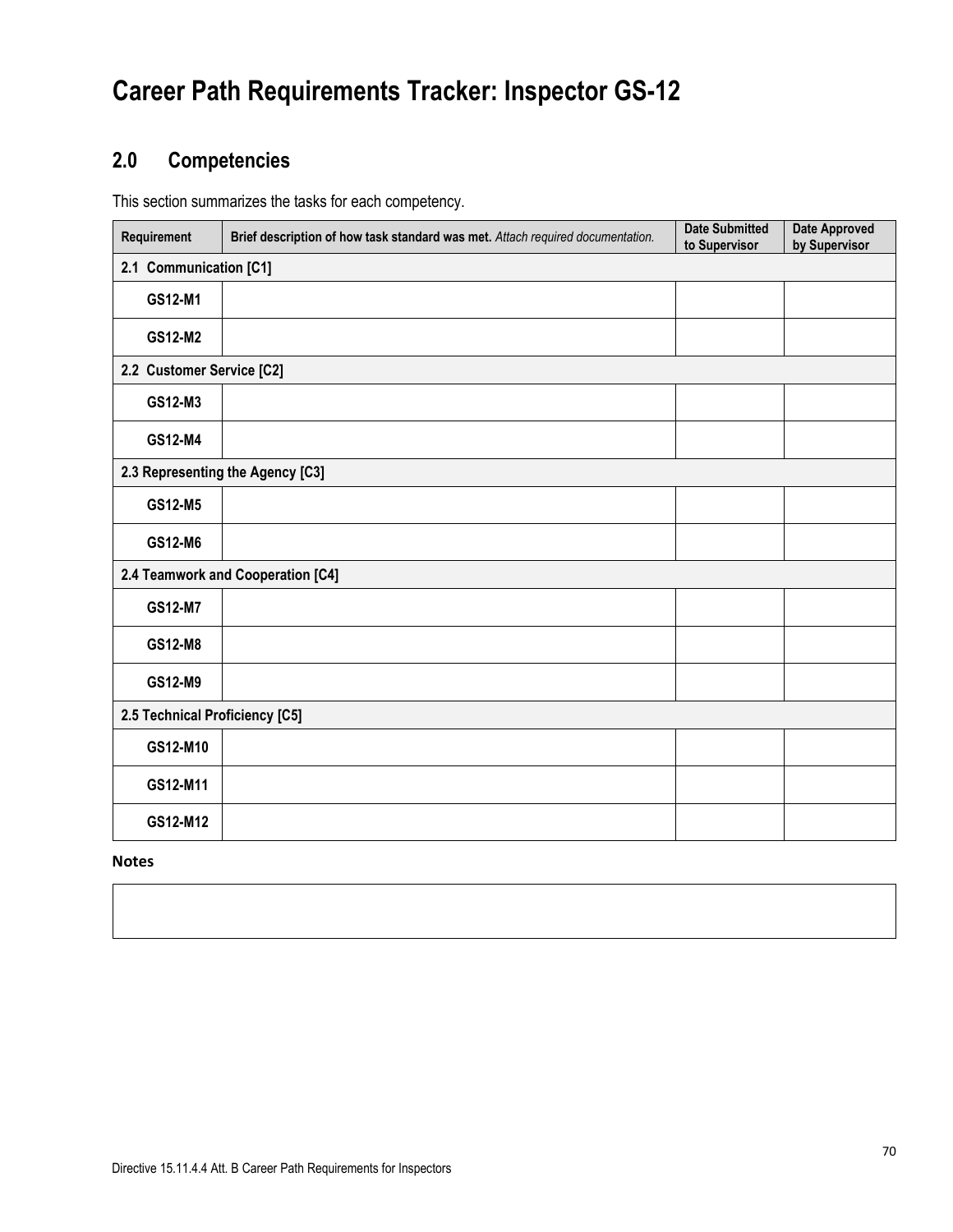### **3.0 Performance Goals**

This section summarizes the mandatory and recommended tasks for each performance goal.

| Requirement                                                 | Brief description of how task standard was met. Attach required documentation.                 | <b>Date Submitted</b><br>to Supervisor | <b>Date Approved</b><br>by Supervisor |  |  |
|-------------------------------------------------------------|------------------------------------------------------------------------------------------------|----------------------------------------|---------------------------------------|--|--|
|                                                             | 3.1 Performance Goal 1: Protection; Position Description: Enforcement and Investigations [PG1] |                                        |                                       |  |  |
| GS12-M13                                                    |                                                                                                |                                        |                                       |  |  |
| GS12-M14                                                    |                                                                                                |                                        |                                       |  |  |
| GS12-M15                                                    |                                                                                                |                                        |                                       |  |  |
| GS12-M16                                                    |                                                                                                |                                        |                                       |  |  |
| GS12-M17                                                    |                                                                                                |                                        |                                       |  |  |
| GS12-M18                                                    |                                                                                                |                                        |                                       |  |  |
| GS12-M19                                                    |                                                                                                |                                        |                                       |  |  |
| GS12-M20                                                    |                                                                                                |                                        |                                       |  |  |
| GS12-M21                                                    |                                                                                                |                                        |                                       |  |  |
| GS12-M22                                                    |                                                                                                |                                        |                                       |  |  |
| GS12-M23                                                    |                                                                                                |                                        |                                       |  |  |
| GS12-M24                                                    |                                                                                                |                                        |                                       |  |  |
| GS12-M25                                                    |                                                                                                |                                        |                                       |  |  |
|                                                             | 3.2 Performance Goal 2: PSO Management; Position Description: Inspections [PG2]                |                                        |                                       |  |  |
| GS12-M26                                                    |                                                                                                |                                        |                                       |  |  |
| GS12-M27                                                    |                                                                                                |                                        |                                       |  |  |
| GS12-M28                                                    |                                                                                                |                                        |                                       |  |  |
| GS12-M29                                                    |                                                                                                |                                        |                                       |  |  |
| 3.3 Performance Goal 3: Facility Security Assessments [PG3] |                                                                                                |                                        |                                       |  |  |
| GS12-M30                                                    |                                                                                                |                                        |                                       |  |  |
| GS12-M31                                                    |                                                                                                |                                        |                                       |  |  |
| GS12-M32                                                    |                                                                                                |                                        |                                       |  |  |
| GS12-M33                                                    |                                                                                                |                                        |                                       |  |  |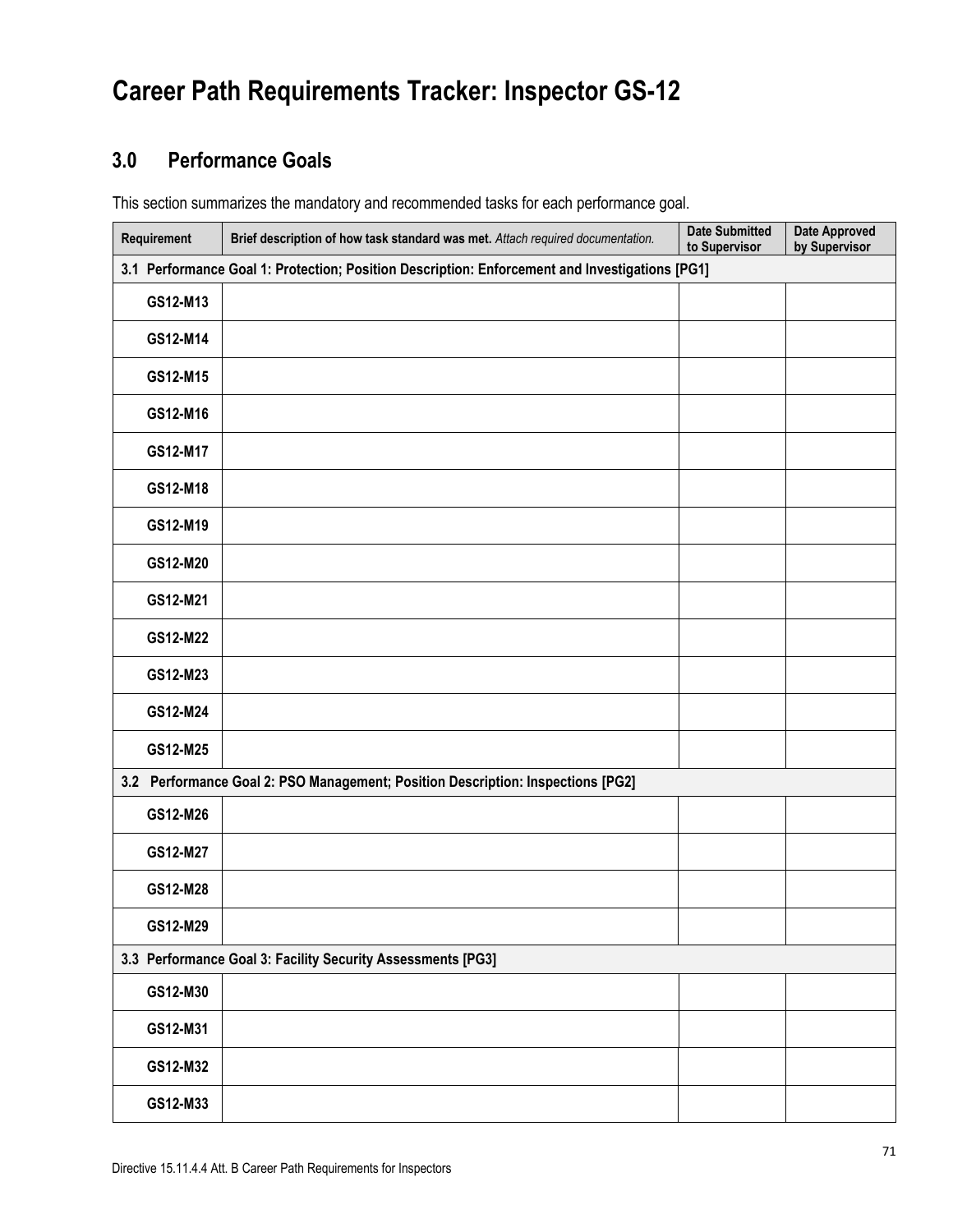| Requirement                   | Brief description of how task standard was met. Attach required documentation. | <b>Date Submitted</b><br>to Supervisor | <b>Date Approved</b><br>by Supervisor |  |
|-------------------------------|--------------------------------------------------------------------------------|----------------------------------------|---------------------------------------|--|
| GS12-M34                      |                                                                                |                                        |                                       |  |
|                               | 3.4 Performance Goal 4: Technical Countermeasures [PG4]                        |                                        |                                       |  |
| GS12-M35                      |                                                                                |                                        |                                       |  |
| GS12-M36                      |                                                                                |                                        |                                       |  |
| GS12-M37                      |                                                                                |                                        |                                       |  |
|                               | 3.5 Position Description [PD]                                                  |                                        |                                       |  |
| GS12-M38                      |                                                                                |                                        |                                       |  |
| GS12-M39                      |                                                                                |                                        |                                       |  |
| GS12-M40                      |                                                                                |                                        |                                       |  |
| GS12-M41                      |                                                                                |                                        |                                       |  |
| 3.6 Combined Requirement [CR] |                                                                                |                                        |                                       |  |
| GS12-R1                       |                                                                                |                                        |                                       |  |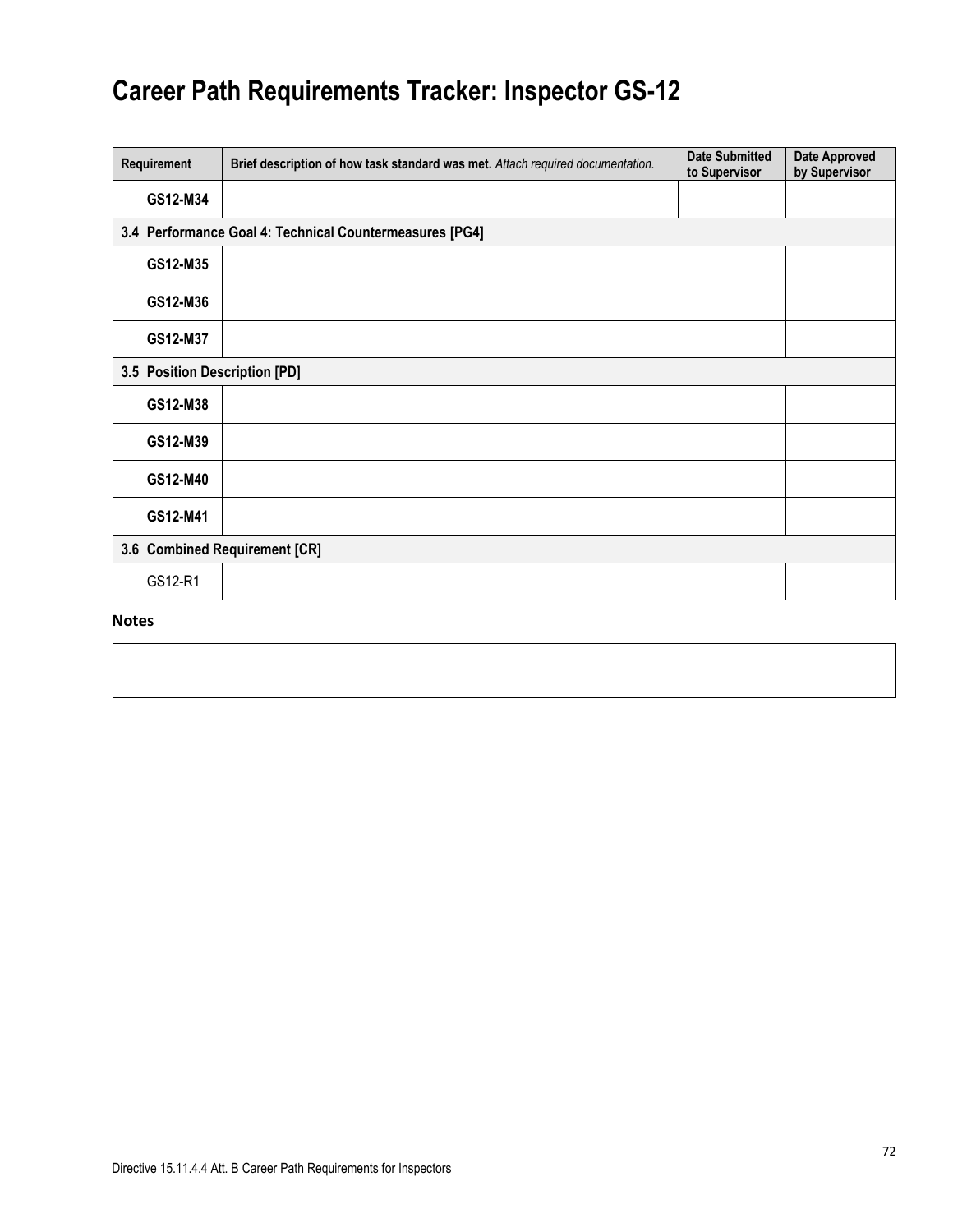As defined by OPM, these series includes positions with the primary duties of which are analytical, planning, advisory, operational, or evaluative work that has as its principal purpose the development and implementation of policies, procedures, standards, training, and methods for identifying and protecting information, personnel, property, facilities, operations, or material from unauthorized disclosure, misuse, theft, assault, vandalism, espionage, sabotage, or loss.

Security specialists according to OPM General Inspection, Investigation, Enforcement, and Compliance Series, GS-1801 April 2011 supervise, lead, or perform inspection, investigation, enforcement, or compliance work.

Many security specialists train security and subject-matter personnel in security requirements and procedures. Security administration in Federal agencies involves the safeguarding of information, personnel, property, assets, and/or material from theft, loss, misuse, fraud, disclosure, espionage, or sabotage. Security administration is a specialized and integral aspect of agency missions and programs. It is concerned with:

- Identifying the need for protection and security;
- Developing and maintaining the physical means which are used for protection and security; and
- Developing, implementing, and maintaining procedural and technical methods to enhance physical protection.

Some specialists are trained for and participate in rapid protection teams, such as those for executive protection or terrorist attack or other kinds of response teams which require training in weapons proficiency and special law enforcement tactics. Some security specialists perform instructional duties as part of their program responsibilities. Instruction may be provided to other security personnel, subject-matter or contractor employees, or others.

The nature of the materials under protection must also be considered in security planning, along with balancing the costs or security systems between the ideal and what can be realistically accomplished. Some protection specialists are involved in planning for and administering law enforcement and related protective programs (guard services) for Federal agencies and installations. This function is typically part of a physical security program where the protective force is another part of a broader system of security responsibilities.

Refer to the following list of duties associated with protecting federal facilities.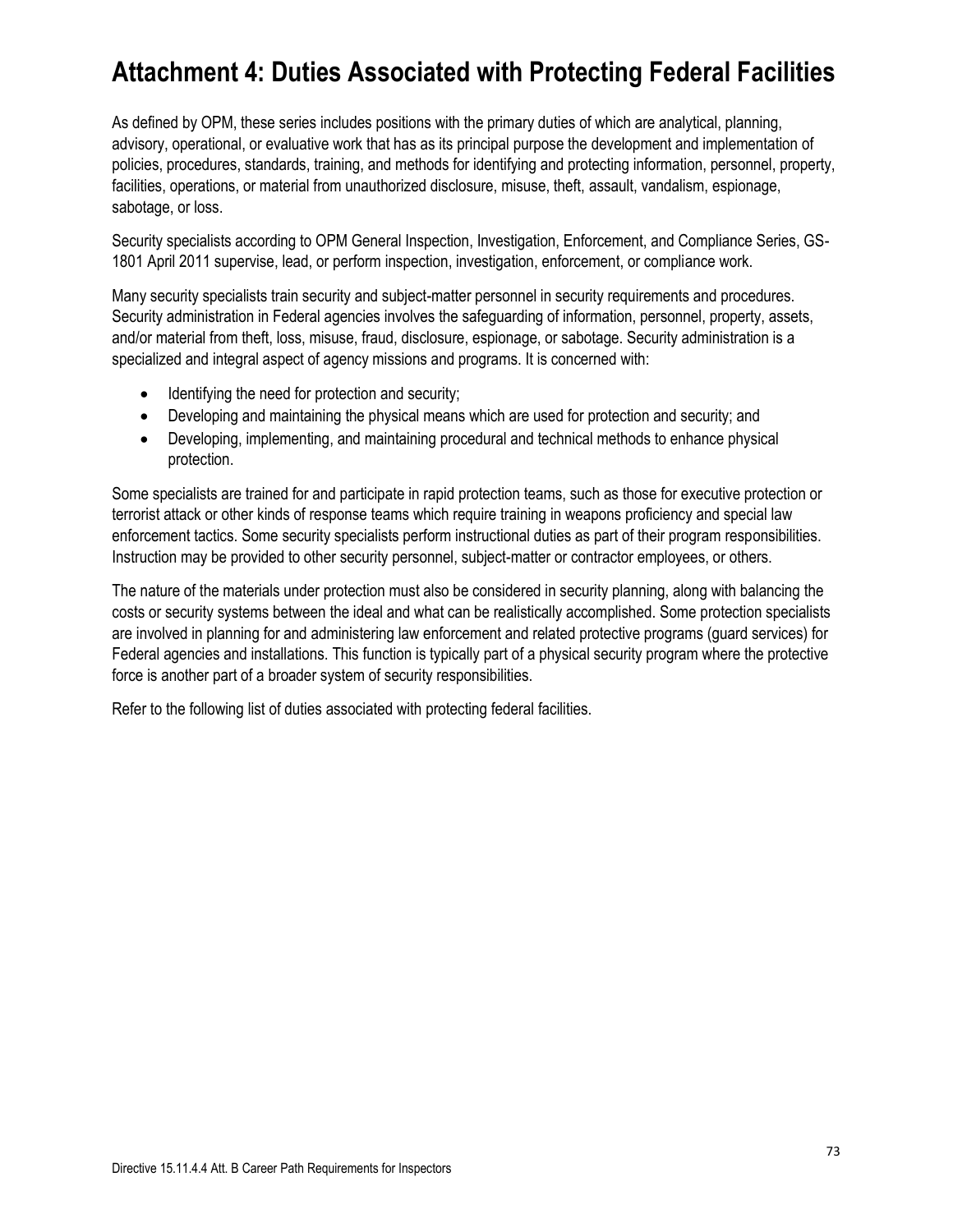### **Basic Requirements**

- Pre-Basic
- Uniformed Police Training Program (UPTP)
- Advanced Individual Training Program (AITP)
- Physical Security Training Program (PSTP)
- Field Training and Evaluation Program (FTEP)

#### **Competencies and Performance Goals**

- Communication (Internal and External)
- Customer Service
- Representing the Agency
- Teamwork and Cooperation
- Technical Proficiency in Law Enforcement and Physical Security
- Protection (Personal and Facility)
- Protective Security Officer (PSO) Management
- Facility Security Assessments
- Technical Countermeasures

#### **Attributes**

- Independent
- Courageous
- Transparent
- Confident
- Curious

## **Major Tasks of an FPS Inspector**

As an FPS Inspector, you have the opportunity to encounter and master a wide variety of tasks. Which of these major tasks you encounter will often be affected by your geographic location and portfolio of assigned facilities:

- Anti-Terrorism
- Cyber Security
- HAZMAT Awareness
- Information Protection
- Law Enforcement (to include investigations)
- Operational Security
- Physical Security
- PSO Oversight & Training
- Public Safety
- Stakeholder Education (including training, briefing, and liaison work)
- Threat Mitigation

#### **Knowledge Components**

The Interagency Security Committee (ISC) has introduced standards and tasks a protection professional is likely to encounter. As an FPS employee, these Security Specialist Competencies are relevant to your job directly or indirectly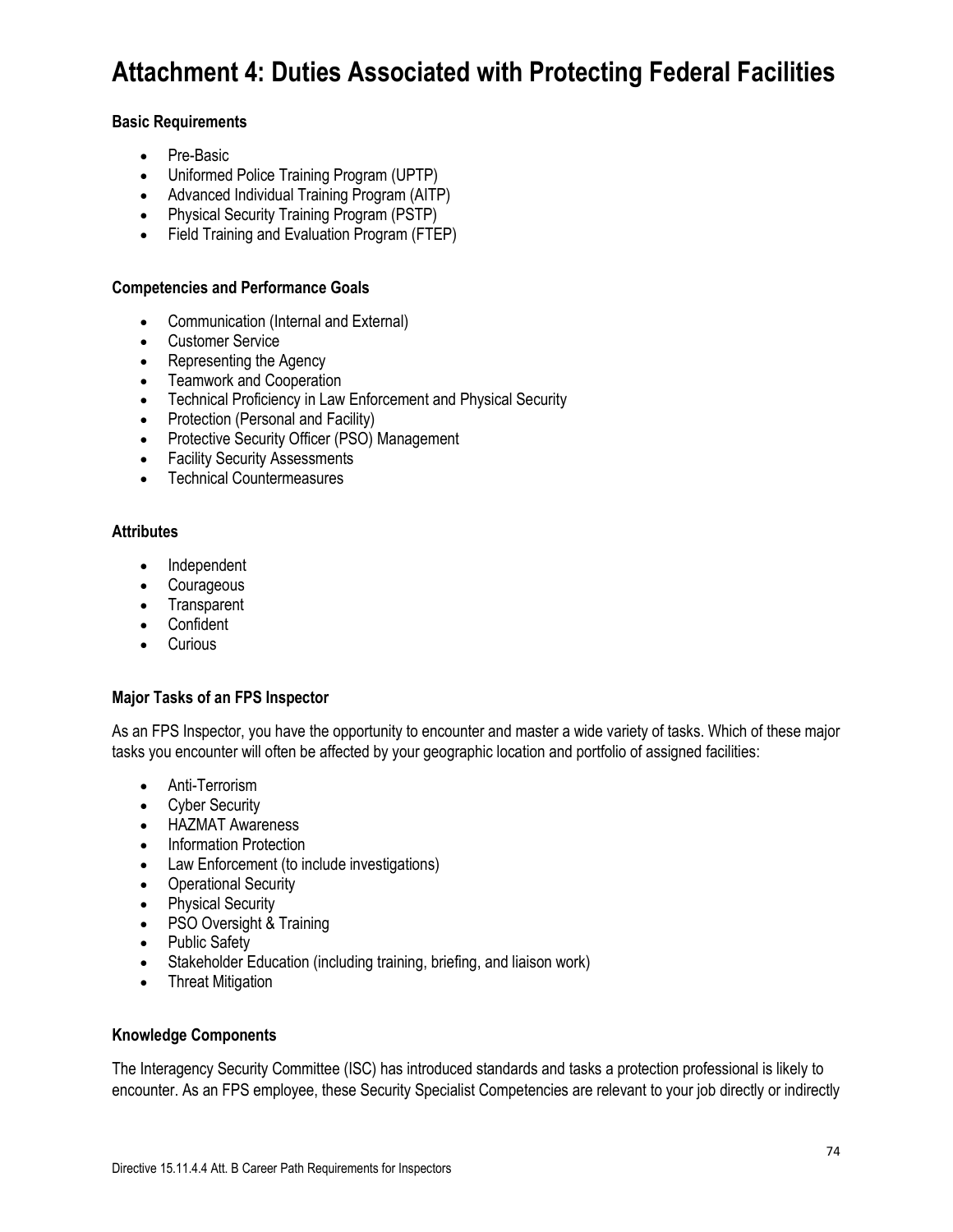and they may vary based on geography and the types of facilities you protect. Additionally, many of those you work with are security specialists and perform duties on the Facility Security Committee or as a Security Manager or Security Specialist for a tenant agency. They have many of these responsibilities and may approach security from a different angle. Knowing the basics of security specialist competencies will serve you well as you progress through your career.

## **Understanding of Security and National/Federal Policies and Standards**

- Interagency Security Committee (ISC). Inspectors will be knowledgeable in how and why the ISC came into existence to include:
	- $\circ$  The mission and vision of the ISC
	- o The composition of the ISC
- Facility Security Committees (FSCs):
	- $\circ$  Knowledgeable in the policy and procedures a FSC uses when presented with security issues
	- $\circ$  Knowledgeable in the roles and responsibilities of the FSC members
- ISC Facility Security Level Determination Standard. Inspectors will be able to define the criteria and successfully use the process for determining a facility security level (FSL).
- ISC Risk Management Process. Inspectors will have a clear understanding of the ISC Risk Management Process for Federal facilities in the United States occupied by Federal employees for nonmilitary activities.
- Crime Prevention through Environmental Design (CPTED). Inspectors will be able to understand the CPTED principles and how they may be implemented in the design of an effective interior and exterior building environment to both reduce the fear of potential crime and terrorist activity and encourage desirable behavior.
- National Infrastructure Protection Plan. Inspectors will be knowledgeable in critical infrastructure under the NIPP and the need to adequately protect facilities and assets.
- FPS-Specific Policies/Standards. Inspectors will be knowledgeable in all FPS policies and standards, as well as those issued by the ISC.

## **Facility Security Assessments**

- **Types of Security Assessments** 
	- $\circ$  Conducting recurring security assessments to evaluate threats and vulnerabilities as well as develop security countermeasures to mitigate risk to an acceptable level.
	- o Conduct market survey/pre-lease, new construction, and special assessments.
	- o Demonstrate a general understanding of new site drawings/maps.
- Components of a Security Assessment
	- $\circ$  Research on the facility should be conducted at a minimum on:
		- Law enforcement jurisdiction
		- Crime statistics and trends
		- Natural, design, geographic, and human factors affecting the risk level of the facility
		- Potential threats to include use of the ISC Design-Basis Threat Report
		- Research of emergency services from local fire medical services, and hospital capabilities that would service the facility
	- o Inspections and Analysis
		- Determine the FSL using ISC approved standards.
		- Complete a physical inspection of grounds and all relevant systems and features.
		- Conduct a lighting survey.
		- Inspect the security officer force.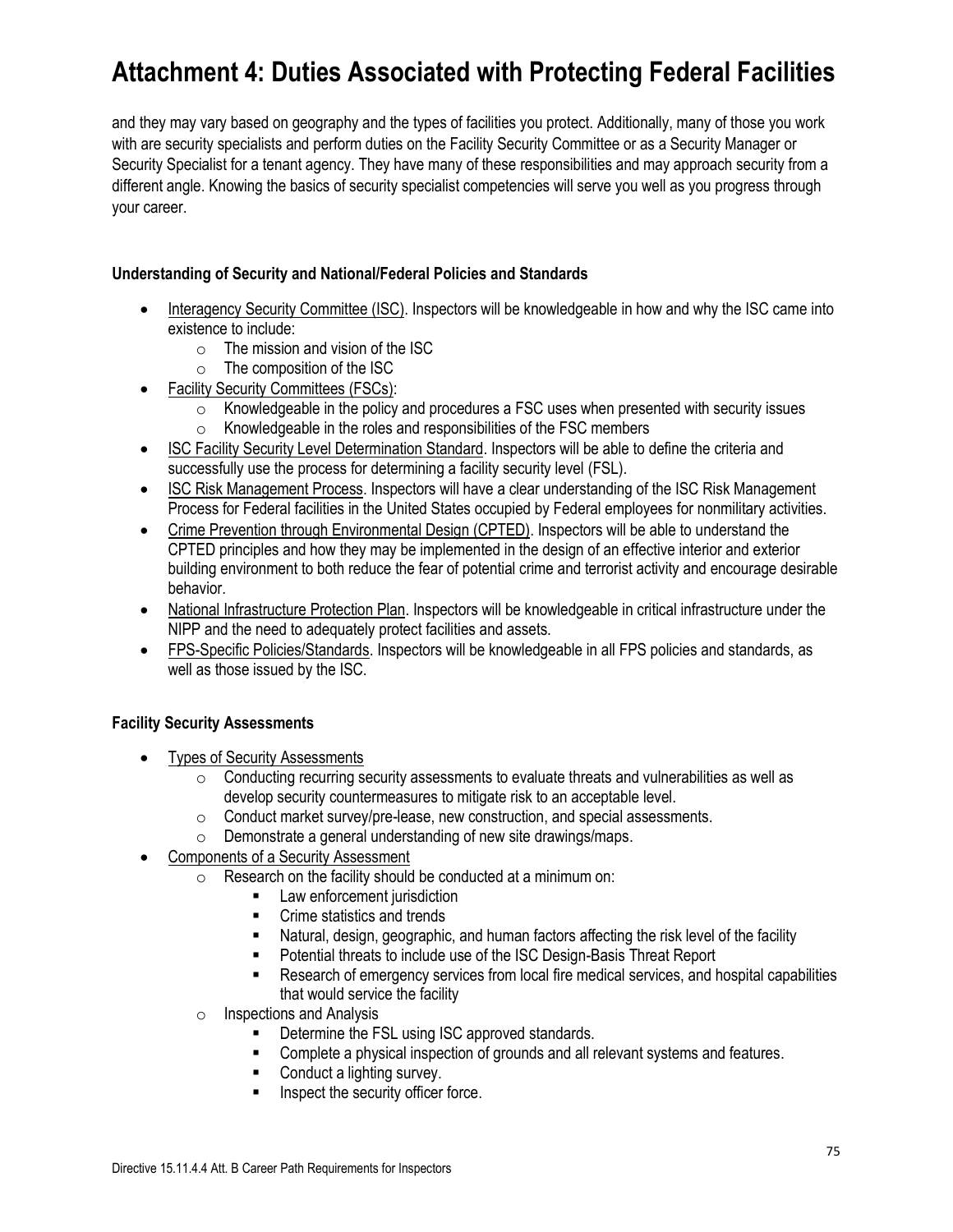- Verify effectiveness of existing countermeasures.
- Evaluate pertinent information from tenant interviews.
- Analyze any additional agency-specific requirements.
- Interview the following individuals at minimum:
	- FSC Chairperson or Designated Official
	- A representative of each tenant agency
	- Building Manager
	- Realty Specialist
	- Facility security personnel
	- Appropriate law enforcement authorities
	- Emergency response authorities
- o Conduct and/or interpret a Threat Assessment
	- Evaluate applicable threats and vulnerabilities.
	- **EXECT** Determine the level of risk to ensure the appropriate corresponding level of protection is provided.
- o Identify and Evaluate Countermeasures
	- Existing Countermeasures evaluate for their functionality and compliance with ISC Standards.
	- Additional Countermeasures identify, evaluate, and recommend, as necessary, to mitigate the risk to an acceptable level.
- o Understand the Countermeasure Approval Process
	- **ISC Facility Security Committee policies**
	- Funding cycle
	- Historic Committee approvals
	- Zoning/Planning Committee approvals
	- Internal agency approval process
- o Author a comprehensive and concise report to document fact-based findings and recommendations determined by the efforts of research and data gathering
- o Present recommendations outlined in the report
	- Explain the security assessment process to FSC or designated authority and justify recommended countermeasures.
	- **EXE** Demonstrate thorough competency with the use of visual presentation aids.

#### **Inspections**

- Electronic and trace/vapor detection
- Explosive detection devices
- Inspection mirrors
- Walkthrough metal detectors
- Handheld metal detectors
- Radiation detectors
- X-ray screening equipment

#### **Continuity of Operations**

- Understand the requirements of National Security Presidential Directive-51, Homeland Security Presidential Directive (HSPD) -20, and/or other pertinent policies regarding Continuity of Operations (COOP);
- Understand and advise on basic COOP plans:
	- o Mission essential functions
	- o Alternate facilities and supplies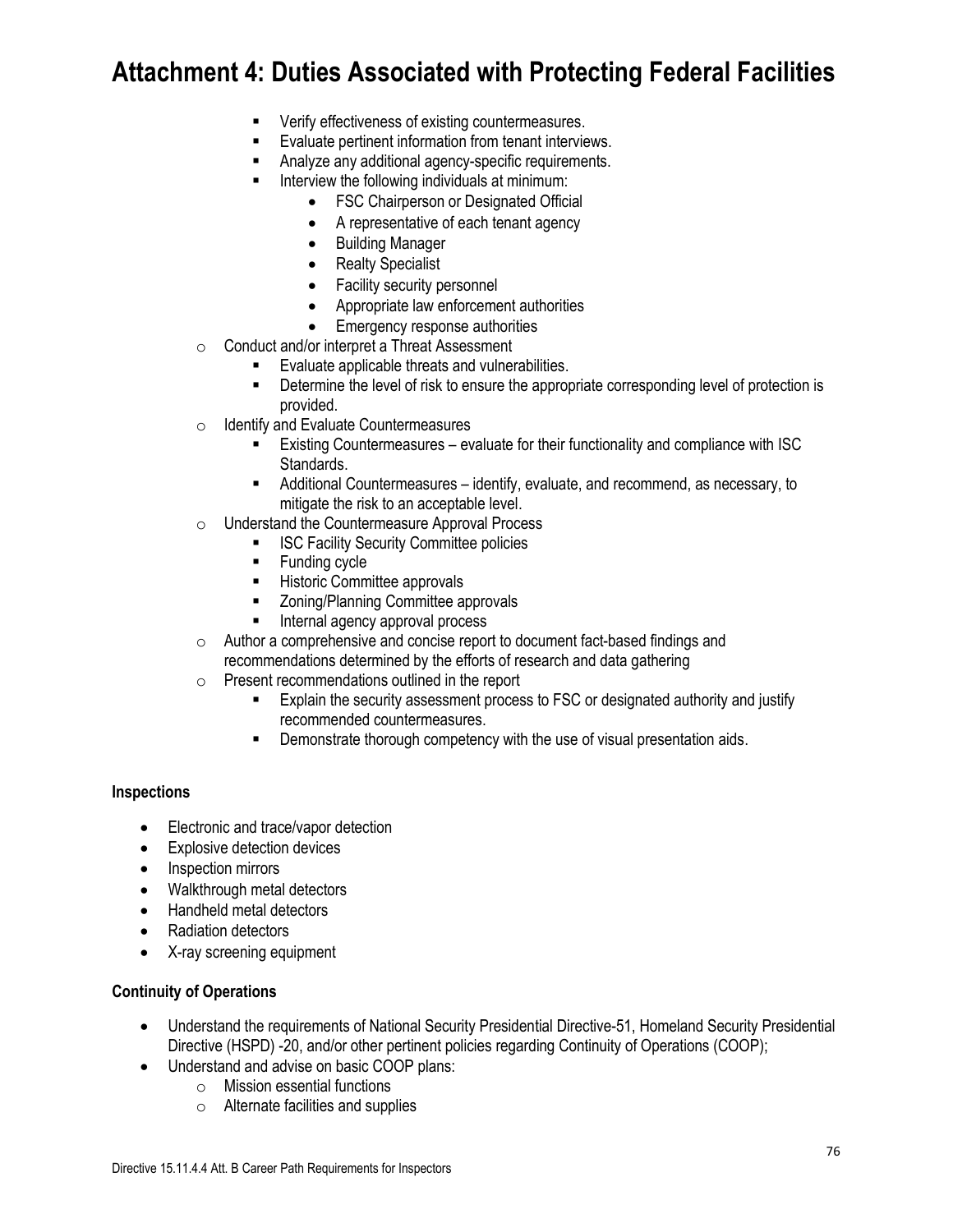- o Delegations of authority and orders of succession
- o Devolution
- o Human capital management
- o Interoperable communications
- o Reconstitution
- o Tests, training, and exercises
- o Vital records and databases
- Understand COOP reporting and national level exercise requirements.

## **Facility Security Plans**

- Identify security related responsibilities;
- Identify current and planned security measures:
- Define building-specific security policies;
- Include emergency contacts (e.g., law enforcement, first responders, security organization, and facility manager);
- Detail response procedures for emergencies;
- Outline approved protocols for access by employees, contractors, and visitors;
- Establish changes in security operations due to temporary upgrades in the National Terrorism Advisory System;
- Outline the security measure testing schedule performed by the security manager at Level IV and V facilities;
- Identify security support requirements for the Occupant Emergency Plan (OEP);
- Understand the level of detail to which the plan is written based on the nature of the facility;
- Protect the plan as For-Official-Use-Only (FOUO), at a minimum; and
- Identify response procedures for active shooter/active threat events.

## **Occupant Emergency Plan**

- Understand pertinent Federal Management Regulations (i.e., 102–74.230) and department or agency specific policies regarding the OEP;
- Understand the responsibilities of the Designated Official and Occupant Emergency Organization;
- Review and advise on an all-hazards OEP including evacuation plans and shelter-in-place plans; and
- Verify effectiveness and evaluate an OEP, making appropriate modifications, as necessary.

#### **Incident Management**

- Requirements for an Incident Command System (ICS) for managing short-term and long-term field operations for a broad spectrum of emergencies;
- Organization and operation of unified command in an incident that involves Federal, State, local, and tribal agencies;
- Key documents that affect planning and operational response in a terrorist attack or weapons of mass destruction incident, including the National Response Plan, National Response Framework, and the National Incident Management System;
- Formation and structure of Federal response organizations and how they interface with local emergency response organizations in an emergency incident;
- ICS operating requirements and components;
- ICS management concepts/principles;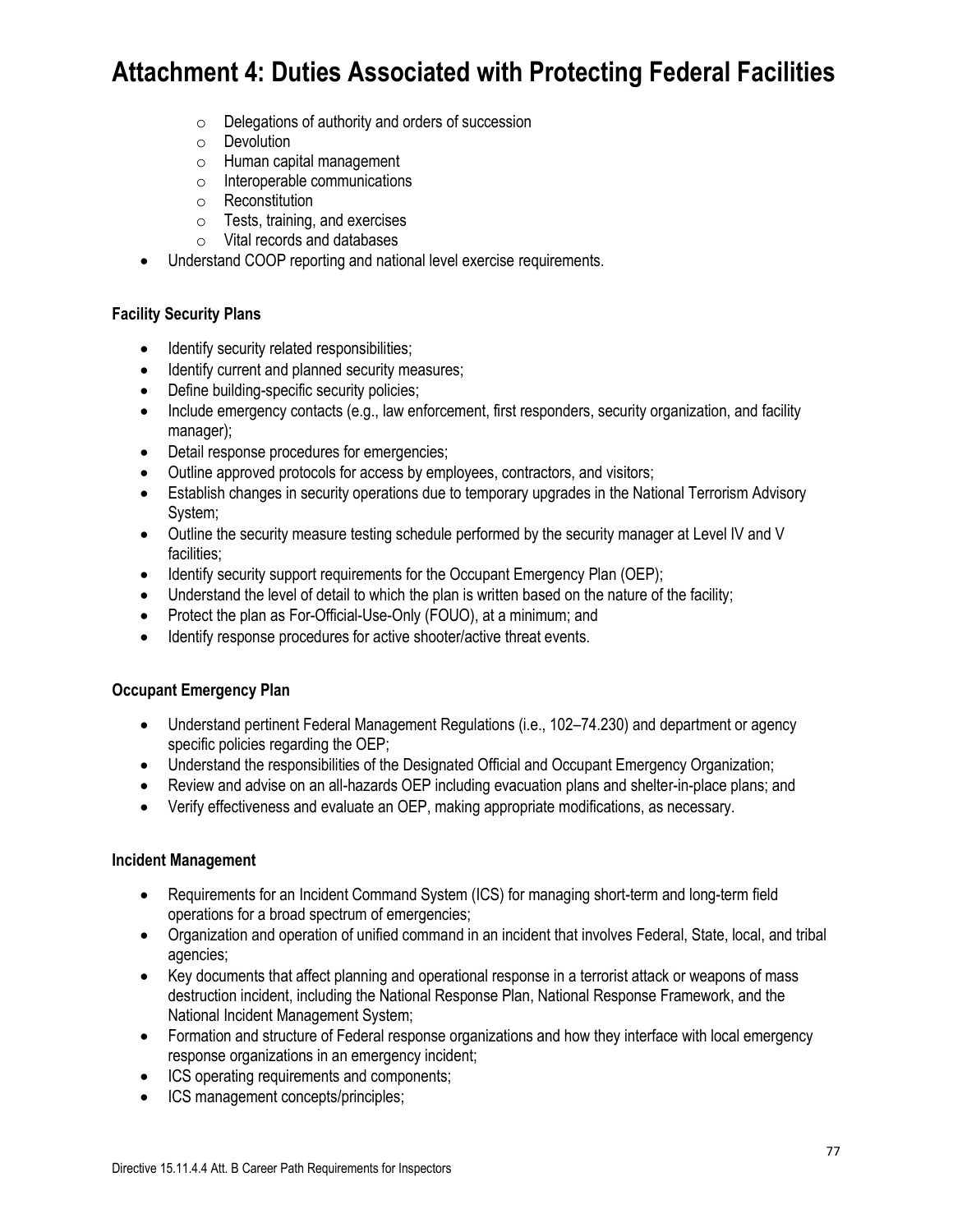- National Terrorism Advisory System; and
- Minimum ICS Training Level commensurate with the Security Specialist position and function in normal Emergency Operation Plans

## **Intrusion Detection Systems**

- Understand the concepts of alarm communication and display and the different technologies available;
- Understand intrusion detection system performance characteristics (i.e., probability of detection, nuisance alarm rate, and vulnerability to defeat);
- Understand the differences between active and passive sensors, overt and covert sensors, and volumetric and line detection sensors;
- Identify discrepancies in line supervision by inspecting sensor and control panel terminations; and
- Demonstrate knowledge of the American National Standards Institute and Underwriters Laboratory standards for Intrusion Detection Systems pertaining to monitoring and hardware.

### **Protective Security Officer Compliance and Oversight**

- The design of a proper security force per operating requirements;
- The research required identifying Federal, state, tribal, and local licenses requirements;
- The oversight of the security force; and
- Developing standard operating procedures to include post orders for the security force.

#### **Access Control Systems**

- Understand basic objectives of an access control system;
- Specify appropriate portal types, barriers, or lock hardware for a particular application based on security needs, physical environment, and organizational culture;
- Understand the basic concepts of and challenges involved in implementing anti-tailgating and anti-pass back policies;
- Understand various methods to test and verify the proper functionality of the system;
- Understand various methods of identity verification
- Understand the basic differences between various coded-credential technologies;
- Understand the different types of biometric technologies available;
- Understand the requirements of various physical access control systems ("off the shelf") that are approved for use under HSPD-12, FIPS 201;
- Demonstrate a basic understanding of the various lock types and lock components; and
- Understand the factors to be considered in establishing access control needs, requirements, and procedures.

#### **Video Monitoring Systems**

- Understand the objectives and theory of video monitoring systems;
- Understand the purpose of using video monitoring in security and the correct camera type for the appropriate application;
- Understand the basic components of analog and digital video monitoring systems;
- Understand the different types of cameras and lenses;
- Understand focal length and field of view;
- Understand appropriate implementation of pan, tilt, and zoom cameras;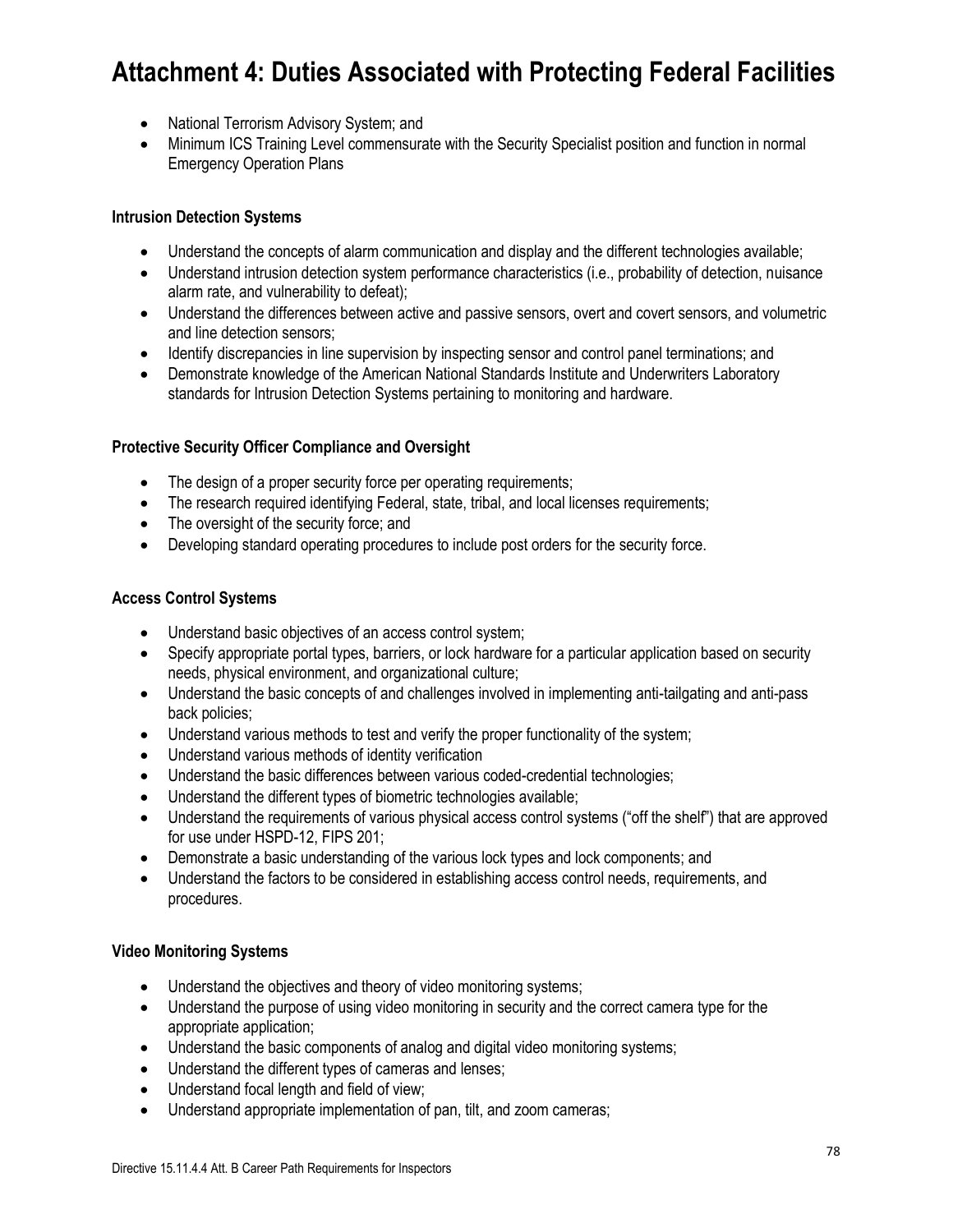- Understand recording requirements pertaining to resolution, bandwidth, and frame rates;
- Understand causes of video loss and electromagnetic interference;
- Demonstrate basic understanding of fiber-optic video equipment and media converting devices;
- Understand the direct relationship with protective lighting on camera images. This includes illumination intensity and evenness required for specific cameras as well as color rendition and reflectance of various light types on different surfaces;
- Demonstrate a basic understanding of the legal considerations associated with video monitoring system applications; and
- Explain the advantages of video monitoring system integration with other physical protection system elements.

### **Crime Prevention and Security Awareness**

- Understand crime prevention as well as security awareness concepts and principles;
- Demonstrate a basic understanding of CPTED concepts and principles; and
- Deliver crime prevention and security awareness presentations in multiple formats.

### **Protective Lighting**

- Basic security lighting concepts, principles, and applications;
- The relationship between closed circuit video equipment and security lighting technologies; and
- The security standards for exterior security illumination.

#### **Security Barriers**

- Understand the different types of security barriers, official ratings, and security considerations associated with each one; and
- Determine effective placement of security barriers.

#### **Information Security**

- The requirements for classifying, safeguarding, and declassifying national security information, including information relating to defense against transnational terrorism in accordance with E. O. 13526, "Classified National Security Information";
- The requirements for protecting information pursuant to and consistent with applicable law, regulations, and government policies that is not classified, in accordance with E.O. 13556, "Controlled Unclassified Information"; and
- The requirements for and ability to conduct compliance inspections and unauthorized disclosure investigations.

### **Personnel Security**

- Understand the requirements of personnel and national security executive orders and directives, such as:
	- o E.O. 10450, "Security Requirements for Government Employment";
	- o E.O. 12968, as amended, "Access to Classified Information";
	- o E.O. 13467, "Reforming Processes Related to Suitability for Government Employment, Fitness for Contractor Employees, and Eligibility for Access to Classified National Security Information";
	- o E.O. 13488, "Granting Reciprocity on Excepted Service and Federal Contractor Employees Fitness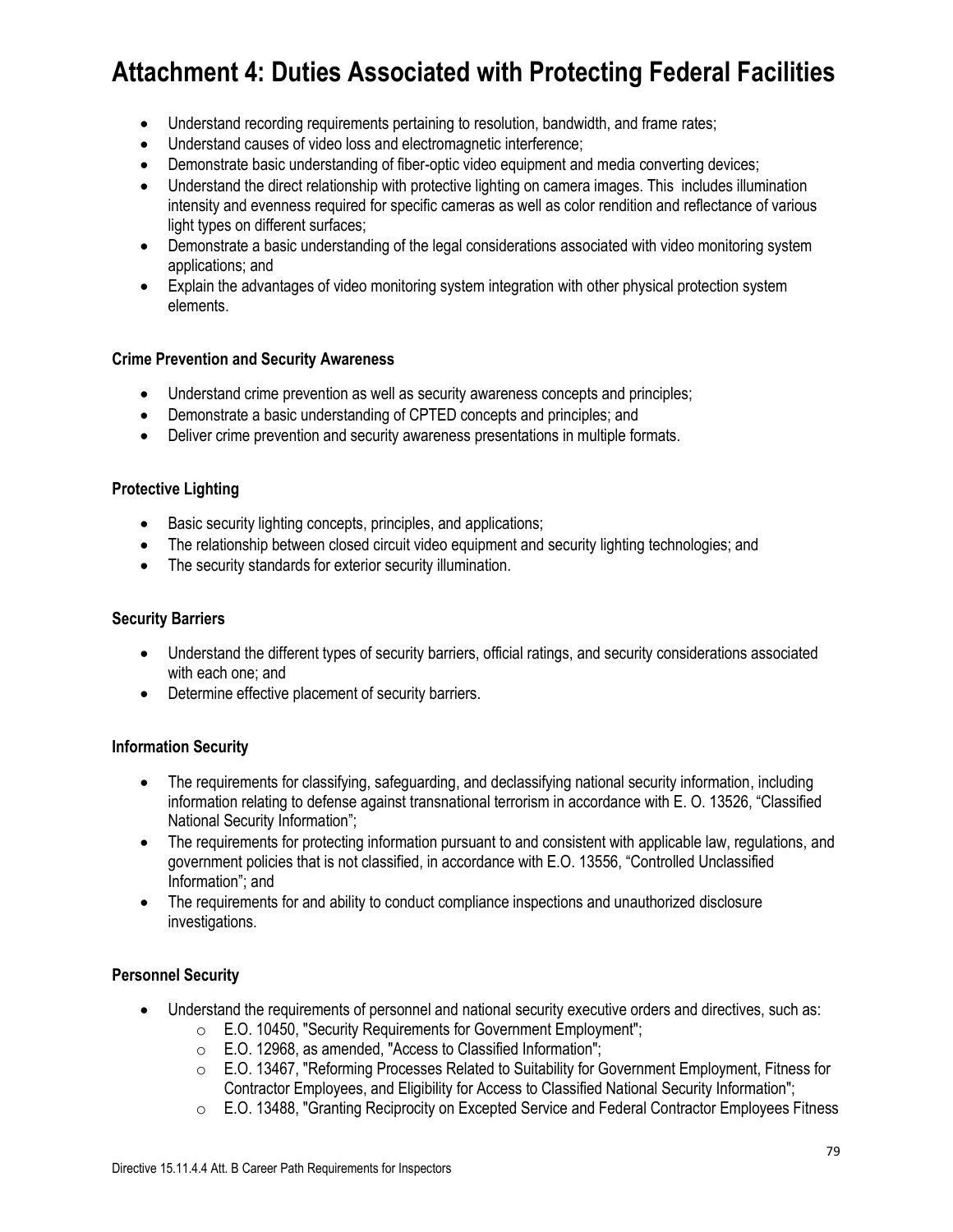and Reinvestigating Individuals in High Risk Positions of Public Trust":

- $\circ$  5 Code of Federal Regulation (CFR) part 731, Suitability Regulations;
- $\circ$  5 CFR part 732, Designation of National Security Positions;
- o Intelligence Community Policy Guidance Number 704.1, 704.2, 704.3, and 704.4 on Investigative Standards, Adjudicative Guidelines, Denials or Revocation of Access to Sensitive Compartmented Information, and Reciprocity;
- Demonstrate knowledge in the development and execution of the following personnel security policies and/or requirements:
	- $\circ$  Standards for access to classified information and assignment to sensitive duties;
	- $\circ$  Criteria for application of suitability and security adjudicative standards;
	- o Types and scope of personnel security investigations;
	- o Security investigative requirements, special access programs, and reinvestigation;
	- $\circ$  Sensitive and public trust positions;
	- o Conducting interviews and due process;
	- $\circ$  Authority to waive investigative requirements;

#### **Operations Security**

- Establish and maintain OPSEC programs to ensure national security-related missions and functions are protected in accordance with National Security Decision Directive 298, "National Operations Security Program";
- Demonstrate a working knowledge of an OPSEC program to include:
	- $\circ$  Assignment of responsibility for OPSEC direction and implementation in an executive department or agency;
	- $\circ$  Planning for and implementation of OPSEC in anticipation of and, where appropriate, during department or agency activity;
	- $\circ$  Use of OPSEC analytical techniques to assist in identifying vulnerabilities and to select appropriate OPSEC measures;
	- $\circ$  Enactment of measures to ensure that all personnel, commensurate with their positions and security clearances, are aware of hostile intelligence threats and understand the OPSEC process;
	- o Performing an annual review and evaluation of OPSEC procedures so as to assist the improvement of OPSEC programs;
	- o Provision of interagency support and cooperation with respect to OPSEC programs;
	- o Operations Security Process:
		- Identification of critical information;
		- Analysis of threats, vulnerabilities, and risk; and
		- Application of appropriate OPSEC measure

#### **Basic Physical Security Countermeasures**

- Understand the concepts and considerations in the integration of physical protection system elements;
- Demonstrate knowledge of the applicable codes and standards pertaining to physical protection systems;
- Understand the basic concepts of the procurement process as related to security requirements and enhancements;
- Read and understand a project schedule, such as a Gantt chart or network diagram;
- Understand technical countermeasure requirements;
- Verify the effectiveness of countermeasures to assure their functionality;
- Understand electronic system communication methods, line supervision, cable types, multiplexing, network topologies, and computer peripherals; and